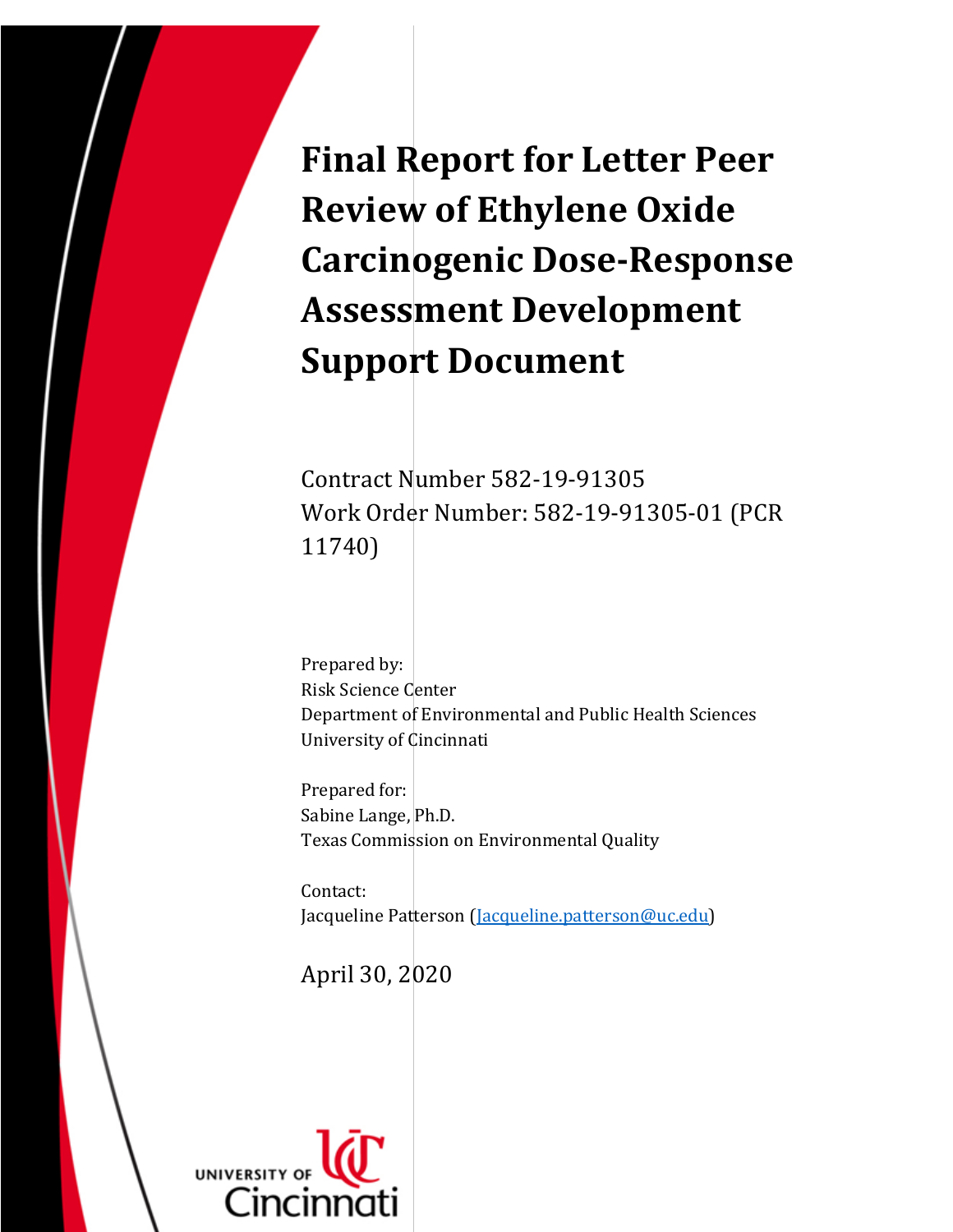## **Note**

This report was prepared by scientists from the University of Cincinnati Risk Science Center (RSC). The peer reviewers served as individuals, representing their own personal scientific opinions. They did not represent their companies, agencies, funding organizations, or other entities with which they are associated. Their opinions should not be construed to represent the opinions of their employers or those with whom they are affiliated.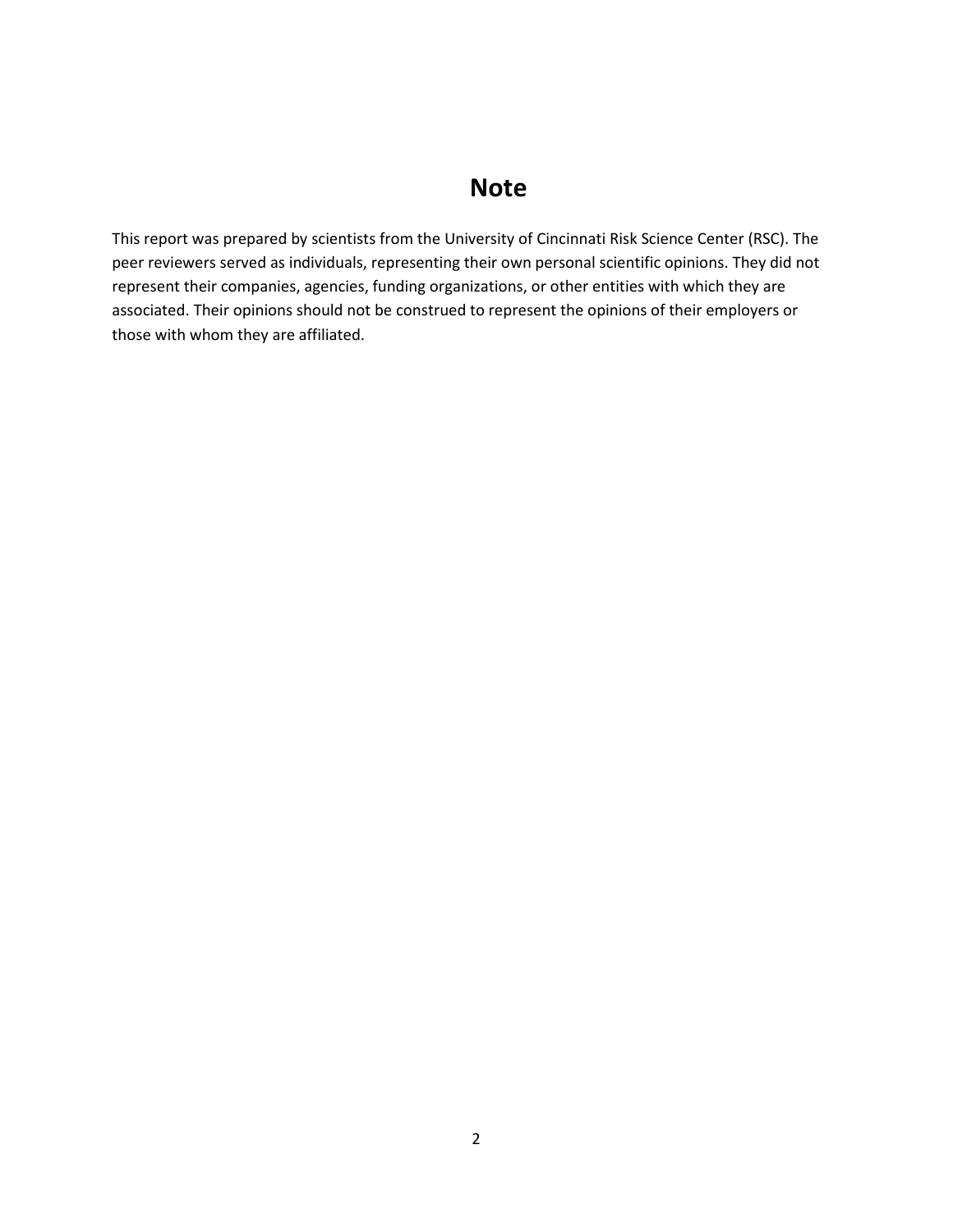# <span id="page-2-0"></span>**Table of Contents**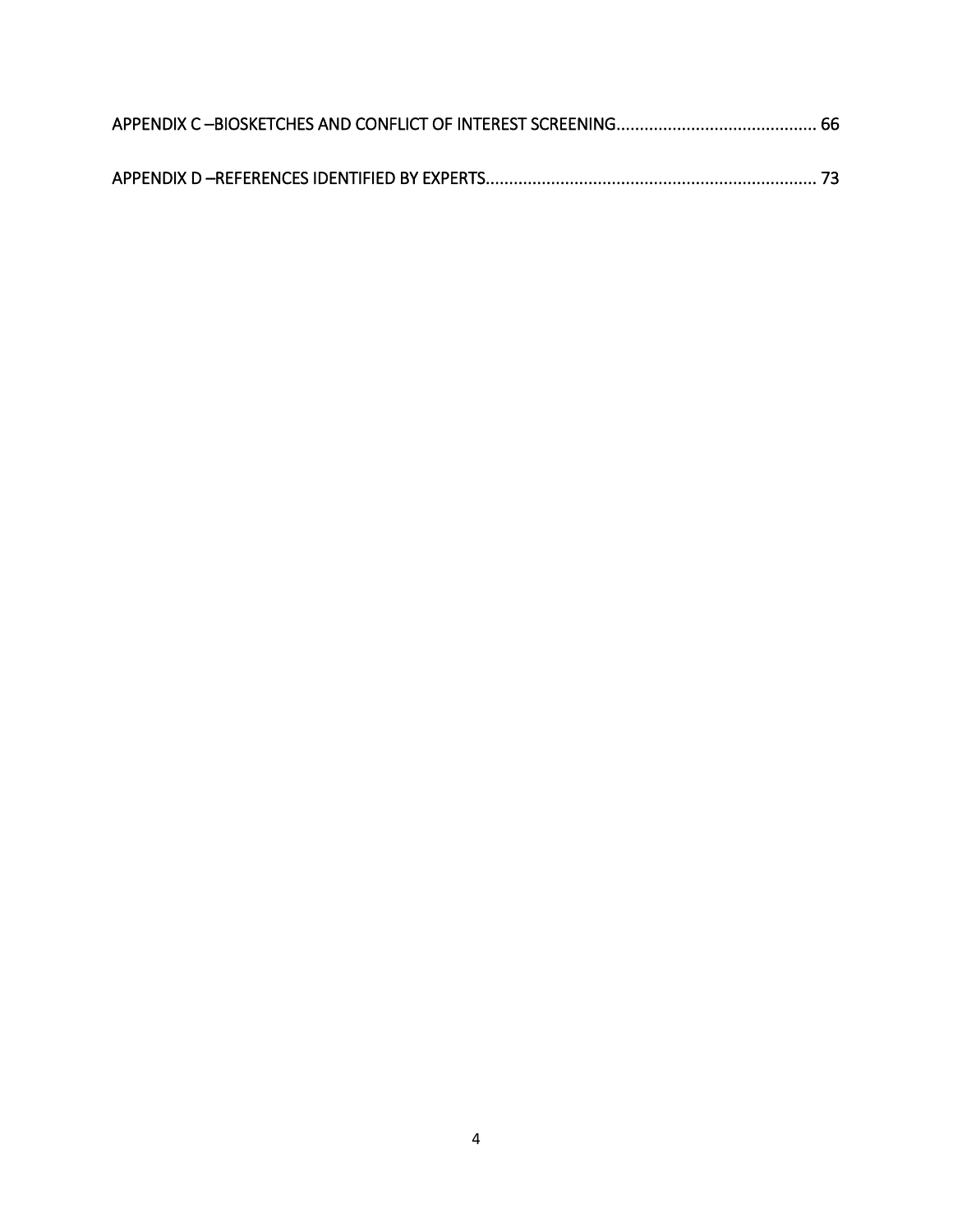## <span id="page-4-0"></span>**Introduction and Background**

This report provides the final peer review comments from six independent experts on an ethylene oxide (EtO) carcinogenicity assessment prepared by the Texas Commission on Environmental Quality (TCEQ). The University of Cincinnati Risk Science Center (RSC) organized this independent letter peer review under a contract to TCEQ.

The Toxicology, Risk Assessment, and Research Division of TCEQ conducted a systematic review and dose-response assessment of ethylene oxide (EtO) carcinogenicity and prepared a Development Support Document (DSD) entitled "Ethylene Oxide Carcinogenic Dose-Response Assessment." TCEQ toxicity assessments and values are used in the evaluation of air permit applications and ambient air data and are developed following *RG-442 TCEQ Guidelines to Develop Toxicity Factors* (TCEQ, 2015). A draft DSD was issued by TCEQ in June of 2019 for public comment. TCEQ received numerous public comments from diverse groups and individuals. It reviewed and considered the public comments and revised the DSD. It also prepared a response to public comments document. These two documents are the subject of this peer review.

The purpose of this peer review was to provide TCEQ with expert opinions on the TCEQ inhalation cancer unit risk factor (URF) for EtO, in order to determine if it is scientifically adequate and appropriate for estimating cancer risk at ambient (low-level) concentrations. Experts were also asked to comment on the clarity and transparency of the two documents.

The RSC organized this peer review and was responsible for managing all aspects of the process, including selection of the reviewers, evaluation of potential conflicts of interest, development of the charge questions, distribution of the assessment document, collection and review of each expert's written comments, and collation of all comments into this report. RSC used best practices for peer review that reflect guidance from the Office of Management and Budget, the National Academy of Sciences, the U.S. Environmental Protection Agency (US EPA) and others. A description of the process used to organize and conduct this peer review is found in Appendix A. The instructions for peer reviewers, charge questions, and a list of the documents included in the review package is found in Appendix B.

RSC independently selected a group of six experts to provide a diversity and balance of relevant expertise and backgrounds. The group included at least two individuals who are expert in each of these key areas: environmental epidemiology; cancer dose response modeling; and, cancer risk assessment/toxicology/mode of action. The selected expert peer reviewers for this review are listed below. Their affiliations are provided for identification purposes only. Biographical sketches and information with regard to conflict of interest screening are found in Appendix C.

- Bruce Allen, M.S., Biomathematician, independent consultant
- Kenny Crump, Ph.D., Biomathematician, private consultant, retired
- Harvey Checkoway, Ph.D., Professor of Epidemiology, Department of Family Medicine and Public Health and Department of Neurosciences, University of California, San Diego
- Bette Meek, Ph.D., Associate Director of Chemical Risk Assessment, McLaughlin Centre for Risk Science, University of Ottawa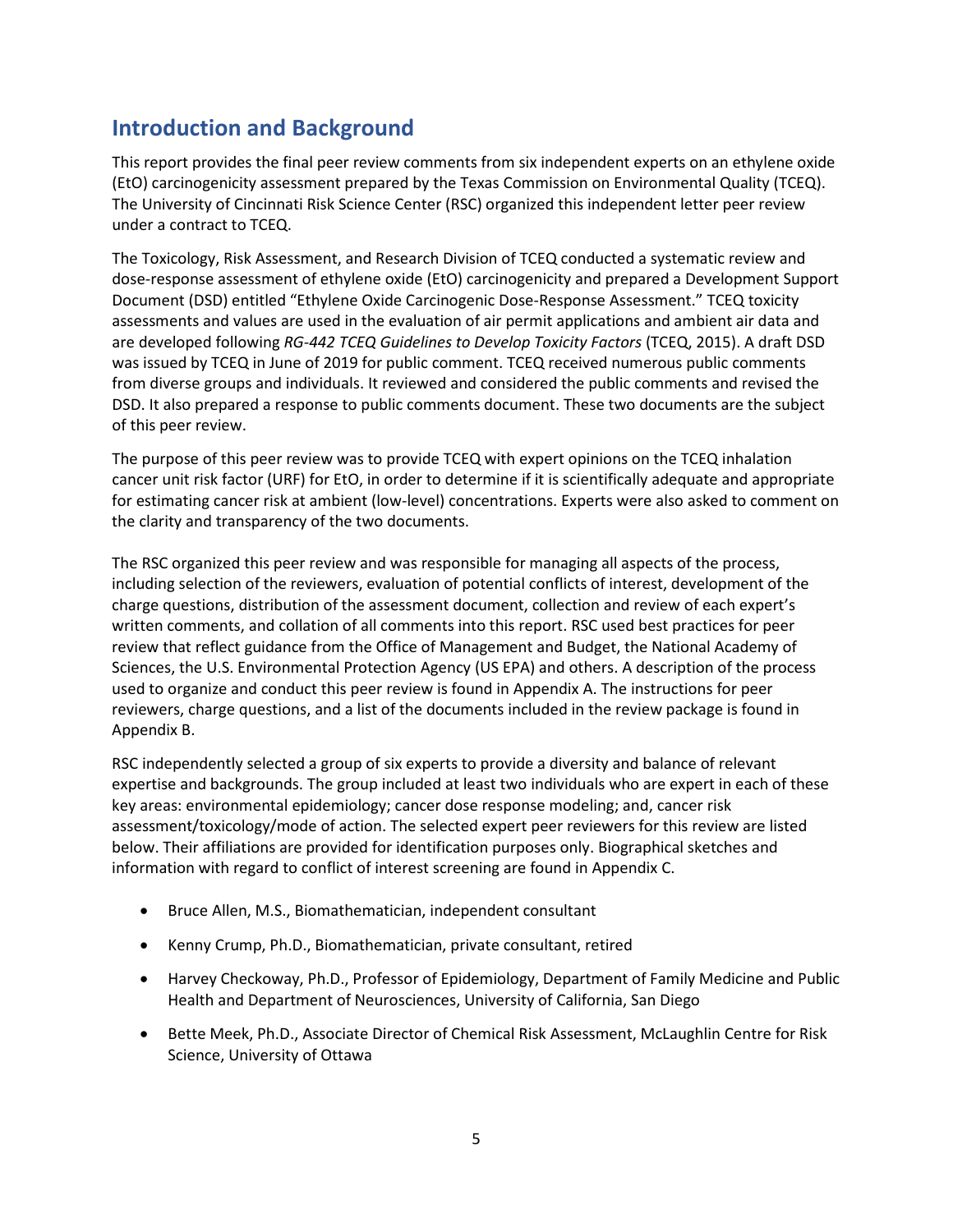- David Savitz, Ph.D., Professor of Epidemiology and Interim Chair, Department of Epidemiology in the School of Public Health, and Obstetrics and Gynecology and Pediatrics in the Alpert Medical School, Brown University
- Rita Schoeny, Ph.D., Consultant in risk assessment and science policy, retired from US EPA

RSC collated the expert reviewers' final comments into this report, which is organized by charge question so that one can see the reviewers' comments and opinions on each charge question together. The experts were randomly assigned a number to identify their responses, allowing the specific comments to remain anonymous to TCEQ and the readers of this report. This was done to make the experts feel more comfortable in expressing their candid opinions. This final report constitutes the record of this peer review. A copy of the final report will be made available to the public on the RSC web site [\(https://med.uc.edu/eh/centers/rsc/peer-review\)](https://med.uc.edu/eh/centers/rsc/peer-review).

#### <span id="page-5-0"></span>Charge to Peer Reviewers

#### **Background and Timeline**

The following two paragraphs were provided by TCEQ to provide background for the experts:

Ethylene oxide (EtO) is used as a chemical intermediate in the manufacture of ethylene glycol (antifreeze), polyester, detergents, polyurethane foam, solvents, medicine, adhesives, and other products. Relatively small amounts of EtO are used in sterilization of surgical equipment and plastic, as a fumigant, and as a sterilant for food (spices) and cosmetics. In 2018, EtO was being produced in the US at 15 facilities in 11 locations by nine companies. In the US, EtO is primarily produced in Texas and Louisiana. IARC has designated EtO as a group 1 human carcinogen (IARC, 2012). Between October 1, 2018 and March 31, 2019, the EPA conducted air monitoring for EtO in various locations in the United States, and found that the levels of EtO concentrations that are considered to be "urban background" are in the range of  $0.1 - 0.2$  ppb [\(https://www.epa.gov/hazardous-air-pollutants-ethylene-oxide/ethylene-oxide-data-summary](https://www.epa.gov/hazardous-air-pollutants-ethylene-oxide/ethylene-oxide-data-summary-national-air-toxics-trends)[national-air-toxics-trends\)](https://www.epa.gov/hazardous-air-pollutants-ethylene-oxide/ethylene-oxide-data-summary-national-air-toxics-trends). In regard to longer-term levels around EtO-emitting facilities, as an example, the mean and  $95<sup>th</sup>$  percentile modeled 5-year concentrations for one sterilizer facility were ≈0.17 and 1.6 ppb, respectively

[\(https://www.atsdr.cdc.gov/HAC/pha/sterigenic/Sterigenics\\_International\\_Inc-508.pdf\)](https://www.atsdr.cdc.gov/HAC/pha/sterigenic/Sterigenics_International_Inc-508.pdf).

In early 2017, as part of a standard yearly review of newly-derived toxicity factors, the TCEQ Toxicology Division reviewed the EPA's cancer-based toxicity factor derivation for EtO (finalized in 2016) to determine if we would provisionally adopt the EPA's number for use in deriving protective concentration levels (PCLs) for the Texas Risk Reduction Program (TRRP). In March 2017 the division decided that, instead of adopting the EPA's EtO toxicity factor, we would derive an interim EtO toxicity factor for the agency's use in the remediation program with a plan to conduct a complete evaluation of EtO inhalation carcinogenicity for use in both air permitting and remediation. The TCEQ decided to complete this thorough evaluation because EtO is emitted in Texas and has been determined to be a carcinogen. In August of 2017, the TCEQ announced a 90-day public information request for scientific information about EtO that may be of use in the TCEQ's review. The TCEQ then completed a systematic review and dose-response assessment of EtO carcinogenicity and released the draft Development Support Document (DSD) on June 28, 2019 for public comment. The public comment period ended in late September 2019 and the TCEQ undertook a review and response to the public comments and scientifically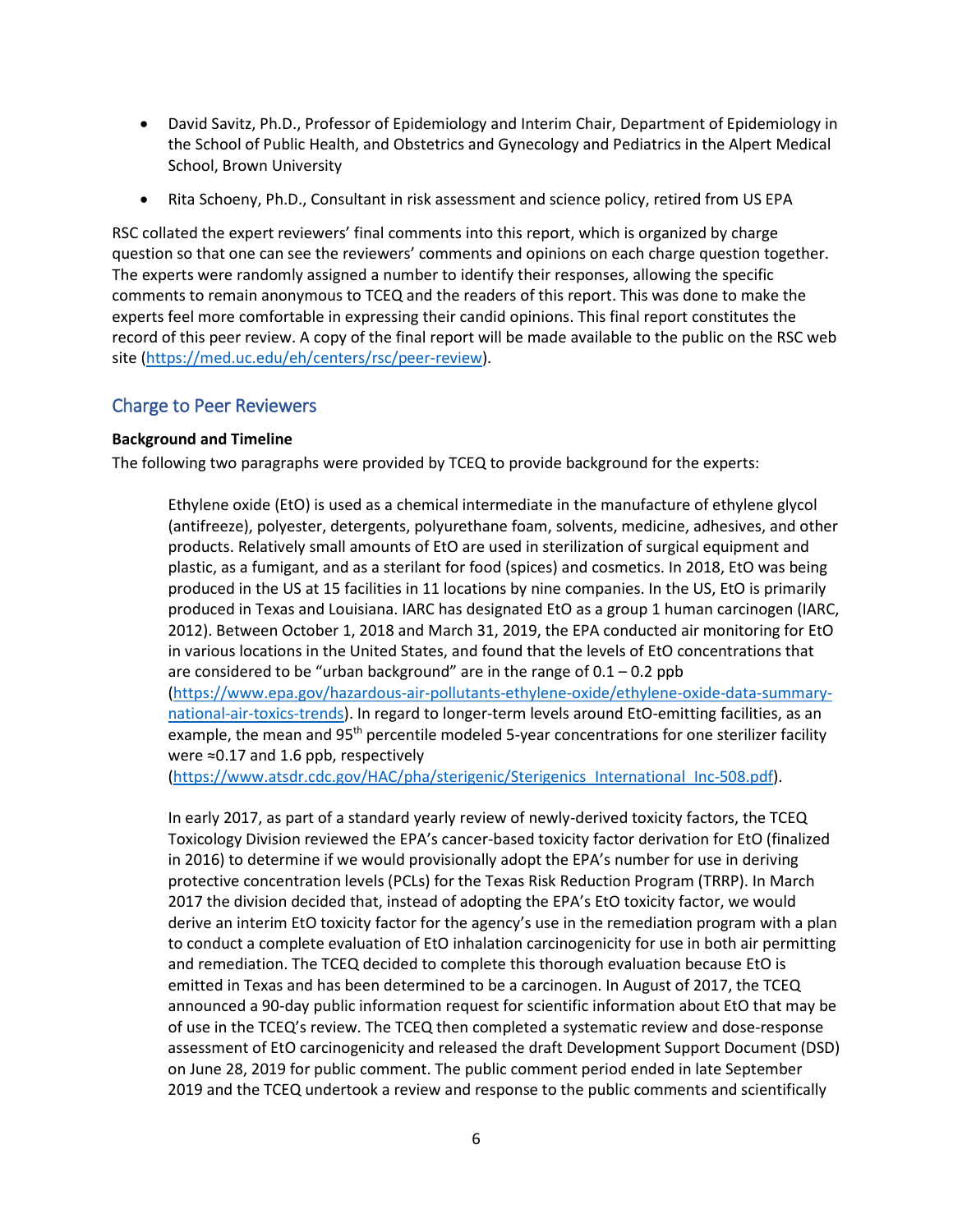justified revisions to the draft DSD. The revised DSD and response to comments are the documents that are under review in this peer review.

The following is a list of the charge questions for this peer review.

## **Charge Questions**

- 1. The TCEQ conducted a systematic review of the literature relevant to the derivation of an inhalation unit risk factor for ethylene oxide (EtO) (see DSD Appendix 1). Are you aware of any additional literature or studies that should be considered and if so, how might they impact the assessment?
- 2. The TCEQ adopts the EPA conclusion that the weight of the evidence supports a direct-acting mutagenic mode of action (MOA) for EtO carcinogenicity (DSD Sections 3.3 and 3.3.1). Section 3.3.1 of the DSD presents summary information from the EPA (EPA Section 3.4.3) relevant to the MOA determination. Do you agree with the MOA determination? Please explain.
- 3. The TCEQ adopts EPA's MOA analysis (DSD Section 3.3.1) and considers MOA as information relevant to the likely or expected shape of the dose-response (DSD Sections 3.4.1 and 3.4.1.1) as specified by the TCEQ guidelines for developing toxicity factors (TCEQ, 2015). What is your opinion on whether and how the MOA should inform the likely or expected shape of the doseresponse curve, overall and in the low-dose range (e.g., at environmentally-relevant concentrations); and whether and how the MOA should inform the choice of dose-response model for estimating human carcinogenicity risk? Please comment on TCEQ's reasoning on the implications of the MOA for the shape of the dose-response and its relative importance amongst their other model choice considerations (summarized in DSD Section 3.4.1.4.2). Are the TCEQ conclusions concerning implications of the MOA scientifically defensible?
- 4. The TCEQ conducted an evaluation of EtO's carcinogenic classification (DSD Section 3.3.2), and also evaluated breast cancer risk in humans as a potential cancer endpoint (DSD Appendix 6; Response to Dr. Kyle Steenland, Comment 1 in Response to Public Comments Document). What is your characterization of the overall weight of the evidence for or against EtO increasing the risk of breast cancer in humans at occupational concentrations (past or present) and at environmentally-relevant concentrations?
- 5. While it is in the interest of public health to protect against cancer *incidence*, available epidemiological studies often only provide cancer *mortality* data for dose-response modeling. What is your opinion on the accuracy of using a dose-response model based on cancer mortality data (e.g., lymphoid cancer mortality) to predict cancer incidence (e.g., lymphoid cancer incidence)?
- 6. The TCEQ's DSD discusses a problem with key USEPA AIC and p-value calculations used as criteria in determining model fit, and the TCEQ recalculated these values (DSD Section 3.4.1.3 and Appendix 4). Please explain what you think the appropriate approach should be for accounting for the number of estimated parameters in the modeling and the associated calculation of the AIC and p-values. Given that appropriate AIC and p-values are available for models fit to *individual* data, what role should visual fit to *categorical* estimates play in model selection (Response to University of California at San Francisco, Comment 6 in Response to Public Comments Document)?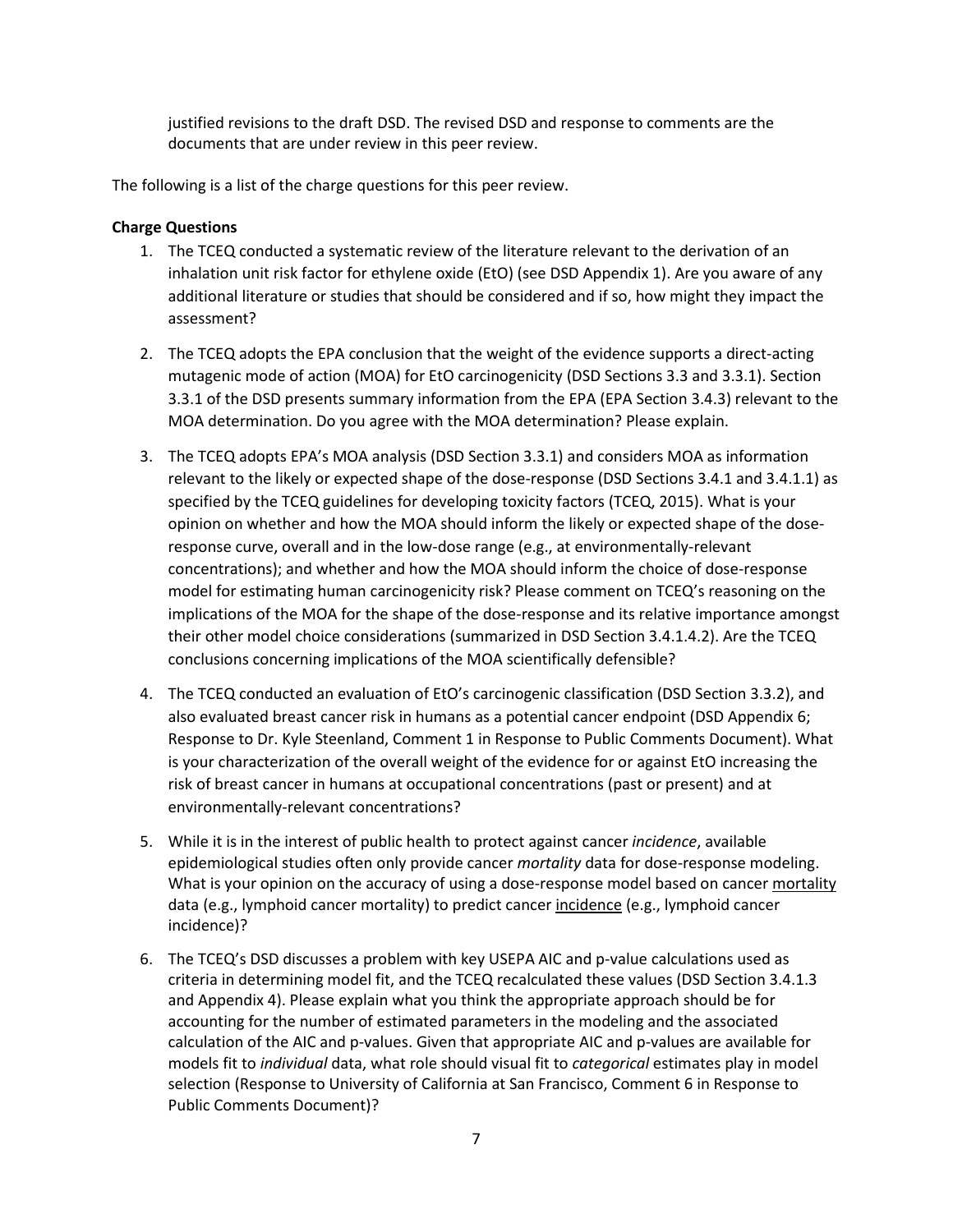- 7. Please comment on the biological and mechanistic support for and against use of an overall supralinear model to estimate risk of lymphoid cancer from exposure to EtO at occupational levels and at environmentally-relevant concentrations.
- 8. As summarized in DSD Section 3.4.1.4.2, the TCEQ used MOA, model predictiveness reality checks (both for the NIOSH cohort and the general population), biological plausibility, and statistical model fit criteria for model selection. Have these considerations been clearly described and are they scientifically appropriate given the available data?
- 9. In DSD Sections 3.4.1.4, 3.4.1.5, and 3.4.1.6, the TCEQ describes their modeling choices and assumptions, and calculates an inhalation unit risk factor (URF), ultimately applying agedependent adjustment factors (ADAFS) in DSD Section 3.4.2. Do you disagree with any of the modeling choices and assumptions or calculations made by TCEQ in the dose-response assessment? Please discuss any issues or concerns you have with the inhalation URF derivation.
- 10. Based on biomarker data, various sections of the DSD (e.g., Section 3.4.1.2.1, Section 3.4.1.4.2 number "4.", second to the last paragraph of Section 3.4.1.6.2) discuss air concentrations corresponding to endogenous and background EtO levels and also compare these levels to acceptable air concentrations derived from URFs (either the TCEQ's or EPA's). Such a discussion is also included in the Response to Public Comments document (e.g. Response to Dr. Kyle Steenland, Comment 3). Please comment on whether the information and context provided by the discussion of endogenous/background EtO levels is clear and is scientifically appropriate.
- 11. Please provide comments on the overall accuracy, objectivity, and transparency of the presentation of information in the revised DSD. Are the assumptions, data, and analyses described completely and clearly? Please identify any sections that need revision or improvement and describe in detail, to the extent possible, how they should be revised.
- 12. The TCEQ solicited public comments on a June 2019 proposed DSD and has prepared a response to those comments (See Response to Public Comments Received on the Ethylene Oxide Draft Development Support Document, January 2020). Has the TCEQ appropriately addressed the critical scientific questions and issues raised by the public commenters in the Response to Comments and/or revised DSD? Are the responses to public comments presented clearly and completely? Please explain.
- 13. Please discuss any additional relevant comments or issues. Are there any additional questions or concerns that you would like fellow peer reviewers to address?

## <span id="page-7-0"></span>Clarifying Questions on Draft Responses to Charge Questions

TCEQ and the experts reviewed the draft responses to the charge questions. TCEQ had a number of questions seeking more information and/or clarification from the experts regarding their draft responses. In addition, an expert requested input on a specific topic from other experts. The peer reviewers verbally responded to the clarifying questions during their April 8, 2020 teleconference with TCEQ and have revised their responses to the charge questions as they felt it was appropriate. Below is a list of the clarifying questions, organized by relevant charge question.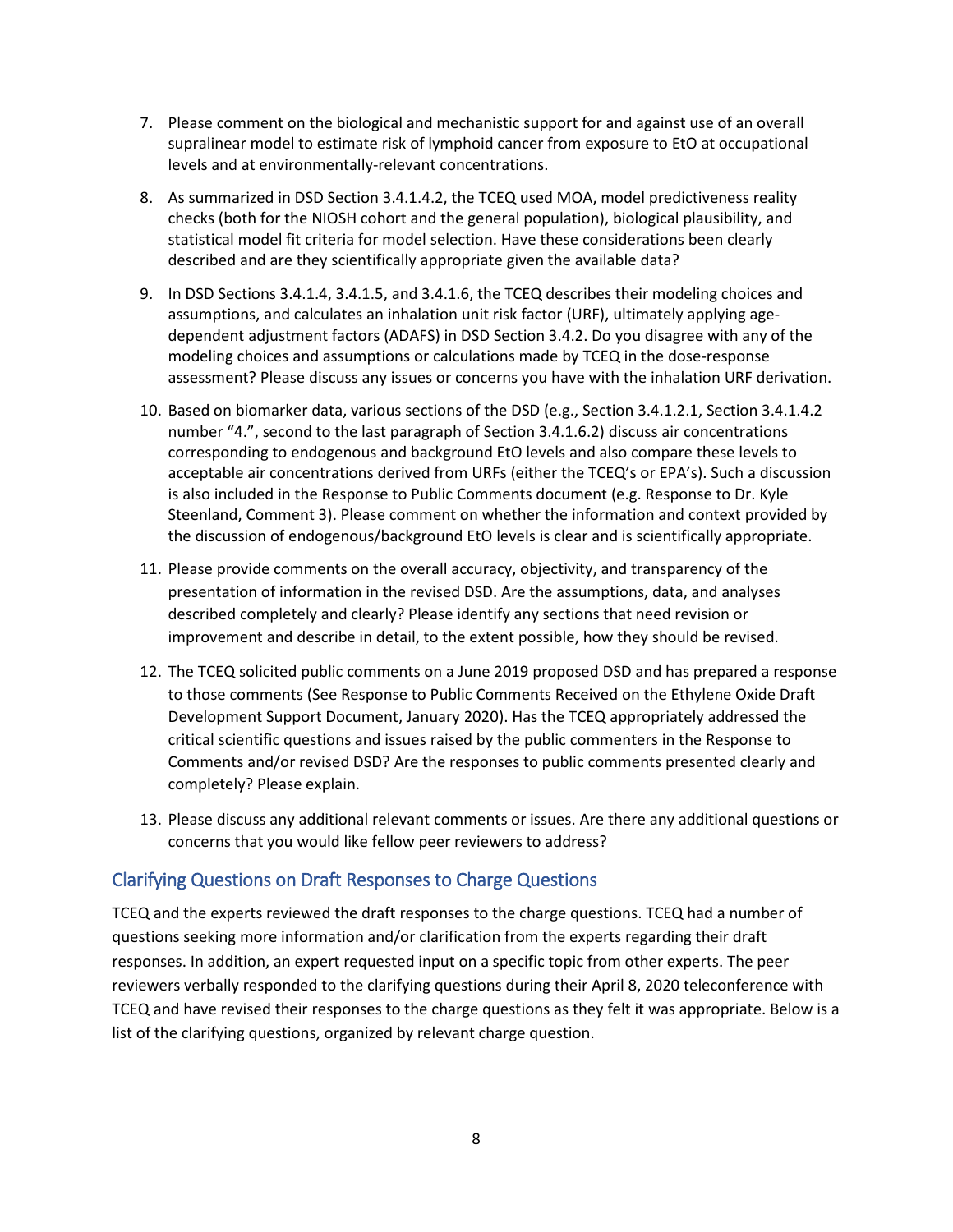## **TCEQ Clarifying Questions**

- Charge Question 3: Could you provide information on mechanisms of action that can lead to a flattening of the risk curve as a function of exposure, with applicable references?
- Charge Question 3: Please provide references or further methodology details regarding the outline of a suggested method for informing the dose-response curve with ancillary data and potential use of a Bayesian approach.
- Charge Question 4: Please expand upon the factors you considered in deciding whether there is a causal relationship between EtO and breast cancer. Did the positive studies have qualities that allowed them to be more heavily weighted than the negative studies? How did you interpret and take into consideration the width of the confidence intervals around the risk estimates?
- Charge Question 4: When assessing the weight of the epidemiological evidence, how would you choose between assessing the results from continuous versus categorical models? How would you choose between external versus internal referent analyses?
- Charge Question 5: Does using the 95% upper confidence of the slope to calculate risk estimates help to account for the difference between mortality and incidence for lymphoid cancers?
- Charge Question 6: Please elaborate on how to pick amongst models if two (or more) models fit the data equally. Do you choose or prioritize based on protectiveness, prediction of observed data, simplicity, alignment with biological processes, and/or other factors?
- Charge Question 8: Which data were considered "low dose data" in comments regarding the fidelity of model fit with low dose data?
- Charge Question 13: Could you provide further information about what aspects or sections of the document are referred to in reference to "overreliance on statistical significance in judging the epidemiologic evidence"?

## **Expert Question for Other Peer Reviewers**

• In relation to Charge Question 8, an expert stated: "I am curious to see what epidemiology experts have to say about the purported bounds on predicted numbers of cases."

After the teleconference, TCEQ submitted two additional clarifying questions, which were sent to the experts for consideration in revising their responses to the charge questions. The first TCEQ question requested clarification of a specific sentence in an expert's draft response. The expert reviewer chose to delete the sentence from that expert's final response to comments. The second question is listed below.

• Charge Question 9: Please clarify what you mean by comparing the analysis from section 3.4.1.5.2.2 (which discusses the breast cancer model and URF) with the estimates for the lymphoid cancers.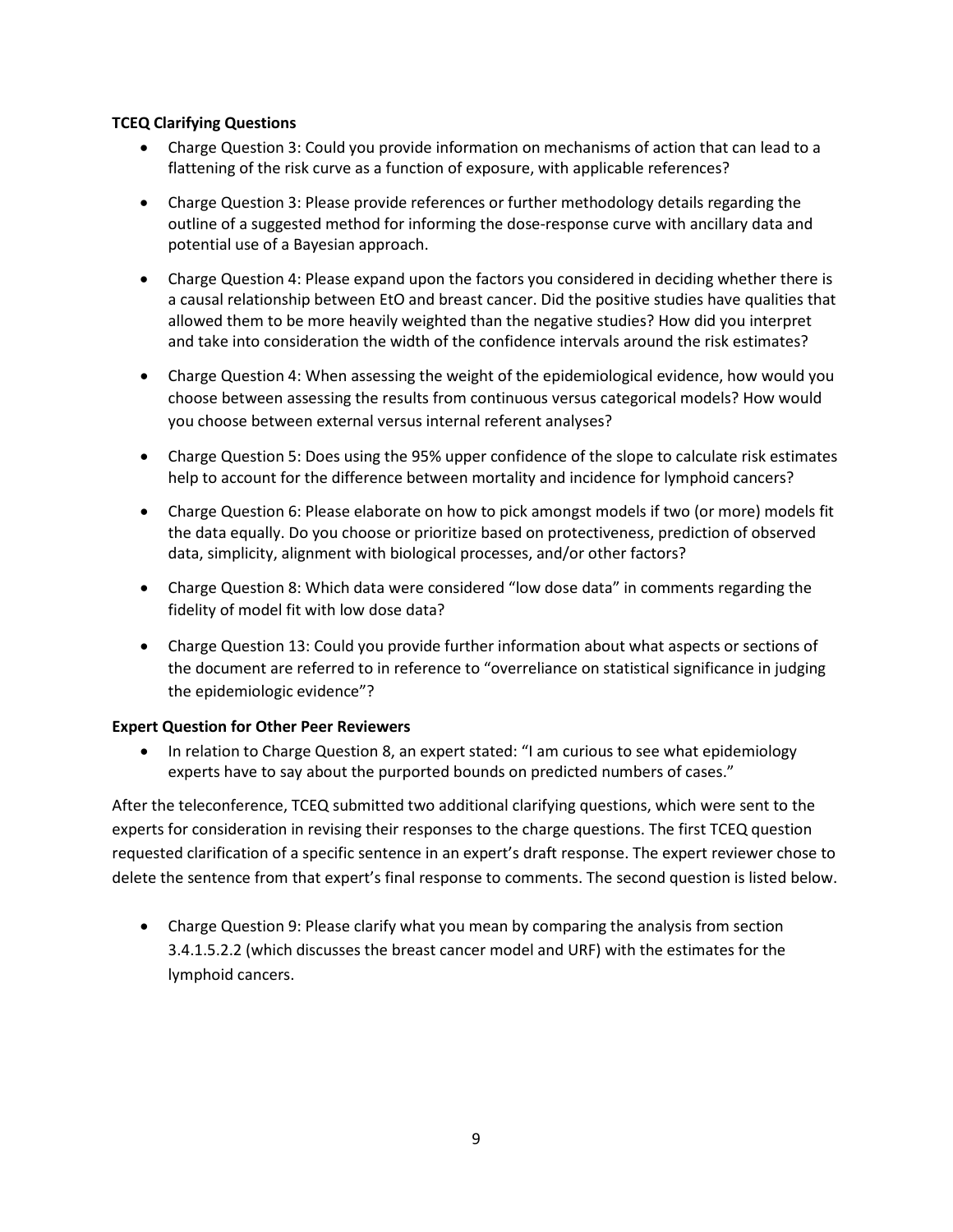## <span id="page-9-0"></span>**Expert Peer Reviewer Responses to Charge Questions**

RSC randomly assigned each reviewer a number and used that number to identify the reviewer's responses to the charge questions. Responses have been collated by charge question below. In the responses, quoted passages from the US EPA and TCEQ documents have been italicized. Yellow highlights are experts' emphasis. Expert 2 also provided editorial annotations to a copy of the draft DSD document. A copy of this document has been provided to TCEQ.

## <span id="page-9-1"></span>Charge Question 1

**The TCEQ conducted a systematic review of the literature relevant to the derivation of an inhalation unit risk factor for ethylene oxide (EtO) (see DSD Appendix 1). Are you aware of any additional literature or studies that should be considered and if so, how might they impact the assessment?**

## **Expert 1**

Yes, I have sent copies of 16 relevant peer-reviewed publications to Ms. Patterson who distributed them to the review committee (see list in Appendix D). Of these, findings from the following article not reviewed would add valuable information to the TCEQ review. See response to Q.4 for details.

Wong O and Trent LS (1993) Brit J Ind Med 50:308-16.

## **Expert 2**

To this reviewer (not expert in systematic review), the review appears to be done appropriately. See specific comments below.

*Appendix 1. Table 21. [Describing types of studies excluded from further consideration]*

| Relevant endpoints examined | - Study focused solely on cytotoxicity                                                              |  |
|-----------------------------|-----------------------------------------------------------------------------------------------------|--|
|                             | - Study only measured sister chromatid exchanges<br>(SECs), protein adducts, or chromosomal changes |  |

In my review I remarked on the inadequate evaluation of studies in support of or contradicting a mutagenic MOA for EtO. If TCEQ does an independent assessment of the MOA, then studies of the sort in column 2 will need to be retrieved and evaluated.

*p.94 - "2. Sufficient human data exist for EtO such that animal data, although used to strengthen the carcinogenicity class, would not be used to derive a chronic carcinogenic toxicity factor. TCEQ (2015) states that in general, human data are preferred over animal data when developing toxicity factors."*

At other points in the DSD, the human data are characterized as less than sufficient.

*p. 100 - "Each reviewer scored the included studies independently, then came together to agree on a single score for each domain/study (individual scoring not shown)."* 

Whence came the reviewers? Were these TCEQ experts, or was the review done in some other way?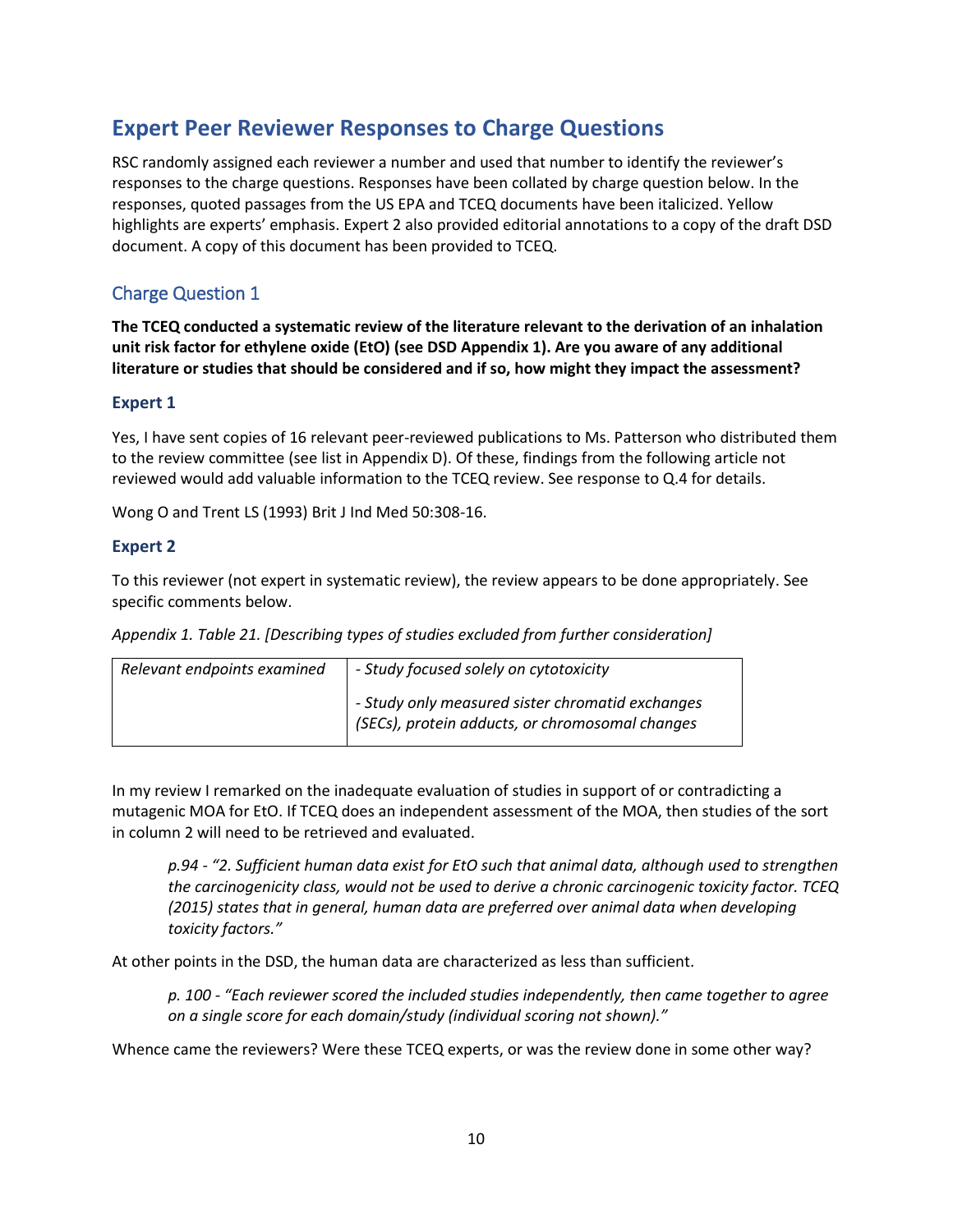*p. 104 - "5. Unlike USEPA (2016) that uses a lifetime exposure duration value of 85 years, the TCEQ-directed dose-response analyses use a standard default of 70 years consistent with TCEQ guidance (TCEQ 2015)."*

Apart from policy, is there an advantage to using 70 years as lifetime? Is this closer to lifetime in the study population or in the population likely to be affected by the risk assessment?

[Note added after review of the TCEQ Response to Comment (RTC) document: In the RTC there is some discussion of the use of 70 years vs. 85 years in various contexts (life tables, duration of exposure). I suggest that this discussion in the RTC could be better reflected in the DSD in Appendix 1 and in the summary chapter.]

#### **Expert 3**

No, I am not aware of additional literature or studies to be considered, but I have not conducted an independent literature search for such articles. The search strategy used by TCEQ is very likely to have identified all relevant literature. Based on my general familiarity with the epidemiologic literature, it seems quite plausible that the volume of original studies is limited and that all the major ones likely to contribute to a quantitative risk assessment of this nature have been incorporated. However, since there are a significant number of epidemiologic studies that have been completed, a clear statement of why the only two that were considered in detail were the NIOSH and Union Carbide studies. I expect that is because those are the only ones that provide quantitative exposure estimates, but regardless, a statement on the choice to focus on those is warranted to make clear that all potentially contributory articles were given due consideration.

#### **Expert 4**

No. I'm not aware of additional literature or studies that should be considered (relevant to EtO); in fact, it appears that the database has not evolved substantively since the conduct of earlier assessments (e.g., US EPA, 2016), with more recent references being based principally on the reanalysis of preexisting information. While additional information directly relevant to the assessment of EtO – i.e., epidemiological, toxicological and/or mechanistic data have not been identified, references relevant to the methodological approach are cited in several of the responses to other questions (e.g., Questions 2,4,6).

Additional references that may be relevant to consideration of the shape of the dose-response curve at low dose (question 3), are potentially those referenced in Figure 12 of Vincent et al. (Dose-Response: An International Journal October-December 2019:1-17). These references are not cited in the article but appear to be based on those included in Tables 3-6, 3-7 and 3-8 of the U.S. EPA assessment. The form of this analysis is helpful in analyzing data on dose-response by key events in a hypothesized mutagenic mode of action. However, what's missing in the Vincent et al. reference is more detailed analysis of the incidence data across key events in a graphical presentation based on supporting tabular concordance tables. Focus on early key events might be informative in relation to the shape of the dose-response curves. While I've not conducted a literature review, some of the references identified by Reviewer 5 in relation to question 3 may additionally inform such analysis (in particular, that of Manjanatha et al. [2017]). Of particular interest, also, in any analysis of this type would be observation of earlier key events (i.e., consistent with a mutagenic mode of action) in human populations (reviewed recently in the IARC monograph though there appear to be few very recent studies [\(https://monographs.iarc.fr/wp](https://monographs.iarc.fr/wp-content/uploads/2018/06/mono100F-28.pdf)[content/uploads/2018/06/mono100F-28.pdf\)](https://monographs.iarc.fr/wp-content/uploads/2018/06/mono100F-28.pdf).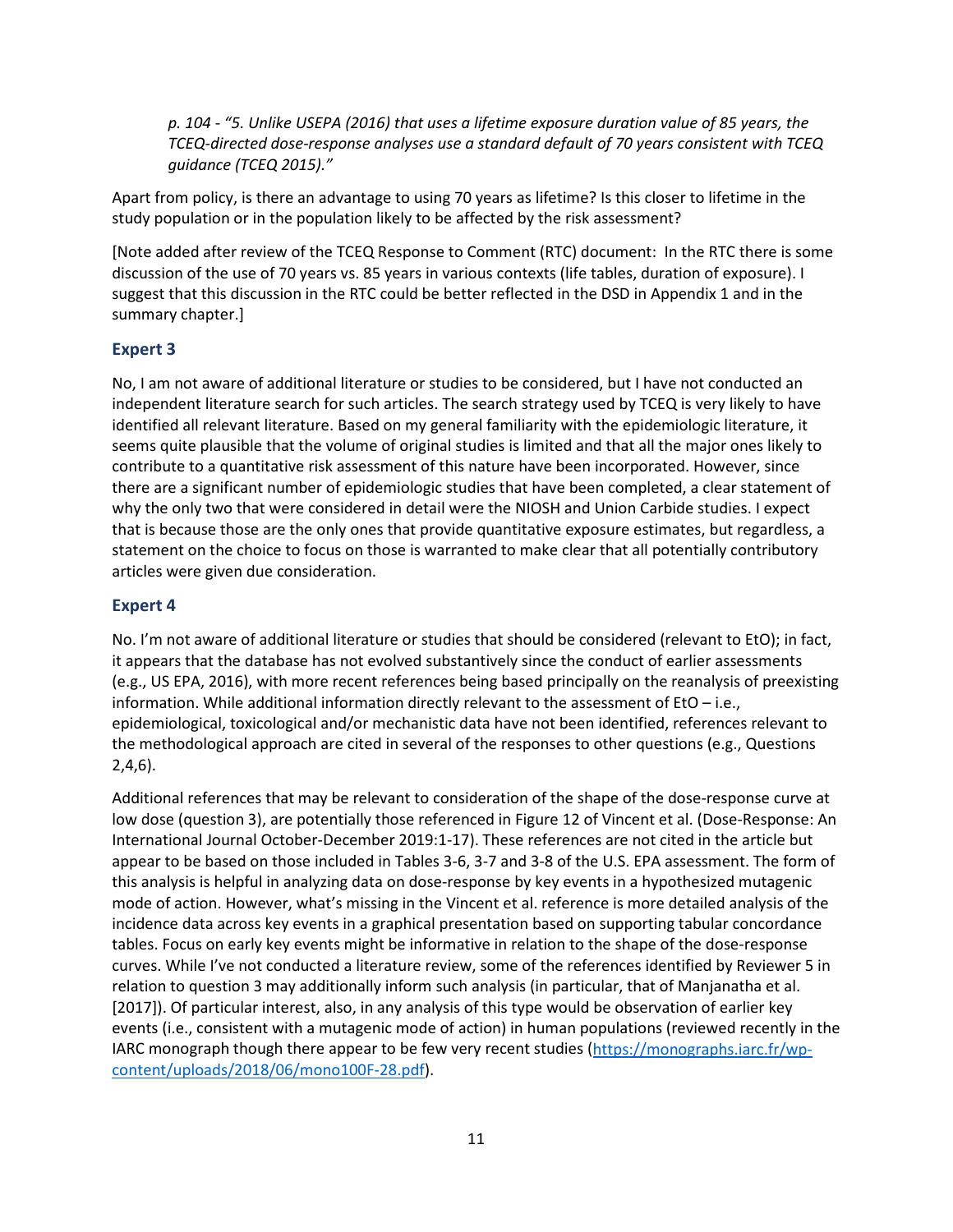## **Expert 5**

I have provided a list of potential literature citations in my response to Charge Question 3. These sources relate to mutagenesis studies, among other topics related to estimating low-dose doseresponse patterns. I believe such studies were excluded from consideration at the time of the literature review. However, I suggest that these and other sources discussed in response to Charge Question 3 could be useful for informing an alternative approach to estimating the low-dose shape of the EtO doseresponse curve.

## **Expert 6**

I am not aware of any additional relevant literature, although I am not familiar with the ethylene oxide literature in general.

## <span id="page-11-0"></span>Charge Question 2

**The TCEQ adopts the EPA conclusion that the weight of the evidence supports a direct-acting mutagenic mode of action (MOA) for EtO carcinogenicity (DSD Sections 3.3 and 3.3.1). Section 3.3.1 of the DSD presents summary information from the EPA (EPA Section 3.4.3) relevant to the MOA determination. Do you agree with the MOA determination? Please explain.**

## **Expert 1**

Outside my area of expertise

## **Expert 2**

I can neither agree nor disagree with the chosen MOA of mutagenicity as the description of MOA evaluation is inadequate. US EPA did not provide a complete and convincing MOA evaluation, and the TCEQ provided only a cursory, not entirely accurate description of the EPA evaluation. I strongly suggest that TCEQ do an independent assessment of EtO MOA using the US EPA framework (which US EPA did not do in a comprehensive fashion) or some other contemporary evaluation process. The TCEQ document must be convincing on its own. It is not.

Given that TCEQ has chosen to accept some of the US EPA conclusions on EtO and to refute others, it is absolutely necessary that the rationales for acceptance or rejection be clear and explicit. The TCEQ document should be specific as to why they chose to accept US EPA's MOA, as they later in the document choose to depart from the EPA's model choice. The rationales for both choices need to be explicit. Rather than accepting a poorly described MOA in the EPA document, I strongly recommend that TCEQ conduct a contemporary evaluation of the EtO MOA. The choice may still be a MOA with mutagenicity by EtO as an early key event, but the support ought to be explicitly described, and the areas wherein data are weak or not supportive described as well.

In my opinion US EPA did not do a thorough evaluation, but rather gave the mutagenicity MOA a free pass: the agent seems to be mutagenic, so the MOA is mutagenicity. This does not meet contemporary standards. The burden of proof for demonstrating that an agent has a mutagenic MOA is as high as that for cytotoxicity, receptor binding or any other MOA. In their document, US EPA did not provide sufficient descriptions of empirical support for mutagenicity as an early key event in the carcinogenic process. Their descriptions were particularly deficient in the dose and time concordance aspect of the MOA support.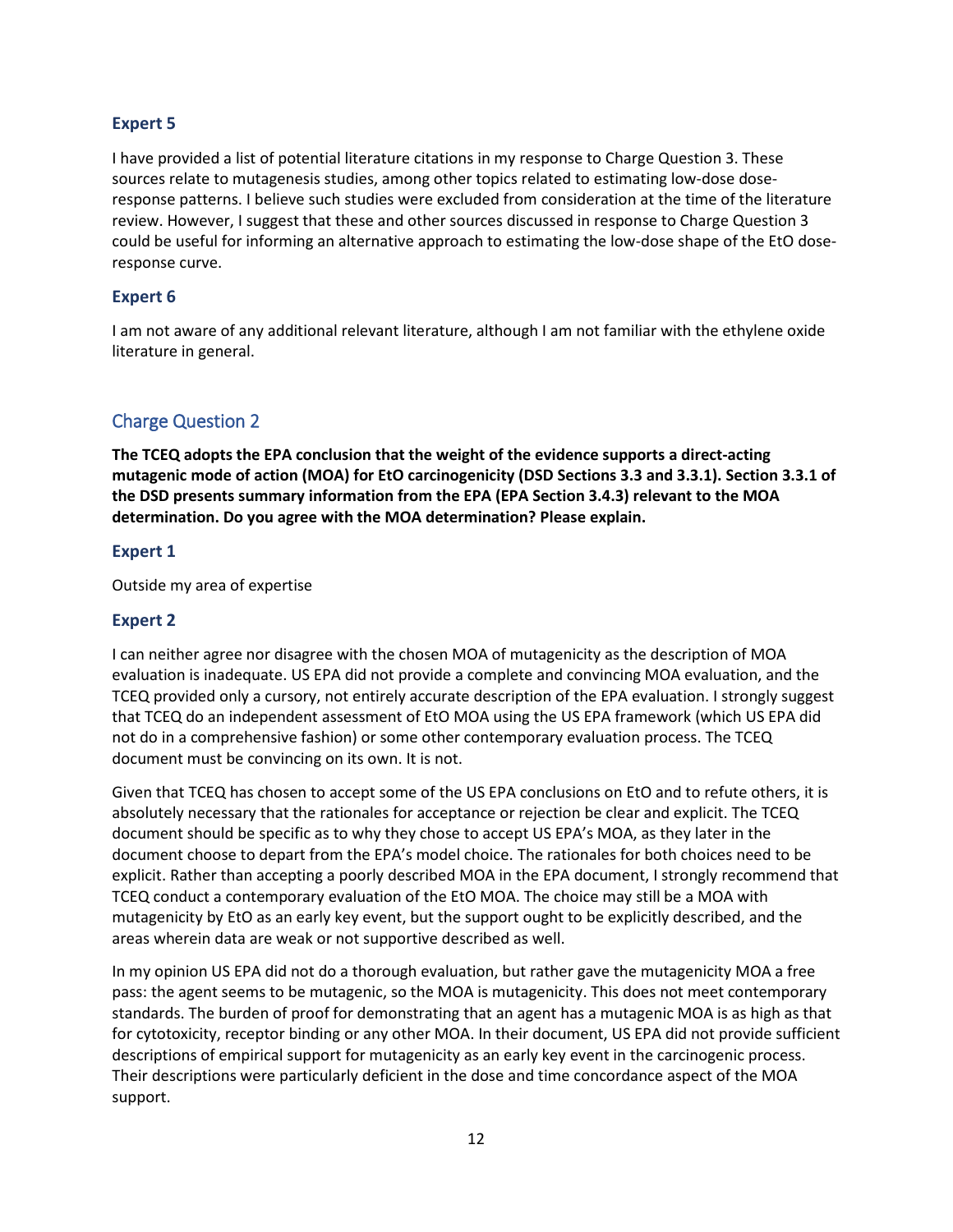In the US EPA (and subsequently in the TCEQ) documents, there appears to be no judgement of study quality for the genotoxicity database. There seems to be a universal acceptance by US EPA of all positive genotoxicity findings with no consideration of the quality of the data or whether studies comport with contemporary guidelines for assay conduct and interpretation.

US EPA does not provide a temporality / dose response matrix, and does not adequately document either the temporality for early key events (for which there appear to be data), or the expected observation of early key events at lower dose than later key events (for which there may not be data to support the MOA). The point here is not that there is a dose response for some observation related to a key event, but rather that hypothesized early key events are observed at exposure levels lower than those associated with late key events, such as cancer. The US EPA document says "*Mutation frequency in the reporter genes Hprt and LacI was increased in a concentration-dependent manner primarily in lymphocytes from rats and mice exposed to concentrations associated with significant tumor induction in cancer bioassays (i.e., ≥50 ppm) for up to 48 weeks,"* (emphasis added) p. 3-55. This is not strong dose response support for mutation as an early key event.

Later in their document US EPA uses highly questionable language that I recommend TCEQ not copy. Some examples.

*"EtO-induced genotoxicity is observed after shorter exposure durations and at lower exposure concentrations than those associated with tumor induction in both rodents and occupationally exposed humans (see Section 3.3.3.4*)." p 3- . This statement is not substantiated by the presentation of a key event dose /time matrix. It appears from the cited section that there may be some temporal concordance, but mutation generally is observed at only the higher tested doses.

*" . . . and there is incontrovertible evidence that EtO is mutagenic and genotoxic (see Sections 3.3.3.2, 3.3.3.3, and 3.3.3.4)."* I find this to be an unacceptable overstatement. Much of the data is from older studies, which are unlikely to have been conducted under contemporary guidelines (particularly for interpretation of responses). Moreover, non-positive studies are not discussed. And it appears that all positive results are considered to be equally indicative of strong support for mutation by EtO as an early key event.

Data showing differences in critical gene mutational spectra between tumors in EtO treated and control animals do provide some support for the consistency criterion for a mutagenic MOA. But these data do not provide strong support that mutation is an early key event; mutations continue to accumulate in neoplastic cells throughout the carcinogenic process.

Description of clastogenicity and other indications of large DNA changes (such as SCE) belong in the MOA description. These observations, while they may be supportive of mutation as an early key event, do not provide strong support for low dose linearity, and certainly do not provide a rationale for supralinearity.

The DSD should specify that in this document the definition of EtO as direct acting means that no metabolism is required for Sn2 reaction. I suggest that DSD copy the language below from US EPA (2016).

*EPA p 3-29 - "EtO is a direct-acting SN2 (substitution-nucleophilic-bimolecular)-type monofunctional alkylating agent that forms adducts with cellular macromolecules such as proteins (e.g., hemoglobin, see Section 3.3.2) and DNA"*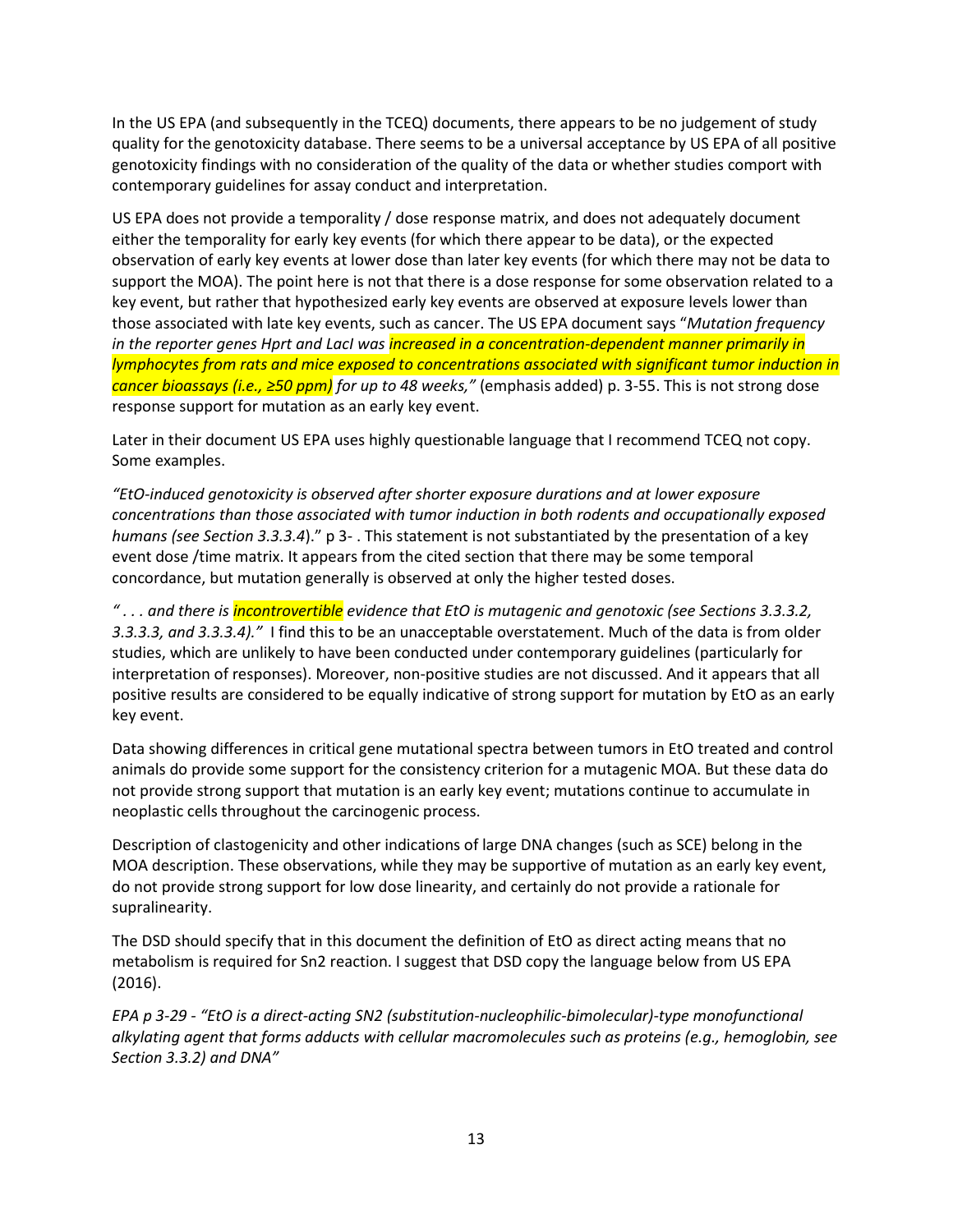Please see a number of specific comments below.

*3.3.1 MOA, p.19 par 4 - "The hypothesis is that EtO carcinogenicity has a mutagenic MOA. This hypothesized MOA is presumed to apply to all the tumor types. The key events in the hypothesized mutagenic MOA are: (1) DNA adduct formation by EtO, which is a direct-acting alkylating agent; (2) the resulting heritable genetic damage, including DNA mutations, particularly in oncogenes and tumor suppressor genes, as well as chromosomal alterations; and (3) the clonal expansion of mutated cells during later stages of cancer development; eventually resulting in (4) tumor formation. Mutagenicity is a well-established cause of carcinogenicity."*

This is rather inadequate. Mutations are heritable changes. Some alkylations are heritable but do not result in changes in gene expression. Note that mutation must be in cancer critical genes for the agent to cause cancer by a mutagenic MOA.

Who says that mutagenicity is a cause of cancer? There should be a citation. This overly general statement implies that mutagens are carcinogens, which is not the case. All cancers have mutations associated with them, but not all carcinogens cause cancer by virtue of their ability to cause mutations in cancer critical genes as an early event in the process.

*p. 19 last par - "Numerous studies have demonstrated that EtO forms protein and DNA adducts, in mice and rats, and there is incontrovertible evidence that EtO is mutagenic and genotoxic."* 

Genotoxic is not mutagenic. Who says that the evidence is incontrovertible? There should be at least some examples provided of positive studies that meet contemporary standards.

*"The evidence for causal associations between the key events and tumor formation has strength and consistency. Increases in the frequency of gene mutations in reporter genes have been observed in the lung, T-lymphocytes, bone marrow, and testes of transgenic mice and in Tlymphocytes of rats exposed to EtO via inhalation at concentrations similar to those inducing tumors in the rodent carcinogenesis bioassays."* 

Note that the doses for mutation observation should be lower than tumor inducing doses. Dose time matrix should be provided.

*p. 20 par 2 - "In rats, although SCEs are consistently observed in the available studies, the results for micronuclei formation and chromosomal aberrations following subchronic (up to 4-week) inhalation exposures to EtO at the same exposure levels as those used in the rodent bioassays have been nonpositive; however, IARC (2008) has noted analytical limitations with some of these analyses."*

SCE are reflective of interaction with DNA rather than mutation. There is much more evidence for correlation of observations of both mutations and positive cancer bioassays with micronuclei and chromosome aberrations. The point regarding study quality is raised here, but it should be made throughout.

*"In addition, Donner et al. (2010) demonstrated a clear duration effect in mice, with chromosomal aberrations being induced at those same EtO exposure levels only following longer exposure durations (≥12 weeks)."*

Not sure what argument is being made here. This doesn't look like a dose / time matrix observation.

*p. 20 par 3 - "A temporal relationship is clearly evident, with DNA adducts, point mutations, and chromosomal effects observed in acute and subchronic assays."*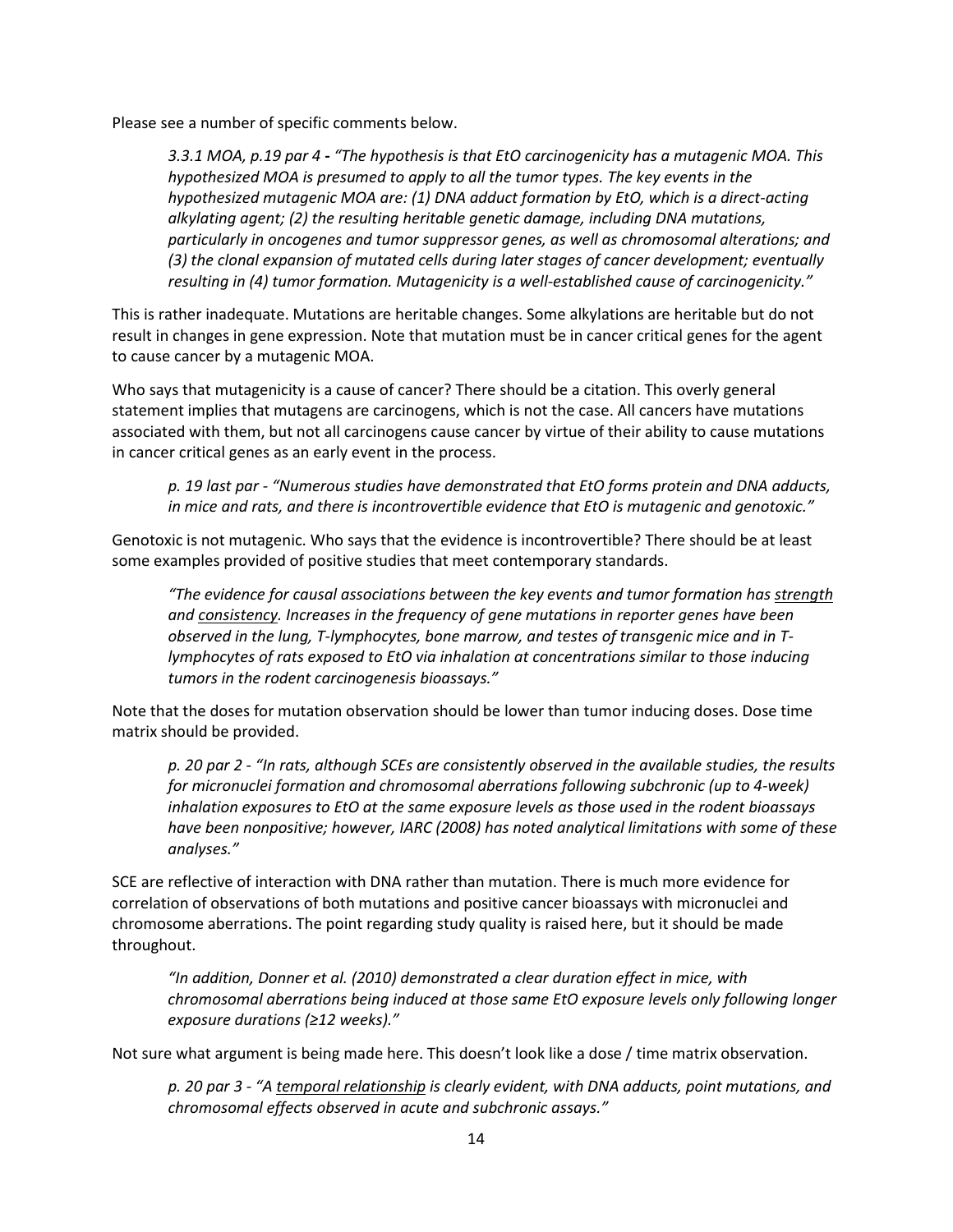So why is there no dose time matrix? This is not convincing.

*p. 20 par 4 - "Dose-response relationships have been observed between EtO exposure in vivo and DNA adducts, SCEs, and Hprt and Trp53 mutations."*

The point for demonstrating a MOA is not that any particular observation has a dose response with EtO, but rather that hypothesized early events are observed at lower doses and at earlier times than later key events.

*p. 20 par 5 - "In addition to the clear evidence supporting a mutagenic MOA in test animals, there are no other compelling hypothesized MOAs for EtO carcinogenicity. For example, there is no evidence of cytotoxicity or other cellular dysfunction indicative of regenerative proliferation, and little-to-no evidence supporting some other toxicity-related MOA, such as oxidative stress."*

Absence of proof is not proof of absence. What is being described here? There is no effort in the DSD or US EPA to describe other MOA. Observed mutagenicity for the agent does not negate the likelihood of other MOA as well, or instead.

*p. 21 par 1 - "DNA adducts in EtO-exposed humans have not been well studied, and the evidence of increased DNA adducts is limited. EtO has yielded positive results in in vitro mutagenicity studies of human cells."* 

At relevant levels of exposure? At various points in the US EPA document it was noted that genotoxic effects were observed in the range of exposures that caused tumors. This observation does not support a conclusion that EtO caused mutations as an early key event.

*"Although the studies of point mutations in EtO-exposed humans are few and insensitive and the evidence for mutations is limited, there is clear evidence from a number of human studies that EtO causes chromosomal aberrations, SCEs, and micronucleus formation in peripheral blood lymphocytes, with some evidence of positive relationships with exposure concentration and duration."*

Again, are the levels relevant to MOA for cancer?

## **Expert 3**

This is outside the scope of my expertise.

## **Expert 4**

I agree that the available data support a mutagenic mode of action. However, a more systematic analysis of the extent of the supporting evidence for the hypothesized mutagenic mode of action based on consideration of the essentiality and empirical support for the hypothesized Key Events (KEs) and Key Event Relationships (KERs) would have provided stronger rationale. For example, developing a concordance table – i.e., tabulating incidence data for each of the key events at increasing doses across various durations of exposure transparently characterizes the extent to which evidence is consistent with expected patterns of empirical support. This format also identifies dose-response relationships for key events (including those in humans) that may be most helpful in "ground truthing" the estimated cancer risks from the epidemiological studies. Vincent et al. (2019) have made some progress in aligning such information in Figure 12 of their publication; however, presentation here falls short of that which is most informative (i.e., including the quantitative incidence data).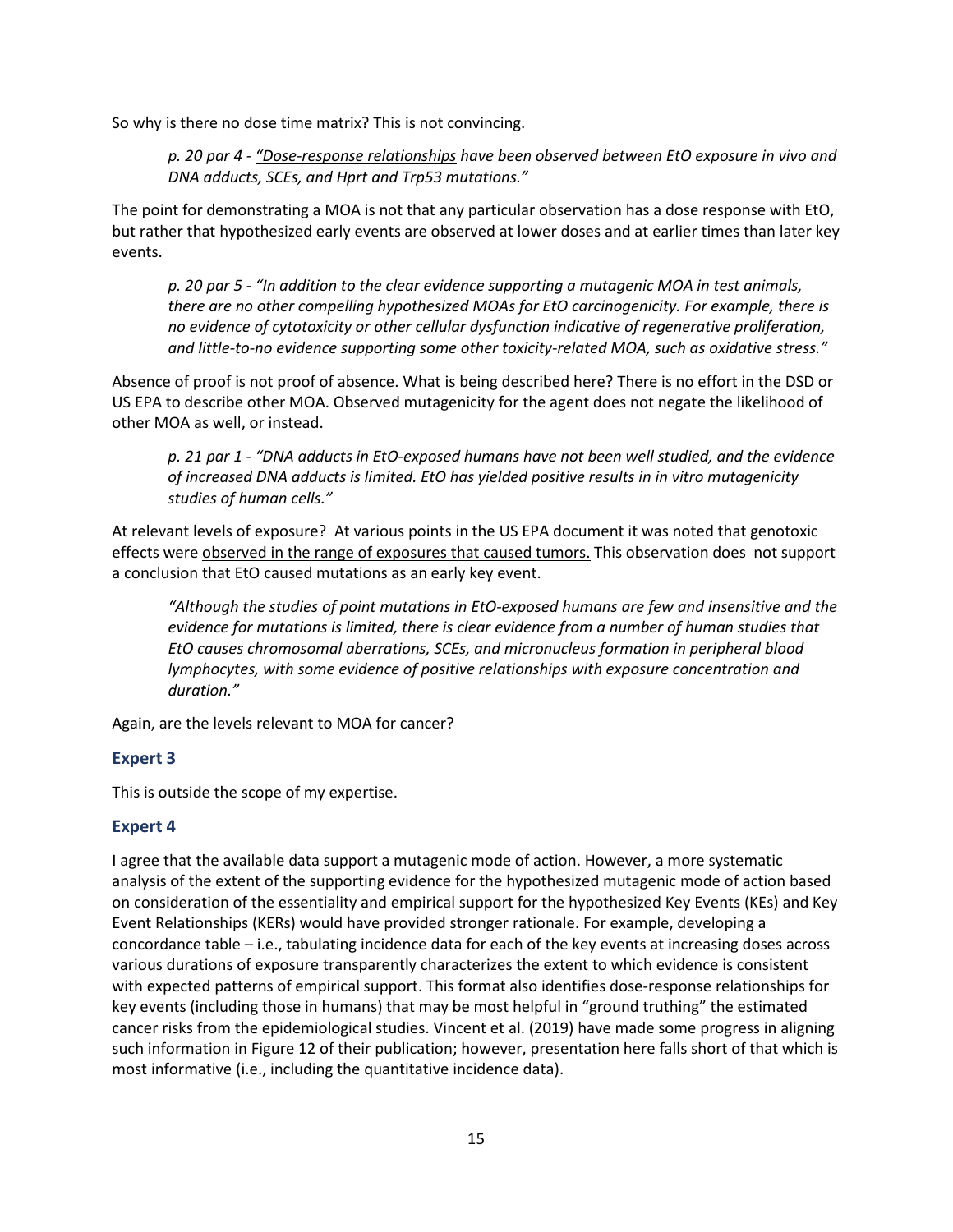Recent developments in more systematic definition and application of the modified Bradford Hill considerations for mode of action and adverse outcome (AOP) pathway analysis are documented in the following references; see, for example,

Meek et al., 2014a https://onlinelibrary.wiley.com/doi/pdf/10.1002/jat.2949;

Meek et al., 2014b https://onlinelibrary.wiley.com/doi/full/10.1002/jat.2984;

The OECD AOP Handbook: [https://www.oecd-ilibrary.org/docserver/5jlv1m9d1g32](https://www.oecd-ilibrary.org/docserver/5jlv1m9d1g32-en.pdf?expires=1584027129&id=id&accname=guest&checksum=A8F93325CADE89A776FE6799447D5E4A) [en.pdf?expires=1584027129&id=id&accname=guest&checksum=A8F93325CADE89A776FE6799447D5E4](https://www.oecd-ilibrary.org/docserver/5jlv1m9d1g32-en.pdf?expires=1584027129&id=id&accname=guest&checksum=A8F93325CADE89A776FE6799447D5E4A) [A.](https://www.oecd-ilibrary.org/docserver/5jlv1m9d1g32-en.pdf?expires=1584027129&id=id&accname=guest&checksum=A8F93325CADE89A776FE6799447D5E4A)

In the mode of action analysis cited in the DSD (i.e., that of US EPA), dose-response relationships for each of the KEs and temporality are considered separately, rather than based on assessment of their joint concordance across the KERs.

## **Expert 5**

Based on the evidence presented, I am satisfied with the MOA determination. My understanding, *a priori*, was that EtO was a direct-acting mutagen. I saw no evidence to suggest that that was inappropriate.

## **Expert 6**

A direct-acting mutagenic mode of action (MOA) for EtO carcinogenicity seem reasonable in light of evidence that ETO can induce a wide range of genetic damage. However, I am not an expert in this area.

However, there is a comment by TCEQ in response to University of California, San Francisco Comment 2 that *"The DSD quite plainly states that as USEPA acknowledges, MOA data do not support their model."* I don't know what this statement refers to but all I can think of is that it relates to TCEQ's classification of the EPA model as a "supra-linear" whereas a mutagenic MOA suggests the dose response is (lowdose) linear. If that is what this comment refers to, then it is clearly wrong because the EPA dose response is low-dose linear, in fact, it is exactly linear in the low-dose range. (For a more complete discussion of this point see my response to question 7.)

## <span id="page-15-0"></span>Charge Question 3

**The TCEQ adopts EPA's MOA analysis (DSD Section 3.3.1) and considers MOA as information relevant to the likely or expected shape of the dose-response (DSD Sections 3.4.1 and 3.4.1.1) as specified by the TCEQ guidelines for developing toxicity factors (TCEQ, 2015). What is your opinion on whether and how the MOA should inform the likely or expected shape of the dose-response curve, overall and in the low-dose range (e.g., at environmentally-relevant concentrations); and whether and how the MOA should inform the choice of dose-response model for estimating human carcinogenicity risk? Please comment on TCEQ's reasoning on the implications of the MOA for the shape of the doseresponse and its relative importance amongst their other model choice considerations (summarized in DSD Section 3.4.1.4.2). Are the TCEQ conclusions concerning implications of the MOA scientifically defensible?**

## **Expert 1**

Outside my area of expertise.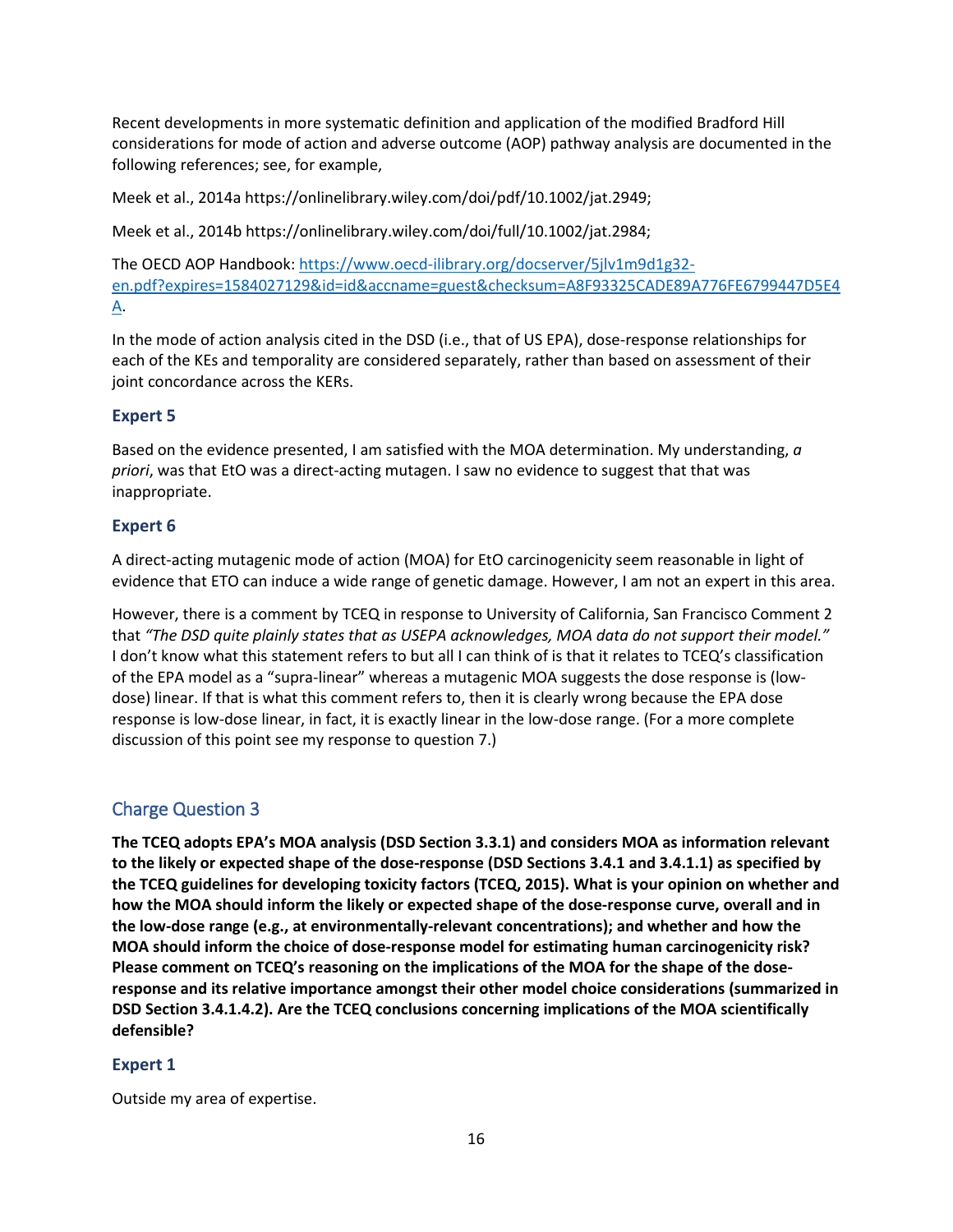## **Expert 2**

This reviewer considers US EPA demonstration of a mutagenic MOA for EtO to be inadequate as presented in US EPA (2016) and described in the DSD. Please see comments above.

If no MOA has been demonstrated, then US EPA (2005) accepts as a default the use of linear low dose extrapolation. Application of defaults (linear or less than linear extrapolation procedures) are used when there are insufficient data or models to apply a biologically based dose response model (US EPA 2005). I consider these to be reasonable policy choices.

When there has been a demonstrated MOA for a chemical this information can be appropriately applied to the choice of low dose extrapolation models. While linearity at low dose has often been used for modeling cancer risk when a mutagenic MOA has been specified, it is acknowledged by scientists in the field that mutation is not a single step process. The lack of linearity at low dose has been demonstrated for some observations of mutagenicity for a number of potent carcinogens (e.g. some alkylating agents). Large deletions, transversions, clastogenicity, and some other mutagenic effects are generally considered to be non-linear at low dose. DNA adduct formation by some agents appears to have a linear low dose slope; this is not the case for other agents. One of the advantages of MOA articulation is that it can permit the choice of an observed early key event as the point of departure. I suggest that the DSD discuss not only the choice of the critical study population, but also the effect (cancer mortality vs. some early key event) to be used in dose response modeling. Presumably the cancer mortality data are the only ones that would support modeling, but it would be useful to clarify this in the document.

Description of clastogenicity and other indications of large DNA mutations belong in the MOA description. These observations, while they may be supportive of mutation as an early key event, do not provide strong support for low dose linearity, and certainly do not provide a rationale for supralinearity.

In short, MOA (properly described and supported) can and should be used in defining choices for low dose extrapolation and / or application of models.

Please see some specific comments below.

*3.4.1.1 Consideration of MOA - p. 26 par 1 - "the expected dose-response could be characterized as appearing sublinear in the low-dose range and/or sublinear overall across doses (see Figure 1)."* 

Or it could be two linear dose responses, with the lower dose slope more shallow than that of the higher doses (when repair or metabolism has been overwhelmed).

*3.4.1.2.2.2 Key Data from the NIOSH Cohort and Endogenous Data - p. 34 last par - "certain critical cancer endpoints in the NIOSH cohort (i.e., all hematopoietic, lymphoid, non-Hodgkin's lymphoma) were only statistically increased in males, while breast cancer incidence was only statistically increased in females, and only in the highest EtO exposure quantiles for each of these cancer endpoints."*

Given the relative rarity of breast cancer in males, is this observation unexpected?

*Model choice - P64 par 2 - "MOA (i.e., the Cox proportional hazards model is indistinguishable from linear across doses of interest and appropriate for dose-response assessment of a directacting mutagenic carcinogen, particularly in the acknowledged absence of mechanistic data supporting an overall supra-linear dose-response; see Section 3.4.1.1);"*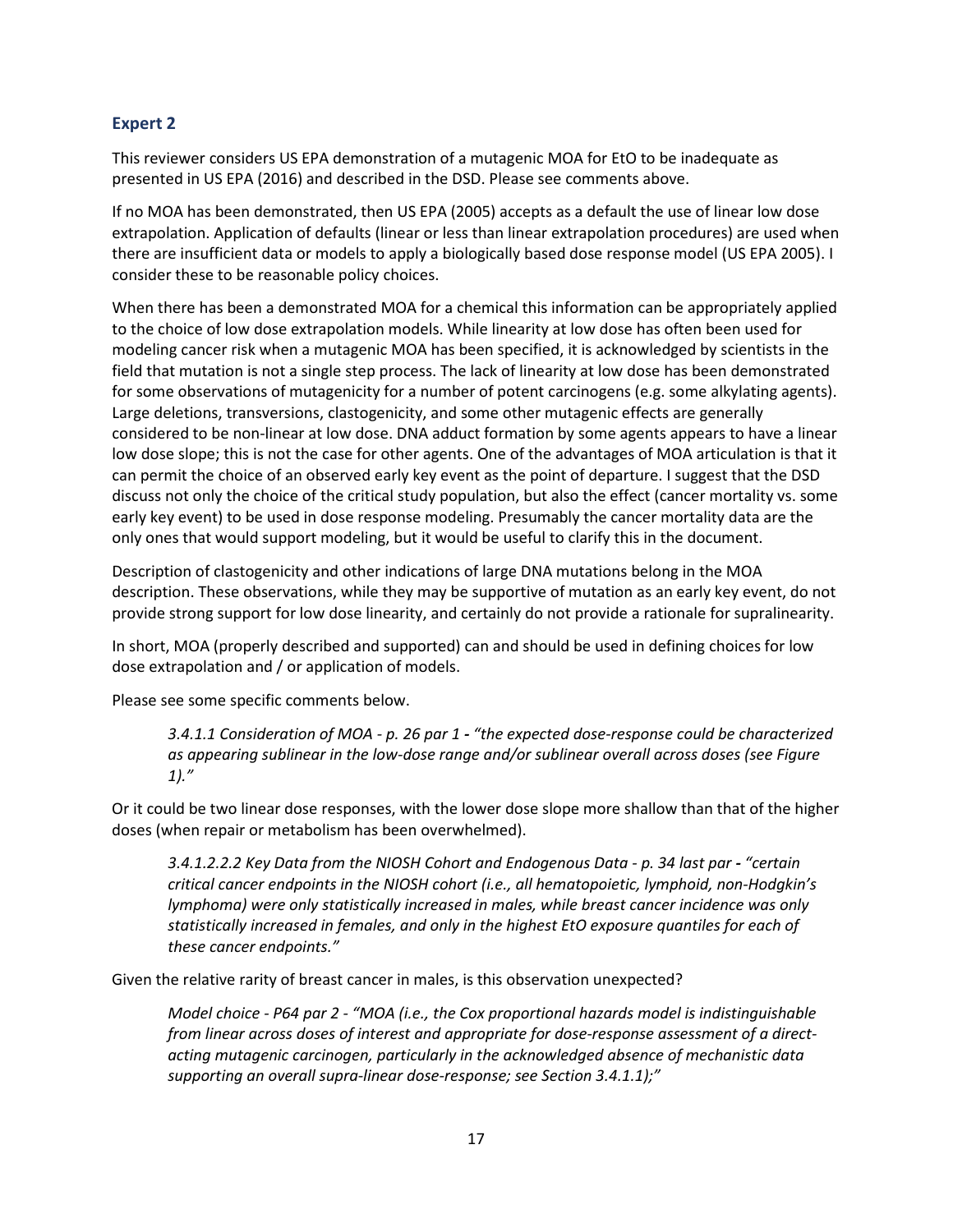Need to be more explicit. Say either that (after the recommended re-evaluation) a mutagenic MOA does not contradict use of model. Or (if TCEQ finds insufficient support for a mutagenic MOA), linear is an acceptable default.

## **Expert 3**

This is outside my range of expertise, but as one of multiple sources of input for making an informed judgment (which is all that a quantitative risk assessment can be, ultimately), it seems appropriate to use the information conveyed by insight into the mode of action. In fact, the epidemiologic data could not possibly provide the desired quantification of risk of cancer in the low-dose range so reliance on inferences based on mechanisms is required.

## **Expert 4**

Firstly, as per the response to Question 6, in my view, mode of action is the primordial consideration in informing choices about extrapolation to the low dose region. However, it is often not sufficient in its own right and as a result, science policy choices are invoked. As per the responses to questions 1 and 2, more robust consideration of the concordance of dose-response relationships for key events in the hypothesized mode of action might additionally inform the nature of the dose-response curves at lower concentrations than those in the epidemiological studies of cancer incidence and mortality. It's also helpful in identifying biological "tipping points" (beyond which effects are likely irreversible). Conduct of such analyses seems advised. It's possible, though that the doses at which early key events have been investigated following exposure to EtO may be too high to additionally inform consideration of the shape of the dose-response curve at the potentially much lower environmental levels.

In the absence of relevant information to inform extrapolation to the low dose region, a decision concerning selection of the relevant model is a function largely of Agency policy, rather than scientific judgment. It seems important, then, to be as explicit as possible on the extent of reliance on Agency policy and previous Agency precedent and guidance in this context (see response to Question 7).

In relation to considering the shape of the dose-response curve at environmentally relevant concentrations, the arguments in Section 3.4.1.4.2 on endogenous formation (point 4 on page 64) are not particularly convincing (See also response to Question 7).

Some additional "reality checks" or "ground truthing" have been suggested, here, as a basis to strengthen the rationale for the TCEQ conclusions regarding appropriate modelling to the low dose range (See response to Question 8).

## **Expert 5**

I do believe that MOA information can and should be used to inform the shape of the dose-response curve, especially at low doses. The implications of that information about shape for the choice of model, however, is perhaps not as straight-forward as some might think. And, in particular, I believe that the verbiage used by TCEQ is actually unhelpful in that respect.

I am specifically referring to the labeling of the USEPA spline modeling as "supra-linear." The USEPA model is piece-wise linear. The term "supra-linear" should be reserved for those curves whose slopes continually increase (to infinity) as the independent variable (e.g., dose or exposure) approaches a particular value, in most cases zero. That was certainly the context of the quote from Crump and Allen (1985) that is on pp 24-25. In other words, I believe that TCEQ has misconstrued the meaning of supralinear and has cited Crump and Allen (1985) erroneously in its attempt to "disqualify" particular curve shapes, ones that are not in fact supra-linear.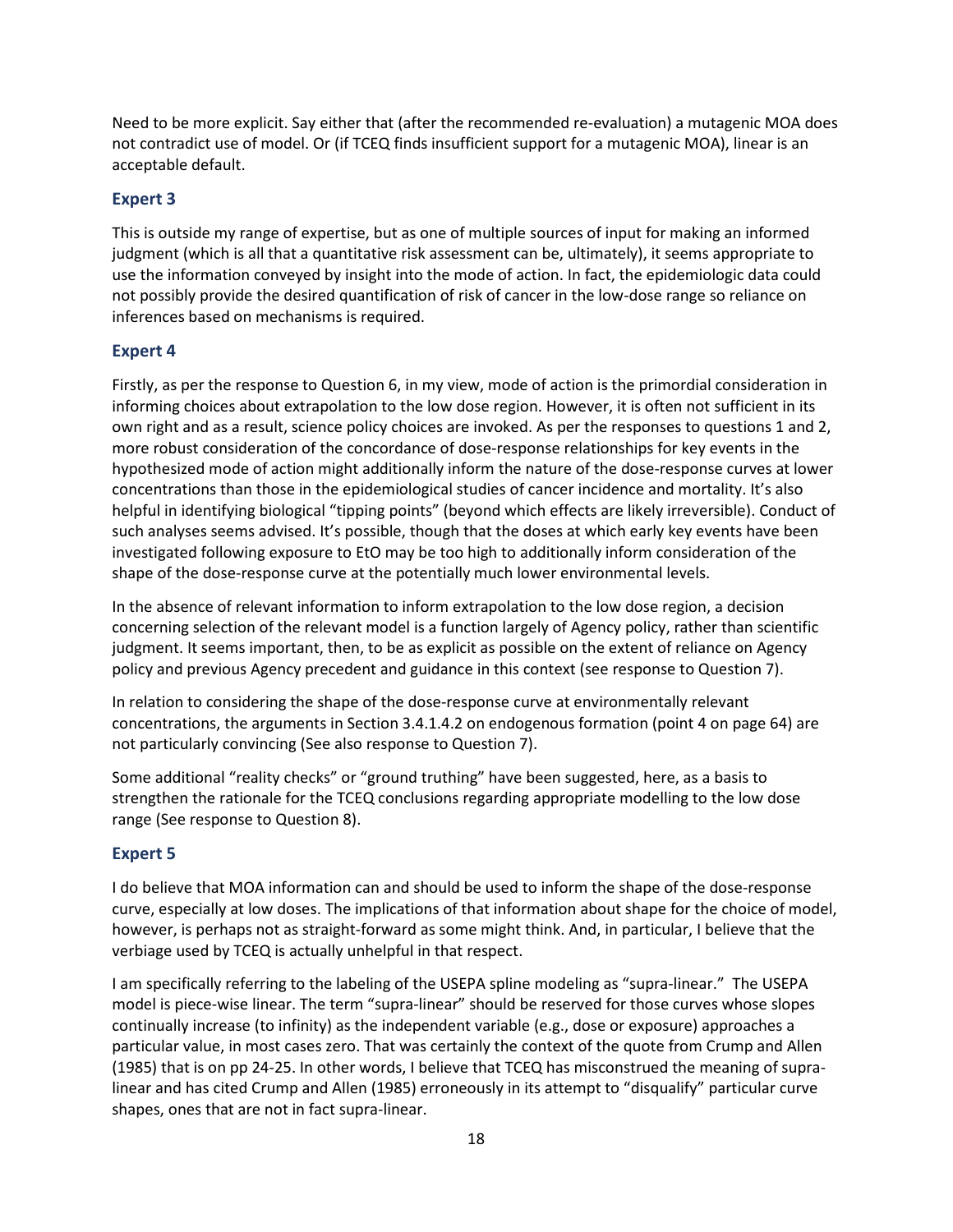What TCEQ appears to be objecting to is a curve that is steeper at low doses than at higher doses. That objection seems disingenuous. Later in the DSD (Section 3.4.1.3, p. 57) the TCEQ cites the Michaelis-Menten model as an example of a model that has a biological or mechanistic basis. But the Michaelis-Menten model has exactly the curve shape that TCEQ apparently finds objectionable; it is steeper (though not infinitely steep) as dose approaches zero, becoming progressively less steep as dose increases. The piece-wise linear model that USEPA applied to EtO is steeper (but not infinitely steep) at lower doses and less steep at higher doses.

I do not know if a Michaelis-Menten-type curve shape, specifically, would be mechanistically appropriate for modeling EtO-induced carcinogenicity. However, one might hypothesize that a directacting carcinogen such as EtO might display dose-response behavior like a receptor mediated response, the mechanism underlying the Michaelis-Menten model. In the case of EtO, the "receptor sites" would be the particular sites of mutation in the particular types of cells that would lead to a particular type of tumor (lymphoid tumors for example). Those "sites" would tend to get and remain "occupied" (i.e., mutated) as EtO concentration increased. The resulting pattern would be a flattening out of the risk as a function of exposure. Such reasoning, coupled with the assumed direct-acting mutagenic MOA, would tend to support a model that was essentially linear at low doses and that flattened out at higher doses. The USEPA spline models do that.

Nevertheless, as stated by TCEQ on p. 57, many models used for dose-response analysis and for risk assessment purposes do not have known biological or mechanistic motivations. Contrary to what is stated on p.  $57<sup>1</sup>$  $57<sup>1</sup>$  $57<sup>1</sup>$  of the DSD, however, that would appear to make fit to the data more important, not less important, to the determination of model adequacy, as long as the models under consideration do not clearly violate conceptions of MOA. As presented above, it is my belief that the USEPA spline models do not clearly violate the MOA assumed for EtO. My comments related to model fit are presented in response to question 6.

In conclusion, TCEQ should expunge the incorrect characterization of the USEPA method as supra-linear, not erroneously cite Crump and Allen (1985) as support against the USEPA spline models, and recognize that the MOA data that have been used by TCEQ to criticize the USEPA model are much less powerful for model selection than they appear to think.

Having said all that, however, the real question is, should a (presumably) low-dose linear part of the dose-response curve be estimated from observations that are associated with much greater exposures. That is what USEPA has done with their spline models. I do not think the DSD has presented a focused and consistent rebuttal to that.

In fact, consider the following rather back-of-the-envelope calculation that stands in contrast to that provided as a reality check in the DSD pp. 30- 31 (Section 3.4.1.2.1.1). As done in the DSD let's focus on lymphoid cancers. In fact, let's consider lymphoid cancers other than AML, which is, according to Kirman and Hays (2017), the only lymphohematopoietic cancer linked causally to smoking. That means that we can use the overall background rate for all other lymphohematopoietic cancers as the rate that applies to nonsmokers. My approximate calculation is that the appropriate background rate to use is 0.025 (3% for all lymphoid cancers as cited in the DSD, minus 0.5% for AML suggested by a quick on-line search<sup>[2](#page-18-1)</sup>).

l

<span id="page-18-1"></span><span id="page-18-0"></span><sup>1</sup> The DSD states: "Thus, in this respect model fit alone is a lesser consideration compared to data (e.g., MOA data) that may (or may not) adequately support use of a particular model." I find this sentence a bit confusing, following as it does the statement that many models used for risk assessment lack a biological or mechanistic basis. <sup>2</sup> See <https://www.cancer.org/content/dam/CRC/PDF/Public/8674.00.pdf>, p. 4.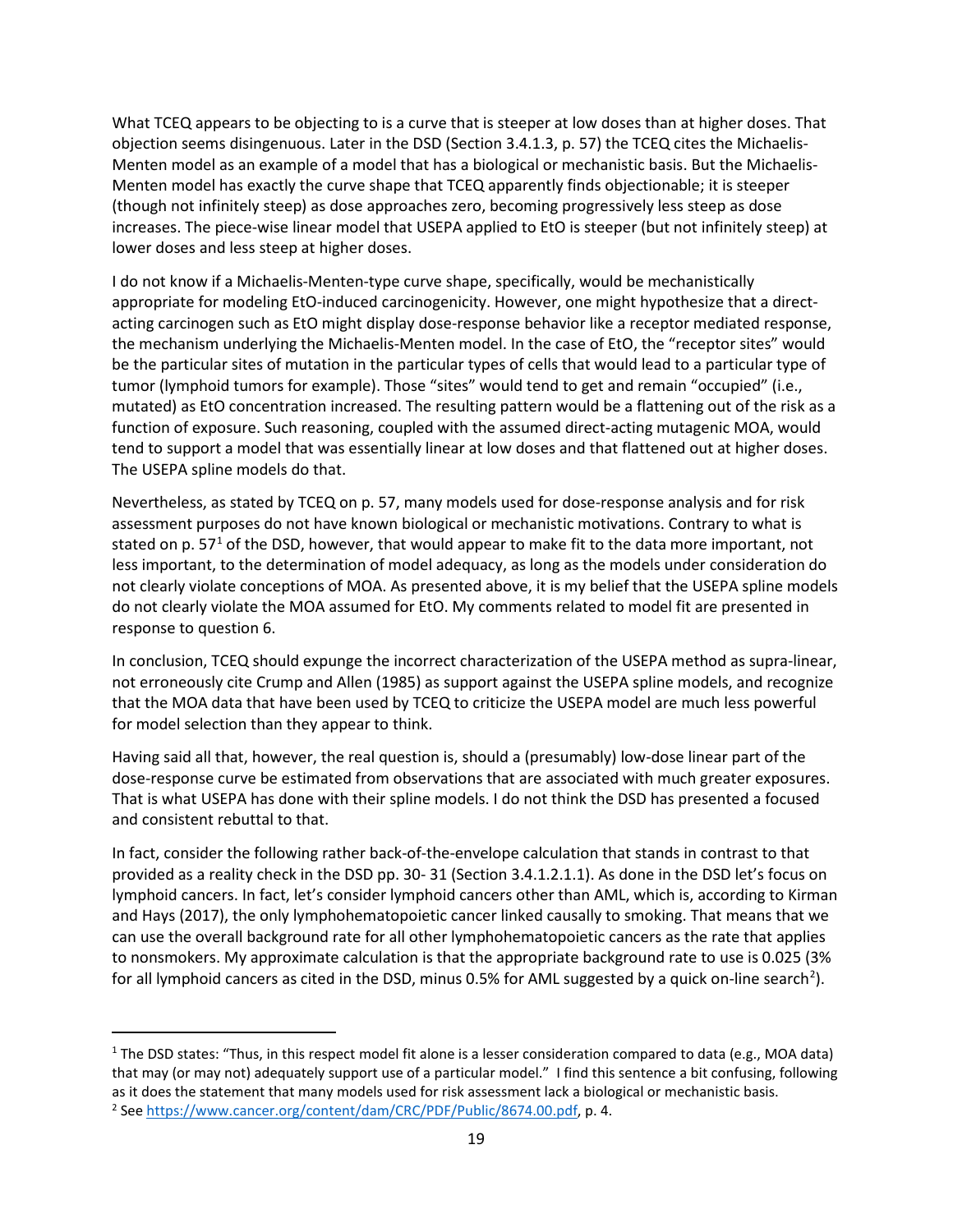Ignore, for this exercise, exogenous EtO exposure; consider only endogenous EtO and the corresponding air concentrations that have been derived by Kirman and Hays (2017) (Table 4, for non-smokers). Let e be the corresponding air concentration (ppb) for any given endogenous concentration. Kirman and Hays (2017) derive a distribution for e for non-smokers (Table 4), let's call it  $p(e)$ . Then,

$$
background\ lifetime\ cancer\ probability = \int_0^\infty p(c|e) \cdot p(e) \ de
$$

where  $p(c | e)$  is the probability of cancer given an endogenous concentration corresponding to e.

From TCEQ's MOA argument, the effect of endogenous EtO should be the same as the effect of exogenous EtO and should have a linear relationship:

$$
p(c|e) = a + b \cdot e
$$

in the range of values of e such that  $p(c|e)$  is relatively small. For the sake of illustration, let us suppose that a high percentage, 90%, of the lymphoid cancers under consideration have nothing to do with EtO. If that is true, then  $a = 0.9 * 0.025 = 0.0225$ .

Then,

$$
background lifetime cancer probability = \int_0^\infty (a + b \cdot e) \cdot p(e) \, de
$$

$$
= a + b * E(e)
$$

where  $E(e)$  is the expected value of e, in this case for non-smokers. Let us estimate  $E(e)$  by the mean value from Table 4 of Kirman and Hays (2017), 1.9 ppb. Plugging the numbers into the equation we get

$$
b = (0.025 - 0.0225)/1.9 = 0.0013 \text{ per ppb}
$$

Note that this estimate is akin to a URF, and that it is only about a factor of 5 less than the URF promulgated by USEPA (0.0071 per ppb), which has been made conservative by considering an upper bound on the slope parameter and by applying an ADAF, neither of which has been done in this quickish calculation.

Also note that, as far as I know, the percentage of non-AML lymphoid cancers that have absolutely nothing to do with EtO exposure is not known, and may be unknowable. And TCEQ makes no claims that that percentage should be greater than 90%; the DSD does not even consider that question because, in my opinion, its reality check is flawed. Moreover, if all lymphoid cancers (minus AML) are in some way (roughly linearly) related to (affected by) EtO exposure, then the estimate of b becomes 0.013 per ppb, a value greater than the URF promulgated by USEPA.

If the above calculations are close to being correct, then one must conclude that the reality check considering endogenous production of EtO does not argue at all strongly against the health-protective USEPA slope estimate (URF).

My conclusion is that TCEQ has *not* argued coherently that the EPA assumption (that the truly low-dose linear slope is well-estimated from higher-exposure data) is incorrect. The questions then become: what evidence or data would contribute to TCEQ's case, would the revised truly low-dose slope be different (presumably less) than estimated by USEPA, by how much, and in what ranges of exposure?

In that regard, I think that TCEQ (and USEPA) have missed an opportunity to utilize information from "ancillary" studies to assist with that determination. For example, data on sister chromatid exchanges,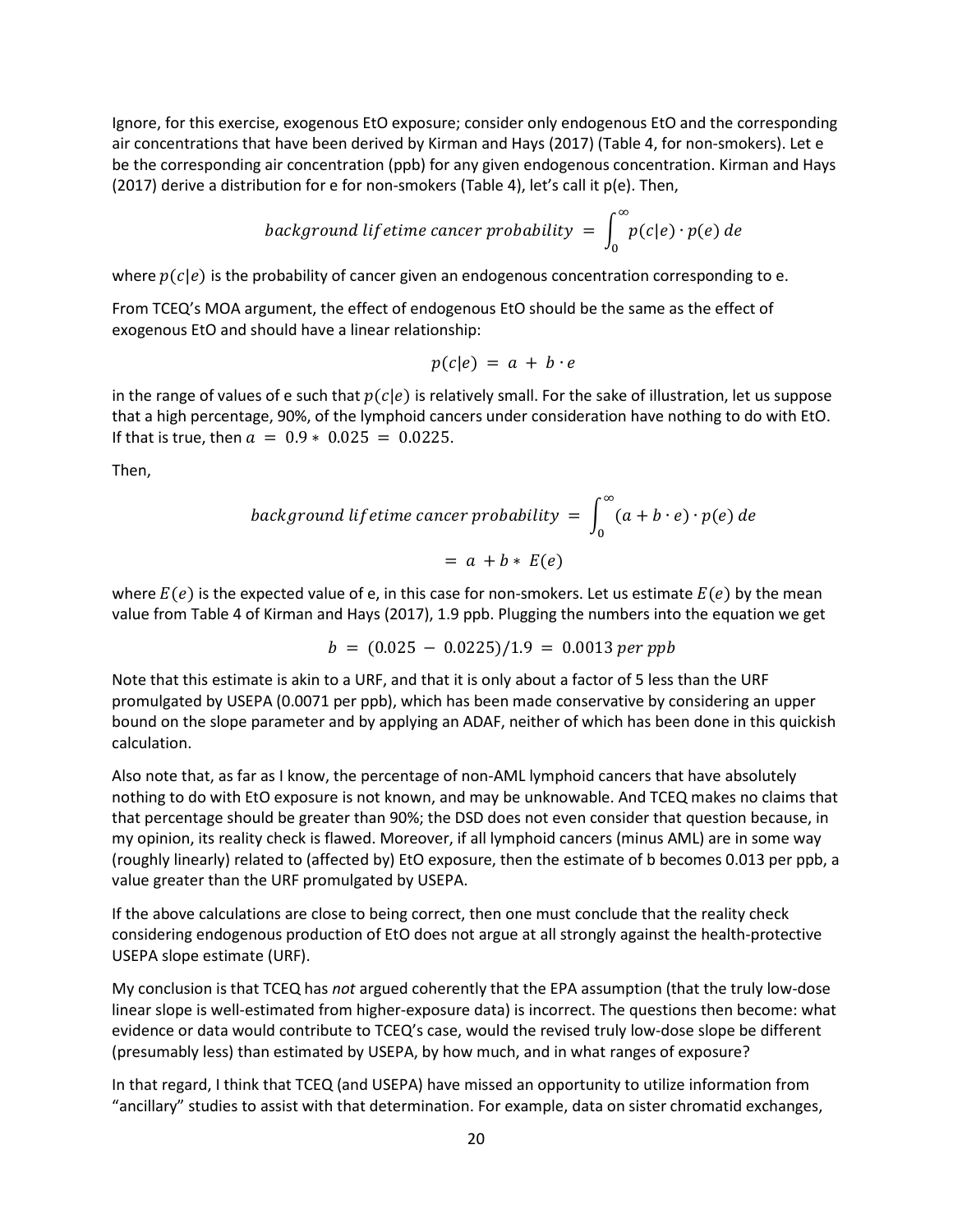protein adducts, or chromosomal changes (among others, perhaps) provide direct evidence of events potentially related to mutagenic activity that may be observed at lower levels of exposure. Note, however, that TCEQ has explicitly excluded consideration of such data, based on their literature search and exclusion criteria (see DSD Table 21).

My conception of a possible path forward is outlined as follows:

- Propose low-dose linear models for EtO carcinogenicity. The models need *not* postulate a slope that is the same (constant) from 0 dose all the way to 1600 ppm-days (as the USEPA-chosen spline model does). In fact, the models should probably have an inflection (or transition) point at which the truly low-dose slope changes to greater slope(s) as the biological conditions dictate. The models may have a subsequent flattening of the dose-response at even higher doses.
- Consider ancillary data to inform the estimate of the truly low-dose slope. I conceive of this being a Bayesian analysis, where the ancillary information can be used to define priors for the parameters of the cancer dose-response model, including if need be the location of the aforementioned inflection (or transition) point.
- Use the epidemiological data to update the model parameters and compute posterior distributions for doses associated with risk levels of interest (e.g., 1e-5). The credible interval estimates from that process could then be used to define a health-protective exposure level (e.g., using the 95% credible interval lower bound).

With respect to the Bayesian application, I have no specific references to such approaches being applied to the derivation of toxicity factors. However, there have been some recent Bayesian applications to epidemiological data, and dose-response analyses in particular. Moreover, several authors have pursued the idea of concordance of dose-response patterns between precursor events and apical endpoints. A Bayesian implementation of the ideas put forward in those papers might include the use of that information to define priors related to the truly low-dose response pattern. In fact, there are publications specifically about the mutagenic potential of EtO that may prove to be useful. A bibliography of references related to all of these topics is included here:

Allen, B., Shao, K., Hobbie, K., Mendez, W., Lee, J., Cote, I., Druwe, I., Gift, J., Davis, J. (2019). Bayesian Hierarchical Meta-Regression of Epidemiological Studies, Part 2: Dose-Response Modeling and Target Population Predictions. Submitted.

Vincent, M. J., Allen, B., Palacios, O. M., Haber, L. T., & Maki, K. C. (2019). Meta-regression analysis of the effects of dietary cholesterol intake on LDL and HDL cholesterol. *The American journal of clinical nutrition*, *109*(1), 7-16.

Manjanatha, M., Shelton, S., Chen, Y., Parsons, B., Myers, M., Gollapudi, B., Moore, N., Haber, L., Allen, B., and Moore, M. (2017). Dose and temporal evaluation of ethylene oxide-induced mutagenicity in the lungs of male big blue mice following inhalation exposure to carcinogenic concentrations. Environmental and Molecular Mutagenesis, 58(3), pp.122-134.

Allen, B., Vincent, M., Liska, D., and Haber, L. (2016). Meta-regression analysis of the effect of *trans* fatty acids on low-density lipoprotein cholesterol. Food and Chemical Toxicology 98(Pt B):295-307. DOI: 10.1016/j.fct.2016.10.014.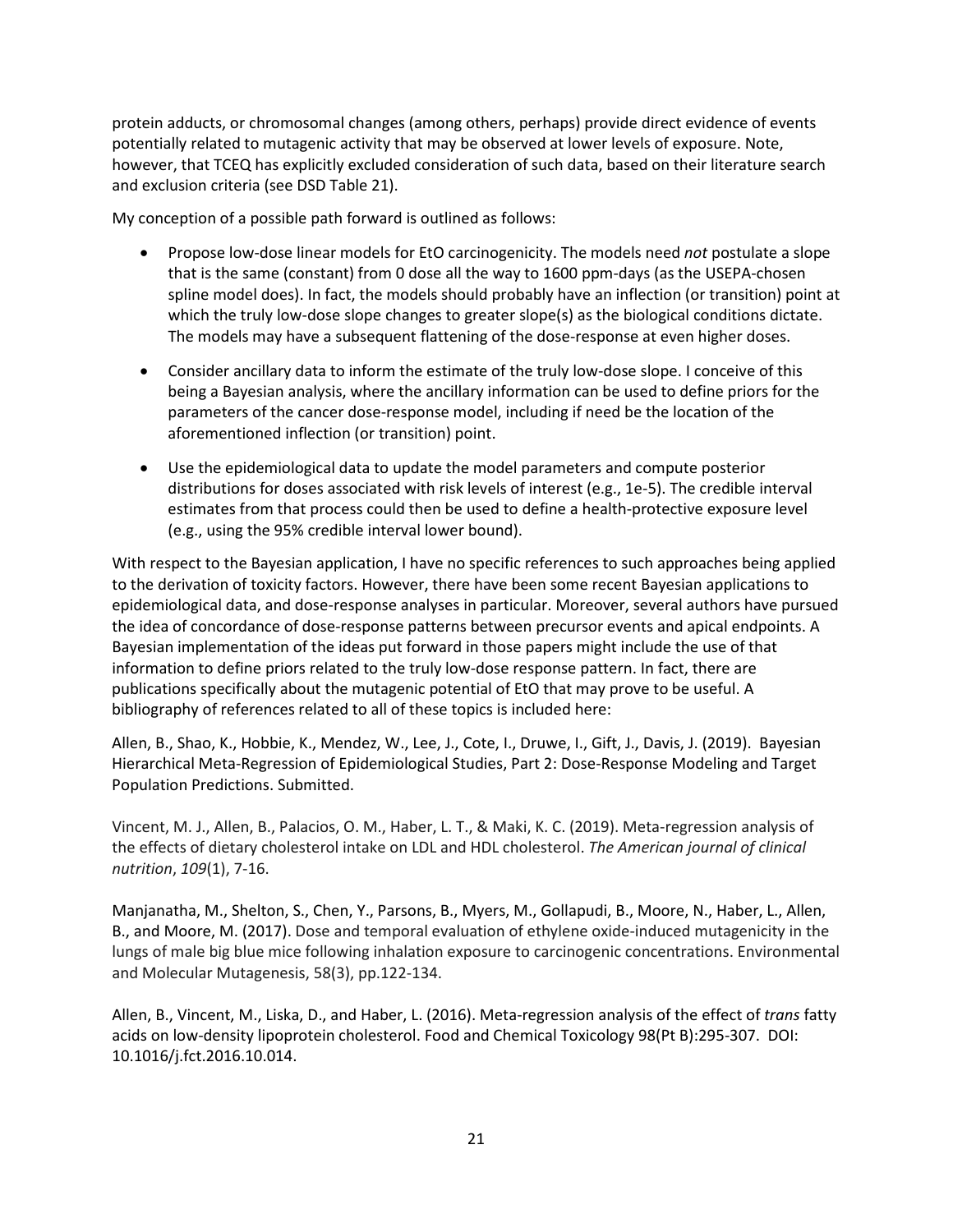Manjanatha, M.G., S. D. Shelton, L.T. Haber, B. Gollapudi, J.A. MacGregor, and M.M. Moore. 2015. Evaluation of *cII* mutations in lung of male Big Blue mice exposed to vanadium pentoxide by inhalation for up to 8 weeks. Mutat Res Genet Toxicol Environ Mutagen. 789-790:46-52.

Banda, M., K.L. McKim, L.T. Haber, J.A. MacGregor, B.B. Gollapudi, and B.L. Parson. 2015. Quantification of *Kras* mutant fraction in the lung DNA of mice exposed to aerosolized particulate vanadium pentoxide by inhalation. Mutat Res Genet Toxicol Environ Mutagen. 789-790:53-60.

Parsons BL, Manjanatha MG, Myers MB, McKim KL, Shelton SD, Wang Y, Gollapudi BB, Moore NP, Haber LT**,** Moore MM. 2013. [Temporal](http://www.ncbi.nlm.nih.gov/pubmed/24029818) changes in K-ras mutant fraction in lung tissue of big blue B6C3F₁ mice exposed to [ethylene](http://www.ncbi.nlm.nih.gov/pubmed/24029818) oxide. Toxicol Sci. 2013 Nov; 136(1):26-38. doi: 10.1093/toxsci/kft190

Moore, M., Heflich, R., Haber, L., Allen, B., Shipp, A., and Kodell, R. (2008). Analysis of in vivo mutation data can inform cancer risk assessment. Regulatory Toxicology and Pharmacology 51:151.

Allen, B., Zeiger, E., Lawrence, G., Friedman, M., and Shipp, A. (2005). Dose-response modeling of in vivo genotoxicity data for use in risk assessment: some approaches illustrated by an analysis of acrylamide. Reg. Tox. Pharm. 41:6-27.

#### **Expert 6**

I consider that it is reasonable to assume that a chemical such as ETO, which can induce a wide range of genetic damage, has a dose-response for human carcinogenicity that is linear at low dose. However, this fact alone does not provide any basis for deciding between the Cox proportional hazards model developed by TCEQ and the spline model developed by USEPA, because they both have this property. This issue is made more confusing by the TCEQ characterizing the USEPA model as "supra-linear" (see discussion on question 7 below).

## <span id="page-21-0"></span>Charge Question 4

**The TCEQ conducted an evaluation of EtO's carcinogenic classification (DSD Section 3.3.2), and also evaluated breast cancer risk in humans as a potential cancer endpoint (DSD Appendix 6; Response to Dr. Kyle Steenland, Comment 1 in Response to Public Comments Document). What is your characterization of the overall weight of the evidence for or against EtO increasing the risk of breast cancer in humans at occupational concentrations (past or present) and at environmentally-relevant concentrations?**

#### **Expert 1**

Insofar as the workplace typically represents the "high dose" setting, epidemiologic investigation of cancer risks in worker populations generate important data for etiologic inference. Insofar as hazardous occupational exposures typically have been reduced over time due to worker safety policies, occupational epidemiology studies can address changes in risk related to exposure reductions. Whether this generalization applies to EtO exposure needs to be characterized. There has been limited occupational epidemiology research on EtO exposure and breast cancer risks. I identified only 5 relevant peer-reviews publications. Steenland et al. (2003) reported a dose-response trend for EtO and breast cancer incidence among a cohort of 7576 women workers in a US sterilization facility. The relative risk in the highest cumulative exposure quintile, lagged 15 years, and adjusted for reproductive risk factors was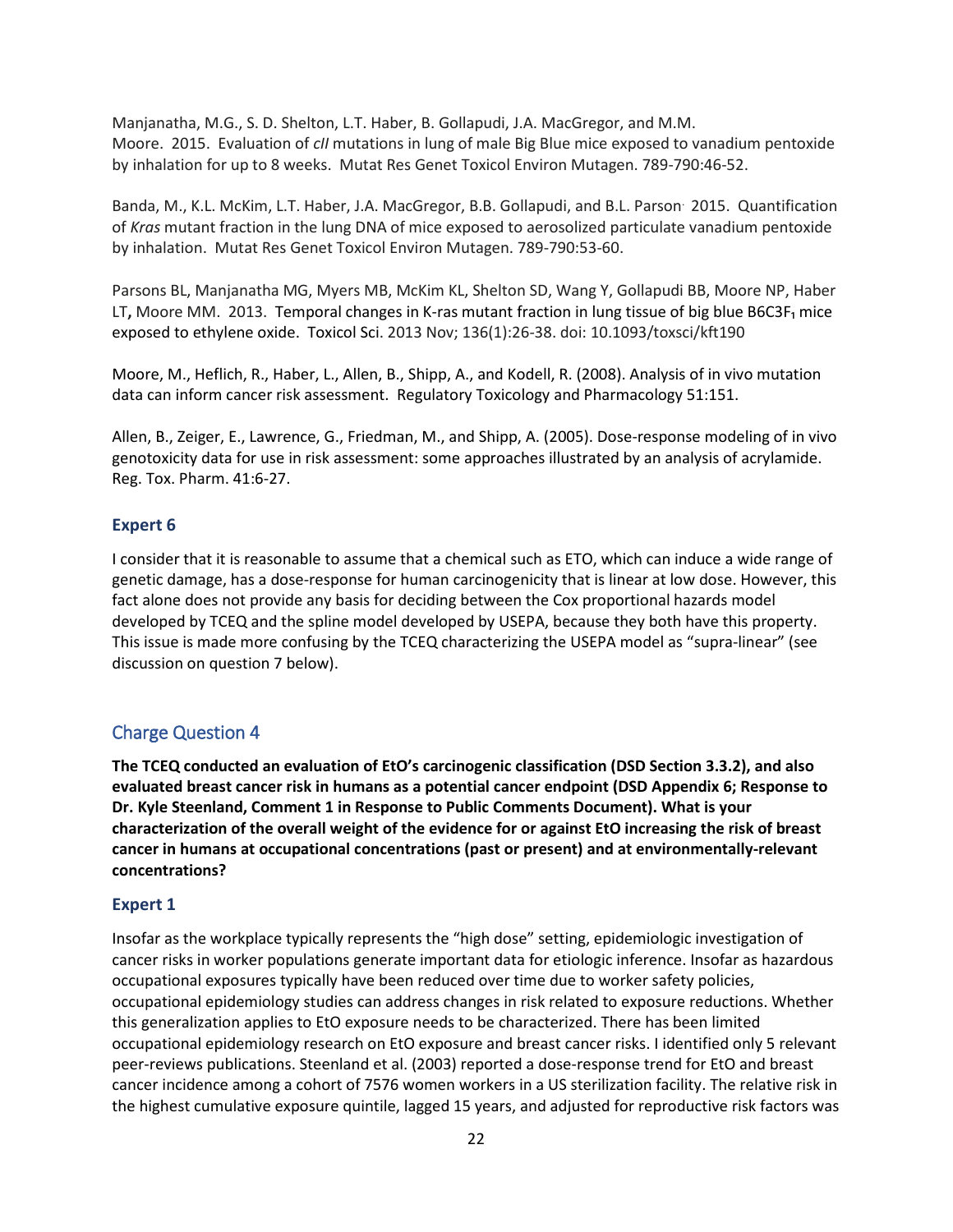1.87. The finding for breast cancer mortality in the highest cumulative exposure, lagged 20 years, was 3.13 (Steenland et al., 2004). Coggon et al.'s (2004) cohort mortality study of 1012 women EtO exposed workers at 3 UK plants indicated no association with breast cancer, as the Standardized Mortality Ratio (SMR) was 0.84. Mikoczky et al. (2011) conducted a cohort study among 1309 Swedish woman workers employed for at least 1 year in sterilization facilities. They reported a standardized incidence ratio for breast cancer of 3.55 among workers at the highest cumulative exposure level (>0.22 ppm-yrs). There was no evidence for an etiologic relation in a cohort mortality study of 10,019 women employed in 14 sterilization US facilities; the RR (95% CI) was 0.80 (Wong and Trent, 1993). My conclusion regarding an etiologic relation between EtO exposure and breast cancer risk is based on the quality of epidemiologic research in terms appropriate study designs, rigorous approaches applied for exposure assessment and statistical analysis methods for dose-response estimation, and control for potential confounders. The magnitude of relative estimates, and their statistical precision indicated by the width of confidence intervals, and shape and statistical precision of the exposure-response curve are important but not essential requirements. Statistically significant relative risks >2.0 in the highest exposure category and statistically significant exposure-response trends provide strong evidence for causation. I regard findings from internal analyses, such as defining a reference group with never exposed as more meaningful than findings based in external reference group, such as Standardized Mortality Ratio's (SMR's) because the internal reference analysis controls for potential confounding factors, such as demographic and life style factors (e.g., smoking, dietary factors) more effectively than analysis based on external reference group analyses. I never rely on the epidemiologic findings satisfying all of the Bradford Hill criteria for reaching etiologic conclusions, other than the essential temporal relation between exposure and disease occurrence. This is consistent with Bradford Hill's recommendation. On balance, I would conclude that the epidemiologic evidence for an association between occupational EtO exposure and breast cancer risk is supportive for an etiologic role of EtO. The findings have not been fully consistent, but the data obtained from well-conducted studies of established cohorts support a causal relation.

## **Expert 2**

There are several weight of evidence (WOE) judgments made by TCEQ, which are needed for a complete effects assessment. These include WOE to determine a cancer classification or descriptor, such as *"carcinogenic for humans"*. A second is the WOE in support of demonstrating that a hypothesized MOA applies to a specific agent; I have discussed this above. A third is the WOE supporting a choice of a critical endpoint and study suitable for quantitative dose response assessment. It appears from the RTC document that Dr. Steenland is referring to both WOE efforts number 1 and 3.

I am not certain how or in which WOE judgments TCEQ considered the breast cancer data after their evaluation. It is clear that TCEQ chose not to derive their URF from the breast cancer data. Their analyses as described in the main text and in Appendix 6 support this as a reasonable choice.

I am uncertain as to what is the basis for TCEQ adoption of the EtO descriptor *"carcinogenic for humans."* It is not clear as to whether TCEQ thought that the breast cancer data added support for this classification or were irrelevant. I recommend a more explicit description of what TCEQ included under the WOE for hazard identification or cancer classification. It is certainly acceptable to find that a data set adds to the WOE for hazard identification but is not suitable for quantitation. It seems that EPA considered the breast cancer data supportive of their WOE.

I suggest again that TCEQ do an independent evaluation of the conditions under which EtO is likely to pose a carcinogenic hazard to humans.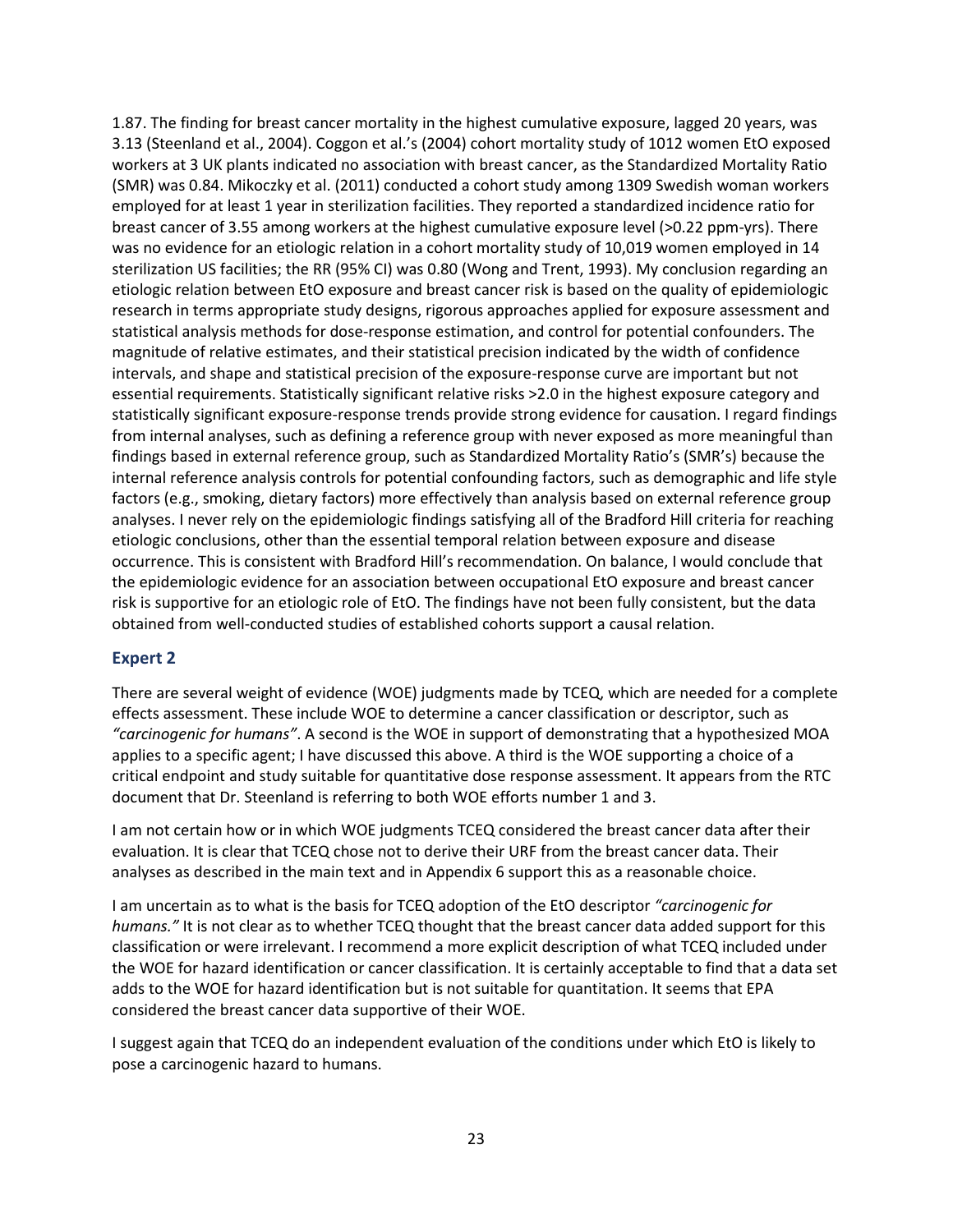Specific comments follow.

*Appendix 6 - p. 152 par 1 - "Breast cancer requires a more detailed weight of evidence evaluation"*

I don't disagree, but this is another "who says?" statement. Is this in response to Public Comments?

*p. 152 and on –*

The whole section suffers from unclear and judgmental writing. Some edits are indicated on a markup of the text. I think the appropriate arguments are there, but they are buried in table footnotes, or are unnecessarily hyped. The impression I received from the writing was not that of a sound scientific basis for excluding the breast cancer data from quantitative dose response assessment.

*A6.2 Healthy Worker Effect and Under-Ascertainment Considerations*

*p. 154 last par - ", particularly where the carcinogen operates via a mutagenic MOA (e.g., EtO)."*

Finish the argument. I am assuming that the rationale is something along the lines of carcinogens with a demonstrated mutagenic MOA are likely to be multisite? Systemic?

*p. 156 par - "Instead, Steenland et al (2003). indicate [emphasis added], "Because of the issue of under-ascertainment, we have emphasized internal exposure-response analyses in our study rather than the use of external referent population."*

Is TCEQ adopting the conclusion from Steenland et al (2003) for Mikoczy et al (2011)?

*A6.3 Relevance of Laboratory Animal Data*

*p.156 last par - "Reported results show that breast cancer is more frequently/commonly induced in laboratory animal species by these agents than in humans."*

Implies that a particular type of chemical of chemical class is responsible for lack of site concordance. But "these agents" in this case are just those chemicals that made up the study group.

Here and in the main text I sense a confusion of WOE for carcinogenicity with WOE in support of critical effect choice.

*"More telling is that while there is 47% overlap between agents that cause lymphoid and haematopoietic cancers in humans and animals, there is only 20% overlap between agents that have been shown to cause breast cancer in humans and animals (Table 21.7 of IARC 2019)."*

Did the authors of IARC (2019) report that this was a significant difference or was biologically important / relevant? It seems rather in the next sentence that IARC dismisses tumor site concordance between animal and humans for all tumor types.

*p. 157 par 2 - "animal data for EtO-induced cancers cannot be relied upon to identify cancer sites or otherwise predict EtO carcinogenic response in humans."*

As noted before, the authors conflate WOE for classification as to carcinogenicity with WOE in support of a critical effect choice. I propose (and I think US EPA agrees) that animal data for whatever tumor site can provide data supporting a cancer classification that is relevant for human risk assessment. For most presumed carcinogens there are no positive human data, and hopefully this situation will obtain to a greater degree in the future. The TCEQ authors are (I think) making a different argument: that the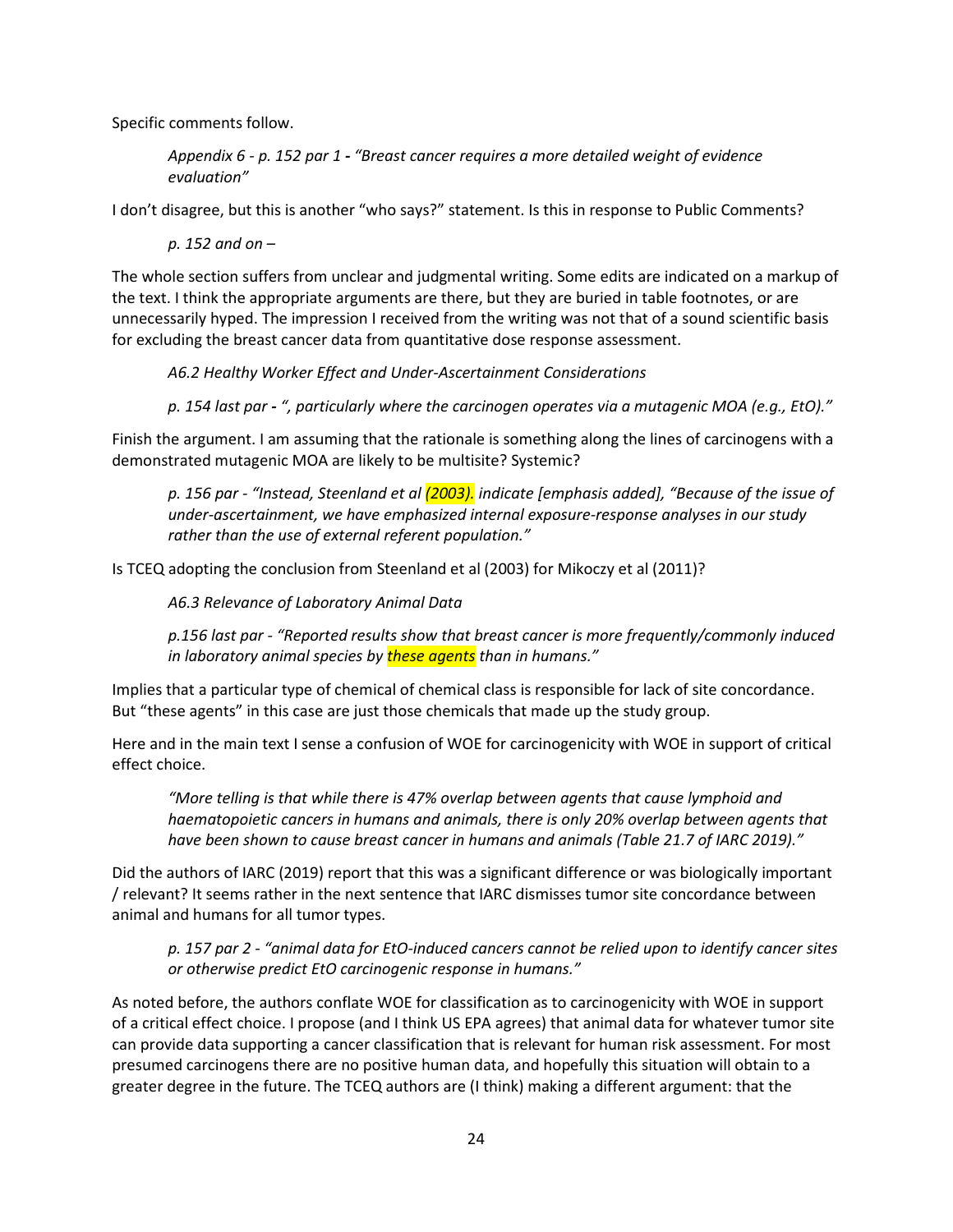existing animal data are not useful in selecting a critical effect for quantitative dose response assessment.

## **Expert 3**

As noted in the report, the evidence on EtO and breast cancer is limited in volume and aside from the NIOSH cohort, quite limited in terms of the quality of the epidemiologic evidence. To the extent that the Marsh et al. meta-analysis did not effectively distinguish studies based on quality, and it appears that they did not, the failure to observe associations in a number of lower-quality studies may well drive the aggregate risk estimate down. The meta-analysis is thus not very helpful since it does not address study quality. Therefore, the question about inclusion of breast cancer depends on the interpretation of the results from the NIOSH cohort.

Review of the incidence and mortality data on breast cancer in the NIOSH cohort reveals a notably mixed set of findings. There are some clear suggestions of an association being present but only with an extensive lag period and largely limited to the uppermost quartile. This could indeed reflect a causal effect that requires an extensive period before appearing (long latency) and is limited to the highest exposure group. But it could also reflect random error given the lack of overall excess and limited support for a dose-response gradient.

An additional complexity in studying occupational exposures and breast cancer is the role of parity which is strongly related to risk of breast cancer (higher parity predicts lower risk) and strongly related to remaining in the work force to accrue greater exposure (more live births predict cessation of employment). Without careful control in the analysis, this would result in a spurious positive association – the women with no or few children have elevated risk of breast cancer and work for longer periods of time, thus accruing greater cumulative exposure. In the breast cancer incidence study, parity was controlled in the analysis but without more detail on how this was done particularly in relation to the exposure lag periods, it is not clear that it was effectively handled. In other words, parity is a timevarying attribute as childbirth occurs but exposure is lagged so it is not clear if the parity applied to a given person-year at risk was that of the time at which cancer was occurring or the time during which the lagged exposure was occurring. The stated attempt to control parity mitigates the concern but does not fully remove concern. In fact, the finding that duration of exposure was more strongly associated with breast cancer incidence than cumulative exposure (duration times concentration) would be consistent with this hypothesized bias, i.e., working longer predicts higher risk.

Given inherent limitations noted in the NIOSH studies of both breast cancer incidence and mortality, suggestive but not compelling results limited to specific analytic approaches, and the absence of confirmatory data, an informed, unbiased evaluator could well come to the judgment that TCEQ did, i.e., not considering breast cancer in the overall EtO assessment. In fact, I agree with TCEQ's judgment even if my reasons are somewhat different. Although I am not entirely confident of the appropriateness of their judgment, in balance, I think that TCEQ made the right choice to not consider breast cancer in their quantitative assessment. Nonetheless it should be acknowledged that this is a judgment call and while their decision is fully defensible, arguments can be made for having made a different decision.

A question was raised regarding the interpretation of categorical and continuous results. Categorical results have the advantage of being more readily interpretable as ratios of the risk in higher versus lower exposure groups, e.g., a doubling or risk or increase by a factor of 1.3. Continuous measures require interpreting less familiar measures, e.g., risk increases by X% per unit of exposure.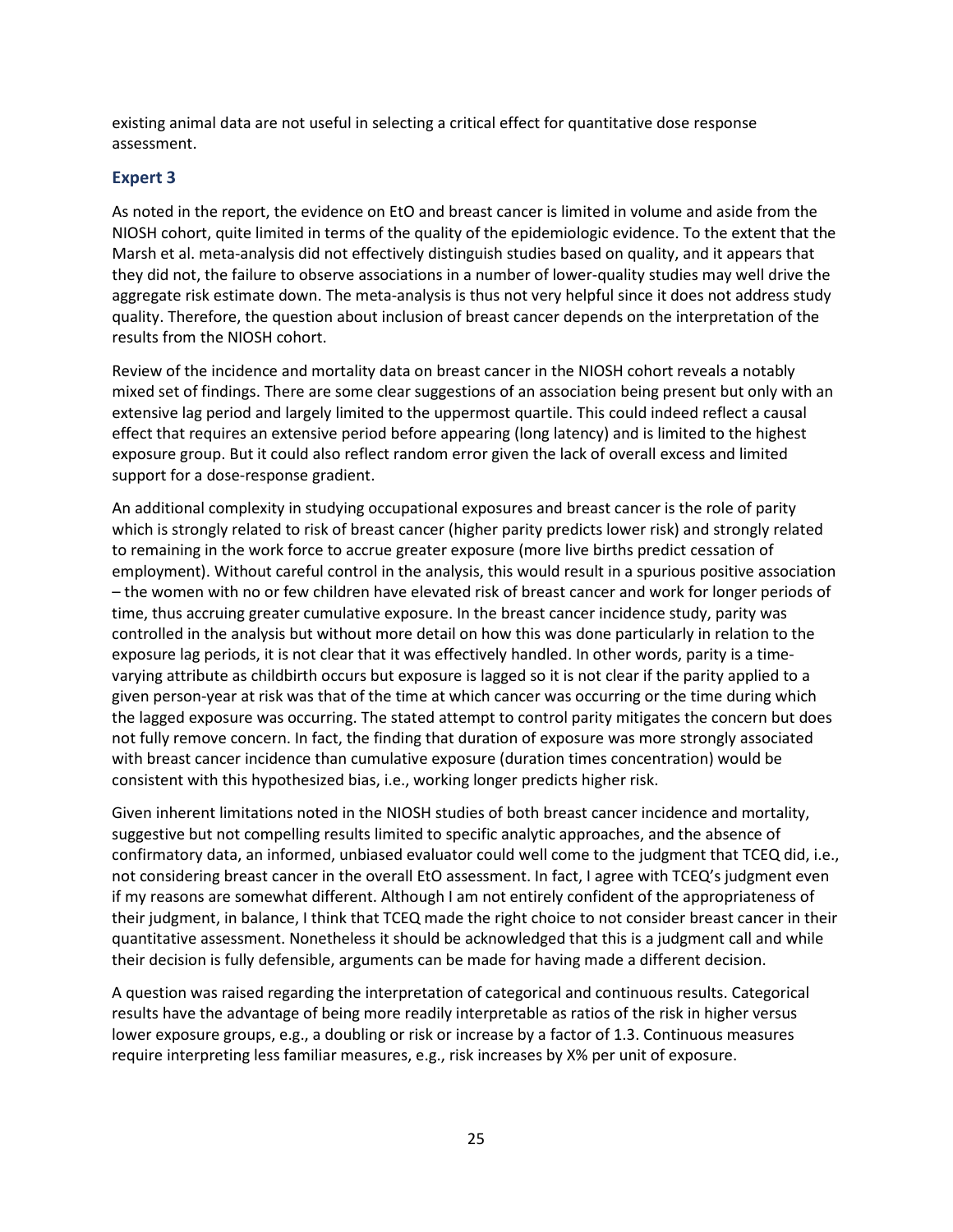Another question concerned interpretation of results based on comparisons of workers with the general population versus comparisons among workers with differing exposure levels. The healthy worker effect generally reduces the risk among working people compared to general populations, more for cardiovascular disease than for cancer, so the comparison of the health of workers to the general population is not necessarily indicative of the causal effect of workplace exposures. Comparisons of disease risk among workers with differing exposure histories is generally more informative regarding the impact of the exposures of interest since it is not distorted by the healthy worker effect.

## **Expert 4**

TCEQ indicates that "Specifically, the meta-analyses and other information in Marsh et al. (2019) and Vincent et al. (2019) raise serious questions about the accuracy of USEPA's characterization of the overall epidemiological evidence for EtO-induced lymphohematopoietic cancer and breast cancer as strong". However, it should be noted that these references appear to present a reanalysis of preexisting data rather than adding materially to the substantive database in the period since the U.S. EPA (2016) assessment was completed.

Both Marsh et al. (2019) and Vincent et al. (2019) indicate that conclusions on breast cancer risk are based on 5 effect estimates (SMRs) almost all in sterilization facilities. Based on the content of Table 2 in Marsh et al., the only statistically significant increase (SMR = 2.55) was reported in Norman et al. (1995) and while the confidence interval for this study does not include 1, the range of SMRs is rather broad (1.31-4.98), compared to the other studies. While measures of quality in most studies were ranked as moderate or high by Vincent et al. (2019), these authors considered those for measures of exposure, outcome assessment and analysis in Norman et al. (1995) as low.

Based, then, on the relevant epidemiological data, there appears to be no or at best, limited evidence of consistency of an association between exposure to ethylene oxide and breast cancer mortality.

However, in my view, all of the discussion (such as that in Section 3.2) on the lack of concordance between tumor sites in animals and humans based on empirical data is not relevant to the assessment of the biological plausibility of the associations observed in epidemiological studies, though it's presented in the TCEQ assessment as a basis to detract from support in this context. Reference here seems to be based on erroneous premise that empirical associations on site concordance are additionally informative in this context, where we have information on mode of action.

Site concordance between humans and animals is entirely a function of the relevant mode of action by which tumors are induced. Moreover, for chemicals assumed to act via a mutagenic mode of action – i.e., where mutation is an important early and influential key event, tumors are anticipated to occur at multiple sites (as noted by the U.S. EPA in their mode of action analysis cited in Section 3.3, Page 20 – lack of specificity in relation to site).

Based on the assumed mutagenic mode of action for ethylene oxide, tumors would be expected at multiple (though not necessarily concordant) sites in both animals and humans, with variation being a function largely of toxicokinetic and toxicodynamic differences. The observation of tumors at multiple (though sometimes discordant) sites in animal studies supports, then, the hypothesized mode of action of EtO and the biological plausibility of different tumors observed in epidemiological studies, rather than detracting from it.

I'd suggest, on this basis, then, that all reference to generic observations on species concordance of tumors based on empirical data within the document (Section 3), the responses to comments (e.g., page 23, para. 2) and the Summary be deleted. None of this contributes materially to the TCEQ rationale.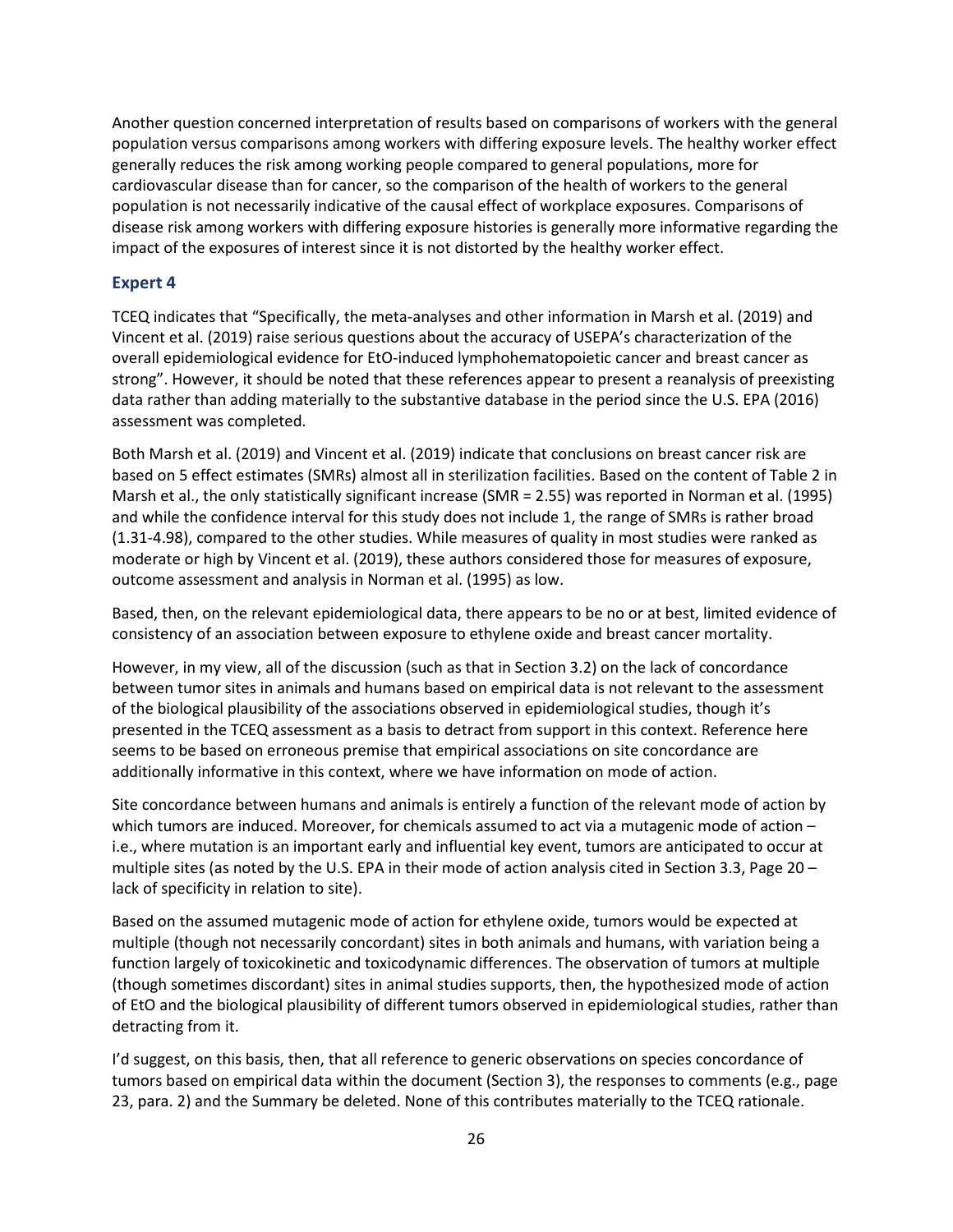I suggest also, that the rationale for consideration of the evidence for causality of an association between exposure to EtO and breast cancer in epidemiological studies be strengthened by more systematic consideration of the extent to which available data fulfill widely accepted Bradford/Hill considerations, taking into account the observation of a range of tumors in animals, consistent with the hypothesized mode of action.

As per discussion above, the Bradford/Hill consideration of "consistency" of the association across studies between EtO and breast cancer appears not to have been met (though would be better informed based on consideration of the power of the studies to detect an effect), nor does that for "strength" of the association. (Authors from EPA have indicated that an increased risk of less than 50% (RR=1.0–1.5) or a decreased risk of less than 30% (RR=0.7–1.0) is considered by many epidemiologists to be either a weak association or no association

[https://www.who.int/water\\_sanitation\\_health/dwq/nutrientschap9.pdf.](https://www.who.int/water_sanitation_health/dwq/nutrientschap9.pdf))

The consideration of specificity of the tumors is not relevant for substances assumed to be mutagenic carcinogens. Those for temporality and dose-response across studies would be best considered though the concordance analysis mentioned below and in the responses to Questions 1 and 2 though there is evidence of dose-response within studies and that for biological plausibility is met, with a range of tumors being observed in animal and epidemiological studies consistent with a mutagenic mode of action. Consideration of coherence requires analysis of the concordance of dose-response relationships across animal and human studies, including incidence data (as per mention above and in responses to Questions 1 and 2).

## **Expert 5**

It is appropriate that TCEQ did consider breast cancer as a basis for deriving regulations and devoted an entire appendix to that issue. It is not clear that breast cancer is indeed a hazard associated with EtO exposure, based on the recent studies that have been cited. And, I agree with TCEQ's determination, based on the lack of site concordance reported by IARC, that animal observations of mammary tumors do not imply breast cancer risks will be exposure-related in humans. I am satisfied with the determination that decisions should be based rather on lymphohematopoietic cancers. A major contributor to my attitude is the expectation that appropriate handling of lymphohematopoietic cancer should also lead to decisions that are protective against other cancer risks, including breast cancer risk.

## **Expert 6**

I would not characterize the evidence for EtO increasing the risk of breast cancer in occupational concentrations as convincing, but suggestive. If EtO does increase the risk of breast cancer at occupational concentrations, it probably also does at environmental concentrations, although not necessarily at a high enough level that can be detected, by virtue of evidence that it can induce a wide range of genetic damage, which increases the likelihood that it has a linear dose response. Also, see my response to question 13.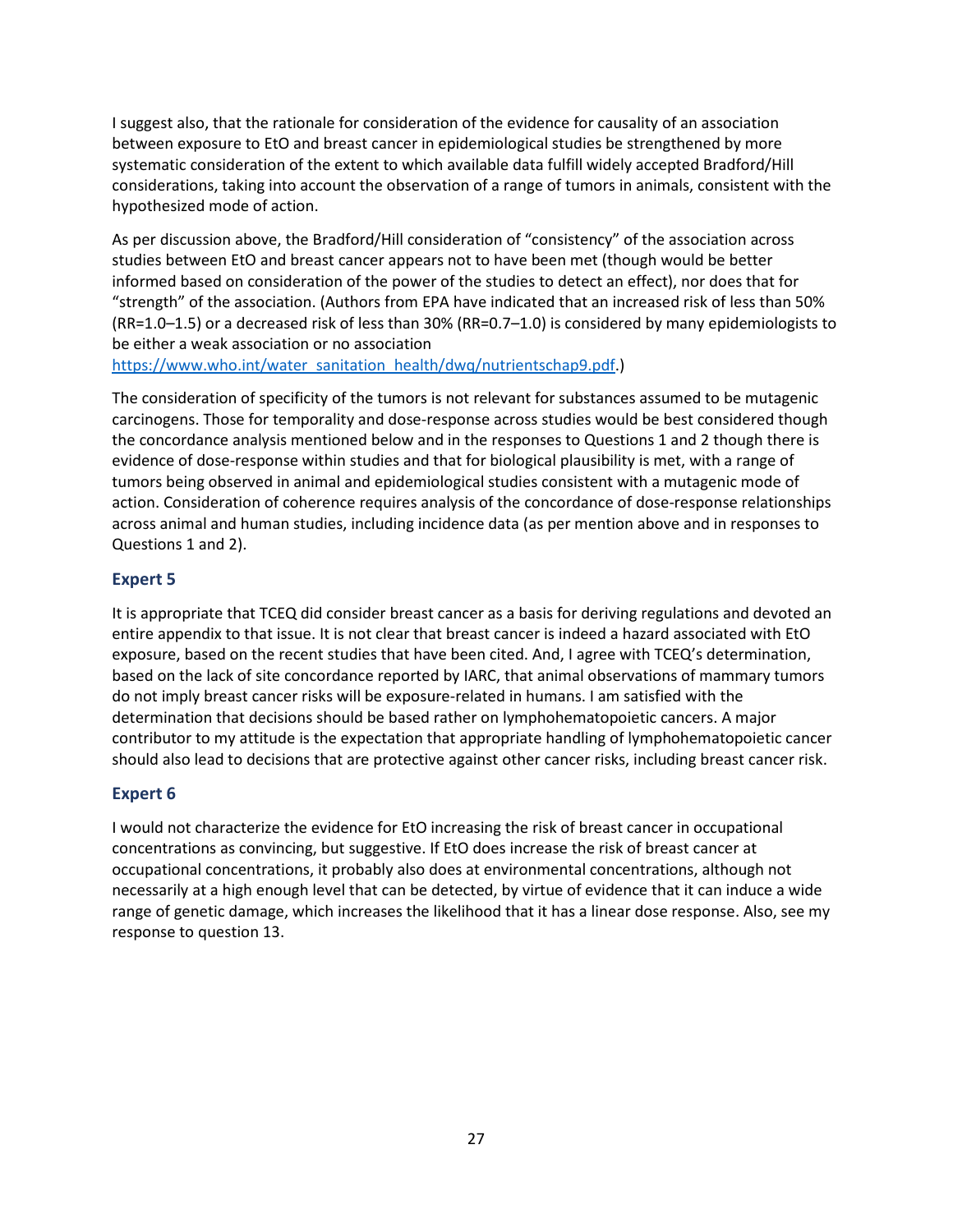## <span id="page-27-0"></span>Charge Question 5

**While it is in the interest of public health to protect against cancer** *incidence***, available epidemiological studies often only provide cancer** *mortality* **data for dose-response modeling. What is your opinion on the accuracy of using a dose-response model based on cancer mortality data (e.g., lymphoid cancer mortality) to predict cancer incidence (e.g., lymphoid cancer incidence)?**

## **Expert 1**

Mortality data are sufficient indicators for cancer risks for malignancies that historically have had high case fatality ratios, such as acute myeloid leukemia. For breast cancer, which has a relatively low case fatality ratio, especially given the increasing practice of breast cancer screening techniques, mortality often gives an incomplete indication of population risks compared with incidence rates.

## **Expert 2**

There is ample precedent for using cancer mortality data in the absence of appropriate data on the incidence of the cancer of interest. There are corrections to the estimates that can be made given knowledge of the mortality vs. the incidence of the particular cancer in the population being evaluated. For example, in the US EPA regulations on arsenic in drinking water, there was discussion of the observation that data modelled were for bladder cancer in a Taiwanese population. At the time of the study, bladder cancer was generally fatal in this population. This was not the case in the U.S. population to which the assessment was applied. In this instance the majority of the discussion of mortality vs. incidence of bladder cancer in the U.S. was in the context of cost / benefit of the proposed rules.

I do not have sufficient expertise on the treatability and mortality rates of the EtO associated lymphoid cancers to comment further.

## **Expert 3**

As noted, it is preferable to consider cancer incidence as opposed to cancer mortality data for doseresponse modeling, but making use of the best available evidence (mortality data in this instance) is necessary. The loss of information in going from incidence to mortality data results from:

1) Variable time course from case identification (incidence) to death, with the potential for years of delay between the events. This may result in exposure changes due to ceasing work, for example, at the time of diagnosis such that exposure in the period between diagnosis and death may be affected. Lagging exposure for some time before the event mitigates this problem, but does not take the concern away entirely since the interval between diagnosis and death is variable.

2) Influences on survival following diagnosis will affect the measure of association between EtO exposure and cancer mortality. At the extreme, with long-term survival, the cancer will not be identified at all but even when the disease is ultimately fatal, characteristics that predict lower mortality will distort the apparent etiologic impact of exposure. If younger people, for example, have more favorable cancer survival following diagnosis, they will appear to be at lower risk of cancer than is actually the case. Nonetheless, there are relatively few predictors of breast cancer survival that are likely to markedly distort the exposure-cancer relationship and a number of those such as age, ethnicity, etc. are controlled through statistical analyses.

3) Statistical power is reduced by the smaller number of events when studying cancer mortality as opposed to cancer incidence. This does limit the precision of estimates and is yet another reason (see below) to challenge the single-minded focus on statistical significance as the basis for reaching a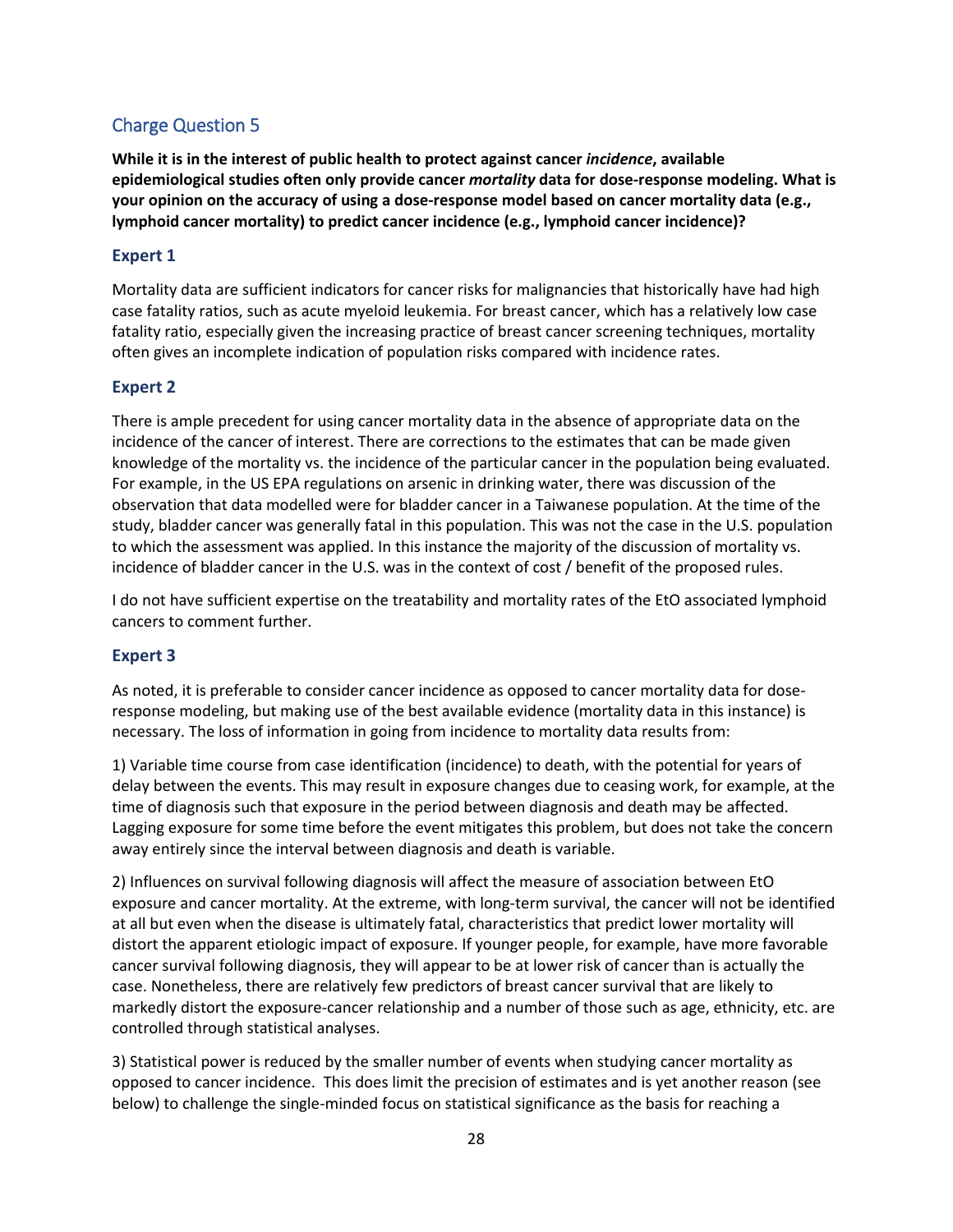judgment. Given that the epidemiologic studies are all limited by imprecision, this is a real loss of information.

4) Given an interest in cancer incidence, non-fatal cases reflect a form of false negative assignments. Every individual who has the disease and does not die from it constitutes an error in this sense and depending on the pattern of those errors, they may tend towards spuriously elevated, depressed, or null associations or have no impact at all. But conceptually at least, those are errors.

Taking all of these issues into account, there is a clearly a loss of information in having to rely on cancer mortality data, but it is a reasonable proxy for cancer incidence overall and appropriate to use. As with all the other considerations bearing on the ultimate risk assessment, imperfect information is being assembled to make the best possible judgment. Note that this uncertainty does not lead to a predictable direction of bias, i.e., comparing the observed measures of association for mortality with the (unknown) measures of association for incidence, they may diverge to some extent but there is no straightforward way to assess whether the association for mortality would be over- or under-stating the association for incidence. Insofar as using the upper 95% confidence limit does in fact incorporate uncertainty, it does help to account for the extrapolation from mortality to incidence data but there's no logical basis for choosing this particular statistic to reflect that uncertainty or assuming that the direction of concern is upward when it's just as likely to be downward.

## **Expert 4**

Clearly, wherever possible, cancer incidence data for specific tumors are preferred for dose-response modelling. Where only cancer mortality data are available, there should be some attempt to "ground truth" or "adjust" the estimates based on additional information concerning age adjusted ratios of incidence to mortality to estimate the extent to which risks are underestimated (i.e., to at least crudely quantitate uncertainties). Where this is not possible, as a minimum, this source of uncertainty needs to be addressed qualitatively. Where both are available for a range of different studies, it's often also helpful to analyze the relationships between the two, as a measure of consistency of the empirical associations with expected patterns. Selection of the upper 95% confidence of the slope doesn't address directly the variation between incidence and mortality which is best informed, to the extent that it can be, based on data on the variation between the two for the endpoint of interest. If there is a policy choice to select the upper 95% confidence interval to incorporate additional conservatism to address the uncertainty in relying on mortality data, this should be stated.

#### **Expert 5**

To me, it is not a matter of "accuracy" nor should this concern be couched in those terms. If the endpoint being modeled is mortality, then the modeling is only accurate (if even then) for mortality risks. That is, if the data on hand (from the studies of the cohorts suitable for dose-response analysis) relate exposure to cancer mortality, there is nothing one can do, to get morbidity-related risk estimates, that does not involve additional assumptions.

The question really should be, if we derive risk estimates relevant to mortality, how does this relate to risks of morbidity (incidence), and should extra "safety factors" be applied to achieve the desired level of protectiveness for morbidity. A simple step in the direction of that protectiveness would be to use lifetable methods in which the background rates are for incidence rather than mortality. It would need to be noted however, and as carefully documented and justified as possible, that the exposure-related increase (relative risk) used to derive extra risk estimates is based on relative risks associated with the disease's mortality. I.e., the assumption would be that the exposure-related effect on incidence would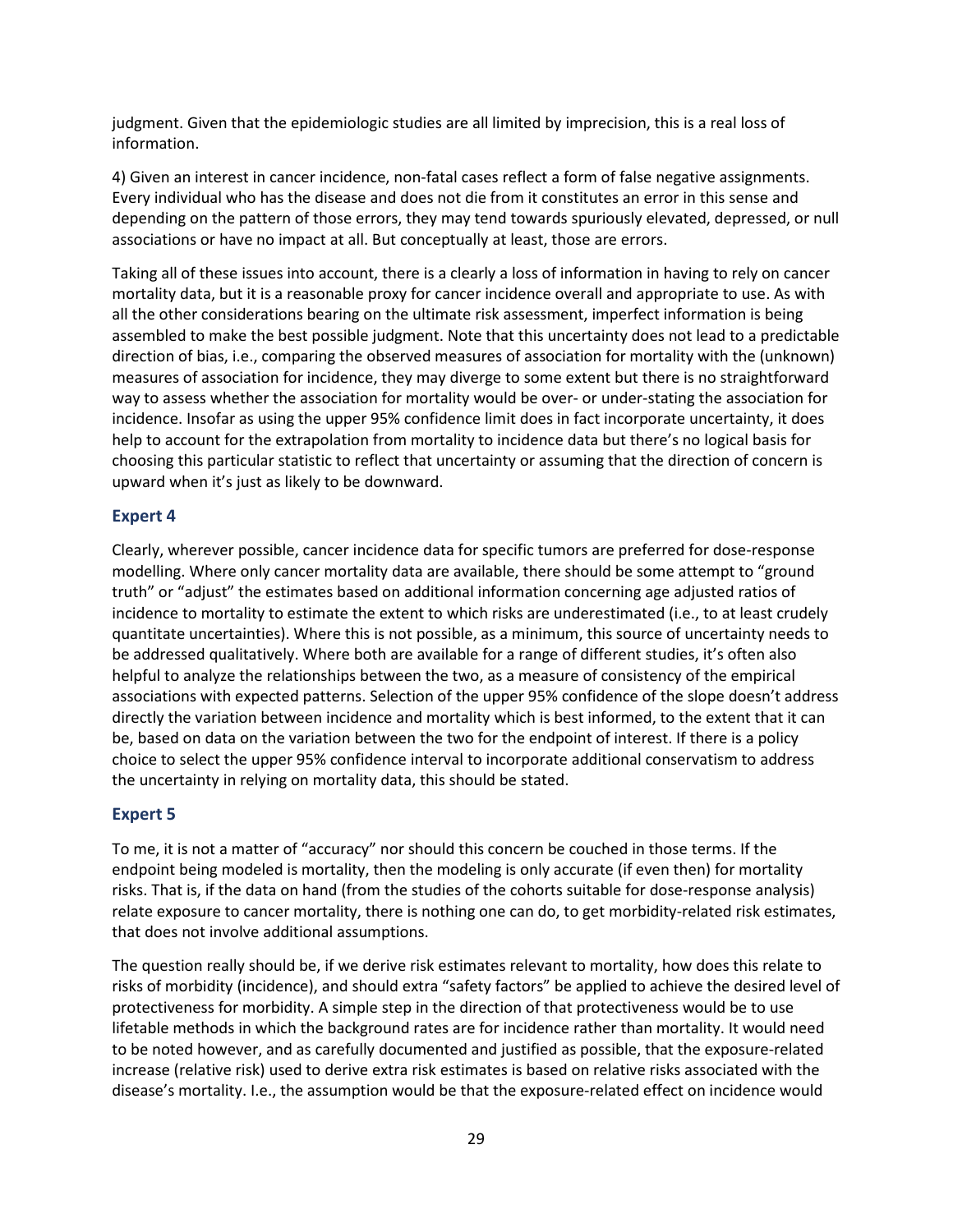be the same as the effect on mortality. I personally have no idea how good an assumption that would be, and it might depend on how fatal the cancer in question is and the time-course from incidence to mortality. As a technical note, if doing such a lifetable analysis, the survival rates from one age group to the next would have to be adjusted (downwards) to reflect the additional loss (from follow-up) of those individuals who did have an incident case of the endpoint in question, while being adjusted (upwards) to take out the loss from follow-up of mortality from the endpoint in question (which would already be accounted for because such loss would have been accounted for with the addition of the incident cases).

## **Expert 6**

I am not an expert in the relationships of incidence to mortality for specific tumors. Obviously, the mortality risk should be smaller than the incidence risk. The difference should be particularly large for cancers that have a fairly large cure rate. Mortality statistics will be affected by improvements in the treatment of the cancer, whereas incidence statistics will not be.

## <span id="page-29-0"></span>Charge Question 6

**The TCEQ's DSD discusses a problem with key USEPA AIC and p-value calculations used as criteria in determining model fit, and the TCEQ recalculated these values (DSD Section 3.4.1.3 and Appendix 4). Please explain what you think the appropriate approach should be for accounting for the number of estimated parameters in the modeling and the associated calculation of the AIC and p-values. Given that appropriate AIC and p-values are available for models fit to** *individual* **data, what role should visual fit to** *categorical* **estimates play in model selection (Response to University of California at San Francisco, Comment 6 in Response to Public Comments Document)?** 

## **Expert 1**

Outside my area of expertise

## **Expert 2**

I found the DSD section on visual fit to be difficult to pick apart. Nevertheless, the TCEQ arguments seemed reasonably convincing.

See specific comments below.

*"Appendix 4 Corrected p-Values and Akaike Information Criterion (AIC) for the Two-Piece Spline Model and Other Models"*

*p. 136.* - Suggest using *"recalculated"* or some other non-judgmental adjective throughout the document, rather than implying that TCEQ knows the true values.

*p. 139 par 1 - "However, as use of an overall supra-linear model (i.e., the steep lower-dose slope) is not scientifically justified (see Section 3.4.1.4.1), the two-piece spline models are not considered for adoption; nor are other models that have an inherently supra-linear doseresponse over the exposure range"*

The DSD needs to make explicit here that these statements are conclusions of TCEQ, rather than received wisdom.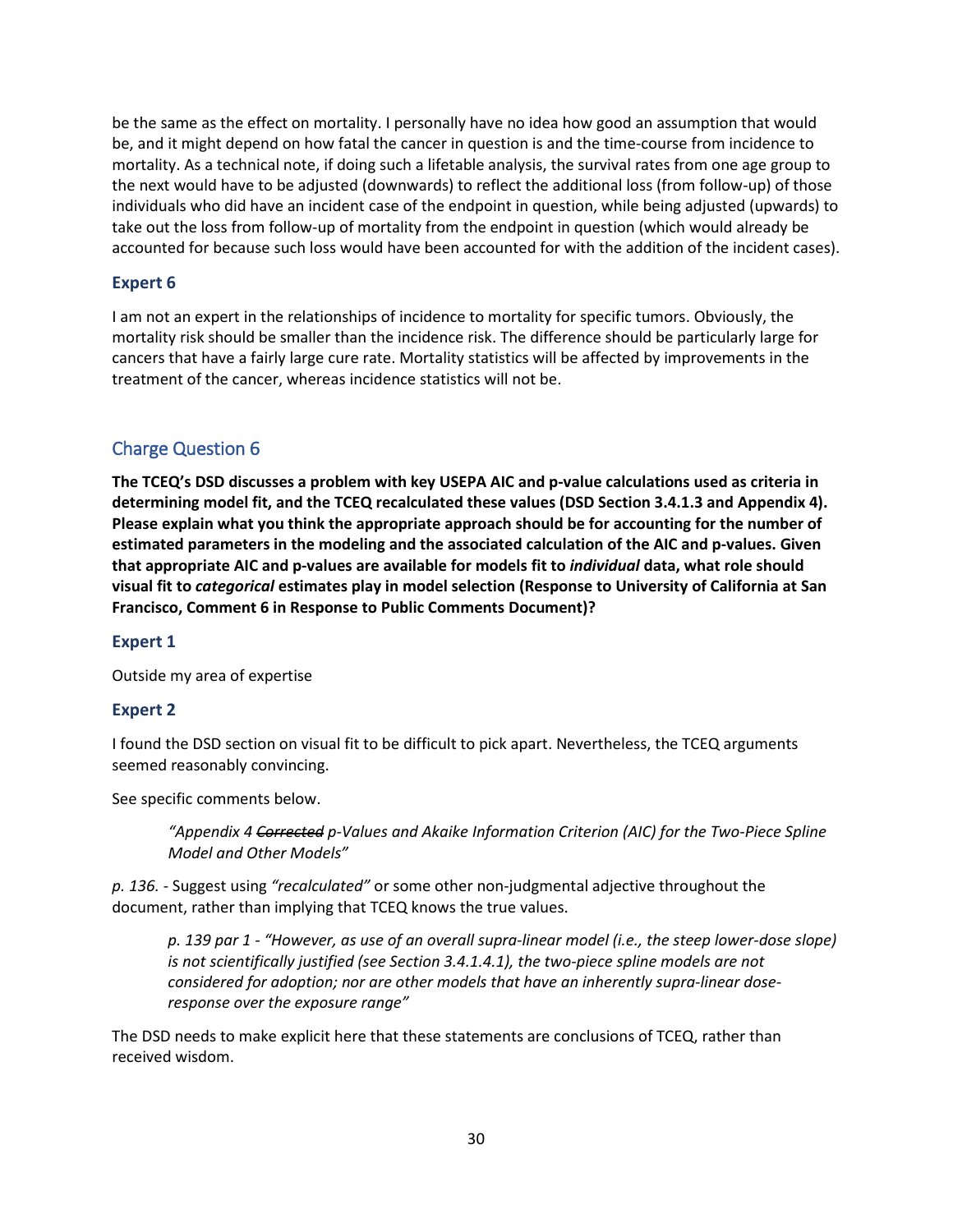## **Expert 3**

This question is outside the scope of my expertise.

## **Expert 4**

Criteria for model fit are secondary to the consideration of the extent of the mechanistic base for modelling. This is recognized formally in weight of evidence considerations for integrating constructs such as AOP/MOA (across different levels of biological organization and study types such as in vitro, in vivo animal, clinical and epidemiological). For MOA/AOP, in application of modified Bradford Hill considerations for the extent of the evidence, biological plausibility is weighted most heavily (e.g., Meek, Current Opinion in Toxicology 2017, 3: 80–86, references cited in response to Question 2), followed by essentiality of key events (i.e., intervention studies to prevent or modify key events). Empirical support is ranked below these other two considerations (since association does not imply causation).

I also question whether model fit in the region of observation ever meaningfully informs extrapolation to the low dose region, without incorporation of quantitative biological information (e.g., biologically based dose response or case specific models involving quantitative modelling of key event relationships).

And while this is not my specific area of expertise, as I understand it, AIC penalizes models for adding parameters which do not significantly improve model fit. Authors from EPA indicate for BMD modelling, to use the smallest AIC, even when the differences are very small, as a basis to prevent users from choosing models "based on subjective and inconsistent criteria". It further indicates that determinations of the most appropriate models are the global goodness-of-fit value (p-value), a measurement of local fit (χ2 scaled residual values for each individual dose group), and a visual inspection of the model fit, though criteria for weighting are not addressed, to my knowledge:

[https://www.researchgate.net/publication/47633481\\_Introduction\\_to\\_benchmark\\_dose\\_methods\\_and](https://www.researchgate.net/publication/47633481_Introduction_to_benchmark_dose_methods_and_US_EPA) [\\_US\\_EPA's\\_Benchmark\\_Dose\\_Software\\_BMDS\\_version\\_211](https://www.researchgate.net/publication/47633481_Introduction_to_benchmark_dose_methods_and_US_EPA) (Davis et al., 2010)

Based on program experience in the application of epidemiological data in characterizing dose-response for hazard characterization for a number of data rich environmental contaminants, individual data are not only preferred, but pretty much essential. It's difficult to envisage cases where categorical data would ever be preferred.

And as per comments in response to Question 10, in my view, it is the content of the subsections of Section 3.4. (principally 3.4.1.4) that describes TCEQ's approach and associated rationale that is the critical focus, here. It's unfortunate that it tends to get lost in secondary presentation to the extensive (often repetitive) text countering EPA's assessment.

In relation to the content of Section 3.4.1.4 (Selection of the Extrapolation Model), consistent with comments in response to other questions here, endogenous production and over prediction of EPA's model for the NIOSH cohort doesn't add weight in my view, to TCEQ's rationale for model selection (see, for example, the response to Question 10). Rather, in the absence of adequate mechanistic data to support otherwise, for extrapolation, a linear model has been adopted (presumably, consistent with TCEQ's documented science policy). Also, as per responses to other questions, it would be helpful to present by reference to previous examples, what TCEQ considers to represent "adequate" mechanistic data.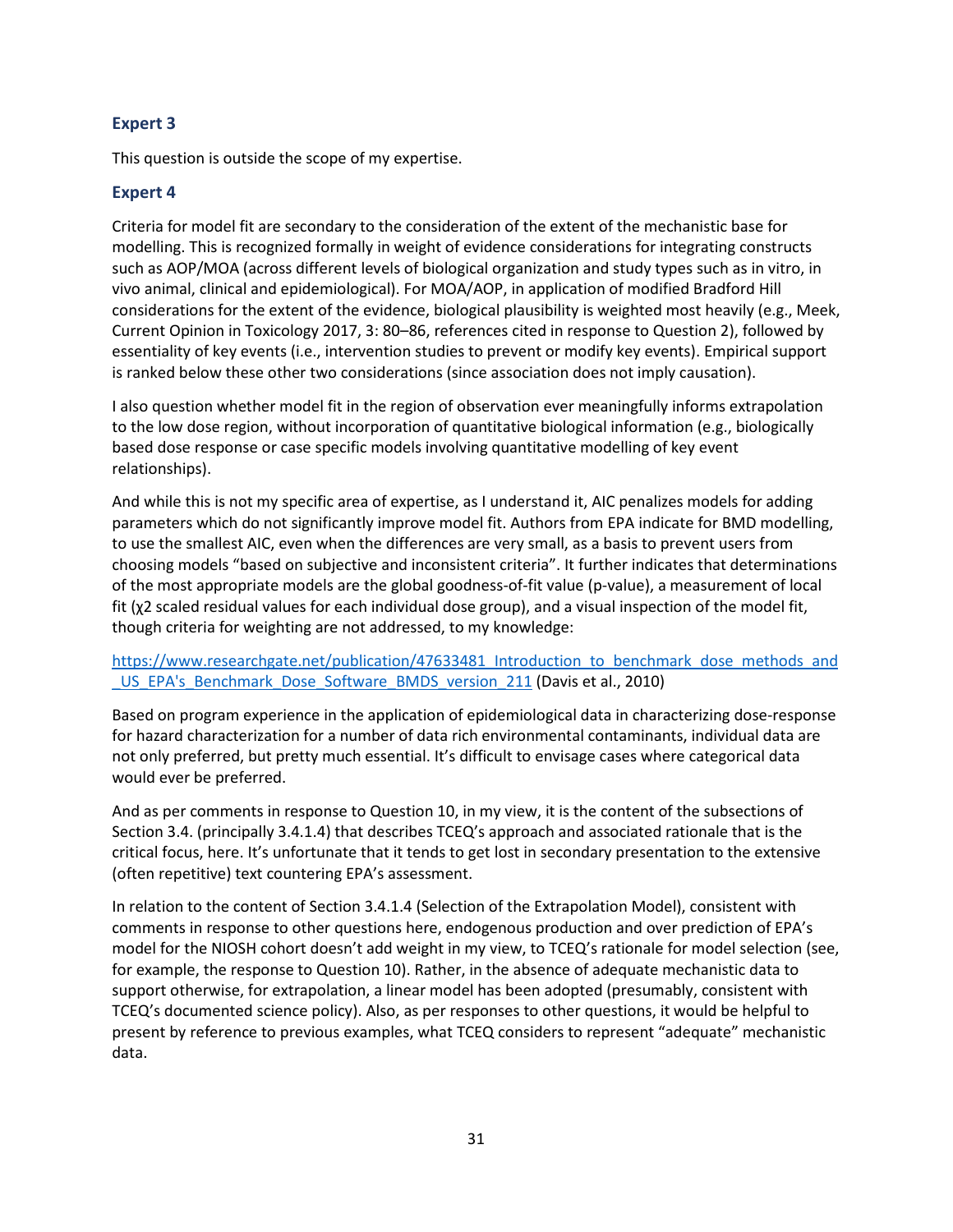Inclusion of several approaches to "ground truthing" or "reality checking" of TCEQ's estimates more reasonably informs, in my view. To the extent possible, this should draw upon the totality of the epidemiological evidence and toxicological data (see response to Question 8).

## **Expert 5**

I do believe that TCEQ has identified a real problem with the USEPA AIC and p-value calculations. The explanation of the issue and the resolution supplied in DSD seems appropriate. That is, I agree with TCEQ that the knot parameter in the spline models should be considered in the count of the parameters, that the AICs reported by USEPA for those models are too low by a value of 2, and that the p-values should be computed using an approximation to a chi-square with 3 degrees of freedom.

The role of visual fit is not always an easy one, especially when the data are complex, as in the present instance. I have always tended to rely more on statistical diagnostics rather than visual fits, which are subject to numerous possible manipulations (choices of scale, resolution, etc.). I believe that the DSD actually, unintentionally, provides an example of the obfuscation that can be associated with visual evaluations. In Appendix 5, Figures 19 – 22 have 3 different "scales" for the y-axis, including what appears to be some non-standard multiplicative scale, to say nothing about the 2 different x-axis ranges.

There is an important corollary to all of these comments. The revised (in my opinion, "corrected") AIC and p-values for the USEPA spline model put that model pretty much on the same basis as the proposed TCEQ model. That is, the AICs for the two models are pretty much the same; the difference is less than 2 which is a value often cited for distinguishing among different models. I.e., the rule of thumb is that an AIC difference of less than 2 suggests no reason to favor one model over another. That being the case, the question I would pose to TCEQ is: why would I prefer its model over the USEPA model when the latter is clearly more health protective? Of course, issues of prediction of observed responses (goodness-of-fit), simplicity (parsimony), and alignment with biological processes (MOA determinations) are important and should help prioritization in model selection. But in this case, none of those factors militates against the USEPA modeling approach. Thus, health protectiveness becomes a salient factor. And, to me, this is the bottom line for my overall opinion – for all of the denigration and adversarial tone in the DSD, I still cannot get past the fact that TCEQ has failed to show that their approach is better, methodologically, and that it appears driven solely by the desire to come up with a less protective result.

## **Expert 6**

I consider that the location of the spline should be considered a parameter when evaluating fits of spline models, as long as the data were used in determining the knot, as it apparently was in EPA's model. I believe also that the lag should also be considered a parameter when the data are used to determine its value. But, in general, I consider the AIC in such complex models to be essentially only a rough guide to evaluating fit. Therefore, I think TCEQ's conclusion that the *"lower AIC means that TCEQ's selected model is a statistically superior model fit than USEPA's selected model when taking into account model complexity*" is an overstatement. Comparing a model with an AIC = 464.5 to one with an AIC = 264.4, you can only conclude with confidence that the two models fit about equally well. Additionally, the overall fit is not of major importance – the fit at small doses is much more important when the object of the fitting is to estimate the risk at very small doses.

I believe visual fits to categorical data, if presented in an equitable manner can be a useful tool for understanding the reasonableness of various fits. However, I would give greater reliance to formal goodness of fit tests.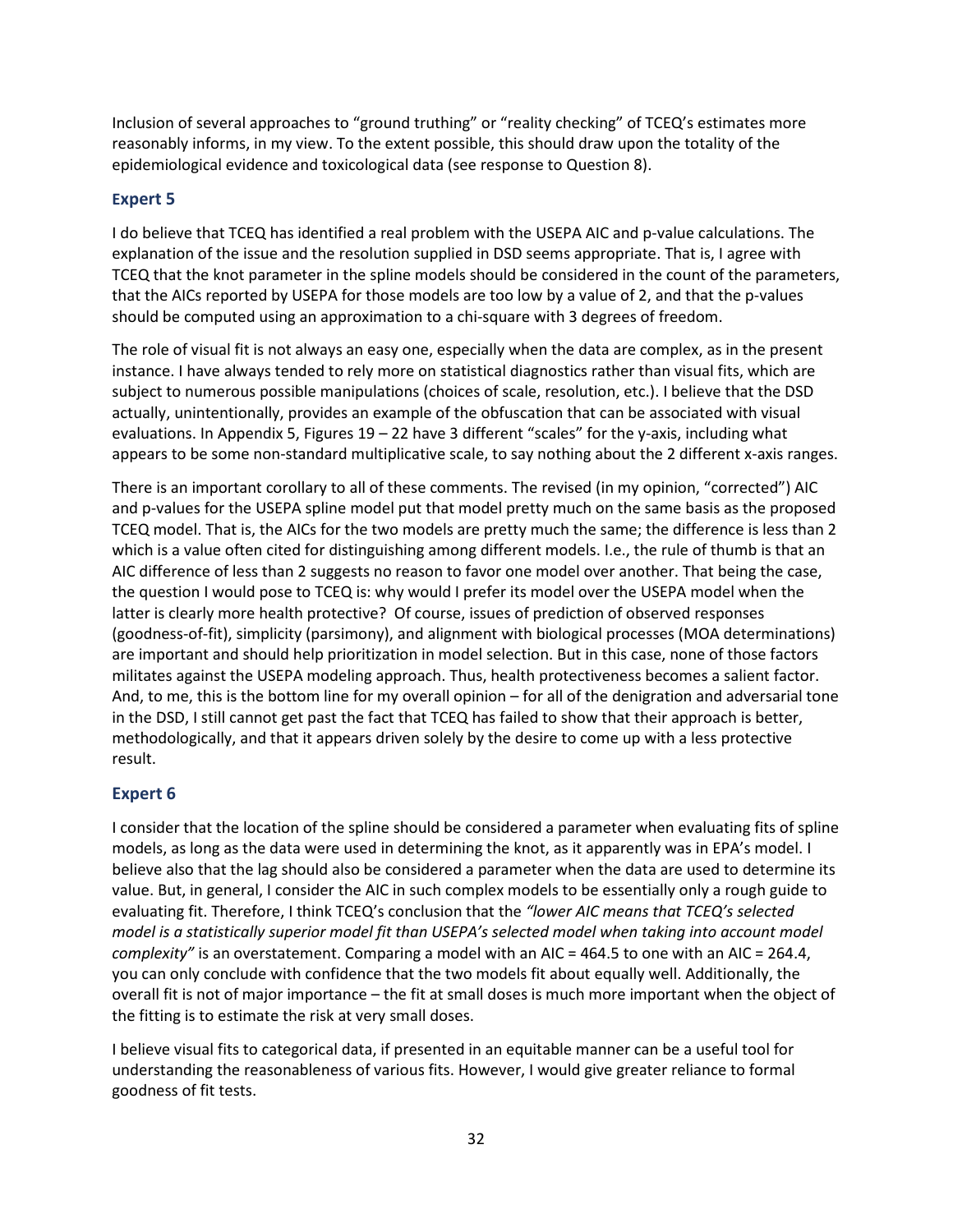However, I have concerns about TCEQ's Appendix 5 Visual Fit to the Underlying NIOSH Data. EPA's categorical RRs (shown as five red dots in the figures) were estimated using the same approach as the TCEQ Cox model, as I understand what was done, except a different parameter was estimated for each exposure category and the exposures used for each subject was the same representative value for the exposures for the category in which he/she belonged. Consequently, EPA's categorical RRs are relative to the unexposed category, as are TCEQ's Cox regression and EPA's spline model. Therefore, all three of these should be comparable when graphed. I don't understand how the nonparametric rate ratios for individual cases were estimated and did not find a description of their estimation. With the possible exception of these points, it should be a fair visual comparison to see EPA's categorical regression RRs, TCEQ's Cox regression RRs and EPA's spline RRs all on the same graph, since they are all relative to the same background response in unexposed subjects. So, it seems to me that TCEQ's argument about these different estimates not being comparable because they are based on different baseline risks doesn't hold water. I also think that TCEQ's objections to EPA's comparison of the spline model to the categorical data points (EPA Figure 4-3) due to the categorical data not being the data used for fitting the models are overblown, because the categorical data points are a summary of the underlying data. I don't understand why in Figure 22 the Cox regression was adjusted (by multiplying by RRo), thereby changing the estimate at zero dose to RRo, while the EPA spline model and EPA's categorical RRs were not adjusted and equaled 1.0 at zero dose. Based on the linear regression of the nonparametric rate ratios for individual cases (as stated earlier I don't know how these were calculated), apparently they were not relative to the unexposed category (because the RRo estimate is quite a bit greater than 1.0) as were EPA's categorical RRs, the Cox regression, and the EPA spline model. Therefore, I don't see the logic for adjusting only the Cox regression in Figure 22.

## <span id="page-32-0"></span>Charge Question 7

**Please comment on the biological and mechanistic support for and against use of an overall supralinear model to estimate risk of lymphoid cancer from exposure to EtO at occupational levels and at environmentally-relevant concentrations.**

## **Expert 1**

Outside my area of expertise

## **Expert 2**

Neither TCEQ nor US EPA provide biological or mechanistic justification for use of a supralinear model for extrapolation in the low dose region of the EtO dose response curve for cancer. Given the discussion of model fit provided in the DSD it makes no sense to apply a supralinear model. If conservatism is a goal of the TCEQ URF, then a linear model can reasonably be used. If biological relevance is the goal, lessthan-linear approaches could be considered. Throughout the DSD (and at least in some places in US EPA 2016), there are statements supporting observations of non-linearity at low dose.

## **Expert 3**

While this is outside the range of my technical expertise, from my review it seems that the burden of proof for invoking a supralinear model to estimate risk is on those who postulate it rather than being the default assumption that must be disproven with evidence. The document makes a convincing case that there is not a compelling justification for invoking a supralinear model based on mechanistic or epidemiologic evidence.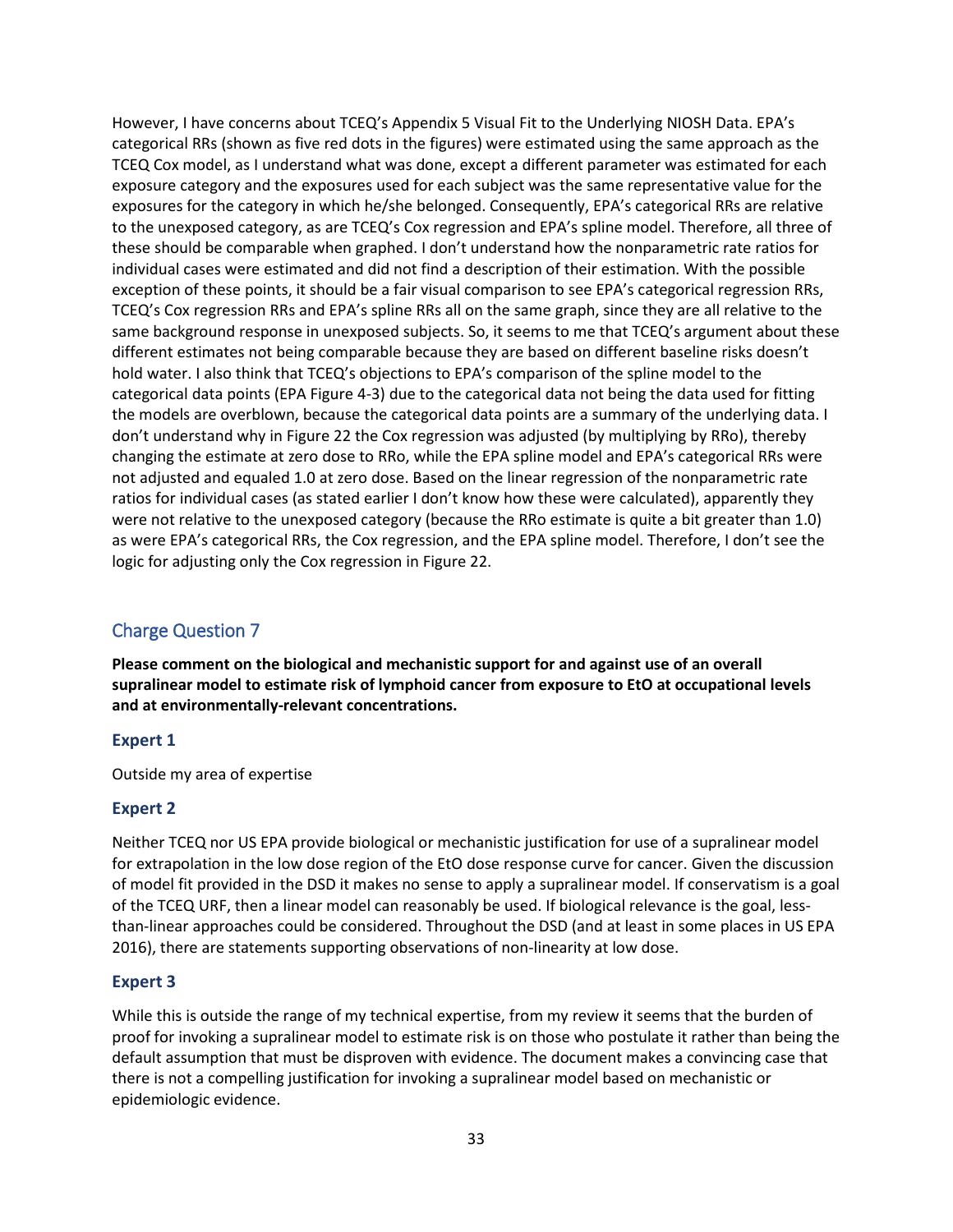The judgment regarding the presumed shape of the dose-response curve in the range of concern is not going to be determined empirically but rather inferred based on available lines of evidence. Triangulation is necessary taking into account the presumed mode of action, empirical evidence on risk of cancer in relation to exposure that can be quantified, and then circling back to how the limits that are being considered line up against other considerations such as endogenous levels and predicted population impact.

## **Expert 4**

In my view, there is limited mechanistic data to justify deviation from linear extrapolation in this case and as I understand it, EPA has not provided a rationale for same. With the exception of the possible impact of additional analyses of the dose-response relationships for early key events in the hypothesized mutagenic mode of action, empirical data also do not inform this discussion (given the high exposures of workers in observational epidemiological studies and the high doses to which animals have been exposed in bioassays).

If the analysis of concordance of dose-response relationships across several levels of biological organization and data sources (e.g., in vitro, in vivo animal and human), does not meaningfully additionally inform extrapolation to the low dose region, the decision concerning selection of the relevant model is a function largely of policy, rather than scientific judgment. (As per the response to Question 10, the arguments on endogenous formation are not particularly convincing, in determining the most appropriate model for extrapolation).

It appears that EPA acknowledges that their decision to adopt a supra-linear model constituted a policy choice for additional conservatism, based on the observation on page 27 (first para.) that *"It is also critical to note that USEPA acknowledges the lack of mechanistic data to support the biological plausibility of an overall supra-linear dose-response, stating "the EPA is not aware of a mechanistic explanation" in response to questions from the USEPA SAB (p. I-29 of US EPA 2016)".* 

In this context, TCEQ indicates (page 25, first full para.) *"The TCEQ guidelines (2015) go on to state… "Using supra-linear exposure-response models can only be justified if there is sufficient biological or mechanistic data to support their application." Another way to state this more specifically might be [added]… "Using the initial steep slope starting at zero dose in supra-linear exposure-response models can only be justified if there is sufficient biological or mechanistic data to support their application."*

What might be helpful, then, as a basis to increase transparency in the basis for selection of a model for extrapolation is comparison of the considerations being made by TCEQ for EtO in this case versus those where they have selected a supra-linear model for extrapolation (if there are any such examples). It is experience of this nature on which criteria or considerations for future cases (i.e., guidance) are normally based.

This, in my view, would provide a stronger rationale than is presented currently and appropriately transparently acknowledge science policy choices and precedent of accumulated experience in the absence of relevant observational data. For example, in para. 2, page 25, it is indicated *"In the present case, the TCEQ finds insufficient data to justify the supra-linear modeling approach (i.e., use of the steep lower-dose slope starting at zero dose from the linear two-piece spline model) ultimately adopted by USEPA (2016)"*. What does or has TCEQ considered as "sufficient" data to justify such an approach (What are the criteria or considerations?)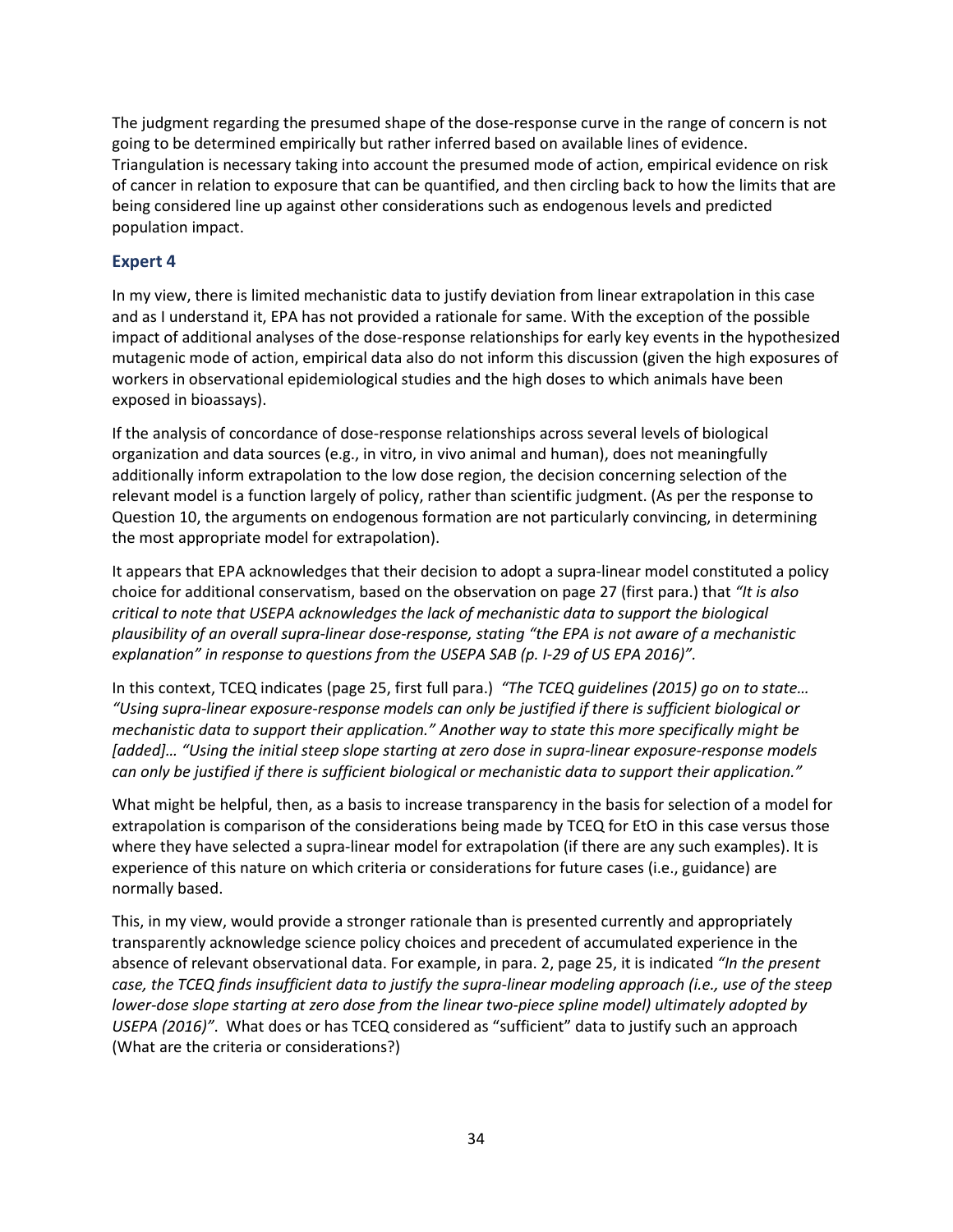## **Expert 5**

My response to this question is contained in the lengthier response to question 3. In a nutshell, TCEQ has misconstrued and misrepresented the whole notion of supra-linearity. Even though I am not a toxicologist or biologist per se, I have discussed above some potential reasons why the slope of the relative risk of response might decrease as dose increases, even for a direct-acting carcinogen like EtO. And I noted that the biologically based Michaelis-Menten equation has exactly the shape that TCEQ finds objectionable, i.e., one that is steeper (though not infinitely steep) at lower doses than at higher doses.

My overall conclusion is that in the DSD I see no well-developed biological or mechanistic objections to using a piece-wise linear spline method, even if the resulting shape is steeper at lower doses. The DSD is not convincing with respect to its objections to the modeling done by USEPA, at either occupational levels or at environmentally relevant concentrations.

## **Expert 6**

The assumption by TCEQ that the EPA risk assessment model is "supra-linear' is the TCEQ's chief reason for rejecting the EPA assessment. However, this reflects a misunderstanding of the term supra-linear and is a mistake. The term "supra-linear" has two different meanings in the scientific literature. One of these meanings is (or appears to be for I haven't located a formal definition) simply that a straight line drawn from a point on the dose-response to the response at zero dose lies below the dose response in this dose region. It appears that this is the definition ("Def.1") that TCEQ has in mind, judging from their Figure 1 that illustrates a supra-linear dose-response. It appears that this is also the definition of supralinearity that EPA had in mind in their EtO risk assessment.

By contrast Crump (2011) gave formal definitions for four low-dose behaviors: low-dose supra-linear, low-dose linear, low dose sub-linear and threshold: A supra-linear low-dose response is one that has an infinite slope at zero dose (i.e., an infinite first derivative at zero dose) (Def. 2). According to these definitions, a low-dose linear dose response is one that has a finite positive slope at zero dose (i.e., a finite positive first derivative at zero dose); a threshold dose-response is one in which there is some positive dose such that the response at that dose and all smaller doses equal the background response; a low-dose sub-linear dose response is one that is not a threshold but the slope at zero dose is zero (e.g.,  $\sim$ dose<sup>2</sup>). Note that these definitions categorize dose-responses according to their characteristic in the neighborhood of zero dose (i.e., in the low dose region) which is the region of interest in low-dose risk assessment. Note also that they are independent of any data used in deriving the dose-responses.

By comparison, the EPA Cancer guidelines (US EPA 2005) defines low-dose linearity in the same way as above: as a dose-response "whose slope is greater than zero at a dose of zero." Rather than separately defining low-dose sub-linear and threshold, US EPA (2005) defines "low-dose non-linear" as a doseresponse whose "whose slope is zero at a dose of zero." Note that this includes both low-dose sub-linear and threshold dose responses as defined above but does not include supra-linear dose responses as defined by either definition. The EPA guidelines do not discuss or define supra-linearity.

There are papers in the literature that state, or at least imply, that supra-linear dose responses according to Def. 2 are biologically implausible and therefore should not be used for low-dose risk assessment (e.g., Crump 1984, 1995, 2011). However, dose-responses corresponding to Def.1 are not necessarily biologically implausible. In fact, with Def. 1, even the one-hit model, P(d) = 1- exp(-a-bd), the prototypical low-dose linear model, would be labeled "supra-linear." In particular, the EPA EtO model is exactly linear at doses below the knot, and therefore would be termed a low-dose linear model by any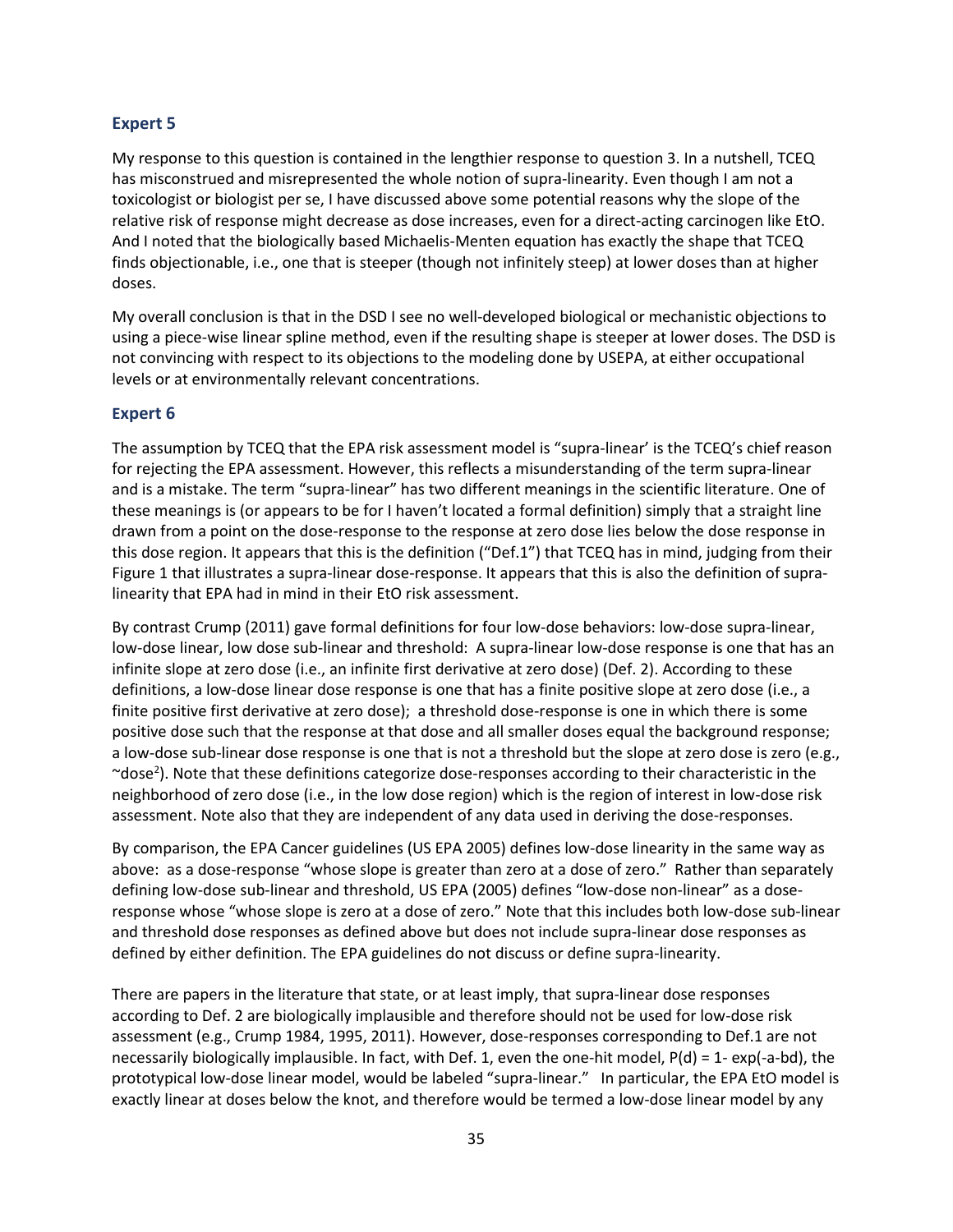reasonable definition of linearity including the definition in Crump (2011), and therefore is not biologically implausible due to its low-dose properties.

TCEQ apparently took the statements in the literature that a supra-linear model is biologically implausible (according to Def. 2) and inappropriately applied them to the EPA's dose response, which is not supra-linear according to Def. 2. Moreover, the EPA spline model is not even supra-linear according to Def. 1. Below the knot, the dose response of the EPA spline model is a perfectly straight line. That must be "linear" by any definition. TCEQ is apparently confusing shape (e.g., linear versus supra-linear) with potency. The DSD refers repeatedly to the "steep lower-dose component" of the EPA model and identifies this as evidence of supra-linearity. Steepness relates to potency, not to shape. The EPA spline model is not supra-linear according to either definition of supra-linearity (Def. 1 or Def. 2). Apparently, the DSD is basing its decision that the EPA model is supra-linear partially on the visual appearance (e.g., TCEQ Figure 14). However, that visual appearance depends on the exposure scale. On a different scale the steep visual increase in the low dose range would disappear.

There are places in the published literature where supra-linear dose-responses are stated to be not biologically plausible, and in every case (of which I am aware) these comments are referring to Def. 2 supra-linearity (e.g., Crump 1984). The discussion in the DSD around Crump and Allen (1985) misunderstands what this paper means by a linear dose response. By "linear" the paper means linear according to the definitions given above – a dose-response that has a positive, non-infinite slope at zero dose. In saying that linear models are "considered conservative in the sense that other biologically plausible dose-response models would generally imply lower risks," by "biologically plausible" Crump and Allen are ruling out models with an infinite slope at zero dose (Def. 2 non-linearity) but including curve shapes that have a finite slope as zero dose (low-dose linear, low-dose sub-linear and threshold). This is consistent with the definitions in Crump (2011) given above.

Therefore, statement like that on page 5 of the DSD "Supra-linear models are generally not biologically plausible and tend to grossly overestimate low-dose risks" (unreferenced) are misleading because such statements in the literature presumably refer to models that are supra-linear according to Def. 2, but TCEQ is applying them to models that are supra-linear according to Def. 1. At any rate such discussions are of no consequence because the EPA model doesn't satisfy either definition of supra-linearity (Def. 1 or Def. 2) and consequently the EPA model cannot be considered biologically implausible because of supra-linearity.

My short answer to Question 7 is, therefore, properly understood, both the EPA spline dose-response model and the TCEQ Cox model are low-dose linear rather than supra-linear (by either definition of supra-linearity) and consequently the EPA model is not inappropriate or non-biological on that account.

TCEQ missed the point of USEPA's statement that "EPA considers it highly plausible that the doseresponse relationship over the endogenous range is sublinear" (e.g., DSD, page 4-95). But "sublinear" refers here to the endogenous range, not to an actual exogeneous dose-response that can be viewed and studied. EPA explains this on the basis that baseline levels of DNA repair enzymes and other protective systems evolved to deal with endogenous DNA damage could work more effectively for lower levels of endogenous adducts. However, as explained in Crump et al. (2014), a sublinear dose-response in the endogenous range leads naturally to a dose-response in the endogenous range with a positive slope at zero (exogeneous) dose (i.e., a low-dose linear dose-response). The figure in Crump et al. (2014) illustrates this phenomenon. The important point is that the fact that EPA claims that the dose-response relationship over the endogenous range is likely sub-linear does not imply that the observable doseresponse in the exogenous range is sub-linear. In fact, it suggests that it is linear.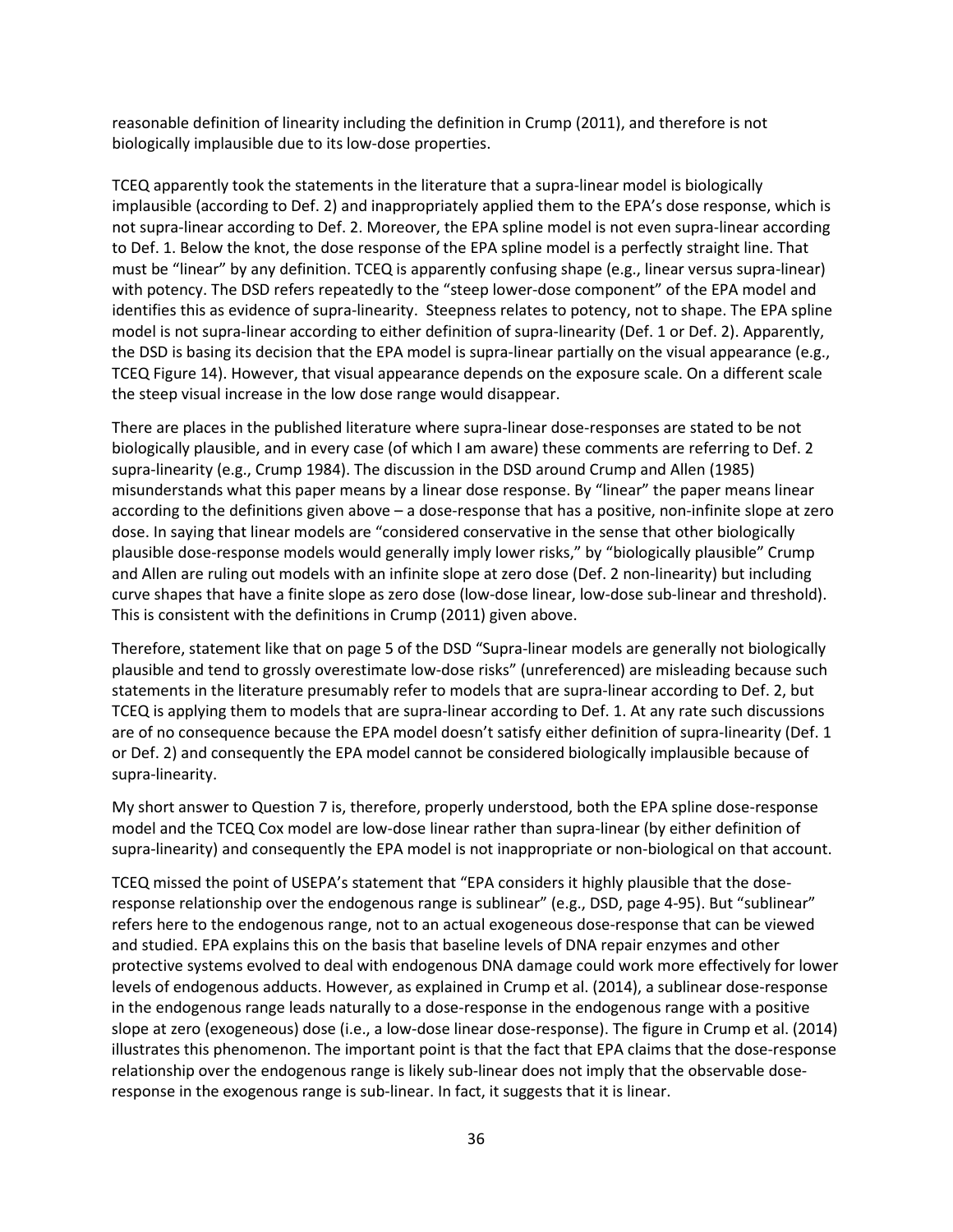Put another way, if endogenous exposure is responsible for any of the background tumors (whether by a linear or sub-linear dose response in endogenous exposures) then the slope of the dose-response at the interface between endogenous and exogeneous exposures (i.e., at zero exogeneous exposure) will be positive. Therefore, the dose-response as a function of exogeneous exposure will be low-dose linear (Crump et al. 1976, or, for a more recent discussion, Crump 2017).

The DSD, in discussing endogenous and exogenous exposures, states that *"USEPA (2016) applied remarkably steep supra-linear model low-dose slopes for lymphoid and breast cancer (see Figures 4-9 and 4-10 of USEPA 2016) in the very region where sub-linearity is expected (i.e., ≤ the normal endogenous background range)."* I don't understand this statement. EPA argues that sub-linearity is expected in response to endogenous exposures. EPA did not model the response to endogenous exposures, but instead modeled responses to exogeneous exposures. EPA did not claim that the response to exogeneous doses should be sub-linear, in fact, as suggested in the previous paragraph, they argued that the response to exogeneous should be linear (linear, as defined in Crump 2011).

Likewise, it seems to me that Figure 7 in the DSD is misleading, or perhaps I miss the point. It shows exposures corresponding to the EPA target risk ranges, along with higher exposures corresponding to endogenous levels. The point seems to be that exposures corresponding to the EPA target risk ranges, are smaller than the exposures corresponding to endogenous levels. But the exogeneous exposures are added to the endogenous exposures. Therefore, I see no basis for a direct comparison since the exogeneous exposures are added to endogenous exposures and never occur alone.

## Charge Question 8

**As summarized in DSD Section 3.4.1.4.2, the TCEQ used MOA, model predictiveness reality checks (both for the NIOSH cohort and the general population), biological plausibility, and statistical model fit criteria for model selection. Have these considerations been clearly described and are they scientifically appropriate given the available data?**

## **Expert 1**

Outside my area of expertise

## **Expert 2**

The checks on model predictiveness and so-called reality checks are reasonably done, but in several places the stated conclusions are undermined by what I am calling judgmental language and overhyping. Please see marginal notes on text of the marked-up copy of the DSD.

## **Expert 3**

The use of these "reality checks" is well-justified and clearly presented. In general, modeling of this sort can generate implausible results given the many untestable assumptions underlying it, and seeking multiple approaches to judging whether or not they are sensible is critically important. Relating predicted effects of EtO on disease occurrence to the predicted impact of endogenous exposure levels, occupational exposures, and community exposures is very helpful to judging the general reasonableness of the model. While such exercises cannot confirm that the model is correct in an absolute sense, it can raise a red flag to indicate when something is clearly erroneous. Interpreting the degree of correspondence between the model predictions and what is actually occurring should take into account statistical power to identify the model-predicted effects.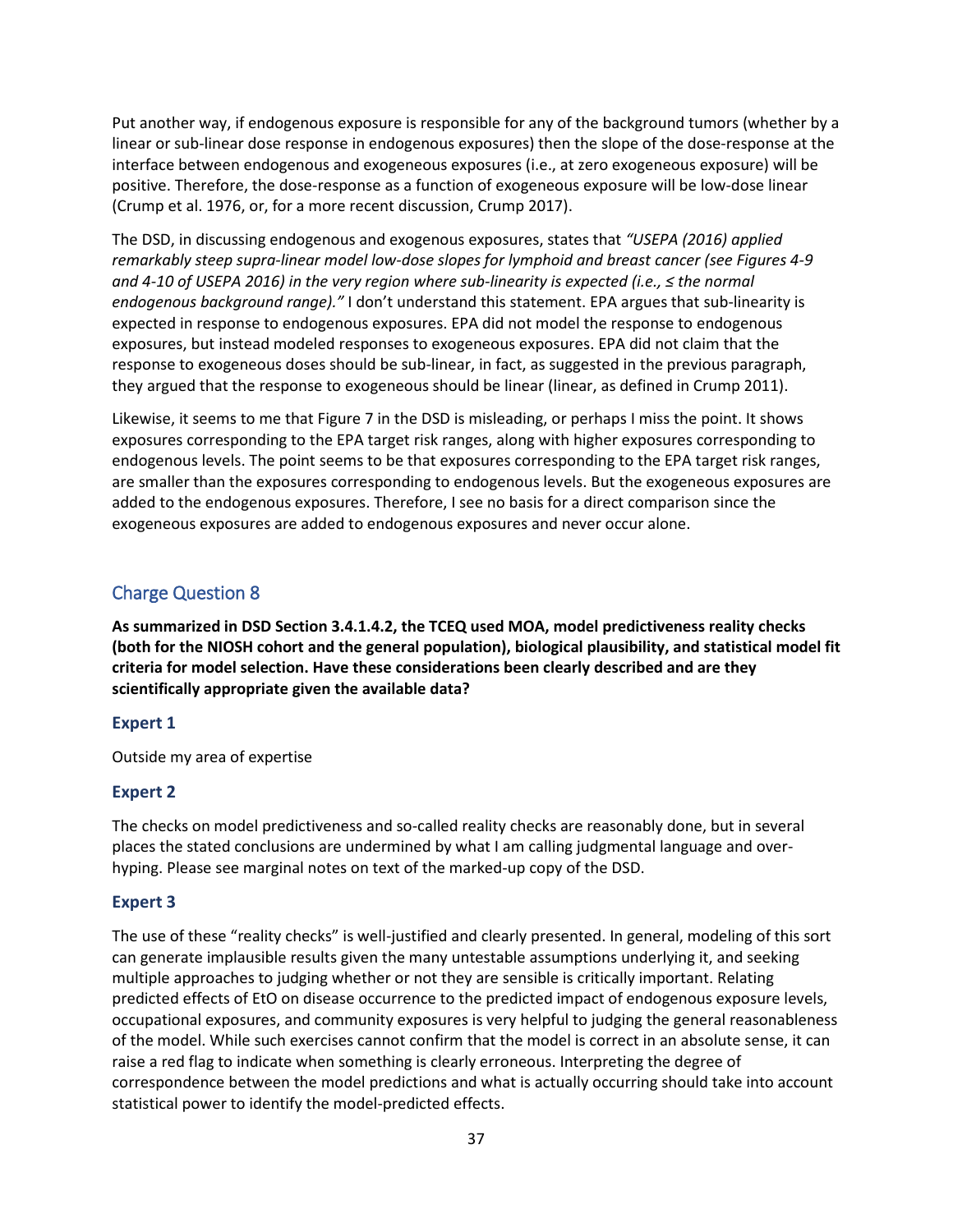#### **Expert 4**

I appreciated TCEQ's attempts to "reality check", "benchmark" or "ground truth" their estimates of risk, based on the selected model. However, I wondered if it wouldn't be possible to include additional analysis of dose-response relationships across the toxicological and epidemiological database, taking into account the hypothesized mode of action. (This follows from suggestion to more robustly consider concordance of dose-response relationships for key events in the hypothesized mode of action in responses to other questions).

How consistent are the estimated risks with what has been observed in epidemiological studies of cancer mortality other than the NIOSH cohort? Would it not also be possible to consider the consistency of the predicted risks with observational data in humans on earlier effects such as cytogenetic changes?

In addition, while the database was more limited at that time, and there are necessarily limitations of such analyses, the consistency of the estimates of cancer risk from studies in EtO-exposed animals were also compared to those for hematological cancers in the NIOSH cohort in the Health Canada (2001) assessment:

[https://www.canada.ca/content/dam/hc-sc/migration/hc-sc/ewh-semt/alt\\_formats/hecs](https://www.canada.ca/content/dam/hc-sc/migration/hc-sc/ewh-semt/alt_formats/hecs-sesc/pdf/pubs/contaminants/psl2-lsp2/ethylene_oxide/oxyde_ethylene_oxide-eng.pdf)[sesc/pdf/pubs/contaminants/psl2-lsp2/ethylene\\_oxide/oxyde\\_ethylene\\_oxide-eng.pdf](https://www.canada.ca/content/dam/hc-sc/migration/hc-sc/ewh-semt/alt_formats/hecs-sesc/pdf/pubs/contaminants/psl2-lsp2/ethylene_oxide/oxyde_ethylene_oxide-eng.pdf)

### **Expert 5**

My take on these issues is summarized as follows:

a. Nothing related to MOA or biological plausibility has convinced me that the USEPA method is inherently flawed. I believe that the dose-response should be essentially linear at low enough doses. The USEPA model is low-dose linear. The question that I have raised in this regard is if the slope of that linear portion of the curve can be estimated from (set equal to) the slope derived by considering the occupational exposure levels that are much greater than those that will correspond to a truly low-dose region. The DSD is not convincing in that regard, as discussed above. TCEQ missed the opportunity to address this issue by excluding from consideration (by the very nature of its literature search) data relevant to low-dose behavior that might have shed light on, and helped estimate, any difference (presumably reduction) in slope at exposure levels below those observed in the epidemiological datasets.

b. With respect to statistical fit criteria, all that the DSD shows is that the USEPA model and the proposed TCEQ model are roughly the same. As stated elsewhere, why would I pick the less protective option (TCEQ's model) when the statistical fit is essentially the same?

c. The so-called model predictiveness reality checks are not convincing. In response to question 3 above, I laid out a set of counter-arguments that suggests that the "endogenous EtO" reality check does not argue strongly against USEPA's URF. The reality checks related to predicting the number of responders predicted by the models (Appendix 2 of the DSD) are problematic for me, as I will attempt to explain here.

First, there is this statement (p. 109 in Appendix 2): "There is no fairer evaluation of the predictiveness of a given model assessment than direct numerical comparisons of the specific model's predictions to the reality of the dose-response data." Not true. A fairer evaluation would be to compare the predictions to data that were not used to estimate the parameters of the model. So, right off, I am wary of this "reality check."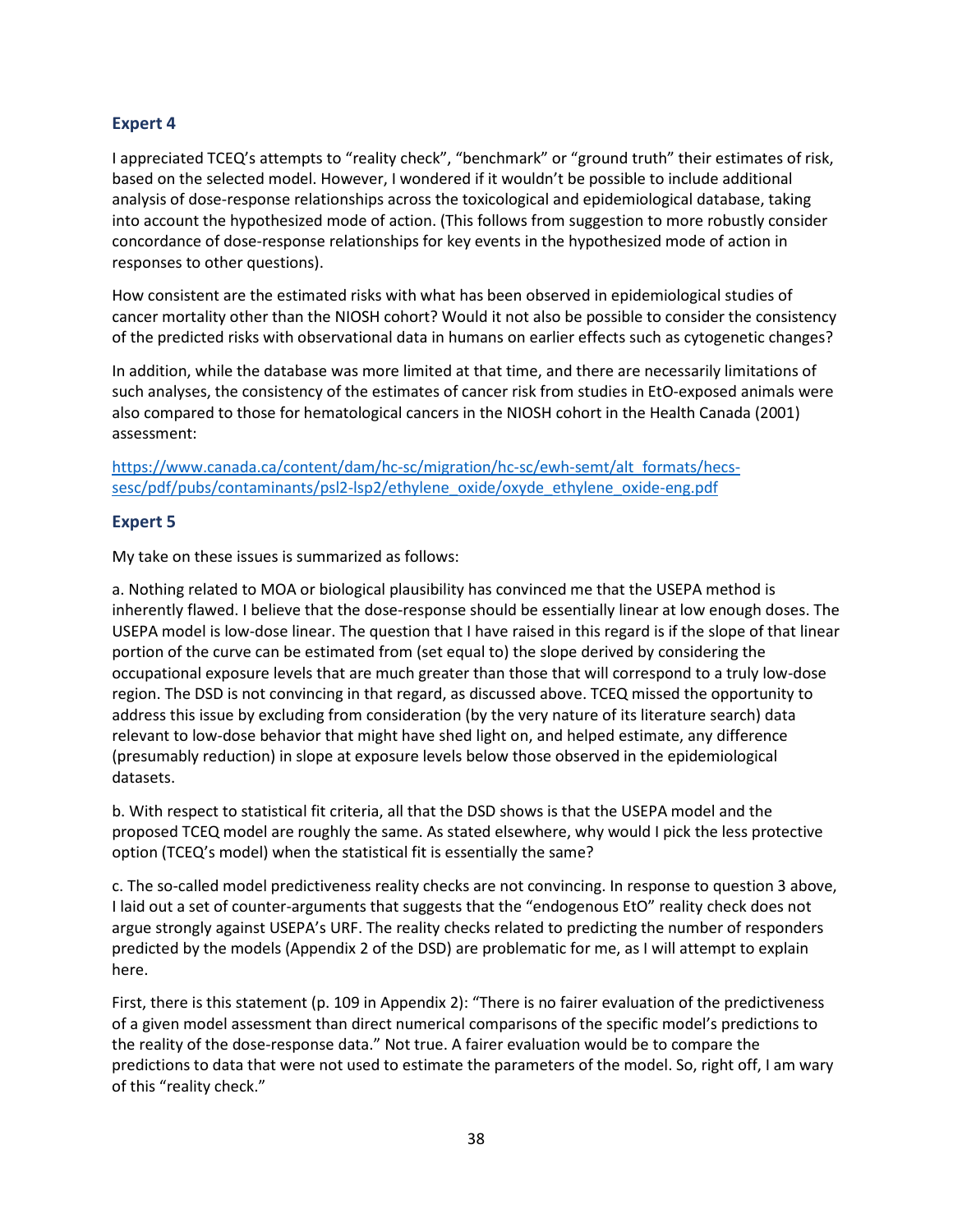Second, the methods used to get the predicted numbers from the models are not given. If this is common knowledge, I apologize, but it is not apparent to me how the predicted numbers were computed. Moreover, given the above-noted similarity between the TCEQ- and USEPA-selected models in terms of fit statistics, it is not clear how they could differ so substantially with respect to predicted numbers. My suspicion of some calculation errors cannot be allayed without knowing how the numbers were computed.

Third, I do not understand how confidence bounds on the predicted numbers were derived. This concern arose when I noted that some of the predicted numbers were based on using the 95% upper bounds on the model parameter values, and yet those predictions are themselves presented with confidence bounds. How can there be an "additional" uncertainty about the predicted numbers that is seemingly added on top of the uncertainty in the model parameter values? If those bounds are based on the equations for the bounds on an SMR shown in Section A2.3 (p. 116), then I wonder if there has been some confusion about what the variable "E" is in those equations. If I understand correctly, E is the expected number from the "control" group (or background population). It is not the model-predicted number. My understanding is that in those equations, O and E would be fixed (model-independent), and that those calculations represent "sampling error" – equations to account for the finite sample of O observed cases. It does not appear that those equations should have E as a function of the exposurerelated changes in RR.

TCEQ needs to clearly delineate and explain how these calculations were made and the rationale behind them. In conclusion, I find the arguments in the DSD to be neither clearly laid out nor scientifically appropriate.

## **Expert 6**

My response is numbered corresponding to the numbers in DSD Section 3.4.1.4.2:

1. Section 3.4.1.4.2 cites the fact that the Cox regression model is linear, as appropriate for a directacting mutagenic carcinogen. I agree. However, the same can be said for the EPA model (see the response to the previous question).

2. I agree that accurate predictions of cancers over the entire dose range are a desirable feature of a model. However, the low-dose predictions of a model are much more important for cancer risk assessment than the prediction over the entire exposure range.

3. The prediction of the lymphoid cancer rate in smokers resulting from endogenous EtO appears to be very uncertain and not a strong basis for disregarding the EPA model. The Kirman and Hays (2017) reference contain two estimates of the endogenous level in smokers, the smaller of which is only marginally larger than the estimate for non-smokers. The TCEQ discussion assumes the larger estimate of the endogenous EtO level in smokers.

4. Biologically meaningful doses is an undefined term. It seems entirely possible that exposures could correspond to the very small risks of interest ( $10^{-6}$  to  $10^{-4}$ ) and still not be considered "biologically meaningful" (see response to question 10).

5. I agree that, based on the evidence presented in the DSD, the TCEQ Cox model appears to present a slightly lower AIC than the EPA spline model when considering the fit to the entire data set. However, the differences are very slight and the most one should conclude is that they provide roughly comparable fits (see response to question 6). However as stated elsewhere, fidelity with the low dose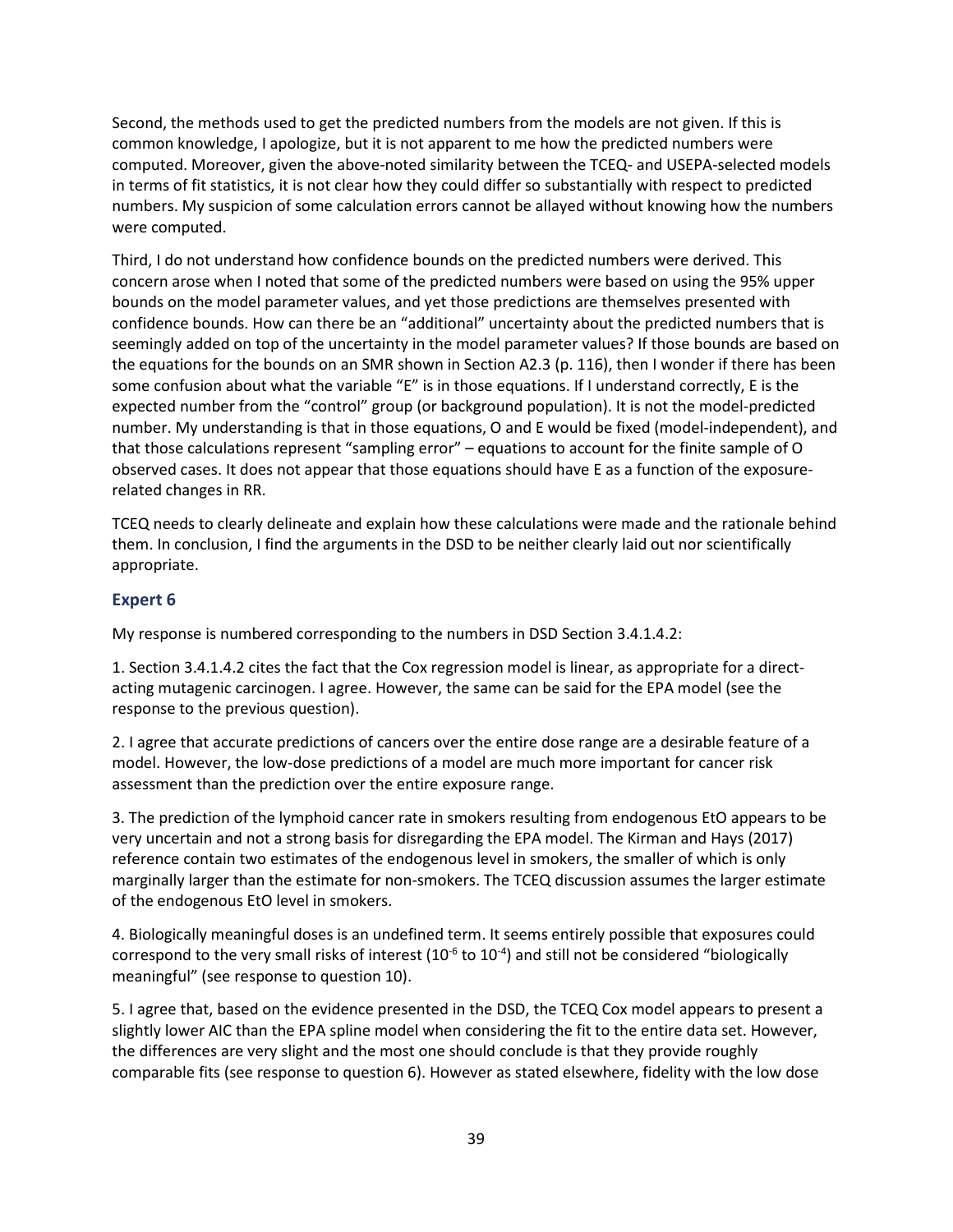data is a better criterion to judge the applicability of the resulting risk estimates corresponding to very low exposures.

As an addendum to my original comment I offer suggestions about defining what I mean by "low dose data" and how to determine them. By low dose data I am referring to occupational data in a dose range from zero dose up to some maximum dose in which the occupational data in this range are compatible with a linear dose response, but also contain enough data points so that the linear slope (or the unit risk) defined by the data is not overly uncertain. One possible way of defining this range is to first divide the dose range up into small increments (e.g., 20 increments). Then, starting with the lowest dose increment, sequentially add the data at the next lowest dose increment, and with each added dose increment conduct a goodness of fit test of whether the included data are consistent with a linear dose response. Continue adding increments until the included data are no longer compatible with a linear dose response according to the goodness of fit test. The added data minus the last increment added could perhaps be a reasonable set of "low dose data" for estimating the unit risk. Alternatively, one could consider starting with the complete data set and sequentially remove the remaining highest dose increment until the remaining data become consistent with a linear dose response. Another possibility for estimating a unit risk is to determine a benchmark dose (BMD) associated with a suitable benchmark response (BMR) and then simply draw a straight line from the point at the BMD to zero dose, as is frequently done with animal data. I am not sure that that any of these suggestions would work well for all circumstances, but this at least perhaps gives a better idea of what I meant by "low dose data" in my comments.

## Charge Question 9

**In DSD Sections 3.4.1.4, 3.4.1.5, and 3.4.1.6, the TCEQ describes their modeling choices and assumptions, and calculates an inhalation unit risk factor (URF), ultimately applying age-dependent adjustment factors (ADAFS) in DSD Section 3.4.2. Do you disagree with any of the modeling choices and assumptions or calculations made by TCEQ in the dose-response assessment? Please discuss any issues or concerns you have with the inhalation URF derivation.**

## **Expert 1**

Outside my area of expertise

## **Expert 2**

I agree with the modeling choices and in general find description of rationales to be acceptable. I have noted areas that I found unclear, etc. in the marked up DSD.

It is a reasonable choice to apply the default US EPA ADAFS to the assessment – assuming that TCEQ has, in fact, demonstrated that a mutagenic MOA is appropriate for EtO carcinogenicity. However, the DSD should describe the scenarios under which an ADAF-adjusted URF would be applied. I am assuming that it would applied when assessing the risks to the general population (not workers) exposed to EtO, but this is not made clear in the DSD.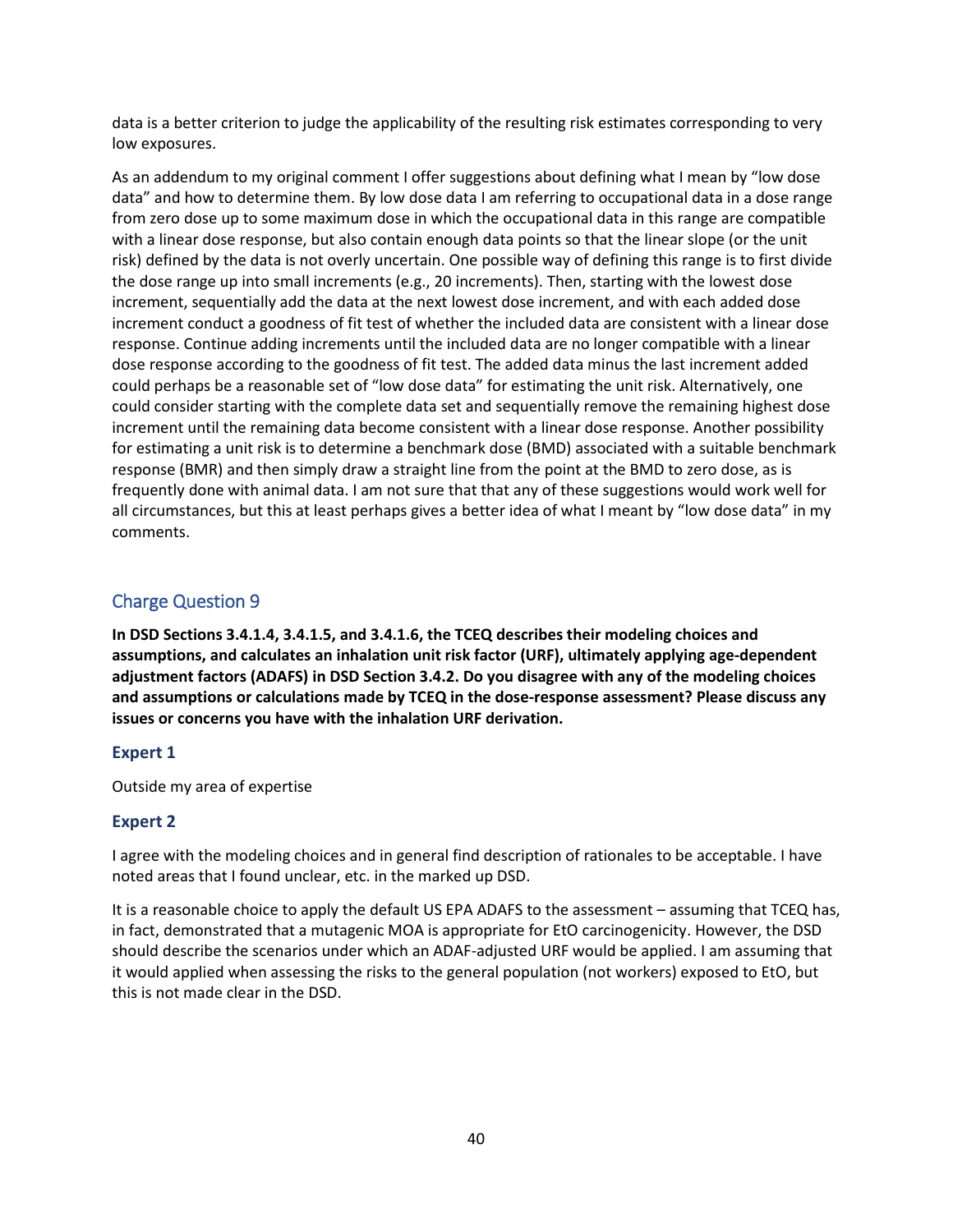I have included my comments on several appendices under this question (see below).

### *3.4.1.5 Relevant Cox Proportional Hazards Model Results*

*P 66, par 3 -* See marginal note in the marked up DSD. I strongly suggest that this statement refer to TCEQ's own evaluation. If that is the same as that of US EPA, then add a statement to that effect. The main point is not that the lymphoid cancer data set best supports US EPA's classification, but rather that TCEQ finds that this data set provides the strongest WOE for its categorization of cancer.

### *3.4.1.6.1 Critical Cancer Endpoint*

*p. 75 last par - "As discussed in Section 3.2.2.1, the IARC (2019) unanimous consensus is that "At present, the state of the science does not support tumour site concordance as a general principle." Thus, current best available science indicates that animal data cannot generally be used to support specific sites of chemically-attributable carcinogenesis in humans. This is even more so the case when laboratory animal results are inconsistent; for example, when EtO induces mammary tumors in mice but not rats."* 

I suggest less reliance on the IARC statement. The inconsistent observation across species provides a more solid argument.

*p.77 1st par - "the carcinogenic to humans classification is best supported by the lymphoid cancer data."* 

This reviewer is not convinced (at least not by the DSD as written) that "carcinogenic to humans" is the best supported descriptor.

*3.4.1.6.2 URF and Air Concentrations at 1 in 100,000 Excess Risk*

*p. 77 2nd par - When determining the final EtO URF, the weighting of data from both cohorts (NIOSH and UCC) must be considered* 

Because? Is this TCEQ policy? Is there guidance? The presumed examples in the next sentences are not illuminating in their current form.

*p.78 1st par - "As seen from Table 16, using person-years × 1/SE2 as a weighting factor results in the NIOSH (males only) cohort receiving ≥33-fold greater weight than the UCC (males) cohort. Aside from consideration of cohort person-years or the number of cohort cancer mortalities observed, using 1/SE2 as a weighting factor produces qualitatively similar results, with the NIOSH (males only) cohort receiving >10-times more weight than the UCC (males) cohort. Thus, based on the considerations inherent to the weighting factors applied, results suggest that for all practical purposes the URF (and corresponding 1 in 100,000 excess risk air concentration) should be based on the NIOSH cohort."*

I found this unconvincing and abstruse, as per note on the marked-up text.

*p. 78 par 2 - "Furthermore, as both a scientifically reasonable and conservative selection",*

Is so-called "conservatism" a policy of TCEQ in selecting dose response values? I suggest that the more compelling argument is scientific reasonableness.

*p. 78 par 3 - ". . . cohort would be somewhat higher at 5.2 ppb, but within a factor of 1.3."*

Is this acceptable? Typical? What is the meaning of the 1.3?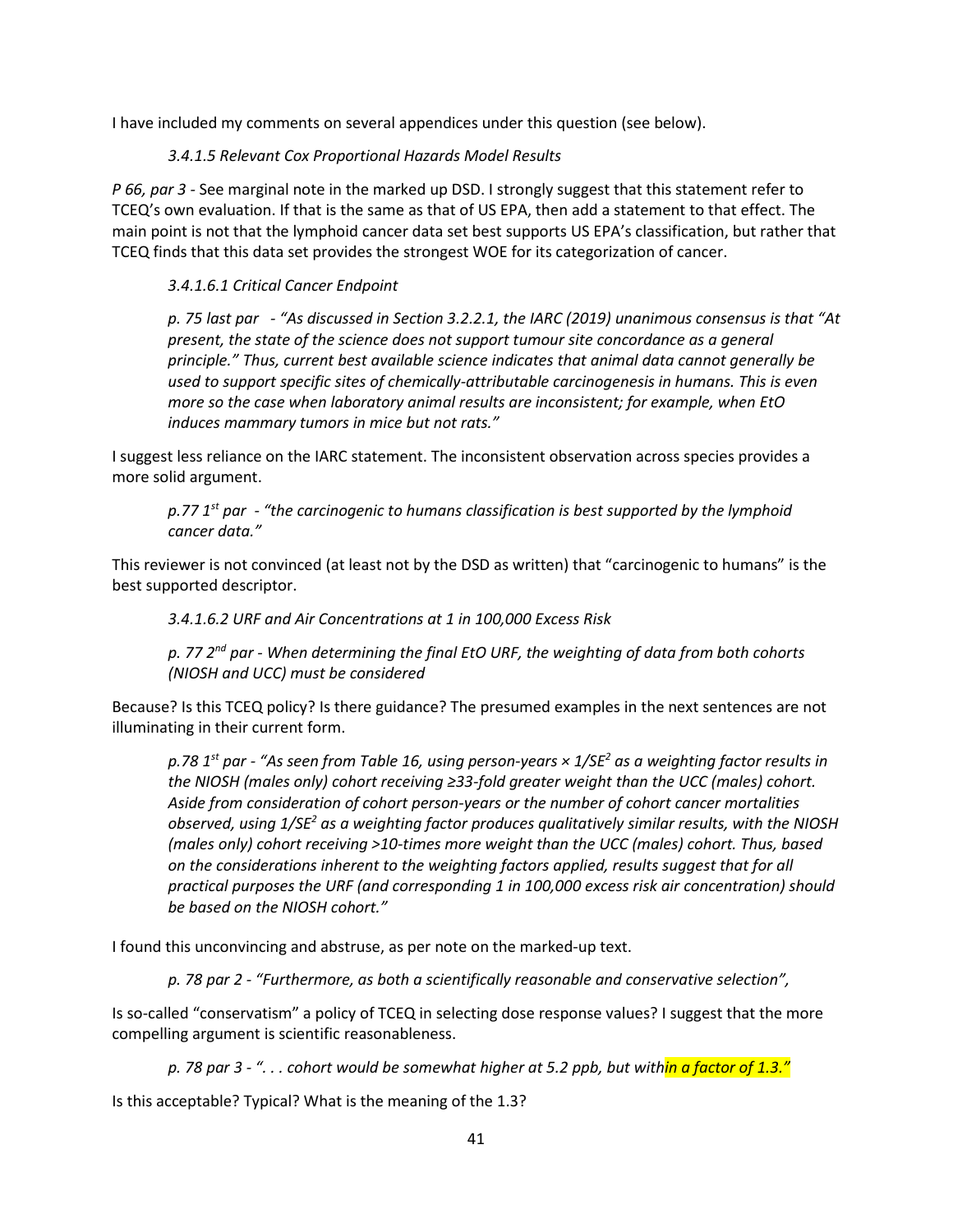*3.4.2 Evaluating Susceptibility from Early-Life Exposures*

*p.79 last par - "USEPA (2016) indicates that there are no data on the relative susceptibility of children to EtO"* 

Are there any data from early life stage exposure in animals? Probably not, but this should be indicated.

*p.80 par 3 - "Note that this value would be insensitive to an additional 10-fold ADAF for in utero exposure during the third trimester (i.e., equation 5-17 of TCEQ 2015 would become 5.9E-06/URF = 5.9E-06/2.5E-06 per ppb = 2.36 ppb). The ADAF-adjusted URF is 4.1E-06 per ppb or 2.3E-06 per µg/m3 [emphasis in original text] (i.e., 2.5E-06 per ppb × 1.657 (based on equation 5-16 of TCEQ 2015) = 4.1E-06 per ppb)."*

As noted in text comment above, the equation with definition of parameters should be given in the text, and then applied for EtO. I also recommend that the DSD explain the comment re insensitivity to additional 10-fold ADAF for *in utero*.

*Appendix 2 - p. 117 par 3 - A2.3.1 "US Background Hazard Rates are Appropriate for Calculating the Expected Number of Lymphoid Cancer Deaths in the NIOSH Cohort due to Absence of a Healthy Worker Effect for Lymphoid Cancer Mortality"*

Where are the data and / or citations that there is no healthy worker effect for lymphoid cancer mortality? Is it the Kirkeleit et al. (2013) paper mentioned later? This is one of the several situations in the DSD wherein a conclusion is stated as truth and then the arguments or support for it is given later.

*A2.4 Calculating the Expected Number of Cause-Specific Deaths in a Cohort Assuming that the Death Rate in the Cohort Increases with Cumulative Exposure* 

*P. 119 par 2 - "if the background hazard rate is assumed to be affected by exposure to a carcinogen via a multiplicative function"* 

What is the basis for this assumption?

*p. 120 –*

And then the Appendix just ends with no further explanation of the formulas or tables. Or conclusions to apply to the URF derivation or anything else.

*Appendix 3* 

*p.134 last par - "the OSHA PEL (1 ppm) is 222 times the air concentration corresponding to the 95th percentile of the normal endogenous background range"* 

What is the purpose of this comparison?

*Appendix 4 Corrected p-Values and Akaike Information Criterion (AIC) for the Two-Piece Spline Model and Other Models*

*p. 136.* 

*I s*uggest using *"recalculated"* or some other non-judgmental adjective throughout the document, rather than implying that TCEQ knows the true values.

*p. 139 par 1 - "However, as use of an overall supra-linear model (i.e., the steep lower-dose slope) is not scientifically justified (see Section 3.4.1.4.1), the two-piece spline models are not*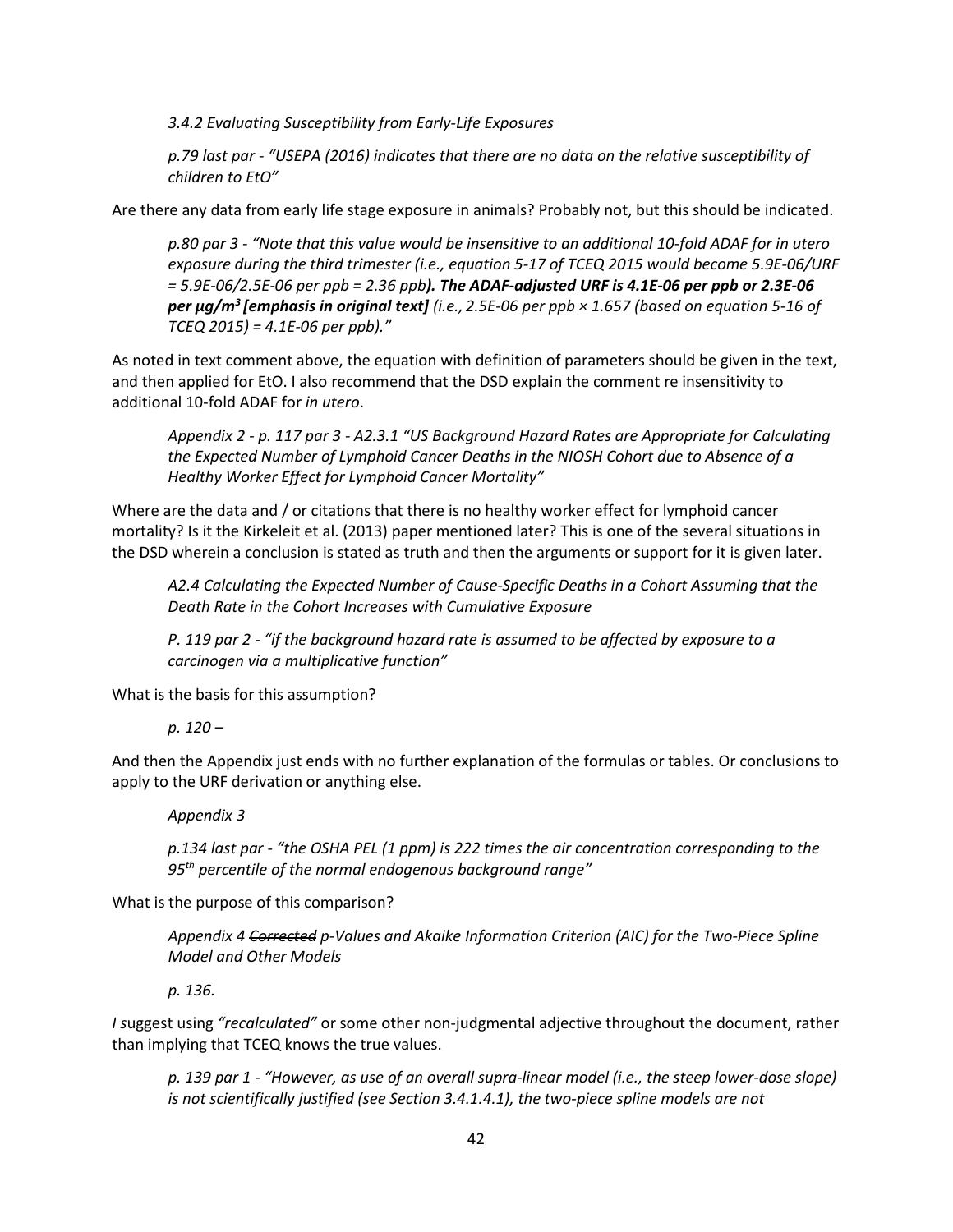*considered for adoption; nor are other models that have an inherently supra-linear doseresponse over the exposure range"*

The DSD should make explicit here that these statements are conclusions of TCEQ, rather than received wisdom.

*Appendix 5. - A5.1 Non-parametric Rate Ratios are NOT the Observed Data*

*p. 142 last par. –*

In the absence of some definition (or concept of the meaning of) rate ratios, I can't evaluate the validity of this section.

*P. 143, par 2 - "Categorical rate ratios (RRs) should not be used for visually comparing models fit to individual data, particularly when appropriate statistical model fit criteria are available."*

I assume that this is a conclusion of TCEQ, based on either some assessment / calculation or some cited work. In the absence of some rationale, I can't judge the validity of this statement. In this section (and some others) it appears that the conclusion is presented before the arguments leading to that conclusion. This makes one skeptical.

#### **Expert 3**

Based on the information provided on modeling assumptions and calculations, which is fully documented and supported, the choices all seem to be reasonable ones. Given that they are ultimately judgments, some form of sensitivity analysis would be useful where the "right" decision is unclear and there are a range of reasonable possibilities to be considered.

#### **Expert 4**

Most content here (i.e., specific aspects of the modelling) does not lie within my area of expertise, with the exception of that for Section 3.4.1.6. While I agree that the extent of support for the causality of the association between EtO and breast cancer is limited and precludes it being considered a critical endpoint, I disagree with the rationale provided (points 1, 2 and 3 on page 76). (See response to Question 4).

In my view, the rationale is best predicated on consideration of the causality of the association, based on more systematic analysis of the widely accepted Bradford Hill considerations rather than misplaced emphasis (at least in my view) on generic hypothesis generating observational empirical associations of tumor concordance between animals and humans (particularly for EtO, where the evidence in relatively consistent with a mutagenic mode of action).

I wondered also if the analyses in Section 3.4.1.5.2.2 couldn't be used as a basis for comparison with the estimates for lymphoid cancers, with the objective to clarify that while breast cancer is not considered a critical endpoint, analyses indicate that the estimates for lymphoid cancer are also protective for this endpoint.

#### **Expert 5**

I do not disagree with the specific calculation of the URF or the application of the ADAF. And, it is not so much that I disagree with the modeling choices and assumptions, it is more that I do not think that the DSD has provided any reason not to rely on the more health-protective value derived by USEPA. There is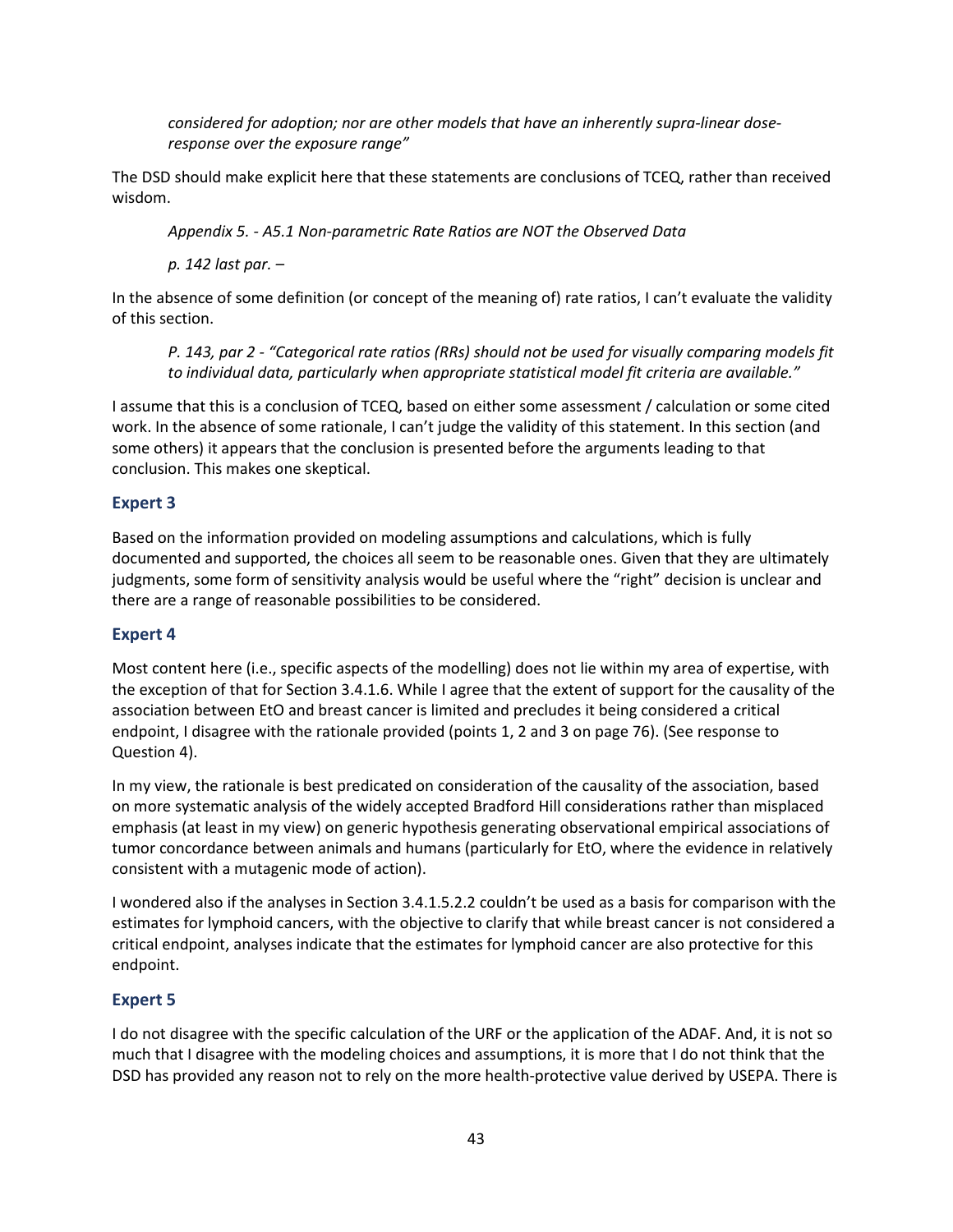no basis (that I understand and can say was done correctly – see my response to the previous question) for down-weighting the more conservative estimates provided by USEPA.

As stated earlier, I believe one should consider a Bayesian approach that could integrate additional pieces of information via definition of priors for parameters in a model that had more "flexibility" in the low-dose region.

One might also consider a model-averaging approach, especially given the essentially identical statistical fits of the USEPA- and TCEQ-selected models.

## **Expert 6**

The description of the ADAF calculation in Section 3.4.2 "Evaluating Susceptibility from Early-Life Exposures" is not clear. (E.g., the 6.0E-06 in the last line of page 79 of the DSD isn't explained.) The description of applying ADAFs needs to be explained more clearly in the document before it can be evaluated.

Other concerns about TCEQ's modeling are contained in responses to other questions.

## Charge Question 10

**Based on biomarker data, various sections of the DSD (e.g., Section 3.4.1.2.1, Section 3.4.1.4.2 number "4.", second to the last paragraph of Section 3.4.1.6.2) discuss air concentrations corresponding to endogenous and background EtO levels and also compare these levels to acceptable air concentrations derived from URFs (either the TCEQ's or EPA's). Such a discussion is also included in the Response to Public Comments document (e.g. Response to Dr. Kyle Steenland, Comment 3). Please comment on whether the information and context provided by the discussion of endogenous/background EtO levels is clear and is scientifically appropriate.** 

## **Expert 1**

Outside my area of expertise

## **Expert 2**

I generally found the material to be appropriate. See some notes on marked-up copy of the DSD, as well as the comment below.

*3.4.1.2.2 Key Epidemiological Data with Additional Context Using Endogenous Data and Model Predictions*

*P 32 par 3 - "If the underlying dose-response for EtO-induced cancer in humans were supra-linear with a steep low-dose slope beginning at zero dose, statistically significant increases in critical cancer endpoints would be expected beginning in the lower occupational exposure groups."*

I assume this would be true if the steep slope were applied to the whole dose response range. I would not expect this to be the case if there were a break in dose response, at which the higher exposures resulted in less steep slope. This dose response break can be seen with competing toxicity, competition for "activation" metabolism, etc.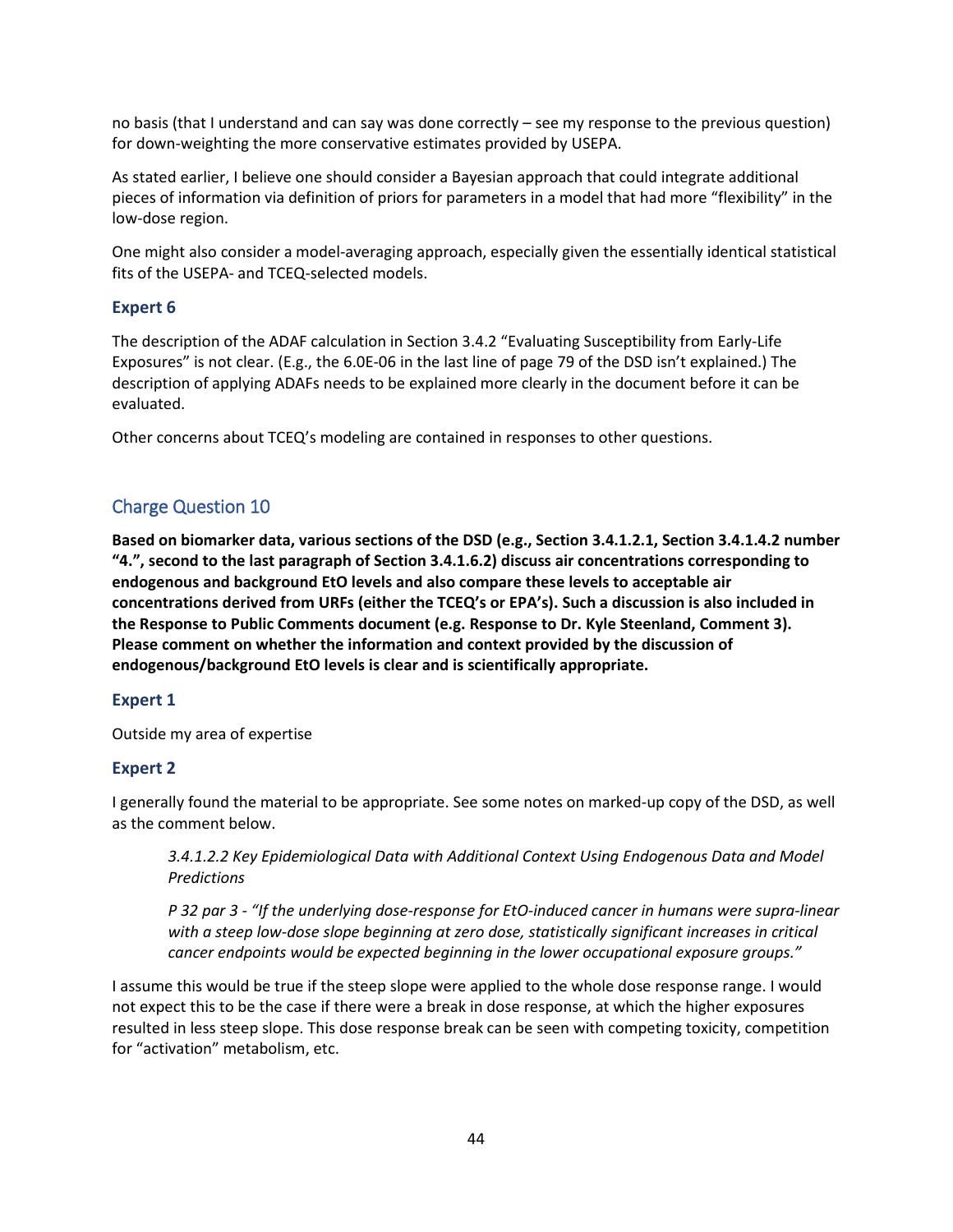### **Expert 3**

Examining the URF in relation to endogenous and background EtO levels is quite helpful and seems to be scientifically appropriate. While I cannot comment on the technical accuracy of these calculations, the rationale is explained well and convincing. With regard to the EPA URF, juxtaposing it with endogenous levels of EtO and general community levels raises a real concern that something has gone wrong in their modeling and needs to be re-examined, which TCEQ has done. In trying to judge what levels are acceptable, it is not reasonable to assign endogenous levels as "unacceptable." Likewise, a background level in communities that suggests EtO causes a vast proportion of lymphatic cancers is highly unlikely to be accurate and almost certain to be overstating its impact.

### **Expert 4**

I think that the text in Section 3.4.1.2.1 (Endogenous Levels) goes beyond what is warranted based on available data. While the section nicely lays out the likely extent of minimal contribution of exogenous EtO to levels of circulating HEV adducts (stated to be for additional context, only), the "leap" to the likely biological impact (e.g., as in the following text in para. 3, pg. 29) is unjustified, in my view:

*"More specifically, this suggests that inhalation exposure to sub-ppb EtO air concentrations, particularly concentrations in the range of parts per trillion (e.g., 0.1-10 ppt), is of little biological importance compared to normal endogenous background levels".* 

This is also true of the following cited conclusion from Swenberg et al. (2008) (bottom of page 29, top of page 30):

*"The biologic effects of de minimus exposures below endogenous amounts are lost in the noise of the background (e.g., carcinogenesis is driven by endogenous DNA damage when the doseresponse for mutations due to external EtO exposure comes into the normal background frequency due to endogenous production)".*

While the extent of minimal contribution to exogenous load is relevant for consideration to set context, without additional mechanistic investigation of the relative extent to which exogenous and endogenous EtO contribute to circulating/ target tissue adduct levels (not so difficult to examine), it cannot be concluded that its biological impact is negligible or unimportant. (Given how much is made of this argumentation in relation to EtO, it's surprising that the relevant data have not been generated or at least, I'm not aware of it). In my view, this line of reasoning rather discredits the value of other more justifiable components of TCEQ's rationale.

I also question whether the content of Sections 3.4.1.2.1.1 "Reality Check Using Endogenous/Background Level Data" and 3.4.1.2.1.2 "Endogenous Conversion of Exogenous Ethylene to EtO: Potential Risk Implications based on USEPA (2016)" is really necessary. It seems a bit peculiar (at least to me) to be presenting the TCEQ analysis in a rather defensive context throughout the text investing rather more effort than is necessary in discrediting the EPA assessment. How much (if anything) does the current content of these two sections contribute in the context of defensibility of the TCEQ approach?

I'd submit that TCEQ has reasonably focused their assessment on areas of controversy, based on the most recent regulatory assessment (US EPA, 2016), an update of the literature review since that time and taking into account precedent and policy of TCEQ. It might be helpful to state this in the text in a formal problem formulation, which addresses context, objectives, resources, focus. etc. This is distinct from the much narrower context for "problem formulation" included for the literature review in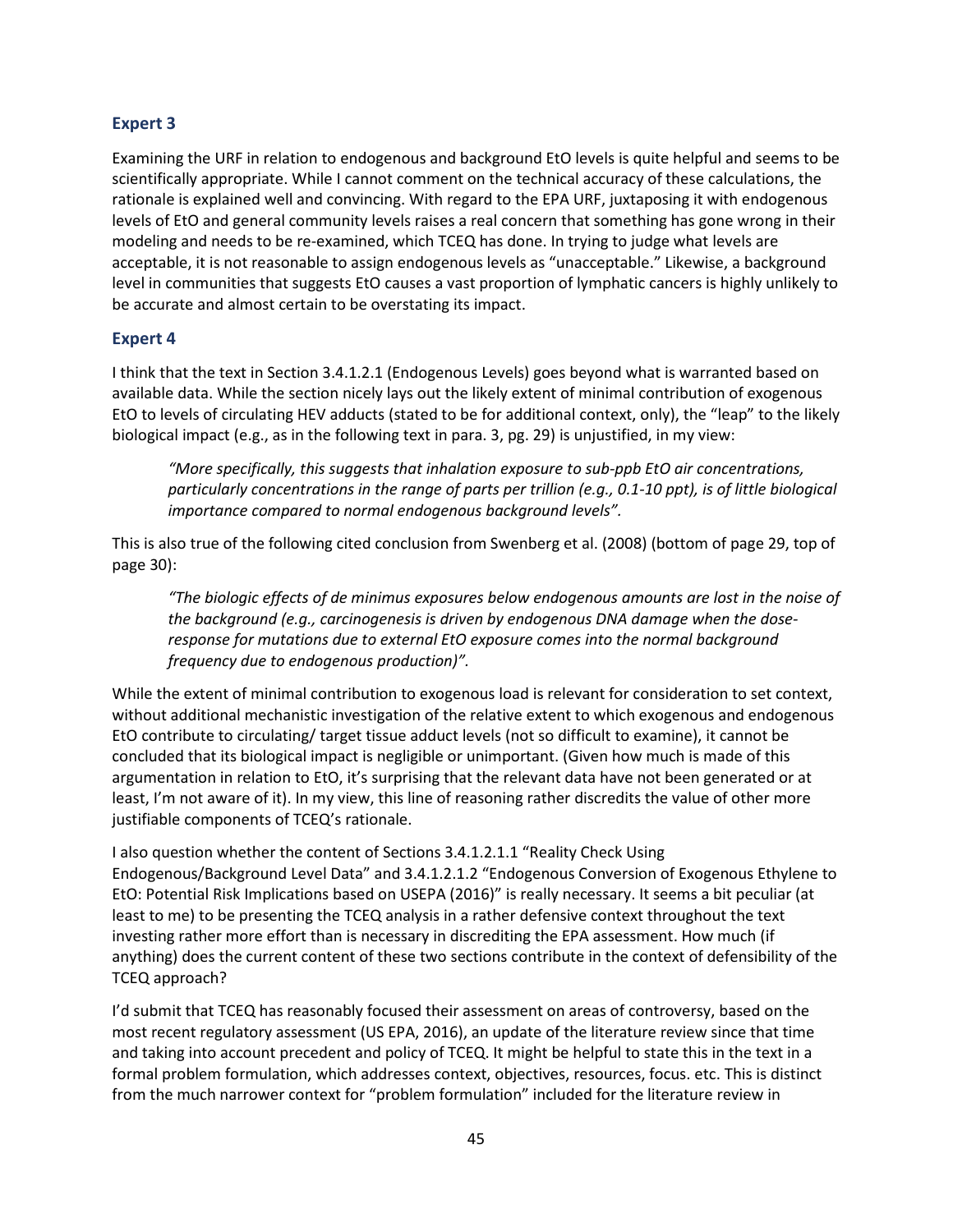Appendix 1. Perhaps, the latter might more appropriately be entitled as Scope and Focus of the Literature Review. Experience and expertise of TCEQ to fulfill their mandate is well respected; countering the EPA assessment as the critical content of the assessment is unnecessary, in my view.

Rather, following delineation of the focus and scope of the assessment, it's sufficient to transparently document the basis and background for TCEQ's approach (which I believe has been largely achieved, with a few exceptions as noted in the comments, here). Often, in other jurisdictions, there is a section or Appendix included at the end which compares the outcome of the assessment with those of other Agencies (EPA, OK but perhaps others, as well).

For the same reasons, I think that the content of Sections 3.4.1.2.1.1, 3.4.2.2.1.2 and 3.4.1.2.2 (subsections 1, 2 and much of 3 and summary in 4) is not germane and rather detracts from the perception of impartiality of the TCEQ assessment (i.e., significant amounts of text dedicated to discrediting of the EPA analysis). Also, none of the arguments (summarized in the last para. of page 36 and overleaf to page 37) is particularly convincing in my view (e.g., margins between exposure in the occupational cohorts and environmental levels – these don't shed any light on the shape of the doseresponse curve outside of the range of interpolation) nor do they add support to the defensibility of the TCEQ assessment. If objection to TCEQ not adopting the approach of U.S. EPA has been expressed in public comment, perhaps the lengthy text and analyses re same could be addressed in the responses there and not in the DSD.

Rather, analysis to support "ground truthing" or "reality checking" of the TCEQ approach is what's critical to defensibility of the assessment (only the text presented in the first and second paras. of page 49 and the associated content for the TCEQ estimates of the illustrative figures 8-12 on pages 52-55) and should stand on its own merits. I've made a number of suggestions re other "ground truthing" or comparisons which might contribute additionally to defensibility of the assessment (see response to Question 8).

#### **Expert 5**

As discussed in response to question 3, I believe that the case against the USEPA URF based on consideration of endogenous levels is not convincing. The DSD seems to make a lot out of the fact that the concentrations predicted by the USEPA model to correspond to 1e-6 to 1e-4 risk are in the range (even the lower part of the range) of the concentrations estimated to correspond to endogenous EtO levels. Given that lifetime lymphoid cancer probabilities are in the range of 0.02 to 0.03, as discussed above, the fact that adding exogenous exposures of roughly the same magnitude might bring the lifetime probabilities to 0.0201 to 0.0301 (for 1e-4 added risk) does not seem incongruous to me. Obviously, such increases would be unmeasurable in practice. I do not understand why TCEQ finds such risks so hard to swallow.

#### **Expert 6**

The discussion of background endogenous levels and comparing them to endogenous levels produced by exogeneous levels is couched in terms of whether the endogenous levels produced by various exogeneous exposures are "biologically meaningful." This criterion does not necessarily take account of the very tiny risks (10E-4 to 10E-6) that are considered de minimis. An exposure could be considered not biologically meaningful and still correspond to risks greater than the very tiny risks considered de minimis. The DSD, based on the Kirman and Hays (2017) estimates of the exogeneous exposures predicted to correspond to endogenous concentrations, calculates that the USEPA's URF of 7.1E-03 per ppb suggests a background rate for lymphoid cancer caused by endogenous EtO equal to 46% of the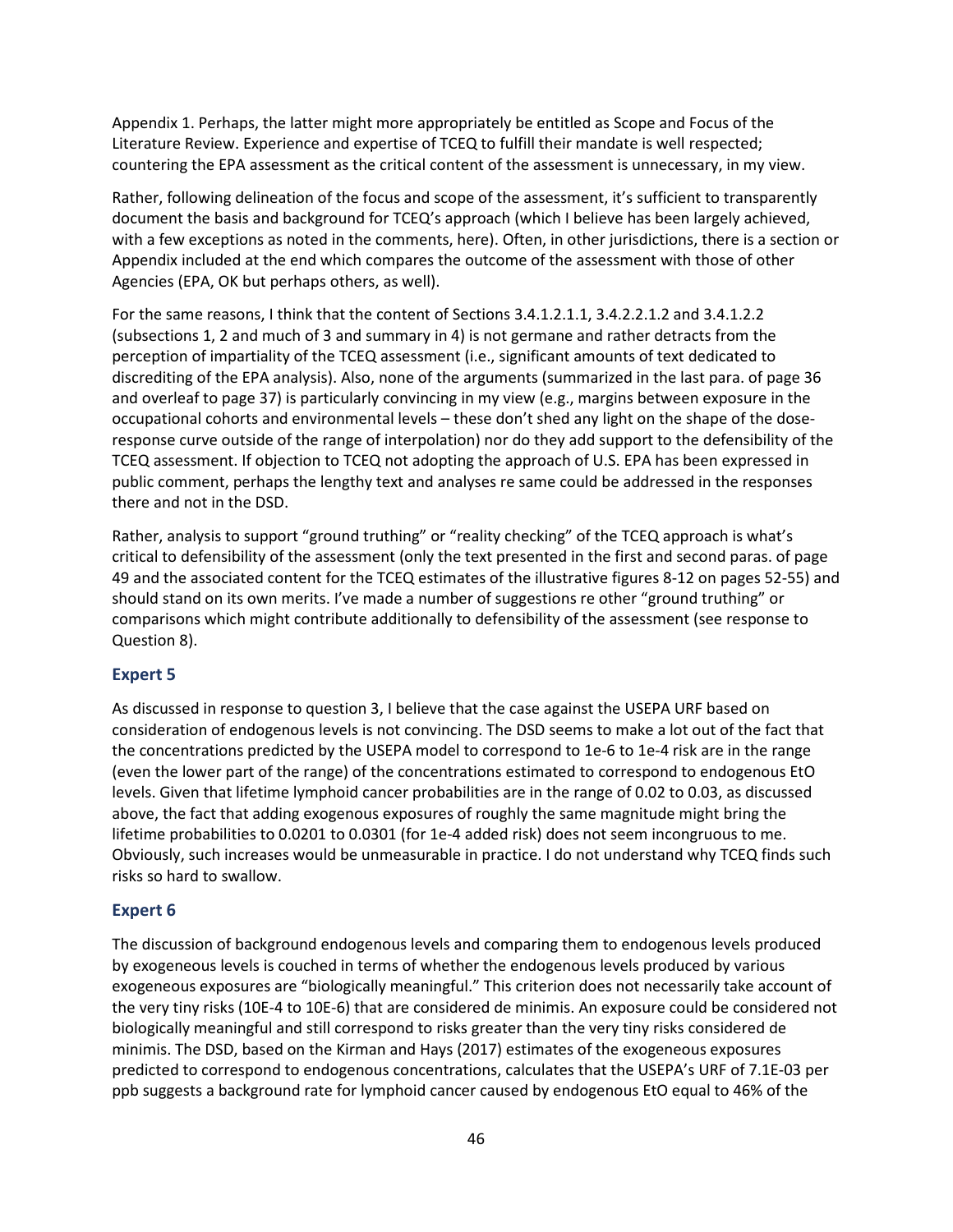background rate of these tumors. But this is based on an (ADAF)-adjusted URF which itself is based on a statistical upper bound calculation of the URF, so the percentage could be quite a bit lower and not unreasonable. The endogenous levels of EtO in smokers appears to be very uncertain. Kirman and Hays (2017) present two estimates, one of which is only marginally above their estimate for non-smokers. The main point is that exposures that some consider "not biologically meaningful" may actually correspond to the tiny risks that are considered high enough to be of concern. The criterion upon which to judge these levels should be risk-based and not on whether they are considered "biologically meaningful."

## Charge Question 11

**Please provide comments on the overall accuracy, objectivity, and transparency of the presentation of information in the revised DSD. Are the assumptions, data, and analyses described completely and clearly? Please identify any sections that need revision or improvement and describe in detail, to the extent possible, how they should be revised.**

## **Expert 1**

The summary of epidemiologic findings is presented clearly and objectively. I do not have sufficient expertise to comment on the risk assessment modeling.

## **Expert 2**

This document will be widely read by a variety of audiences. I expect that it will be challenged in multiple venues, including the courts. For the DSD to have its intended impact, it is critical that its arguments and conclusions be presented in a clear and explicit manner. In its current state there is a lot of unclear, convoluted writing that detracts from message of the DSD.

I have noted on the text some edits to improve clarity, but I did not attempt much re-writing.

Note that many risk assessors and other scientists who are not mathematicians will be reading this document and attempting to understand the bases for conclusions. In the Appendices and elsewhere (see notes in the marked up DSD), I have indicated instances wherein a definition or plain language description would be useful.

It is often unclear as to which conclusions are those of TCEQ, US EPA, received wisdom, or some other source. It is important to understand which organization or person is making a statement, based on what rationale. Marginal comments or text edits are provided for some instances in the document (see notes in marked-up DSD).

The document is poorly organized, thus detracting from the strength of the arguments. Consider breaking the work into more, better organized chapters. We all acknowledge that hazard identification and dose response are integrated steps, but it may be easier on the reader if there is some better separation of descriptions.

I strongly suggest that the authors reconsider their use of Italics and other types of emphasis. These are more of a distraction to the reader than a help. It is not clear if there is a distinction between the meaning of Italics vs. bold type emphasis.

There is an unnecessary reliance on judgmental words (e.g. "remarkable", "extraordinary"). These and other aspects of the writing contribute to a tone that is unnecessarily argumentative, if not defensive.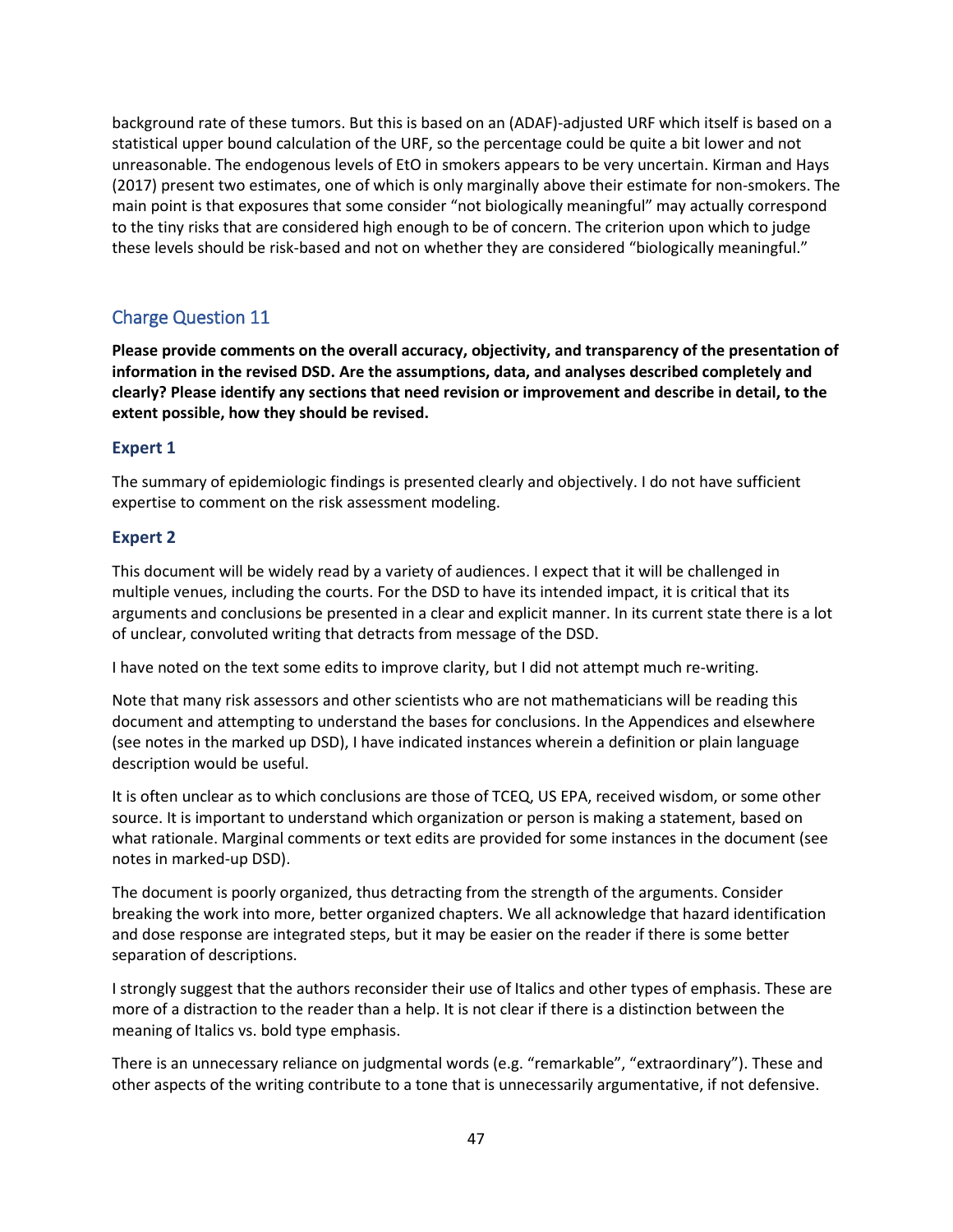The overall effect is to raise suspicion in the mind of the reader as to the adequacy of arguments, which should stand on their own merits. In the mark up, I have noted some instances of this usage.

In the same vein, it is inappropriate and distracting to include arguments and observations regarding cancer incidence in a chapter on sources and uses of EtO (p. 12 par 1 and others). This has the overall effect of diluting the arguments that TCEQ is making on EtO carcinogenicity. This material may be better suited to a chapter on the rationale for TCEQ's review of EtO. Chapter 2 would benefit from reorganizing, as the material does not flow in a logical fashion.

The Chapter 3 section on WOE is very poorly organized, and it jumps among arguments. Moreover, some conclusions are declared in the absence of basis (e.g., p 18 last par: The sentence implies that animal data are not of any use in EtO cancer WOE, and this has not been supported).

Many arguments are not adequately described and supported (choice of MOA, descriptor of cancer classification). Other dead horses are continually flogged (estimates vs. observed cancers in NIOSH).

Even given an abbreviation / acronym list, the term should be written out at first use.

Note that "the agency" could refer to TCEQ, US EPA or another group. Please be explicit in the document as to who is saying what.

### **Expert 3**

The document is quite thorough and fully explains the issues and basis for the judgments that were made. With regard to the persuasiveness of the presentation, there are two concerns, both editorial in nature:

1) The document is quite repetitive in revisiting the major concerns with the EPA approach to determining the URF. It would make it more digestible to see these laid out once in succinct form and then have sections of the report that methodically explain the basis for the overall comment. The many small sections and revisited topics make it somewhat difficult to read and to find where a particular point is fully developed.

2) There is a somewhat aggressive tone in attacking the EPA guidelines. This is related to the point above, repeatedly returning to the shortcomings of their model and its implications, somewhat defensive or even obsessive, suggesting outrage that goes beyond a careful scientific dissection which is present but pushed with unnecessary forcefulness. Throughout the report, there is a return to "pet peeves" and those interjections are both unnecessary and somewhat suggestive of a rigid point of view. A tone of calm examination and reasoning, including careful consideration of evidence that would lead to different judgments, would ultimately provide a more persuasive case for the decisions that were made.

#### **Expert 4**

As per the response to Question 10, it's exceedingly difficult to understand why so much effort and text in the assessment has been devoted to describing and countering an approach (US EPA, 2016) which appears to be inconsistent with TCEQ policy and methodological guidance (if I understand correctly), when the basis for discrepancy (i.e., outside the range of observation) is largely a matter of supposition. In my view, this detracts from the perceived impartiality and defensibility of the TCEQ assessment. This tone is rather prevalent, throughout, for which a few other examples are provided here.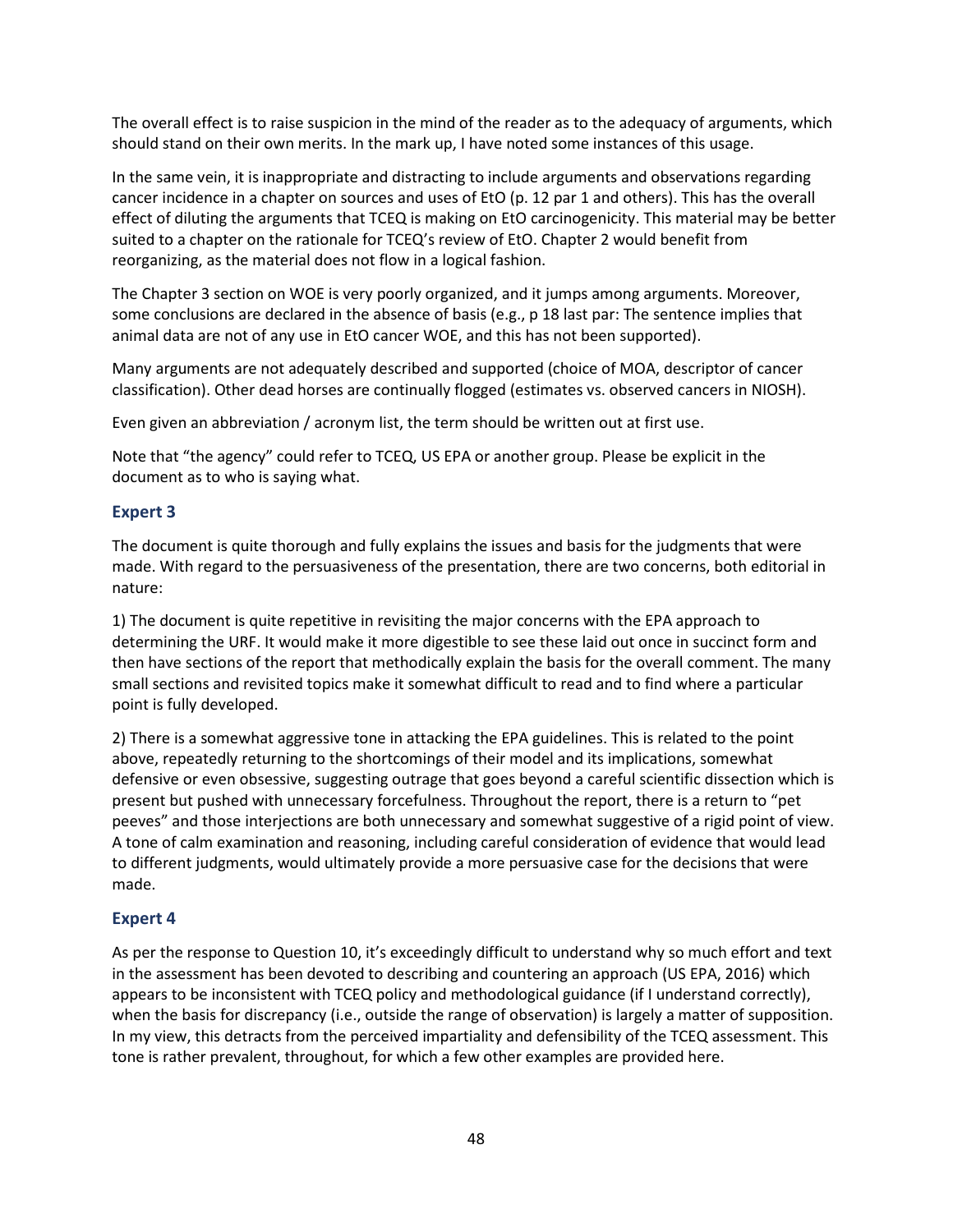My understanding based on the content of similar documentation in other jurisdictions is that outside of setting context (i.e., problem formulation), content is normally restricted to that relevant to the rationale for the approach and chemical specific evidence for the provision of health-based guidance on acceptable exposure levels.

For example, what is the relevance of inclusion of information in the paragraph at the top of page 7 related to undermining risk communication and societal consequences (Delete?). Similarly, there are some curious seemingly misplaced inclusions in Chapter 2, page 11, in a section entitled "Major Sources and Uses", (second, third and fourth paragraphs) related to analyses of cancer incidence in Texas versus the U.S. and those of NATA ????.

As per comments in response to Question 10, suggested revised format to present a clearly delineated problem formulation to address the TCEQ mandate based on their methodological approach, technical experience and expertise and policy guidance is advised with comparison with other assessments relegated to a secondary role, perhaps in an Appendix and/or Responses to Public Comment.

## **Expert 5**

As highlighted in response to other questions, I do have concerns about accuracy, objectivity and transparency, throughout the DSD. The text is overwrought in its repetitive, adversarial characterization of what others (primarily USEPA) have done. The text is made much harder to read with numerous (way TOO numerous) repetitions of the (often inaccurate) parenthetical descriptions or characterizations of a modeling approach or options. In particular, excessive repetition of the term "supra-linear" to characterize the USEPA model struck me as inflammatory.

That comment may in itself be seen as adversarial, and I apologize for that. But I just wanted to emphasize that I went into the review hoping, even expecting, to find a reasonable alternative presented and justified by a thorough and rigorous analysis. My expectations were not met.

## **Expert 6**

My opinion is that DSD reflects a great deal of hard work and much thought. My biggest concern is with the characterization of the EPA model as supra-linear and that being the major reason given by the DSD for disregarding the EPA model. This error permeates the document and correcting it will entail a major revision. As noted in response to question 10 the DSD misinterprets the EPA conclusions about the low dose shape of the dose response in relation to endogenous EtO, and that needs to be corrected. I also think that, as noted in my response to question 10, the inferences drawn from the EtO levels in nonsmokers and smokers have been overstated, given the uncertainty of these data, and that section should be revised. In the revision of this section the notion of whether certain exogenous exposures are "biologically meaningful" should be removed for the reason stated in my response to question 10. The focus of the evaluation of both the EPA model and the TCEQ model should be more on the low-dose fidelity, rather than the fit to the entire data set. In my response to the last question, I suggest some analyses that could be performed that might further illuminate the conclusions contained in the DSD.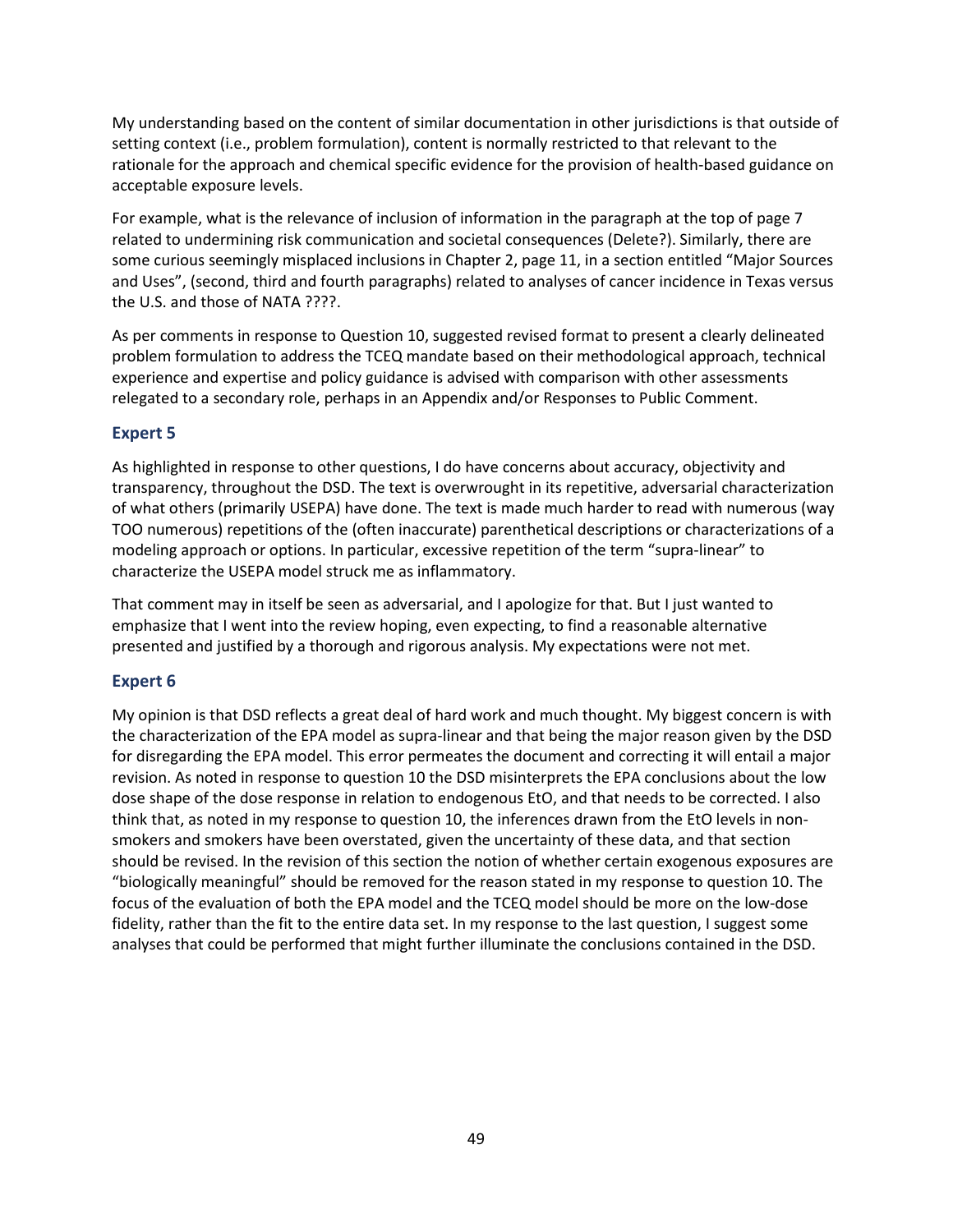## Charge Question 12

**The TCEQ solicited public comments on a June 2019 proposed DSD and has prepared a response to those comments (See Response to Public Comments Received on the Ethylene Oxide Draft Development Support Document, January 2020). Has the TCEQ appropriately addressed the critical scientific questions and issues raised by the public commenters in the Response to Comments and/or revised DSD? Are the responses to public comments presented clearly and completely? Please explain.**

### **Expert 1**

The TCEQ responses to the Public Comments regarding scientific and public comments appear to be appropriate and clearly stated. Further refinement of the DSD will undoubtedly add value to the responses.

### **Expert 2**

The RTC document in most instances is clearly written. In some instances, the arguments are presented more clearly in the RTC than those in the DSD.

It appears to me that the major scientific questions and issues raised by the public commenters were addressed in the RTC, and the majority were addressed in the DSD, as well.

I suggest that TCEQ review the text in the DSD on the use of ADAF. I do not recall that the description of use and derivation of an adjusted URF completely addressed RTC p. 26, Comment 16.

I think additional clarifying text could be added to the DSD in response to RTC p.27 Comment 18. I don't recall that the document noted a reason for use of the 95% UCL on the calculated slope was to account for the uncertainty arising from lack of incidence data – or to make some sort of adjustment between cancer mortality and incidence.

I recommend that Figure 2 on page 50 of the RTC be reproduced in the DSD. This is in the context of my larger recommendation for expanded discussion of the genotoxicity data and the support (or lack thereof) for a mutagenic MOA.

I found RTC p. 63 point d. to be unclear.

#### **Expert 3**

The document provides a thorough and detailed response to the concerns that were raised.

#### **Expert 4**

As per responses to Questions 9 and 10, for the reasons mentioned there, I suspect that much of the text countering the U.S. EPA assessment should be included in the responses to public comment. This would enable appropriate focus within the DSD on the TCEQ rationale (the principal focus), which rather gets a bit lost, currently.

With respect to specific questions and issues raised by the public with the exceptions noted in response to the other questions, I believe that TCEQ has appropriately addressed the concerns in the Response to Comments and revised DSD.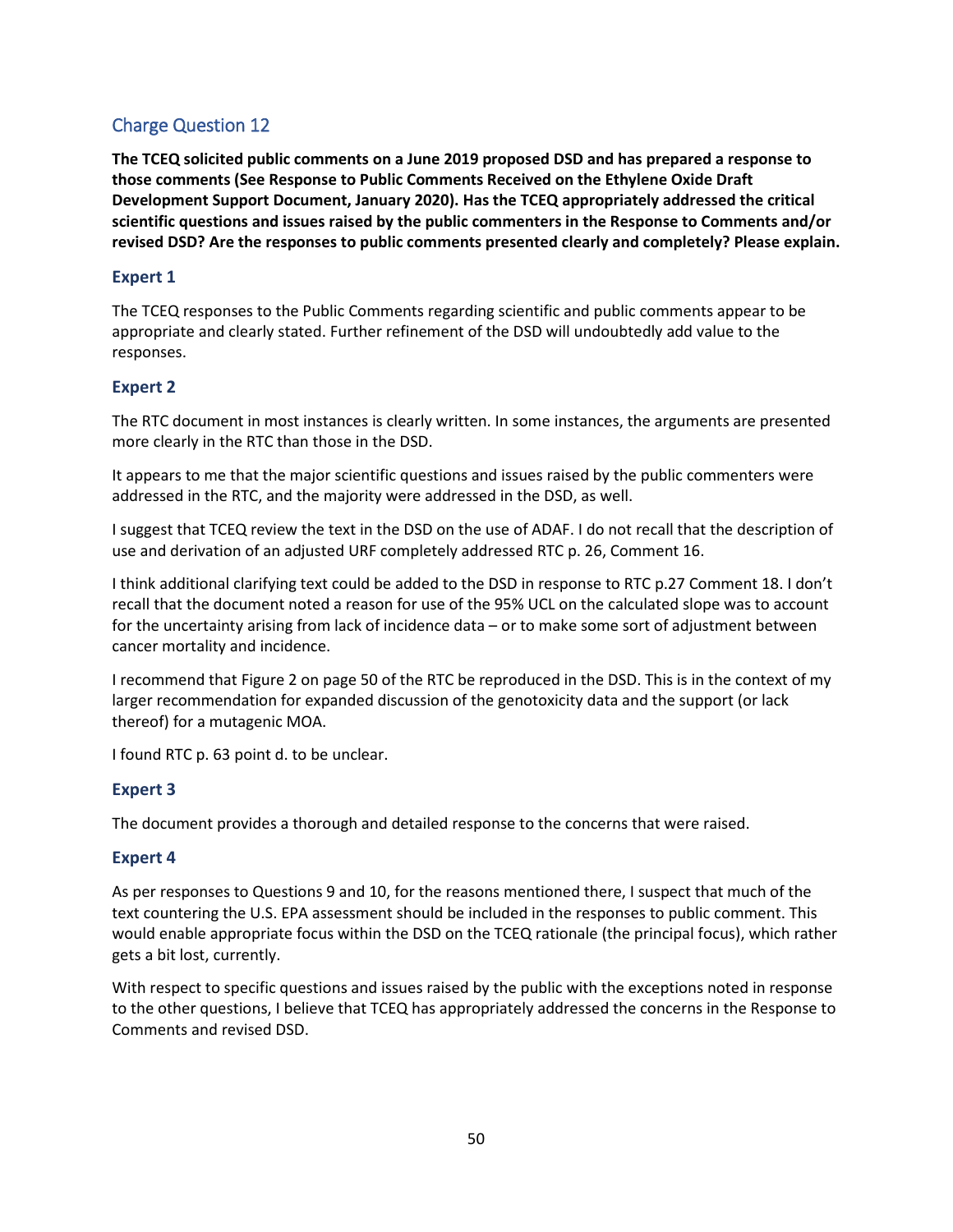#### **Expert 5**

The responses to comments are in the same vein as the DSD itself. I have already expressed my issues in relation to the DSD. The same applies generally to the responses to comments, though I acknowledge that it is often difficult to respond to comments succinctly and without repetition of the document itself.

#### **Expert 6**

In general, the TCEQ did a thorough and thoughtful job in responding to the many comments. However, many of TCEQ's comments relied on the faulty assumption that the EPA model is not acceptable because it is a supra-linear model. All of these comments are misleading need to be corrected.

### Charge Question 13

**Please discuss any additional relevant comments or issues. Are there any additional questions or concerns that you would like fellow peer reviewers to address?**

#### **Expert 1**

I have no additional comments or concerns at this time.

#### **Expert 2**

I have no additional relevant comments or issues at this time.

#### **Expert 3**

Perhaps the weakest part of the document pertains to the overreliance on statistical significance in judging the epidemiologic evidence. This is raised in regard to the validity of the EPA estimates on pages page 34-37, throughout, and in table 5 and 6 (pp. 39-42). The claim is made that model assumptions are contradicted by the lack of statistically significant elevations in certain dose groups when it would have been expected based on the EPA model. It is reasonable to expect that a model derived directly from the data in an epidemiologic study such as the NIOSH study would generate estimates that are close to those observed wihin that study population. However, in evaluating the EPA model, the expectation for concordance with observations in the NIOSH cohort has to be tempered. While the overall shape of the dose-response curve should correspond, failure to observe statistically significant elevations in risk where the EPA model would predict elevated risks is inappropriate. Such an assessment does not address the overall shape of the dose-response curve to assess the compatibility of the EPA model and the NIOSH data. Furthermore, statistical significance is a function of effect size and precision, so that the model's predictions should be compared in a more global way with the observed data. "Non-significant" results may be entirely compatible with a prediction of elevated risk depending on the study size and precision of estimates. The judgment of concordance or lack of concordance between the model and the data needs to be more nuanced and less simplistic.

The use of ecologic data on pages 12-13 is an example of how the report creates the impression of a biased perspective, given that the authors recognize that the use of such studies to show EtO is not hazardous is fundamentally flawed. Such studies are far too crude to reveal much of anything about an environmental toxicant of this nature. It is noted that this is provided in response to public concerns, but if such studies had demonstrated elevated risks associated with the assigned exposures, it would be no more or less informative than it is with the absence of such associations. It would be preferable to note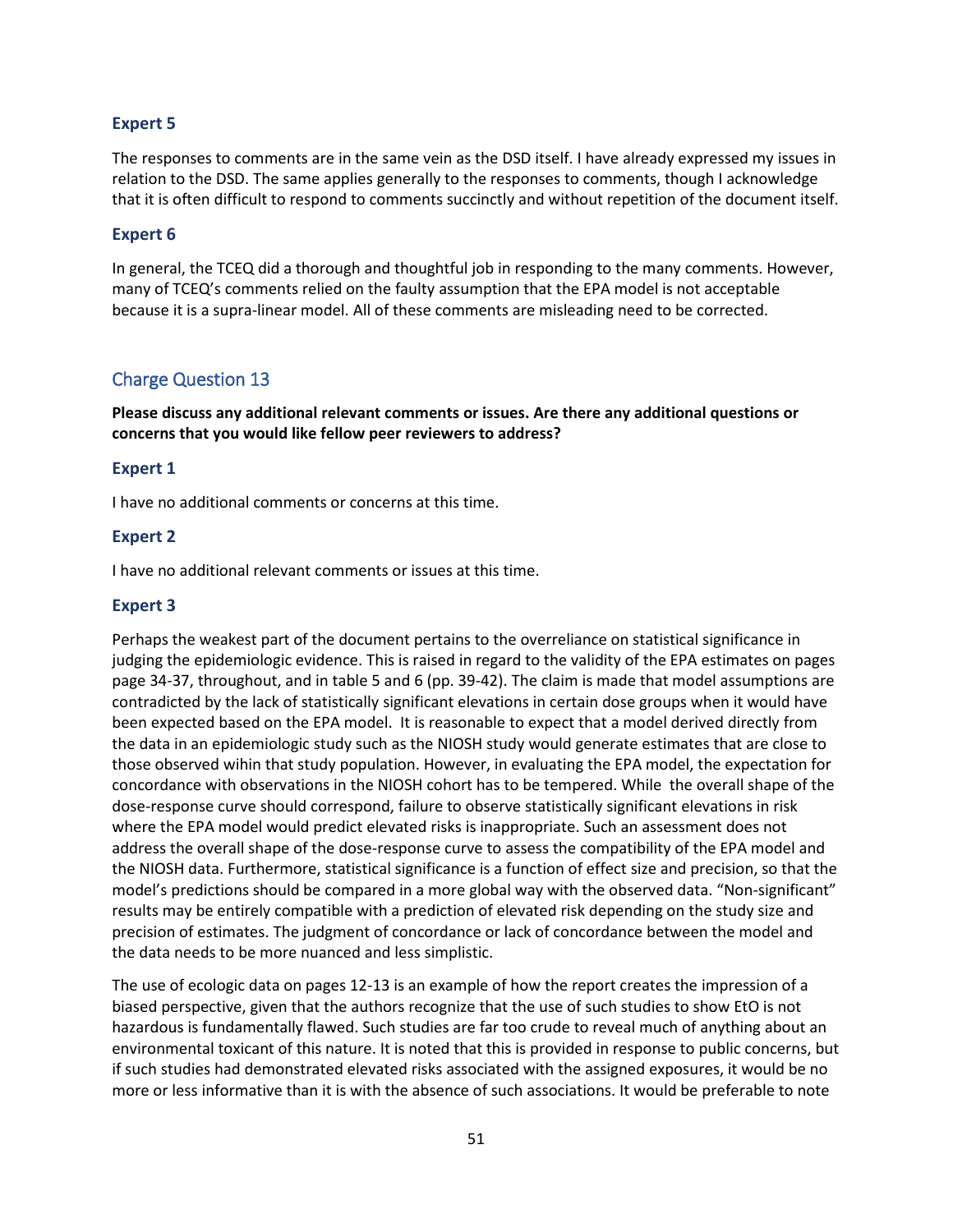that such questions have been raised and examined, but not to invoke those results as further evidence tempering the potential health effects of EtO exposure which they do not.

It is not clear from the report the extent to which the recommended limits are intended to err on the side of caution. Given the lack of clear guidance from empirical data, in making a series of judgments it does seem that a prudent approach is to take the uncertainty into account by building in some potential for error. It may be that the recommended URF does this but how the uncertainty was translated into prudence was not clear from the report.

## **Expert 4**

The unpublished update of the UCC cohort (page 17, second para.) doesn't materially add to the content and since unverifiable at this stage, I'd suggest to delete.

## **Expert 5**

I do not understand the distinctions being made in and around Figures 19-22 with respect to differences in estimated background obtained from the various models. I do not even understand what USEPA was referring to in the original notes to Figure 19. If the y-axis is RR, then I would think that the background assumed or estimated WOULD indeed be model-dependent. But the RR, being relative to whatever background is associated with the model in question, should be comparable across models (and data summaries), shouldn't it?

More generally, I would have been using the RR as a function of exposure as the "take-away" from the modeling, for each and every model. Those RR estimates could then be applied to a set of targetpopulation background rates (e.g., life-table for the U.S., or maybe the Texas-specific, population). That way, one would not need to worry if the background rates are different, just that the RR as estimated is suitable for application to that target.

## **Expert 6**

I have concerns about the TCEQ model and its fitting because it takes no account of the fact that the primary interest is in its predictions in the low dose range. One of the main points offered regarding its superiority over the EPA model is that overall (over all exposures) it provides a better description of the underlying data than the EPA model. It seems to me that this should not be a strong selling point since the focus should be on its fidelity in the low dose range, rather than its fit to the complete data set. In comparison, the EPA model, through its use of the spline, although it is fit to all the data, emphasizes fidelity to the low dose data. (However, in accomplishing this the spline dose response contains a very sharp bend at the spline point, so that the complete dose response is not very plausible.) These points leave me wondering whether a fit of some suitable dose-response model (perhaps a simple linear one) to a suitably selected low-dose subset of the data could provide a more appropriate answer. An analysis of this type is often used with animal data.

Both the EPA model and the TCEQ model are fit to the individual data, which is certainly preferred if all the data are completely trustworthy. However, in epidemiological studies exposure estimates, in particular, are often quite uncertain, and this is the case with the NIOSH data as well. So, I suggest it would be very worthwhile to check for outliers or highly influential data points, and to repeat analyses without these points. Similarly, I suggest that applying the models to "lightly categorized" data, using a fair number of categories, could be used as a possible check on results from the individual data.

It would be worthwhile to explain how the categorical data points were formed in Figures 20, 21 and 22 in the DSD. If that information is in the document, I missed it.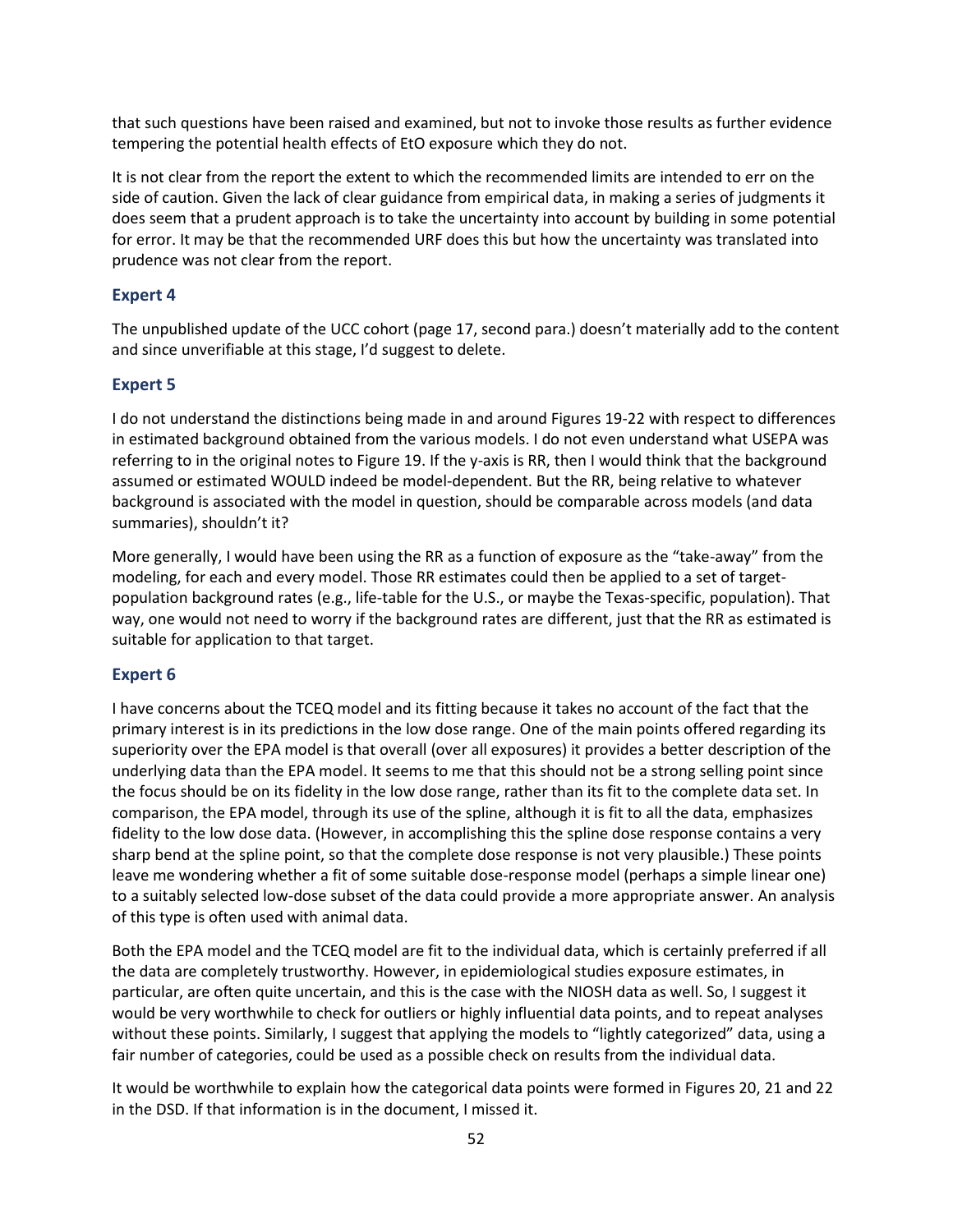Finally, although the evidence for the carcinogenicity of EtO for breast cancer is not very strong, an estimate of its potential carcinogenicity could be included in TCEQ's analysis in the interest of not underestimating or appearing to underestimate the carcinogenicity of EtO. Alternatively, can an argument be made that inclusion of breast cancer would not change the regulatory impact of TCEQ's analysis? Based on EPA's analysis it appears that this might be the case.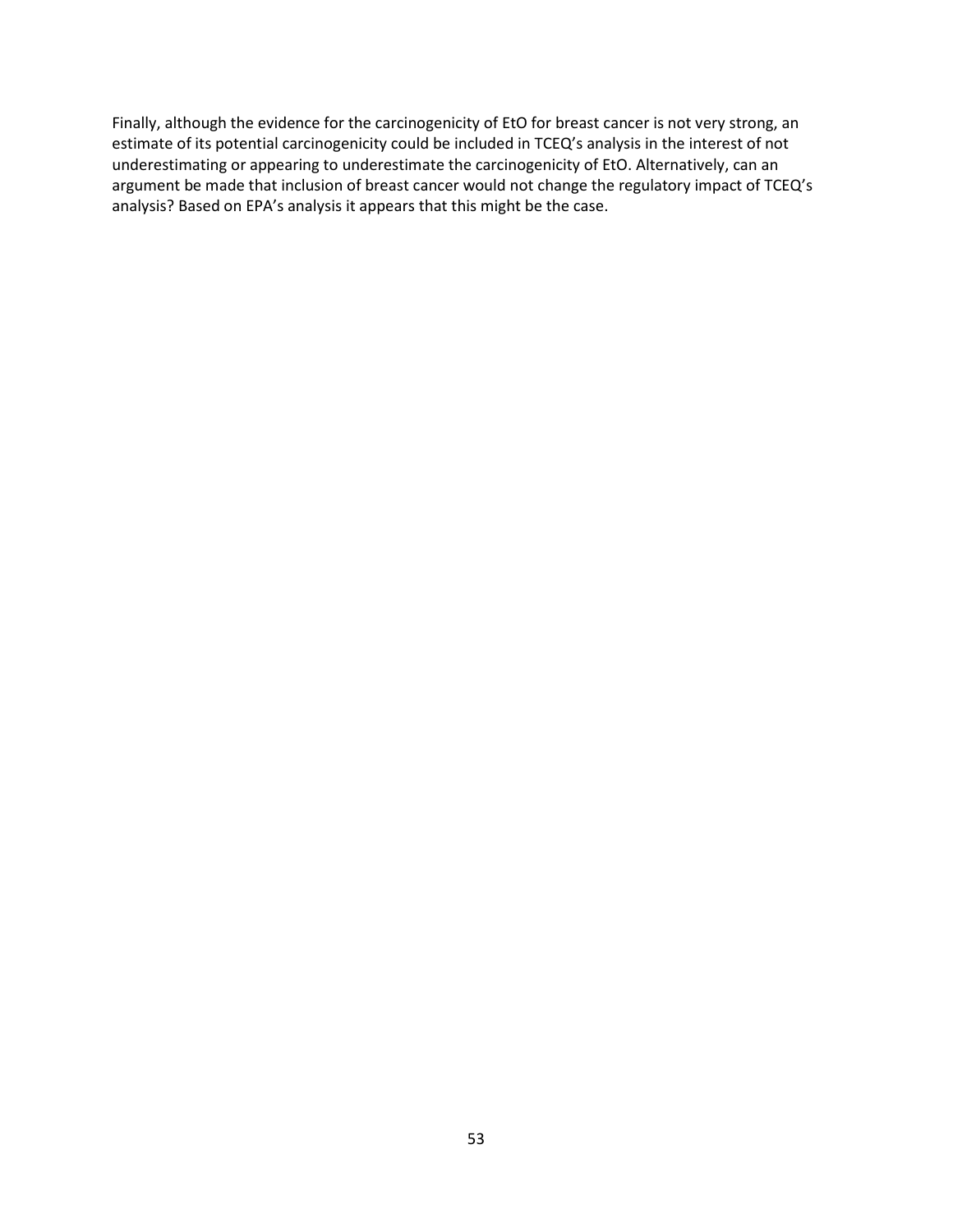# **References Cited**

Coggon, H, Harris, E, Poole, J, Palmer, K. 2004. Mortality of workers exposed to ethylene oxide extended follow up of a British cohort. Occup Environ Med. 61:358-362.

Crump KS. 1984. A New Method for Determining Allowable Daily Intakes. Fund Appl Toxicol. 4:854-871.

Crump KS. 1995. Calculation of Benchmark Doses from Continuous Data. Risk Analysis 15(1):79-89.

Crump KS. 2011. Use of threshold and mode of action in risk assessment. Critical Reviews in Toxicology, 41(8), 637–650. https://doi.org/10.3109/10408444.2011.566258.

Crump KS. 2017. Bogen's Critique of Linear-No-Threshold Default Assumptions: Perspective. Risk Analysis, 37(10):1802-1807. doi:10.1111/risa.12748.

Crump, KS, & Allen, BC. 1985. Methods for Quantitative Risk Assessment Using Occupational Studies. The American Statistician 39(4):442-450.

Crump KS, Hoel DG, Langley CH, Peto R. 1976. Fundamental carcinogenic processes and their implications for low dose risk assessment. Cancer Research, 36(9 pt.1):2973–2979.

Crump KS, Bussard DA, Chen C, Jinot J, Subramaniam R. 2014. The "bottom-up" approach does not necessarily bound low-dose risk. Regul Toxicol Pharmacol, 70(3): 735–736. [https://doi.org/10.1016/j.yrtph.2014.10.008.](https://doi.org/10.1016/j.yrtph.2014.10.008)

Davis, J. Gift, J. Zhao, Q. 2010. Introduction to benchmark dose methods and U.S. EPA's Benchmark Dose Software (BMDS) version 2.1.1. Toxicol Appl Pharm. 254. 181-91. 10.1016/j.taap.2010.10.016

Donner, EM, Wong, BA, James, RA, Preston, RJ. 2010. Reciprocal translocations in somatic and germ cells of mice chronically exposed by inhalation to ethylene oxide: Implications for risk assessment. Mutagenesis 25:49-55.

Health Canada. 2001. Priority Substance List Assessment Report: Ethylene Oxide. Available at: [https://www.canada.ca/content/dam/hc-sc/migration/hc-sc/ewh-semt/alt\\_formats/hecs](https://www.canada.ca/content/dam/hc-sc/migration/hc-sc/ewh-semt/alt_formats/hecs-sesc/pdf/pubs/contaminants/psl2-lsp2/ethylene_oxide/oxyde_ethylene_oxide-eng.pdf)[sesc/pdf/pubs/contaminants/psl2-lsp2/ethylene\\_oxide/oxyde\\_ethylene\\_oxide-eng.pdf](https://www.canada.ca/content/dam/hc-sc/migration/hc-sc/ewh-semt/alt_formats/hecs-sesc/pdf/pubs/contaminants/psl2-lsp2/ethylene_oxide/oxyde_ethylene_oxide-eng.pdf)

International Agency for Research on Cancer (IARC). 2008. IARC monographs on the evaluation of carcinogenic risks to humans: 1,3-butadiene, ethylene oxide and vinyl halides (vinyl fluoride, vinyl chloride and vinyl bromide). Lyon, France.

International Agency for Research on Cancer (IARC). 2012. IARC monographs on the evaluation of carcinogenic risks to humans, No. 100F. Lyon, France.

International Agency for Research on Cancer (IARC). 2019. Tumour site concordance and mechanisms of carcinogenesis. Part 3, Chapter 21: Analysis of tumour site concordance. IARC Scientific Publication No. 165. Lyon, France.

Kirkeleit, J, Riise, T, Bjørge, T, Christiani, DC. 2013. The healthy worker effect in cancer incidence studies. Am J Epidemiol. 2013; 177(11): 1218-1224.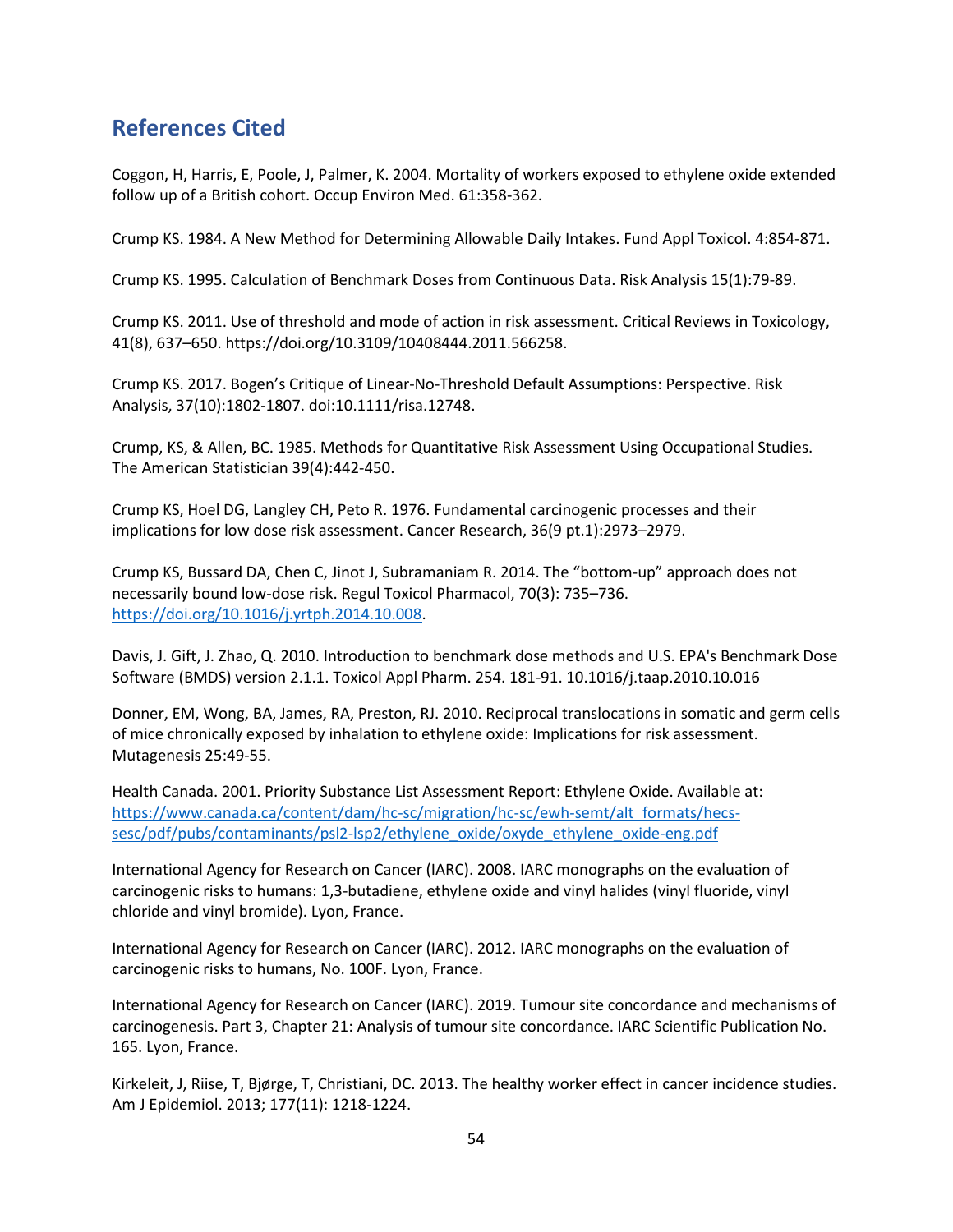Kirman, C, Hays, S. 2017. Derivation of endogenous equivalent values to support risk assessment and risk management decisions for an endogenous carcinogen. Regulatory Toxicology and Pharmacology. 91:165-172.

Marsh, G.M., Keeton, K.A., Riordan, A.S., Best, E.A., Benson, S.M. 2019. Ethylene oxide and risk of lympho-hematopoietic cancer and breast cancer: a systematic literature review and meta-analysis. Int. Arch. Occup. Environ. Health 92, 919–939.

Meek, M.E. 2017. AOPs in hazard characterization for human health. Current Opinion in Toxicology 3:80–86.

Meek, M.E., Boobis, A., Cote, I., Dellarco, V., Fotakis, G., Munn, S., Seed, J. and Vickers, C. 2014a. New developments in the evolution and application of the WHO/IPCS framework on mode of action/species concordance analysis. J. Appl. Toxicol., 34: 1-18. doi[:10.1002/jat.2949](https://doi.org/10.1002/jat.2949)

Meek, M.E., Palermo, C.M., Bachman, A.N., North, C.M. and Lewis, R.J. 2014b. Mode of action human relevance (species concordance) framework: Evolution of the Bradford Hill considerations and comparative analysis of weight of evidence. J. Appl. Toxicol., 34: 595-606. doi[:10.1002/jat.2984](https://doi.org/10.1002/jat.2984)

Mikoczy, Z, Tinnerberg, H, Björk, J, Albin, M. 2011. Cancer incidence and mortality in Swedish sterilant workers exposed to ethylene oxide updated cohort study findings 1972-2006. Int. J. Environ. Res. Public Health. 8:2009-2019.

Norman, S, Berlin, J, Soper, K, Middendorf, B, Stolley, P. 1995 Cancer incidence in a group of workers potentially exposed. International Journal of Epidemiology. 24(2):276-284.

Organisation for Economic Development (OECD). 2018. Users' Handbook supplement to the Guidance Document for developing and assessing Adverse Outcome Pathways, *OECD Series on Adverse Outcome Pathways*, No. 1, OECD Publishing, Paris, [https://doi.org/10.1787/5jlv1m9d1g32](https://doi.org/10.1787/5jlv1m9d1g32-en)-en.

Steenland, K., Whelan, E., Deddens, J., Stayner, L., Ward, E. 2003. Ethylene oxide and breast cancer incidence in a cohort study of 7576 women (United States). Cancer Causes Control 14, 531–539.

Steenland, K., Stayner, L., Deddens, J. 2004. Mortality analyses in a cohort of 18 235 ethylene oxide exposed workers: follow up extended from 1987 to 1998. Occup. Environ. Med. 61, 2–7.

Swenberg, J.A., Fryar-Tita, E., Jeong, Y.C., Boysen, G., Starr, T., Walker, V.E., Albertini, R.J. 2008. Biomarkers in toxicology and risk assessment: Informing critical dose-response relationships. Chem. Res. Toxicol. 21, 253–265.

TCEQ. 2015. Guidelines to develop toxicity factors. RG-442: Texas Commission on Environmental Quality (TCEQ).

United States Environmental Protection Agency (US EPA). 2005. Guidelines for Carcinogen Risk Assessment. (EPA/630/P-03/001B). Washington, D.C.

United States Environmental Protection Agency (US EPA). 2016. Evaluation of the inhalation carcinogenicity of ethylene oxide (CASRN 75-21-8): In support of summary information on the Integrated Risk Information System (IRIS). EPA/635/R-16/350Fa. Washington, DC, U.S. Environmental Protection Agency, Office of Research and Development, National Center for Environmental Assessment.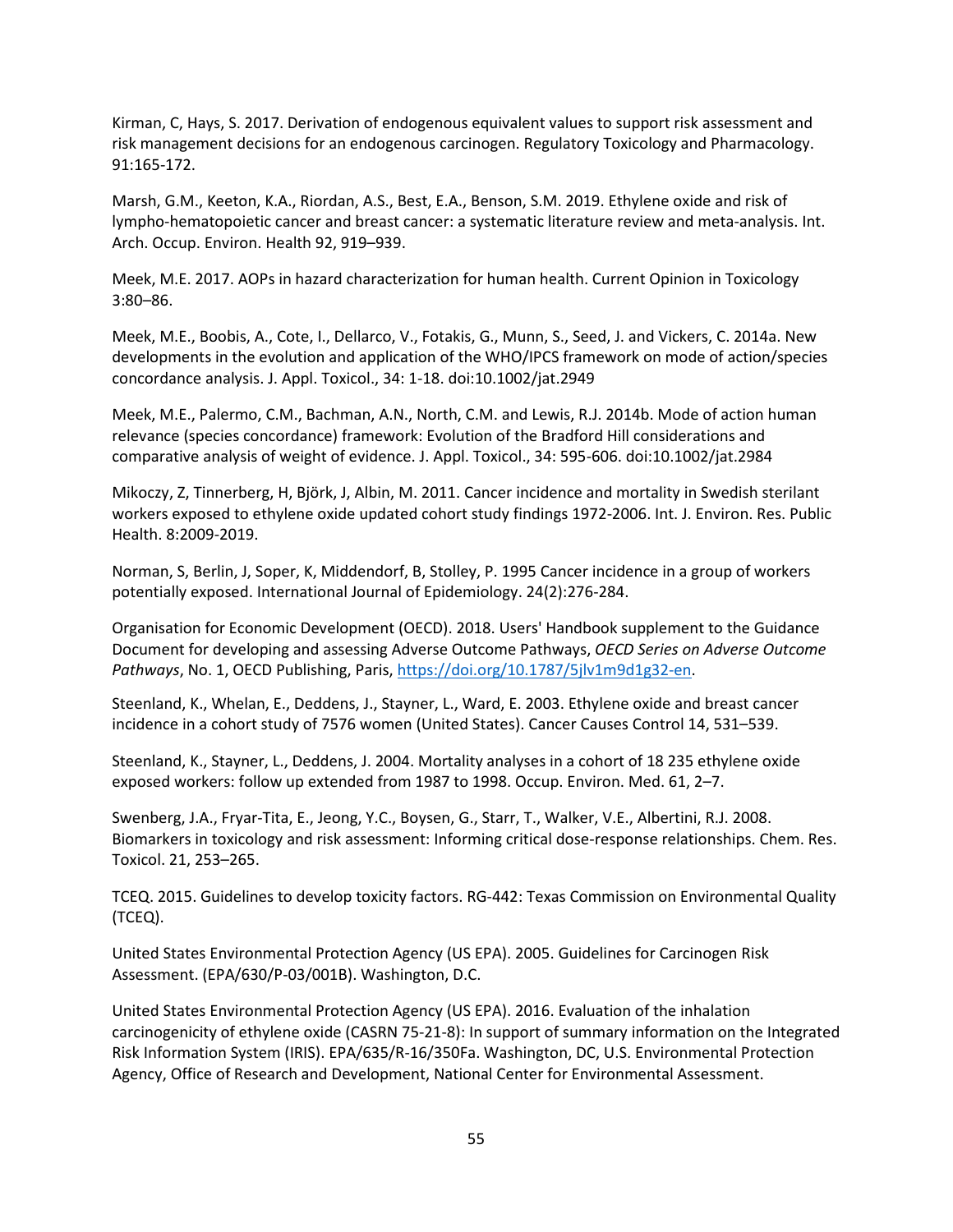Vincent, MJ, Kozal, JS, Thompson, WJ, et al. 2019. Ethylene oxide: cancer evidence integration and doseresponse implications. Dose-Response: An International Journal October-December 1-17 [\(https://journals.sagepub.com/doi/10.1](https://journals.sagepub.com/doi/10.1177/1559325819888317)177/1559325819888317).

Wong, O, Trent, L. 1993. An epidemiological study of workers potentially exposed to ethylene oxide. British Journal of Industrial Medicine. 50:308-316.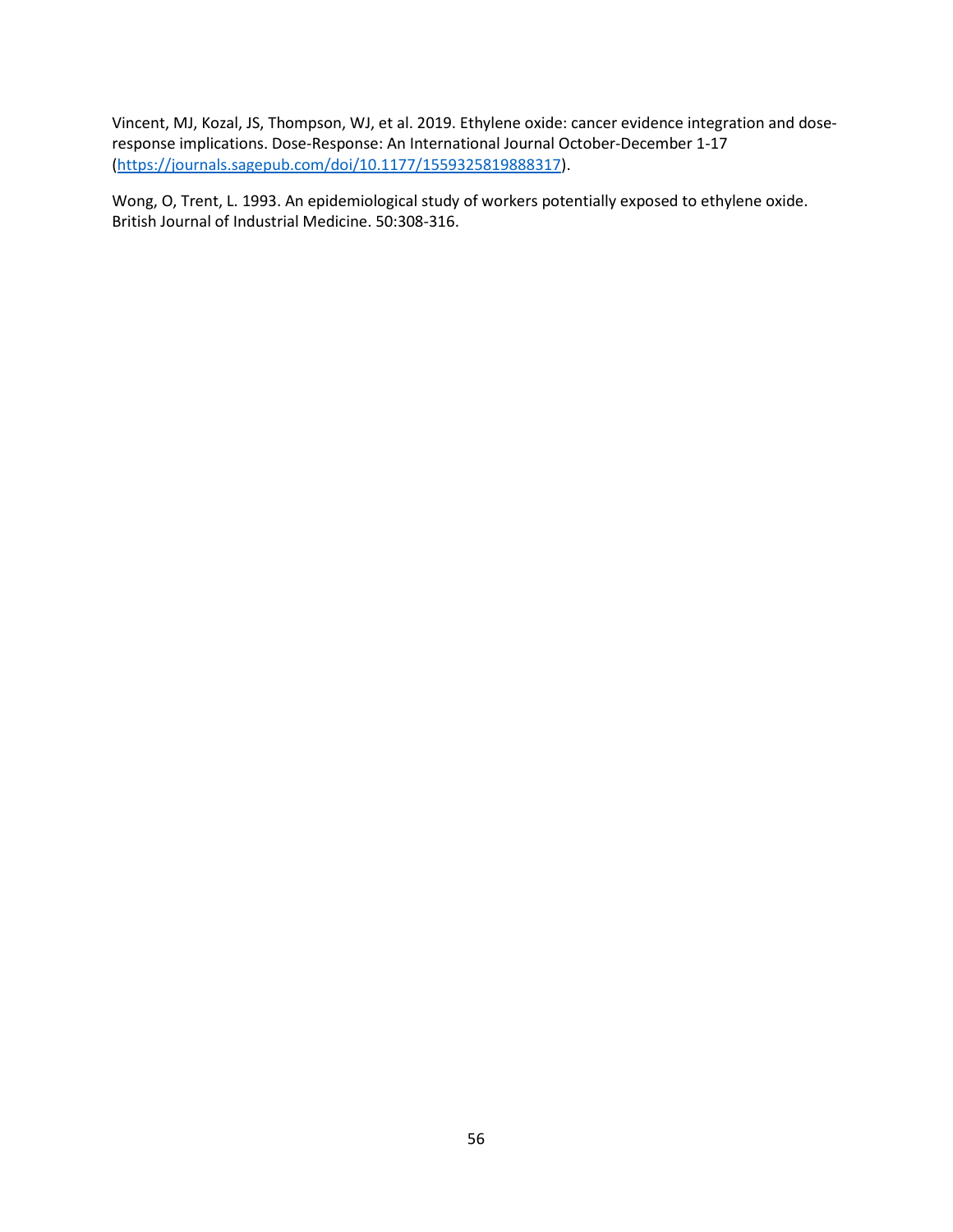# **Appendix A – Peer Review Organization**

The RSC organized this peer review and is responsible for managing all aspects of the process, including selection of the reviewers, evaluation of potential conflicts of interest, development of the charge questions, distribution of the assessment document, collection and review of each expert's written comments, and collation of all comments into this report. RSC uses best practices for peer review that reflect guidance from the Office of Management and Budget, the National Academy of Sciences, the U.S. Environmental Protection Agency (US EPA) and others.

*Selection of Reviewers.* RSC reviewed the draft document and discussed with TCEQ the types of scientific and technical expertise needed for this review. Specifically, the following types of expertise were identified: epidemiology, carcinogenicity, toxicology, dose-response modelling, mode of action, and weight of evidence. RSC identified candidate reviewers with the appropriate expertise using a number of strategies and tools, including an internal database of experts, and literature and Internet searches for those publishing on EtO and relevant issues. We sought candidates with diverse backgrounds and perspectives (e.g., government, academia, industry, consulting) to provide a comprehensive and technically-sound review.

Prior to contacting potential candidates, we considered what would constitute a conflict of interest or a bias that might prevent an expert from providing an objective evaluation of the TCEQ document. RSC identified situations and conditions that may be considered potential conflicts of interest (COI) for the peer reviewers and developed a COI questionnaire to screen the candidates. The following is a list of parties that we expect would have a financial interest in, or have a pre-existing position on, the TCEQ DSD or the outcome of this review:

- Texas Commission on Environmental Quality (TCEQ)
- Companies that manufacture, use, or import ethylene oxide
- Medical sterilization companies and facilities
- Relevant industry trade associations
- U.S. Environmental Protection Agency
- Those who provided public comments on TCEQ's proposed DSD

The initial candidate list was screened to remove those who met any of the following criteria:

- Individuals who work for TCEQ
- Individuals who authored or contributed to the TCEQ DSD
- Individuals who authored or contributed to EPA's IRIS assessment for EtO
- Individuals who are employed by companies that manufacture, import, or use EtO
- Individuals who published on EtO, if the funding for the work came from any of the above interested parties

Selected candidates were contacted to determine their qualifications and whether they were interested in being a peer reviewer. RSC evaluated the candidates' technical/scientific background and their relevant knowledge and experience in one or more key subject areas for the assessment.

Qualified and interested candidates were asked about funding and/or affiliations that they may have with interested parties and current or previous work on EtO. They were asked to complete a COI questionnaire that included a series of questions exploring the potential for financial conflicts of interest and circumstances that might result in a lack of impartiality, which might prevent an expert from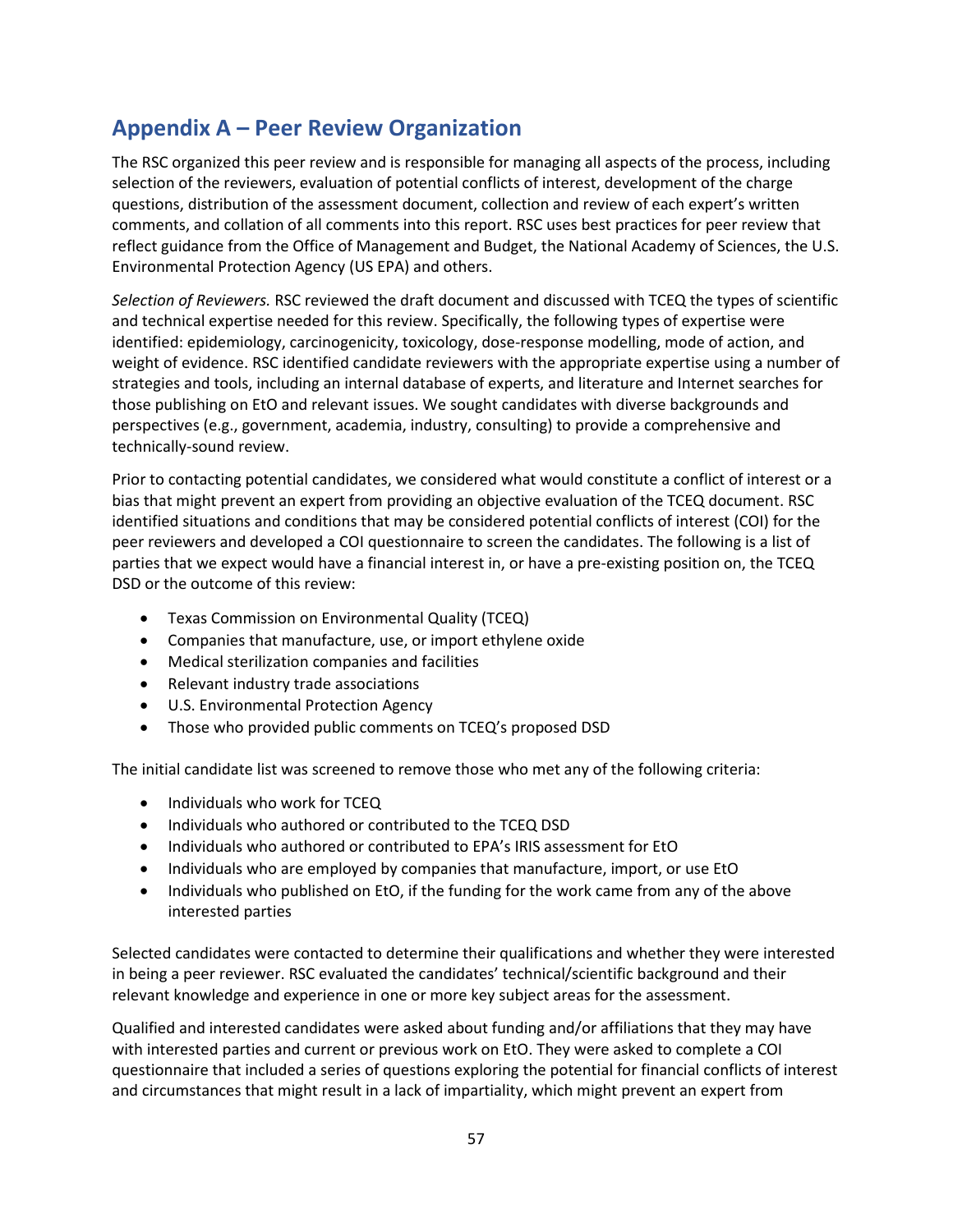providing an independent scientific opinion on the EtO assessment. Candidates were asked to consider their financial and other relationships with the list of interested parties and to report on relationships they may have with these parties or any others that may have an interest in the EtO risk assessment.

The RSC selected a group of six experts that provide a diversity and balance of relevant expertise and backgrounds. The group included at least two individuals who are expert in each of these key areas: environmental epidemiology; cancer dose response modeling; and, cancer risk assessment/toxicology/mode of action.

The list of experts was shared with TCEQ to allow the Commission to identify any reviewers that TCEQ thought may have a potential conflict of interest or may be unqualified. TCEQ raised a question about one expert, noting a published opinion regarding some US EPA policies. RSC discussed this with the expert and concluded that the individual's opinions as expressed in the blog would not interfere with that individual's ability to provide an objective review of the TCEQ EtO assessment.

The selected expert peer reviewers for this review are listed below. Their affiliations are provided for identification purposes only. Biographical sketches and relevant information with regard to conflict of interest are found in Appendix C.

- Bruce Allen, M.S., Biomathematician, independent consultant
- Kenny Crump, Ph.D., Biomathematician, private consultant, retired
- Harvey Checkoway, Ph.D., Professor of Epidemiology, Department of Family Medicine and Public Health and Department of Neurosciences, University of California, San Diego
- Bette Meek, Ph.D., Associate Director of Chemical Risk Assessment, McLaughlin Centre for Risk Science, University of Ottawa
- David Savitz, Ph.D., Professor of Epidemiology and Interim Chair, Department of Epidemiology in the School of Public Health, and Obstetrics and Gynecology and Pediatrics in the Alpert Medical School, Brown University
- Rita Schoeny, Ph.D., Consultant in risk assessment and science policy, retired from US EPA

Collectively, the panel of experts has backgrounds in consulting, academia, research, and government. Because EtO is so widely used in the the chemical and sterilization industry, and industry trade groups have expressed opinions in public comments on the TCEQ proposed DSD, we were not able to find experts working for industry that were not employed by interested parties. Likewise, major environmental non-profits and health advocacy groups have voiced their opinions on the DSD in public comments to TCEQ, which precluded selection of experts affiliated with those groups.

The peer reviewers were asked at each teleconference whether they had any changes or updates to their conflict of interest information or questions about other reviewers' information. No experts had changes or questions.

*Development of Charge.* TCEQ identified a number of questions and issues on which it sought expert opinions. RSC reviewed the TCEQ suggestions and the DSD document and public comments, and drafted a list of charge questions. The draft questions were sent to TCEQ for comment and input. RSC considered TCEQ's input on the charge questions, and independently decided on the final wording of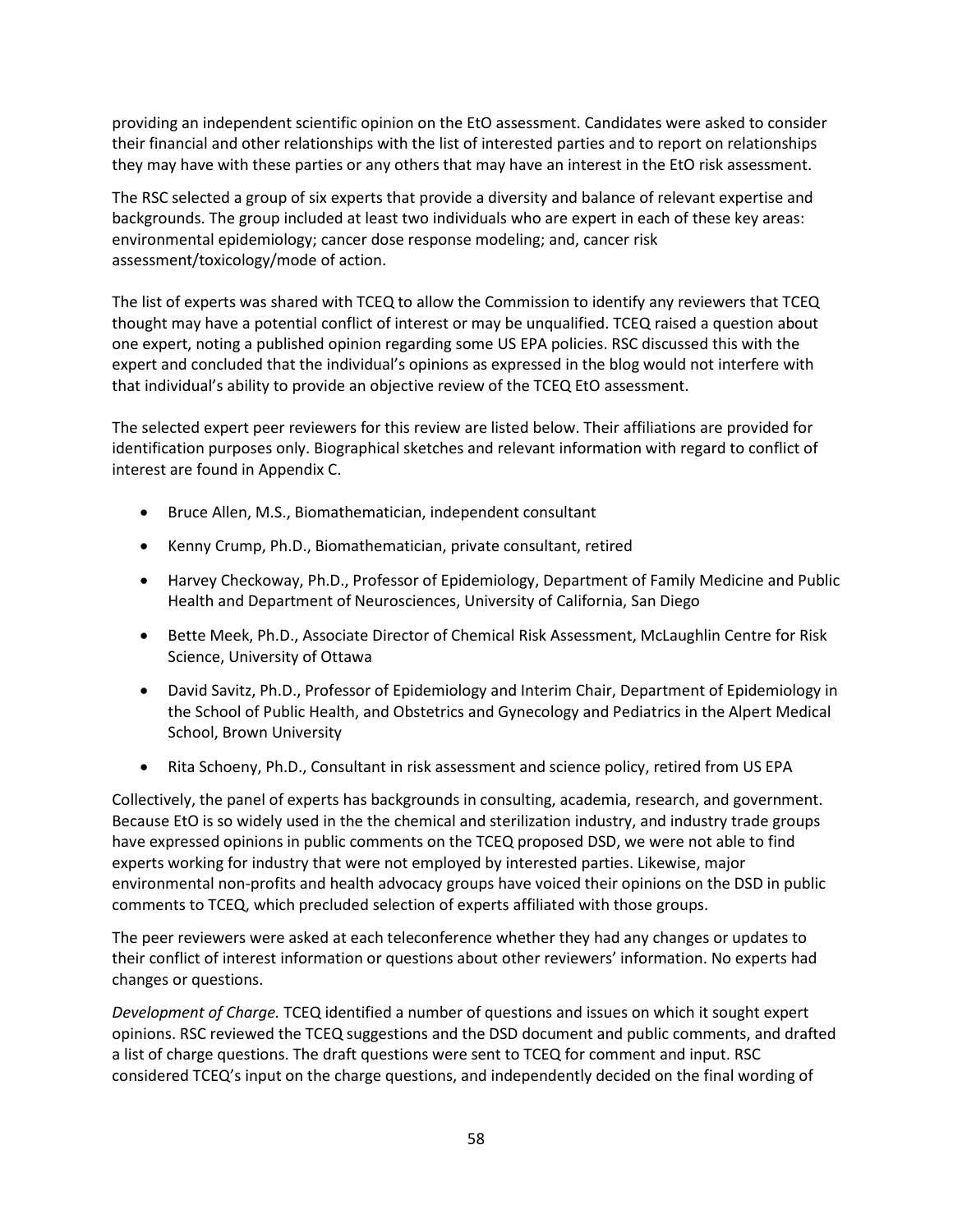the questions. Both focused and open-ended questions were included to provide the experts the opportunity to identify and raise any issues that they felt were important to be addressed.

A copy of the charge and instructions for peer reviewers is found in Appendix B.

*Review Package.* The review package was emailed to experts on February 2, 2020. It included the following:

- TCEQ EtO assessment (*Revised Draft EtO DSD 1-31-20*)
- TCEQ response to public comments document (*RTC for Revised Draft EtO DSD 1-31-10*).
- EtO Panel biographical sketches and conflict of interest information
- Charge Questions
- Key References (list included in Charge question document)

Experts were given five weeks to review the draft documents and prepare their initial responses to the charge questions. Experts were asked to contact the RSC for any help they may need obtaining additional references or information.

*Teleconference.* A teleconference was held on February 11, 2020 with TCEQ staff, RSC staff, and the experts. The purpose of the teleconference was to provide the experts with background and context for the TCEQ DSD, to review the charge questions to make sure they are clear and complete, and to answer questions from the experts regarding the peer review process or materials. After introductions, the experts were asked if they had any questions, comments or revisions regarding conflict of interest; none did. TCEQ staff briefly reviewed the history of the EtO DSD development and explained that the DSD will be used for facility permits and to evaluate air monitoring data. They emphasized that they are not asking experts to choose between EPA (2016) and the TCEQ DSD, but are seeking comments regarding the scientific defensibility of the TCEQ assessment. TCEQ explained that all the public comments received were considered in the revisions made to the DSD document the experts are reviewing.

In response to experts' questions, RSC staff clarified that the names of the experts will be listed in the final report, along with biographical sketches and conflict of interest information, but that the individual comments will be anonymous. They also noted that after the peer review, TCEQ will prepare a response to peer review comments document, which will be publicly available.

Experts raised the following questions regarding the Charge Questions:

- Question 5 An expert asked TCEQ to identify the part of the DSD to which the question of mortality vs. incidence is directed. TCEQ noted that this was an issue raised in public comments and is more a general question of which approach is appropriate.
- Question 7 An expert asked if TCEQ is looking for comments on the supralinear model specific to EtO, or more general comments. RSC clarified that EtO-specific comments are sought.
- Question 13 An expert suggested that any new questions that experts may have for one another should be raised early in the process so there is time to assign the question to a specific expert for response.

The experts had no suggestions for additions or revisions to the charge questions.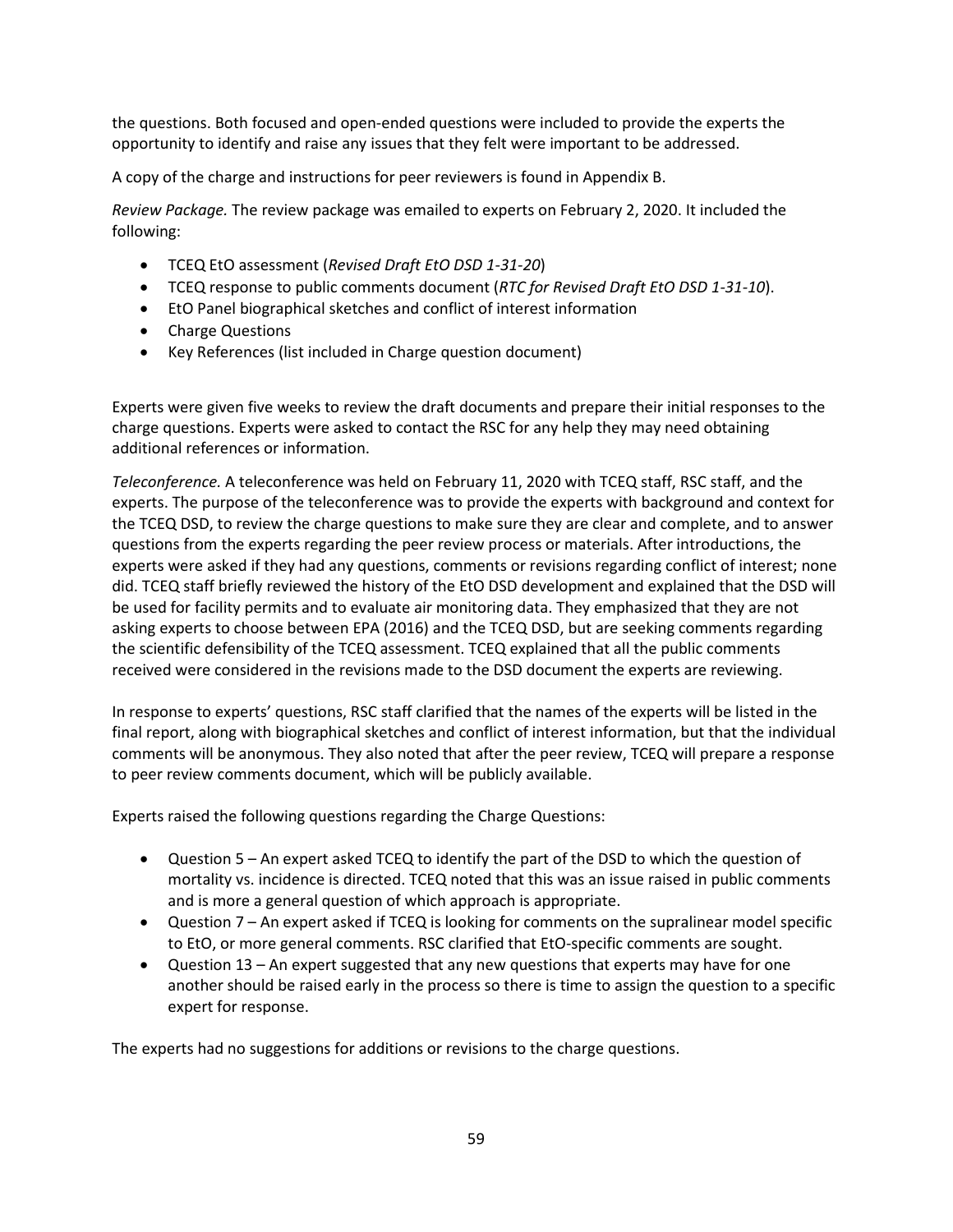TCEQ noted that they have made a small revision to the DSD and a small revision to the response to comments document and the RSC sent the revised documents to the experts.

*Reviewers' Initial Comments and Draft Report.* The experts sent their initial responses to the charge questions to RSC. The RSC staff reviewed the experts' responses to ensure they were complete and clear. We contacted experts as needed to clarify a few minor items (e.g., references).

RSC collated the initial expert comments into a draft report, which was organized by charge question so that one can see all reviewers' comments and opinions on each charge question together. The experts were randomly assigned a number to identify their responses, allowing the specific comments to remain anonymous. This was done to make the experts feel more comfortable in expressing their candid opinions. The draft report also included a copy of the charge questions and instructions to experts, and expert biographical sketches and conflict of interest information.

The draft report was sent to TCEQ and to the experts for their review and consideration prior to a teleconference on April 8, 2020. The purpose of the teleconference was to provide the opportunity for reviewers and TCEQ to seek any needed clarification regarding the experts' responses to the charge questions; however consensus opinions were not sought. After the teleconference, the experts were given the opportunity to revise their written responses to the charge questions and their final responses were collated here in this final report of the peer review.

This final report constitutes the record of this peer review. A copy of the final report will be made available to the public on the RSC web site [\(https://med.uc.edu/eh/centers/rsc/peer-review\)](https://med.uc.edu/eh/centers/rsc/peer-review).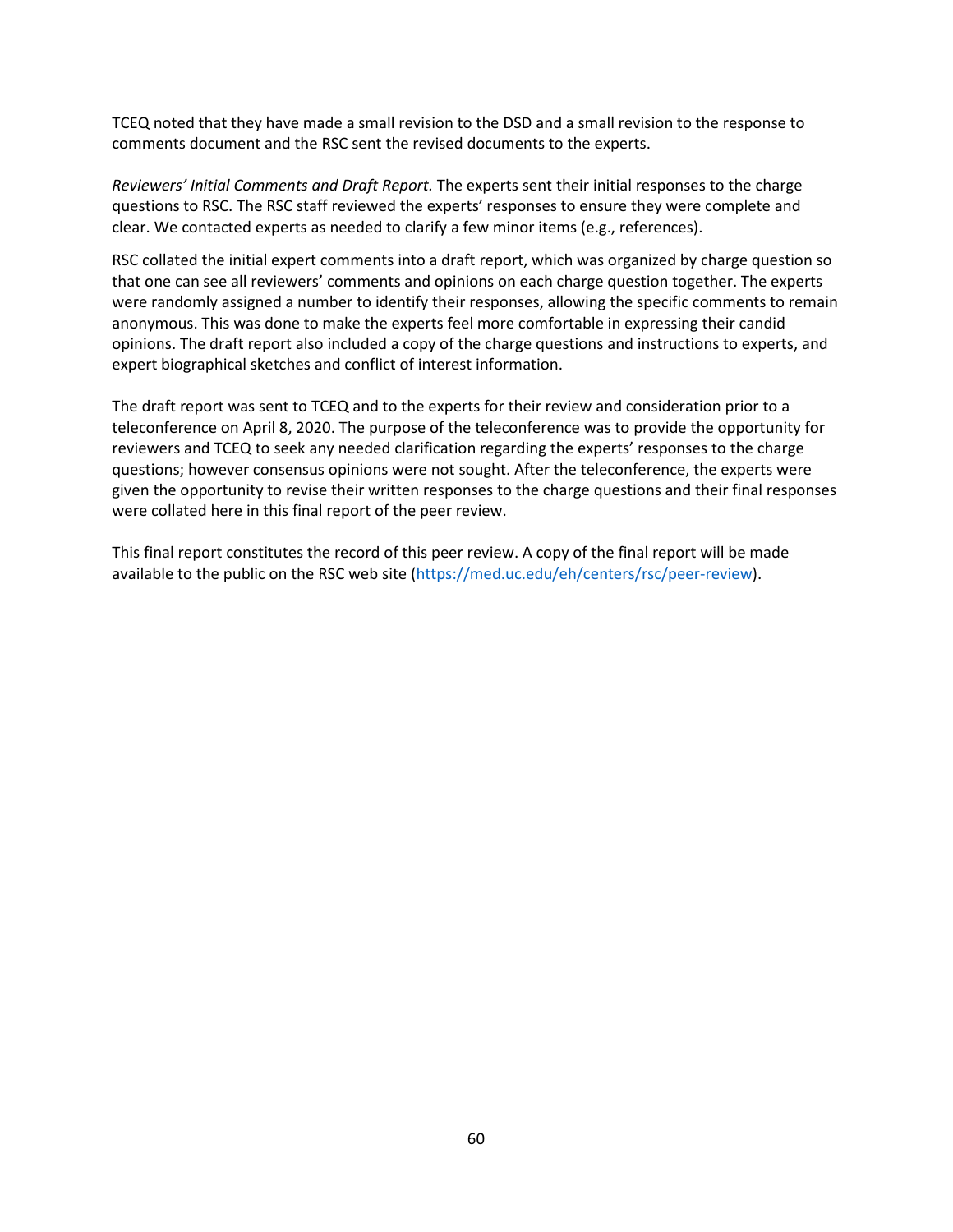## **Appendix B - Charge Questions and Instructions**

# **Charge Questions**

# **TCEQ Ethylene Oxide Development Support Document (DSD)**

## **Background and Timeline**

The following two paragraphs were provided by TCEQ to provide background for the experts:

Ethylene oxide (EtO) is used as a chemical intermediate in the manufacture of ethylene glycol (antifreeze), polyester, detergents, polyurethane foam, solvents, medicine, adhesives, and other products. Relatively small amounts of EtO are used in sterilization of surgical equipment and plastic, as a fumigant, and as a sterilant for food (spices) and cosmetics. In 2018, EtO was being produced in the US at 15 facilities in 11 locations by nine companies. In the US, EtO is primarily produced in Texas and Louisiana. IARC has designated EtO as a group 1 human carcinogen (IARC, 2012). Between October 1, 2018 and March 31, 2019, the EPA conducted air monitoring for EtO in various locations in the United States, and found that the levels of EtO concentrations that are considered to be "urban background" are in the range of  $0.1 - 0.2$  ppb [\(https://www.epa.gov/hazardous-air-pollutants-ethylene-oxide/ethylene-oxide-data-summary](https://www.epa.gov/hazardous-air-pollutants-ethylene-oxide/ethylene-oxide-data-summary-national-air-toxics-trends)[national-air-toxics-trends\)](https://www.epa.gov/hazardous-air-pollutants-ethylene-oxide/ethylene-oxide-data-summary-national-air-toxics-trends). In regard to longer-term levels around EtO-emitting facilities, as an example, the mean and 95<sup>th</sup> percentile modeled 5-year concentrations for one sterilizer facility were ≈0.17 and 1.6 ppb, respectively

[\(https://www.atsdr.cdc.gov/HAC/pha/sterigenic/Sterigenics\\_International\\_Inc-508.pdf\)](https://www.atsdr.cdc.gov/HAC/pha/sterigenic/Sterigenics_International_Inc-508.pdf).

In early 2017, as part of a standard yearly review of newly-derived toxicity factors, the TCEQ Toxicology Division reviewed the EPA's cancer-based toxicity factor derivation for EtO (finalized in 2016) to determine if we would provisionally adopt the EPA's number for use in deriving protective concentration levels (PCLs) for the Texas Risk Reduction Program (TRRP). In March 2017 the division decided that, instead of adopting the EPA's EtO toxicity factor, we would derive an interim EtO toxicity factor for the agency's use in the remediation program with a plan to conduct a complete evaluation of EtO inhalation carcinogenicity for use in both air permitting and remediation. The TCEQ decided to complete this thorough evaluation because EtO is emitted in Texas and has been determined to be a carcinogen. In August of 2017, the TCEQ announced a 90-day public information request for scientific information about EtO that may be of use in the TCEQ's review. The TCEQ then completed a systematic review and dose-response assessment of EtO carcinogenicity and released the draft Development Support Document (DSD) on June 28, 2019 for public comment. The public comment period ended in late September 2019 and the TCEQ undertook a review and response to the public comments and scientifically justified revisions to the draft DSD. The revised DSD and response to comments are the documents that are under review in this peer review.

The purpose of this peer review is to provide TCEQ with expert review of the development of their inhalation cancer unit risk factor (URF) for EtO to determine if the work is scientifically adequate and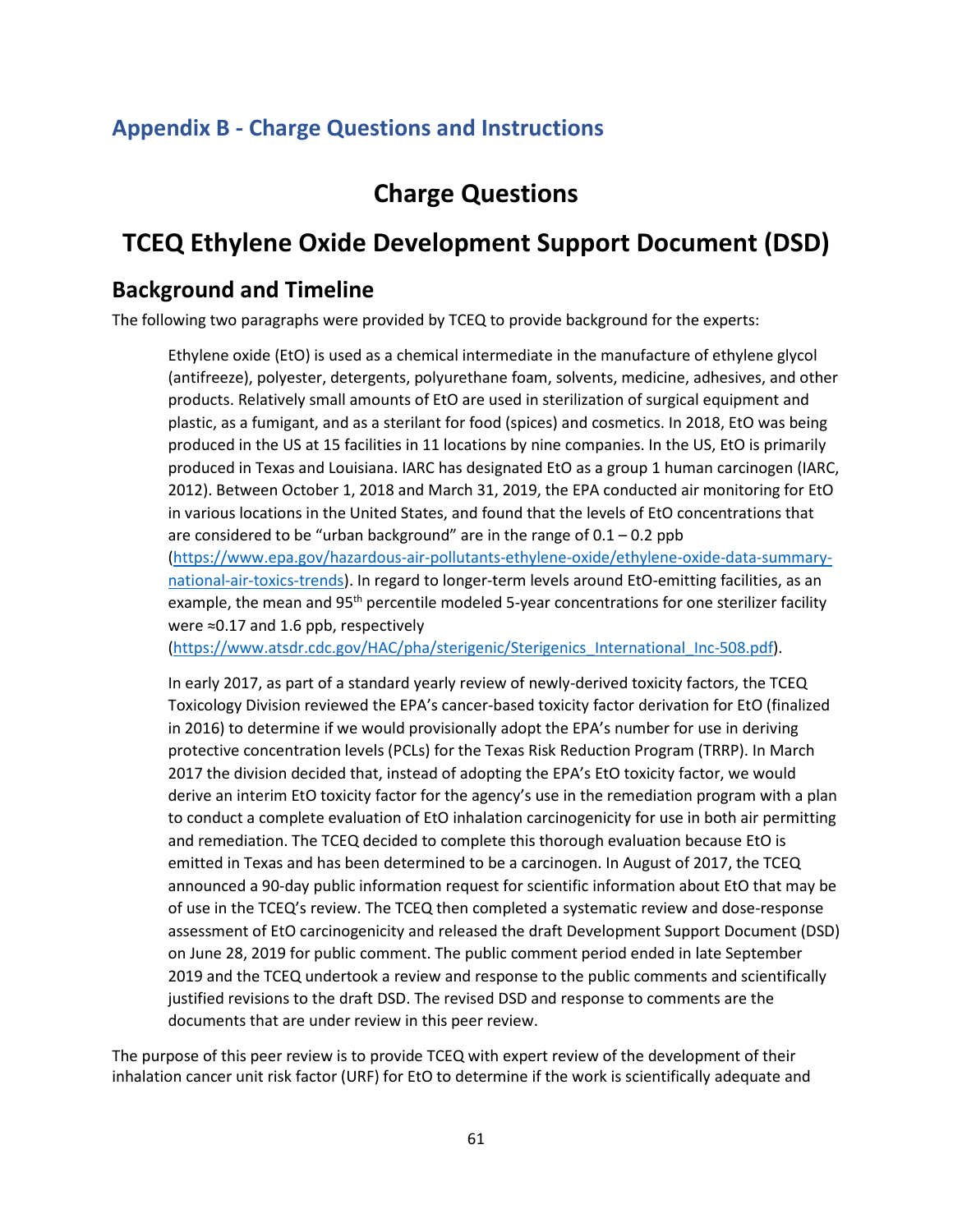appropriate for estimating cancer risk at ambient (low-level) concentrations. Experts are also asked to comment on the clarity and transparency of the documentation.

# **Review Package**

The following documents and materials have been provided to the peer reviewers:

- Revised Ethylene Oxide DSD (Revised Draft EtO DSD 1-31-20)
- TCEQ Response to Public Comments (RTC for Revised Draft EtO DSD 1-31-20)
- Copies of all substantive public comments received on the proposed DSD (14 documents)
- Key references
	- o IARC. 2019. Tumour site concordance and mechanisms of carcinogenesis. Part 3, Chapter 21: Analysis of tumour site concordance. IARC Scientific Publication No. 165.
	- o Kirkeleit, J., Riise, T., Bjørge, T., Christiani, D.C., 2013. The healthy worker effect in cancer incidence studies. Am. J. Epidemiol. 177, 1218–1224.
	- o Kirman, C.R., Hays, S.M., 2017. Derivation of endogenous equivalent values to support risk assessment and risk management decisions for an endogenous carcinogen: Ethylene oxide. Regul. Toxicol. Pharmacol. 91, 165–172.
	- o Marsh, G.M., Keeton, K.A., Riordan, A.S., Best, E.A., Benson, S.M., 2019. Ethylene oxide and risk of lympho-hematopoietic cancer and breast cancer: a systematic literature review and meta-analysis. Int. Arch. Occup. Environ. Health 92, 919–939.
	- o SAB (Science Advisory Board). 2007. Review of Office of Research and Development (ORD) draft assessment entitled "Evaluation of the carcinogenicity of ethylene oxide". Washington, DC: U.S. Environmental Protection Agency, Science Advisory Board. [http://yosemite.epa.gov/sab/sabproduct.nsf/368203f97a15308a852574ba005bbd01/5](http://yosemite.epa.gov/sab/sabproduct.nsf/368203f97a15308a852574ba005bbd01/5D661BC118B527A3852573B80068C97B/$File/EPA-SAB-08-004-unsigned.pdf) [D661BC118B527A3852573B80068C97B/\\$File/EPA](http://yosemite.epa.gov/sab/sabproduct.nsf/368203f97a15308a852574ba005bbd01/5D661BC118B527A3852573B80068C97B/$File/EPA-SAB-08-004-unsigned.pdf)-SAB-08-004-unsigned.pdf
	- o SAB (Science Advisory Board). 2015. Science Advisory Board Review of the EPAs evaluation of the inhalation carcinogenicity of ethylene oxide: Revised external review draft - August 2014 [EPA Report]. (EPA-SAB-15-012). Washington, DC: U.S. Environmental Protection Agency, Science Advisory Board.
	- o [https://yosemite.epa.gov/sab/sabproduct.nsf/fedrgstr\\_activites/BD2B2DB4F84146A585](https://yosemite.epa.gov/sab/sabproduct.nsf/fedrgstr_activites/BD2B2DB4F84146A585257E9A0070E655/$File/EPA-SAB-15-012+unsigned.pdf) 257E9A0070E655/\$File[/EPA-SAB-15-012+unsigned.pdf](https://yosemite.epa.gov/sab/sabproduct.nsf/fedrgstr_activites/BD2B2DB4F84146A585257E9A0070E655/$File/EPA-SAB-15-012+unsigned.pdf)
	- o Steenland, K., Whelan, E., Deddens, J., Stayner, L., Ward, E., 2003. Ethylene oxide and breast cancer incidence in a cohort study of 7576 women (United States). Cancer Causes Control 14, 531–539.
	- o Steenland, K., Stayner, L., Deddens, J., 2004. Mortality analyses in a cohort of 18 235 ethylene oxide exposed workers: follow up extended from 1987 to 1998. Occup. Environ. Med. 61, 2–7.
	- o Swaen, G.M.H., Burns, C., Teta, J.M., Bodner, K., Keenan, D., Bodnar, C.M., 2009. Mortality study update of ethylene oxide workers in chemical manufacturing: A 15 year update. J. Occup. Environ. Med. 51, 714–723.
	- o Swenberg, J.A., Fryar-Tita, E., Jeong, Y.C., Boysen, G., Starr, T., Walker, V.E., Albertini, R.J., 2008. Biomarkers in toxicology and risk assessment: Informing critical doseresponse relationships. Chem. Res. Toxicol. 21, 253–265.
	- o TCEQ, 2015. RG-442 Guidelines to Develop Toxicity Factors.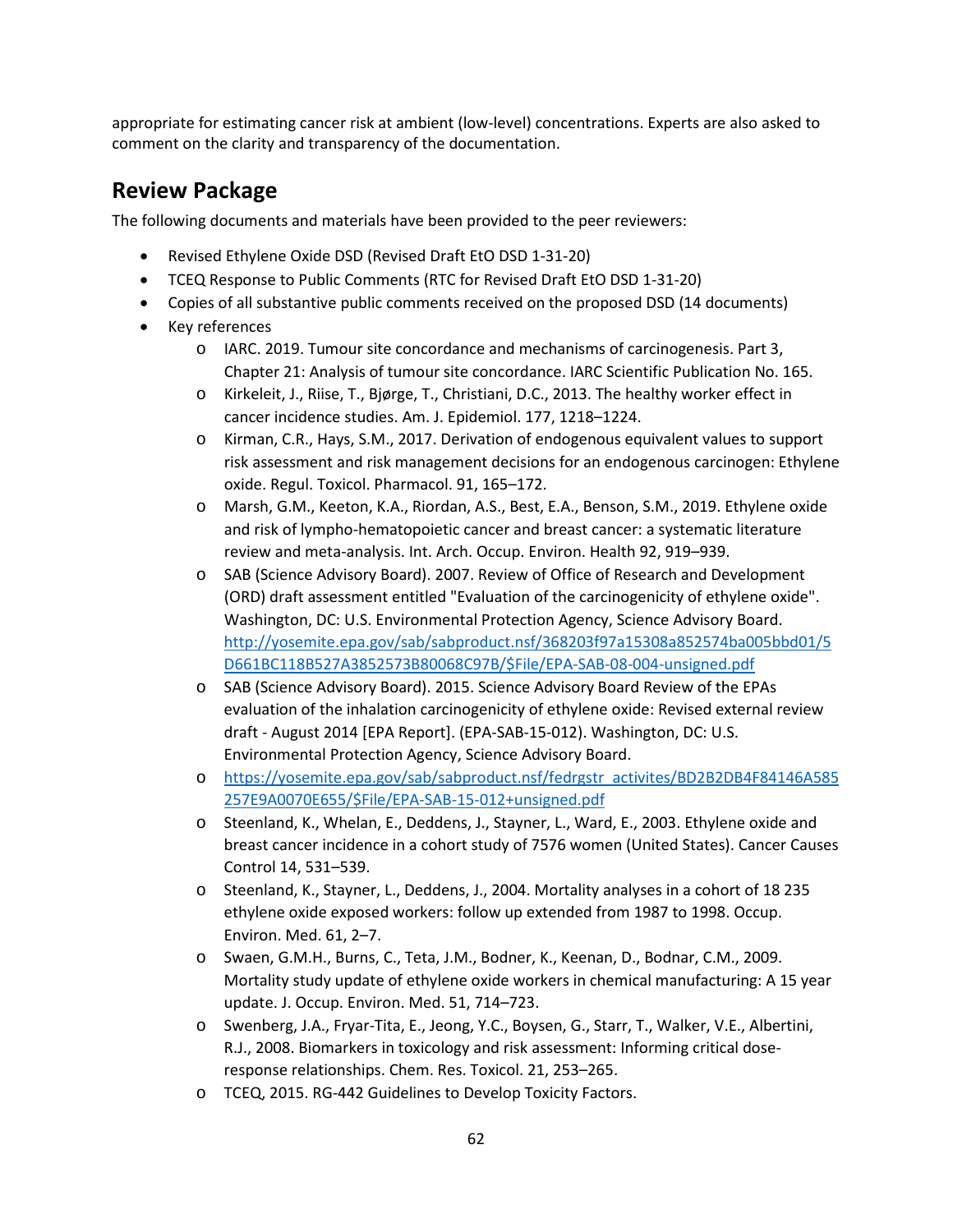- o US Environmental Protection Agency. 2016. Evaluation of the Inhalation Carcinogenicity of Ethylene Oxide, in Support of Summary Information on the Integrated Risk Information System. EPA/635/R-16/350Fa. [https://cfpub.epa.gov/ncea/iris/iris\\_documents/documents/toxreviews/1025tr.pdf](https://cfpub.epa.gov/ncea/iris/iris_documents/documents/toxreviews/1025tr.pdf)
- o US Environmental Protection Agency, ethylene oxide derivation, previous drafts choose Chemical Documents: [https://cfpub.epa.gov/ncea/iris2/chemicalLanding.cfm?substance\\_nmbr=1025#tab-6](https://cfpub.epa.gov/ncea/iris2/chemicalLanding.cfm?substance_nmbr=1025#tab-6)
- o Valdez-Flores, C., Sielken, R.L., Teta, M.J., 2010. Quantitative cancer risk assessment based on NIOSH and UCC epidemiological data for workers exposed to ethylene oxide. Regul. Toxicol. Pharmacol. 56, 312–20. And supplemental material.
- o Valdez-Flores, C., Sielken, R.L., 2013. Misinterpretation of categorical rate ratios and inappropriate exposure-response model fitting can lead to biased estimates of risk: Ethylene oxide case study. Regul. Toxicol. Pharmacol. 67, 206–214.
- o Vincent, M.J., Kozal, J.S., Thompson, W.J., Maier, A., Dotson, G.S., Best, E.A., Mundt, K.A., 2019. Ethylene Oxide: Cancer Evidence Integration and Dose–Response Implications. Dose-Response 17, 1–17. And supplemental material.

Copies of additional references or supporting documentation will be provided to reviewers upon request (email Brian Palmer a[t palmerbr@ucmail.uc.edu.](mailto:palmerbr@ucmail.uc.edu))

## **Instructions**

For each response (including the Yes/No questions), please explain your reasoning and considerations, discuss scientific support for your comments and opinions, and identify the sources you consulted to construct your response. Please address each charge question by adding your answers to this Word document; indicate page, paragraph, and line number, where applicable. In addition, you may suggest editorial revisions to the DSD document directly by using track changes. If you feel a question is outside your area of expertise, please indicate "Outside my area of expertise."

**Due Date - Your draft written review should be returned to [Jacqueline.patterson@uc.edu](mailto:Jacqueline.patterson@uc.edu) no later than March 11, 2020**. You will have the opportunity to finalize your comments after the second conference call, which will be held around April 8, 2020

# **Charge Questions**

- 1. The TCEQ conducted a systematic review of the literature relevant to the derivation of an inhalation unit risk factor for ethylene oxide (EtO) (see DSD Appendix 1). Are you aware of any additional literature or studies that should be considered and if so, how might they impact the assessment?
- 2. The TCEQ adopts the EPA conclusion that the weight of the evidence supports a direct-acting mutagenic mode of action (MOA) for EtO carcinogenicity (DSD Sections 3.3 and 3.3.1). Section 3.3.1 of the DSD presents summary information from the EPA (EPA Section 3.4.3) relevant to the MOA determination. Do you agree with the MOA determination? Please explain.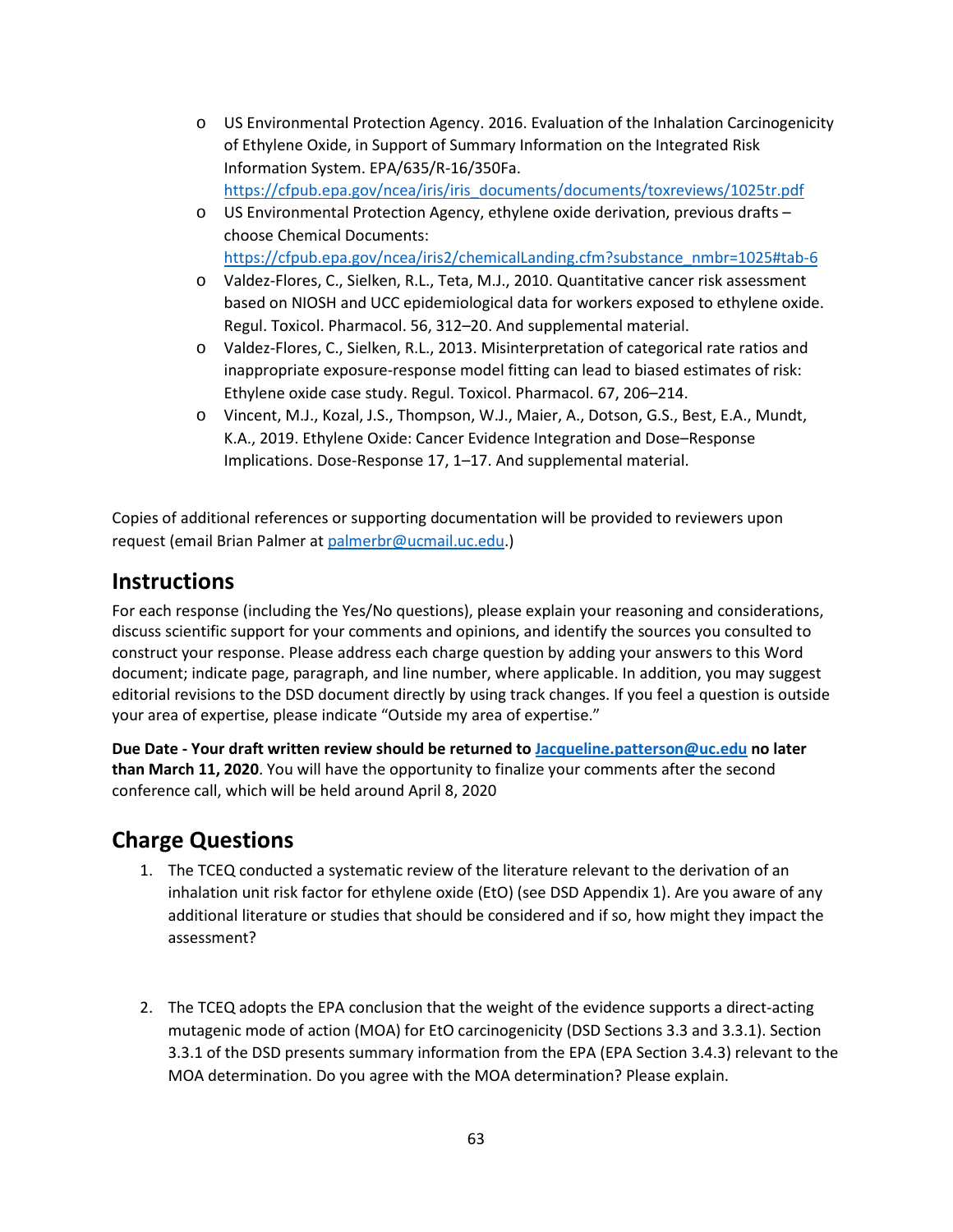- 3. The TCEQ adopts EPA's MOA analysis (DSD Section 3.3.1) and considers MOA as information relevant to the likely or expected shape of the dose-response (DSD Sections 3.4.1 and 3.4.1.1) as specified by the TCEQ guidelines for developing toxicity factors (TCEQ, 2015). What is your opinion on whether and how the MOA should inform the likely or expected shape of the doseresponse curve, overall and in the low-dose range (e.g., at environmentally-relevant concentrations); and whether and how the MOA should inform the choice of dose-response model for estimating human carcinogenicity risk? Please comment on TCEQ's reasoning on the implications of the MOA for the shape of the dose-response and its relative importance amongst their other model choice considerations (summarized in DSD Section 3.4.1.4.2). Are the TCEQ conclusions concerning implications of the MOA scientifically defensible?
- 4. The TCEQ conducted an evaluation of EtO's carcinogenic classification (DSD Section 3.3.2), and also evaluated breast cancer risk in humans as a potential cancer endpoint (DSD Appendix 6; Response to Dr. Kyle Steenland, Comment 1 in Response to Public Comments Document). What is your characterization of the overall weight of the evidence for or against EtO increasing the risk of breast cancer in humans at occupational concentrations (past or present) and at environmentally-relevant concentrations?
- 5. While it is in the interest of public health to protect against cancer *incidence*, available epidemiological studies often only provide cancer *mortality* data for dose-response modeling. What is your opinion on the accuracy of using a dose-response model based on cancer mortality data (e.g., lymphoid cancer mortality) to predict cancer incidence (e.g., lymphoid cancer incidence)?
- 6. The TCEQ's DSD discusses a problem with key USEPA AIC and p-value calculations used as criteria in determining model fit, and the TCEQ recalculated these values (DSD Section 3.4.1.3 and Appendix 4). Please explain what you think the appropriate approach should be for accounting for the number of estimated parameters in the modeling and the associated calculation of the AIC and p-values. Given that appropriate AIC and p-values are available for models fit to *individual* data, what role should visual fit to *categorical* estimates play in model selection (Response to University of California at San Francisco, Comment 6 in Response to Public Comments Document)?
- 7. Please comment on the biological and mechanistic support for and against use of an overall supralinear model to estimate risk of lymphoid cancer from exposure to EtO at occupational levels and at environmentally-relevant concentrations.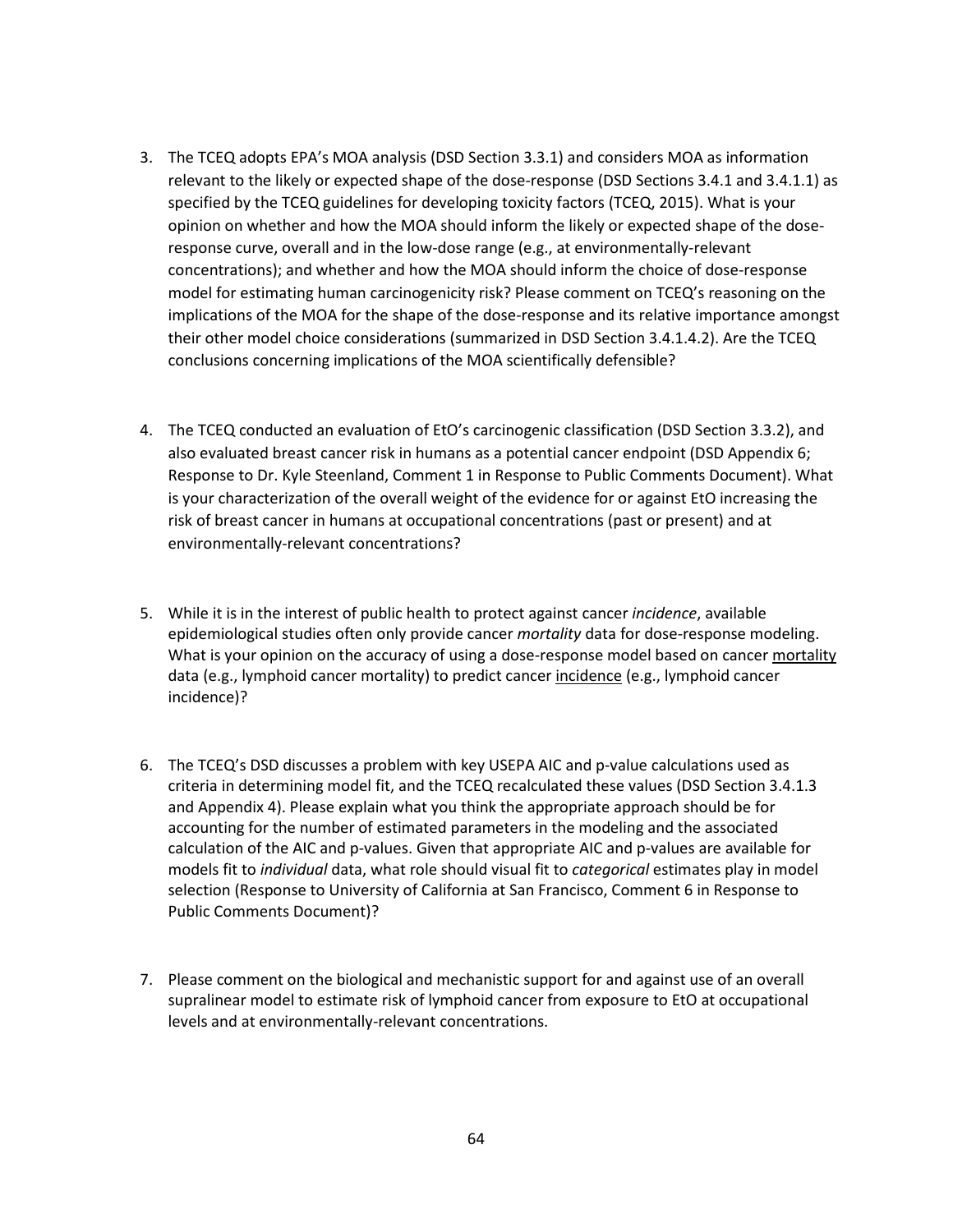- 8. As summarized in DSD Section 3.4.1.4.2, the TCEQ used MOA, model predictiveness reality checks (both for the NIOSH cohort and the general population), biological plausibility, and statistical model fit criteria for model selection. Have these considerations been clearly described and are they scientifically appropriate given the available data?
- 9. In DSD Sections 3.4.1.4, 3.4.1.5, and 3.4.1.6, the TCEQ describes their modeling choices and assumptions, and calculates an inhalation unit risk factor (URF), ultimately applying agedependent adjustment factors (ADAFS) in DSD Section 3.4.2. Do you disagree with any of the modeling choices and assumptions or calculations made by TCEQ in the dose-response assessment? Please discuss any issues or concerns you have with the inhalation URF derivation.
- 10. Based on biomarker data, various sections of the DSD (e.g., Section 3.4.1.2.1, Section 3.4.1.4.2 number "4.", second to the last paragraph of Section 3.4.1.6.2) discuss air concentrations corresponding to endogenous and background EtO levels and also compare these levels to acceptable air concentrations derived from URFs (either the TCEQ's or EPA's). Such a discussion is also included in the Response to Public Comments document (e.g. Response to Dr. Kyle Steenland, Comment 3). Please comment on whether the information and context provided by the discussion of endogenous/background EtO levels is clear and is scientifically appropriate.
- 11. Please provide comments on the overall accuracy, objectivity, and transparency of the presentation of information in the revised DSD. Are the assumptions, data, and analyses described completely and clearly? Please identify any sections that need revision or improvement and describe in detail, to the extent possible, how they should be revised.
- 12. The TCEQ solicited public comments on a June 2019 proposed DSD and has prepared a response to those comments (See Response to Public Comments Received on the Ethylene Oxide Draft Development Support Document, January 2020). Has the TCEQ appropriately addressed the critical scientific questions and issues raised by the public commenters in the Response to Comments and/or revised DSD? Are the responses to public comments presented clearly and completely? Please explain.
- 13. Please discuss any additional relevant comments or issues. Are there any additional questions or concerns that you would like fellow peer reviewers to address?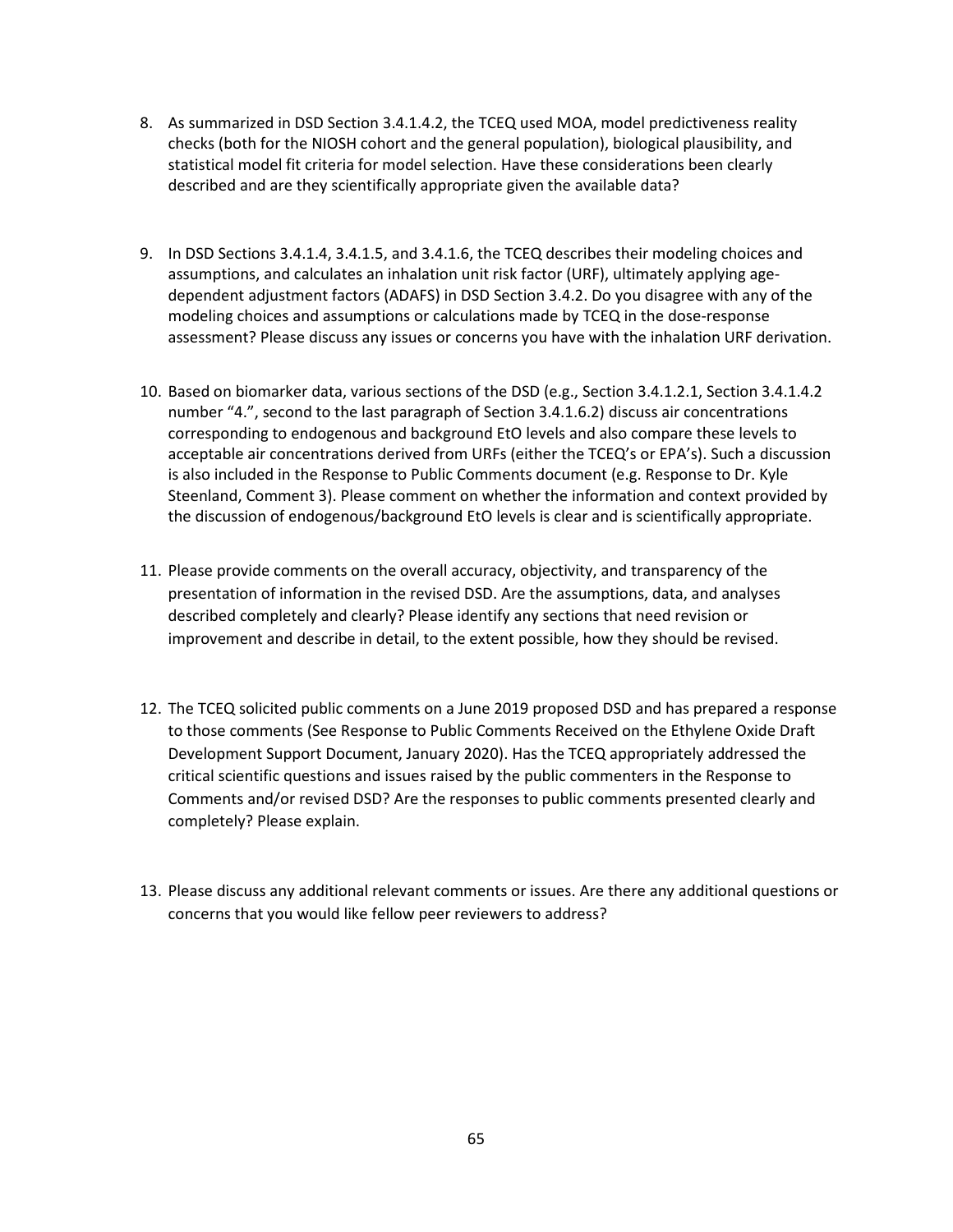# **Appendix C –Biosketches and Conflict of Interest Screening**

To facilitate the identification and evaluation of potential conflict of interest and bias situations for the peer review candidates, the University of Cincinnati Risk Science Center (RSC) identified a list of potentially affected or interested parties and sectors for this peer review of an ethylene oxide (EtO) cancer dose-response assessment development support document (DSD).

The candidates were asked to consider their financial and other relationships with a list of interested parties when completing a conflict of interest questionnaire and to report any relationships they may have with these parties. The list included the Texas Commission on Environmental Quality (TCEQ); the authors and contributors to the TCEQ document; the U.S. Environmental Protection Agency (US EPA); companies that manufacture, import, or use EtO; sterilization companies; relevant trade associations; and those parties that submitted public comments on the proposed TCEQ DSD. The candidates were also questioned about current and past activities on ethylene oxide.

The RSC has evaluated the information utilizing guidance and procedures developed by the U.S. National Academy of Sciences and the US EPA for committee membership and external peer review, respectively. The RSC has determined that none of the experts has a conflict of interest with this peer review, nor do any of the experts have anything in their background or experience that would interfere with their abilities to provide an impartial, technically sound, and objective review of the subject matter.

In the interest of transparency, relevant information is reported below for each candidate. In addition, relevant information regarding conflict of interest for the University of Cincinnati RSC (the group that organized and conducted the peer review under contract to TCEQ) is also provided below.

# **Ethylene Oxide Peer Review Panel Members**

RSC independently selected the following six experts to provide independent peer review of the TCEQ EtO DSD. Each has been screened for conflict of interest. None of the selected experts has a conflict of interest with the review of this document.

## **Bruce Allen**

Bruce C. Allen is a biomathematician and works as an independent consultant. Previously Mr. Allen held manager and senior scientist positions with Environ International; ICF Consulting, KS Crump Group; and RAS Associates. He received his M.S. in Biomathematics with a Statistics minor from North Carolina State University. Mr. Allen's areas of expertise are dose response analysis, biologically-motivated modeling, and statistics, particularly applied to human health risk assessment. His primary interest is in the quantitative aspects of risk analysis, including dose-response analysis; statistical appraisal of data, models, and modeling results; and with developing rigorous approaches to decision making in risk assessment contexts. In particular, Mr. Allen has conducted research to study dose-response modeling approaches for developmental toxicants and cancer dose-response, and the estimation of risks from epidemiological data. He has over 50 peer-reviewed publications on quantitative risk assessment and is a frequent peer reviewer of risk assessment documents. Over the past five years, Mr. Allen has consulted on a paid basis for the U.S. EPA (through contractors Lockheed Martin, CSRA, and GDIT), the University of Cincinnati RSC, Toxicology Excellence for Risk Assessment, Ramboll Corporation, ICF Consulting, and 3M.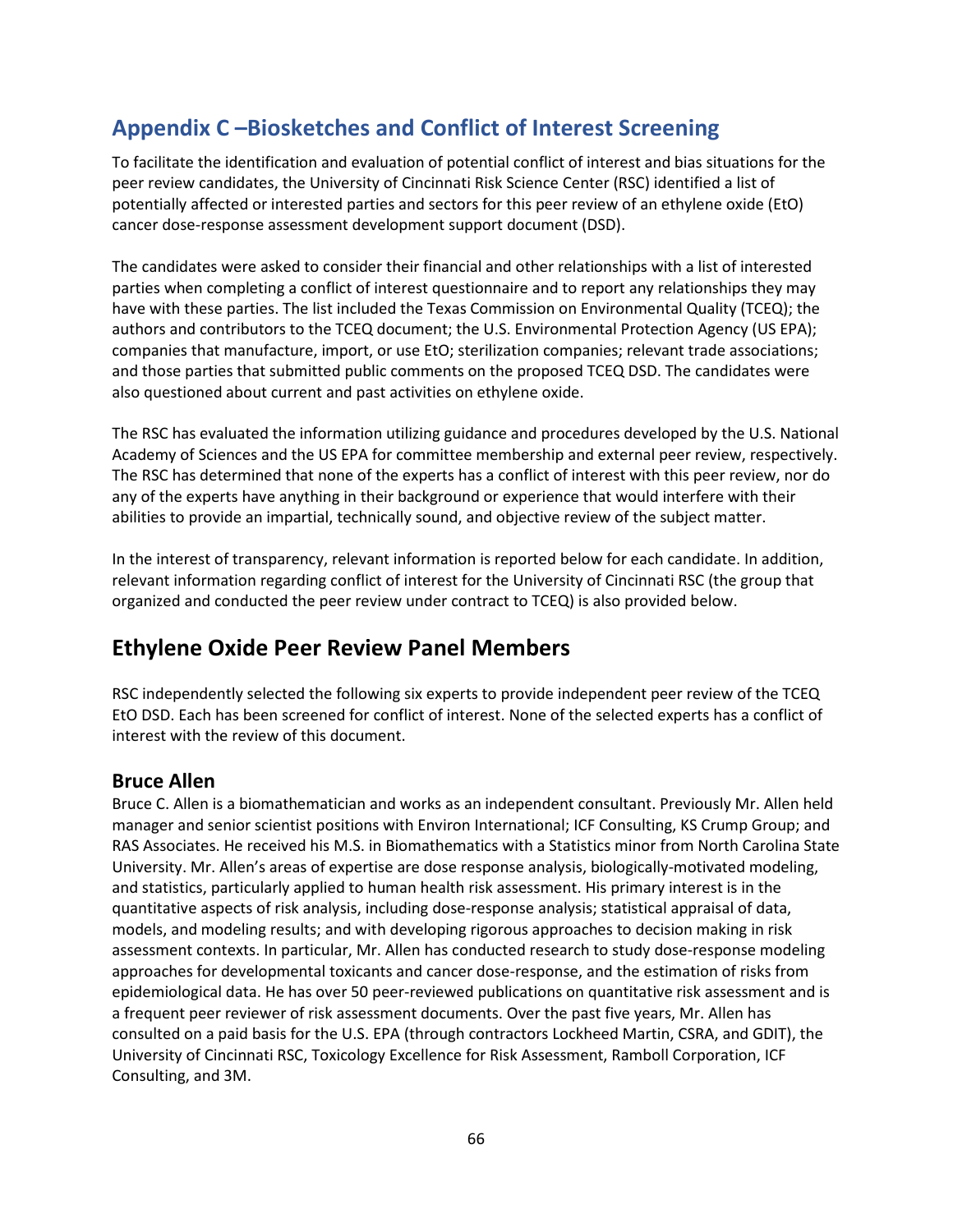Mr. Allen recently was a co-author of a paper<sup>[3](#page-66-0)</sup> published in 2017 on dose and temporal evaluation of ethylene oxide-induced mutagenicity in lungs of mice. The paper was based on research performed under a CRADA with the FDA, with funding from Ethylene Oxide and Derivatives Producers' Association and Lower Olefins Sector Group of the European Chemical Industry Association (CEFIC). This government/industry collaborative project addressed the MOA for EtO-induced lung tumors in mice, which is not an issue relevant to the TCEQ ethylene oxide assessment. Mr. Allen (as a sub-contractor to TERA) contributed dose-response analysis to the project and publication. Mr. Allen's work on this project does not constitute a conflict of interest and will not interfere with Mr. Allen's ability to be impartial with this peer review, because the work is completed, no other work is anticipated, and it is not relevant to the current assessment. For the U.S. EPA, Mr. Allen is currently working on several projects (as a subcontractor to a government contractor), including dose-response analyses for arsenic and development of benchmark dose software. Since 2015 he has worked for 3M (a company that produces sterilization equipment using EtO) on dose-response and pharmacokinetic modeling of PFAS and related compounds (some of that work done as a subcontractor through a consulting firm). These projects are unrelated to EtO, do not create a conflict interest, and will not interfere with Mr. Allen's ability to provide an impartial, technically sound, and objective review of the subject matter.

## **Harvey Checkoway**

l

Harvey Checkoway has been a Professor since 2013 and Vice Chair for Research since 2014 at the University of California, San Diego (UCSD), in the Department of Family Medicine and Public Health. He has had a joint appointment as a Professor in the UCSD Department of Neurosciences since 2015. Previously he was a professor in the Departments of Environmental and Occupational Health Sciences and Epidemiology at the University of Washington (1987-2013) and an assistant professor (1979-86), and associate professor (1987) at the University of North Carolina. He earned his Ph.D. in epidemiology from the University of North Carolina and an M.P.H. from Yale University. His research has focused on epidemiologic investigations of occupational and environmental risk factors for chronic diseases, especially cancers and neurodegenerative disorders. His research has included assessments of biomarkers in occupational epidemiological investigations and methodological research on study design and research validity considerations, as well as evaluation of the quality of epidemiological research data for applications to risk assessments. Dr. Checkoway has served on many advisory committees and peer review panels for state, federal, and international government agencies, unions, and private companies. For the National Academy of Sciences he has served on committees addressing military personnel at atmospheric tests of nuclear weapons, low-dose ionizing radiation, IRIS formaldehyde risk assessment, and asbestos. Dr. Checkoway also served as a Visiting Scientist at the International Agency for Research on Cancer (IARC) in 2006, and for 1-3-month periods as a Visiting Professor in the Department of Occupational and Environmental Medicine at the University of Turin in 2017, and as a Visiting Scientist at Bologna University Institute of Advanced Studies in 2019. Dr. Checkoway is the lead author of a major textbook on research methods in occupational epidemiology and is a journal editor and reviewer. He has over 250 peer-reviewed publications, and has written 25 book chapters. During the last five years Dr. Checkoway has received grants or funding from NIEHS, NIOSH, National Cancer Institute, National Multiple Sclerosis Society, National Institute for Neurological Diseases and Stroke, National Health Lung and Blood Institute, Alpha Foundation for the Improvement of Mine Safety and Health, and the National Institute of Aging. As a consultant, he has also received funding from the

<span id="page-66-0"></span><sup>3</sup> Manjanatha, Mugimane G; Shelton, Sharon D; Chen, Ying; Parsons, Barbara L; Myers, Meagan B; McKim, Karen L; Gollapudi, B Bhaskar; Moore, Nigel P; Haber, Lynne T; Allen, Bruce; Moore, Martha M 2017. Dose and temporal evaluation of ethylene oxide-induced mutagenicity in the lungs of male big blue mice following inhalation exposure to carcinogenic concentrations. Environmental and molecular mutagenesis, 58 3, 122-134.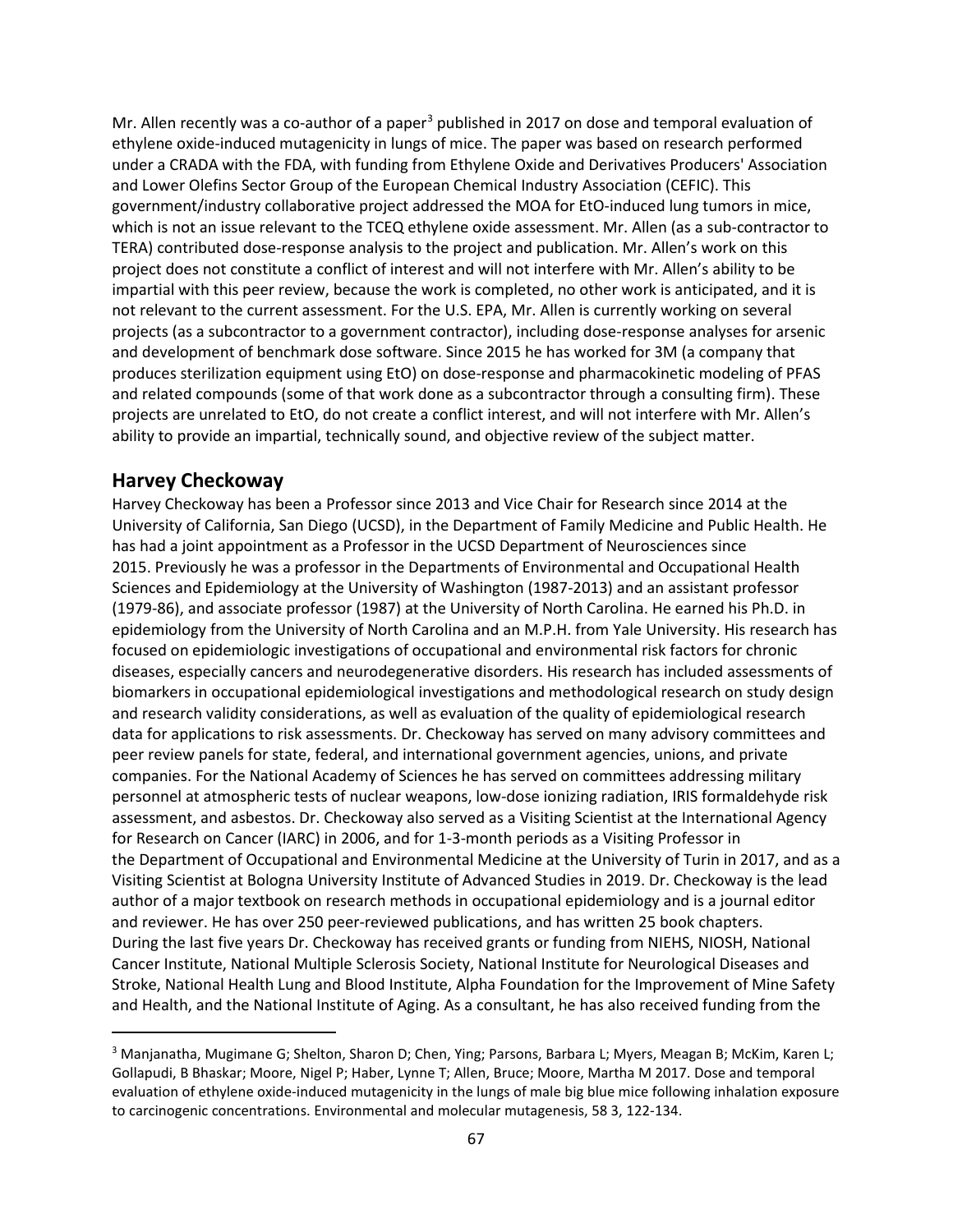Foundation for Chemistry Research and Initiatives, Electric Power Research Institute, American Chemistry Council, University of Minnesota, Aluminum Company of America, Dupont Company, American Journal of Epidemiology, Materion, Ramboll Environ Corporation, Hellenic Center for Disease Control and Prevention, Department of Justice Canada, Exponent, and Monsanto Corporation.

Dr. Checkoway recently received funding from the American Chemistry Council to review epidemiology literature on formaldehyde and non-Hodgkin's lymphoma (2017) and from the Monsanto Corporation to review epidemiological literature on polychlorinated biphenyls and non-Hodgkin's lymphoma (2016-19). These projects do not create a conflict interest and will not interfere with Dr. Checkoway's ability to provide an impartial, technically sound, and objective review of the subject matter.

## **Kenny Crump**

Kenny S. Crump is retired and works as a private consultant. He has a Ph. D. in mathematics from Montana State University. Dr. Crump was a Professor of mathematics at Louisiana Tech from 1966 through 1980. Later he held positions in several companies, including K S Crump and Company, Inc. and Environ International Corporation. Dr. Crump's research has primarily involved development and application of statistical methodologies for quantitative assessment of health risks, primarily cancer, from exposures to toxic substances. The U. S. EPA has for many years used a statistical model developed by Dr. Crump to quantify cancer risk from toxic chemicals. Dr. Crump also initiated the "benchmark approach" for setting exposure standards for toxic chemicals that is now widely used in the U.S. and abroad. Dr. Crump is an author of more than 150 peer-reviewed scientific publications and book chapters. Many of these deal with risks to human health from specific substances, notably dioxin, asbestos, and diesel exhaust.

Dr. Crump has served as an advisor and on advisory committees for various bodies, including the USEPA's Science Advisory Board and Science Advisory Panel, the National Center for Toxicological Research's Science Advisory Board, the Mickey Leland National Urban Air Toxics Research Center's Science Advisory Panel, the National Institute of Environmental Health Sciences Board of Scientific Counselors, and the National Toxicology Program Board of Scientific Counselors. He has served on six National Academies of Science Committees and has been an official advisor to the World Health Organization, Health Canada, and the Province of Ontario. Dr. Crump is an elected Fellow of the American Statistical Association and the Society for Risk Analysis, and has received distinguished achievement awards from both of these organizations. During the past five years Dr. Crump has received funding from the Engine Manufacturers Association, the Canadian National Railroad, Tox-Strategies, and the U.S. EPA (Science Review Board on glyphosate).

Dr. Crump is not currently working on ethylene oxide; however, in 1983 he reviewed an OSHA quantitative risk assessment on EtO and presented his independent findings in an OSHA hearing. He has stated that his previous work on ethylene oxide was over 30 years ago and will not interfere with his objective evaluation of the ethylene oxide assessment. For the U.S. EPA, Dr. Crump served on a Science Review Board on glyphosate. This activity does not create a conflict interest and will not interfere with Dr. Crump's ability to provide an impartial, technically sound, and objective review of the subject matter.

## **Bette Meek**

M.E. (Bette) Meek is the Associate Director of Chemical Risk Assessment at the McLaughlin Centre for Risk Science, Faculty of Medicine, University of Ottawa. Previously she contributed to and managed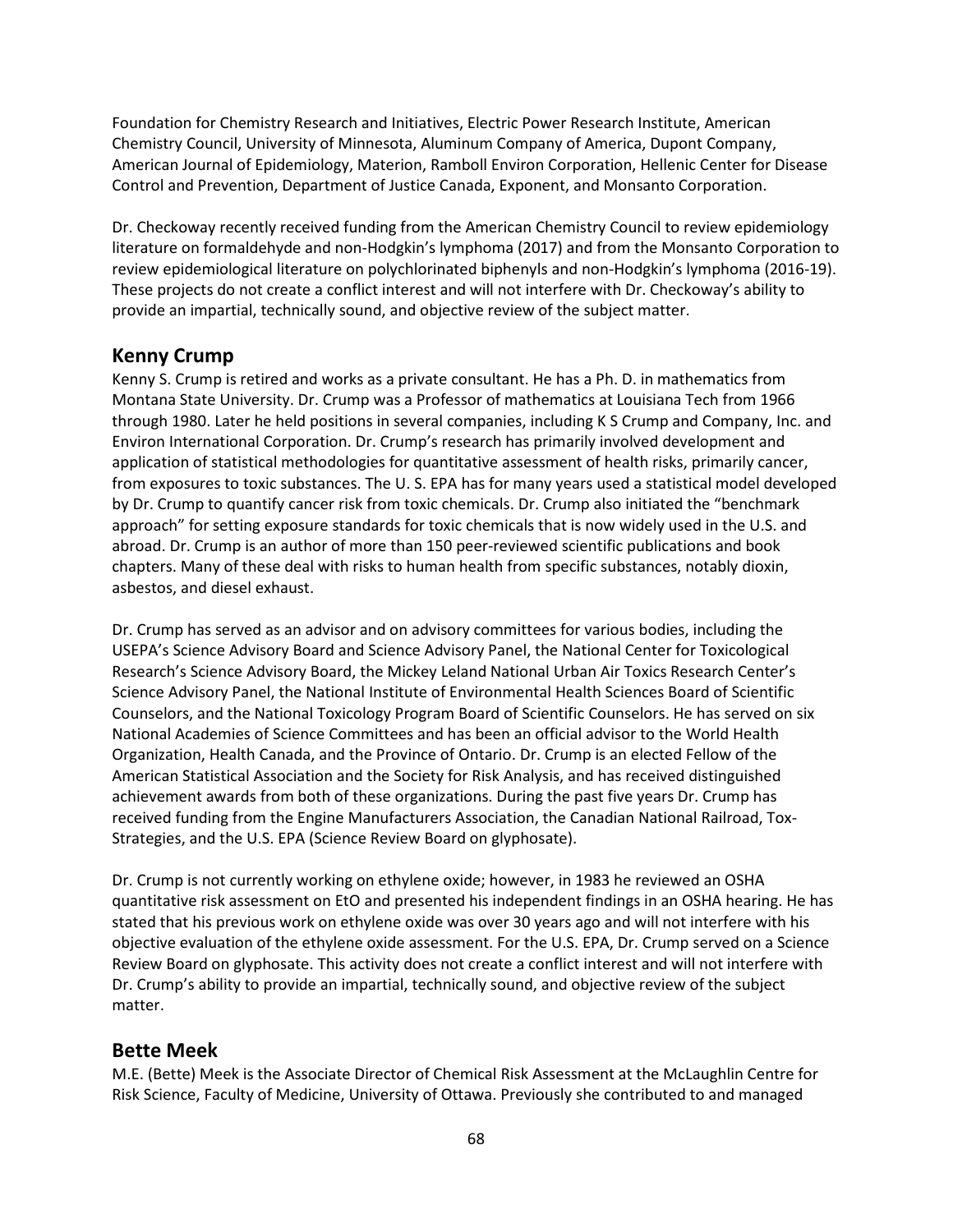several chemical risk assessment programs in Health Canada, most recently the assessment of Existing Substances under the Canadian Environmental Protection Act (CEPA). Dr. Meek received her Ph.D. in risk assessment from the University of Utrecht, the Netherlands and earned a M.Sc. in Toxicology from the University of Surrey, U.K. Dr. Meek has contributed to or led initiatives in developing methodology in chemical risk assessment, including mode of action, chemical specific adjustment factors, physiologically-based pharmacokinetic modeling, combined exposures, and predictive modeling. These initiatives have involved collaborations with a range of international organizations and national Agencies. She has co-authored approximately 200 peer-reviewed publications and more than 75 government publications. She has served on panels and/or as an advisor for national and international agencies and organizations, including Health Canada, U.S. EPA, U.S. National Academy of Sciences, World Health Organization, International Labour Organization, the European Joint Research Centre and the Agency for Food, Environmental and Occupational Health and Safety of France (ANSES). Dr. Meek received the Arnold J. Lehman Award from the Society of Toxicology. She has twice received the highest award of excellence of the Public Service of Canada, and several Health Canada Excellence in Science Awards. During the past five years, Dr. Meek has received external funding from the World Health Organization and Health Canada.

Dr. Meek contributed to the 2001 Health Canada assessment on ethylene oxide while managing the Priority Substances Program at Health Canada and was a contributing author on a resulting published manuscript and a 2003 World Health Organization Concise International Chemical Assessment Document. Dr. Meek has stated that the Health Canada EtO assessment was conducted in 2001 and that the relevant database and methodology has likely moved on significantly since then; therefore, she is confident that she can objectively review and comment on the TCEQ assessment. Dr. Meek has no conflicts of interest for this peer review.

#### **David Savitz**

David A. Savitz is Professor of Epidemiology and Interim Chair of the Department of Epidemiology in the School of Public Health at Brown University, with joint appointments in Obstetrics and Gynecology and Pediatrics in the Alpert Medical School. Previously, he was a professor at Mount Sinai School of Medicine and at the University of North Carolina, and an Assistant Professor at the University of Colorado School of Medicine. Dr. Savitz earned a Ph.D. in Epidemiology from the University of Pittsburgh Graduate School of Public Health. His epidemiological research has addressed environmental hazards in the workplace and community, reproductive health outcomes, and environmental influences on cancer. He has done extensive work on health effects of nonionizing radiation, pesticides, drinking water treatment by-products, and perfluorinated compounds. He is the author of nearly 350 papers in professional journals and editor or author of three books. He was President of the Society for Epidemiologic Research and the Society for Pediatric and Perinatal Epidemiologic Research. Dr. Savitz is an elected member of the National Academy of Medicine (NAM) where he has served on more than a dozen committees, five of which he chaired. He currently chairs the Health Effects Institute Research Committee and the NAM Committee to Review the Long-Term Effects of Antimalarial Drugs. From 2013- 2017 he served as Vice President for Research at Brown University. During the past five years, Dr. Savitz has received research grants from the National Institutes of Health, the Department of Defense, and the Agency for Toxic Substances and Disease Registry (subcontract with RTI). He has also served as a consultant on several legal cases. None of these involved ethylene oxide.

Dr. Savitz has collaborated professionally with Dr. Kyle Steenland on several projects and publications, but not on ethylene oxide. Dr. Savitz has stated that his professional association with Dr. Steenland will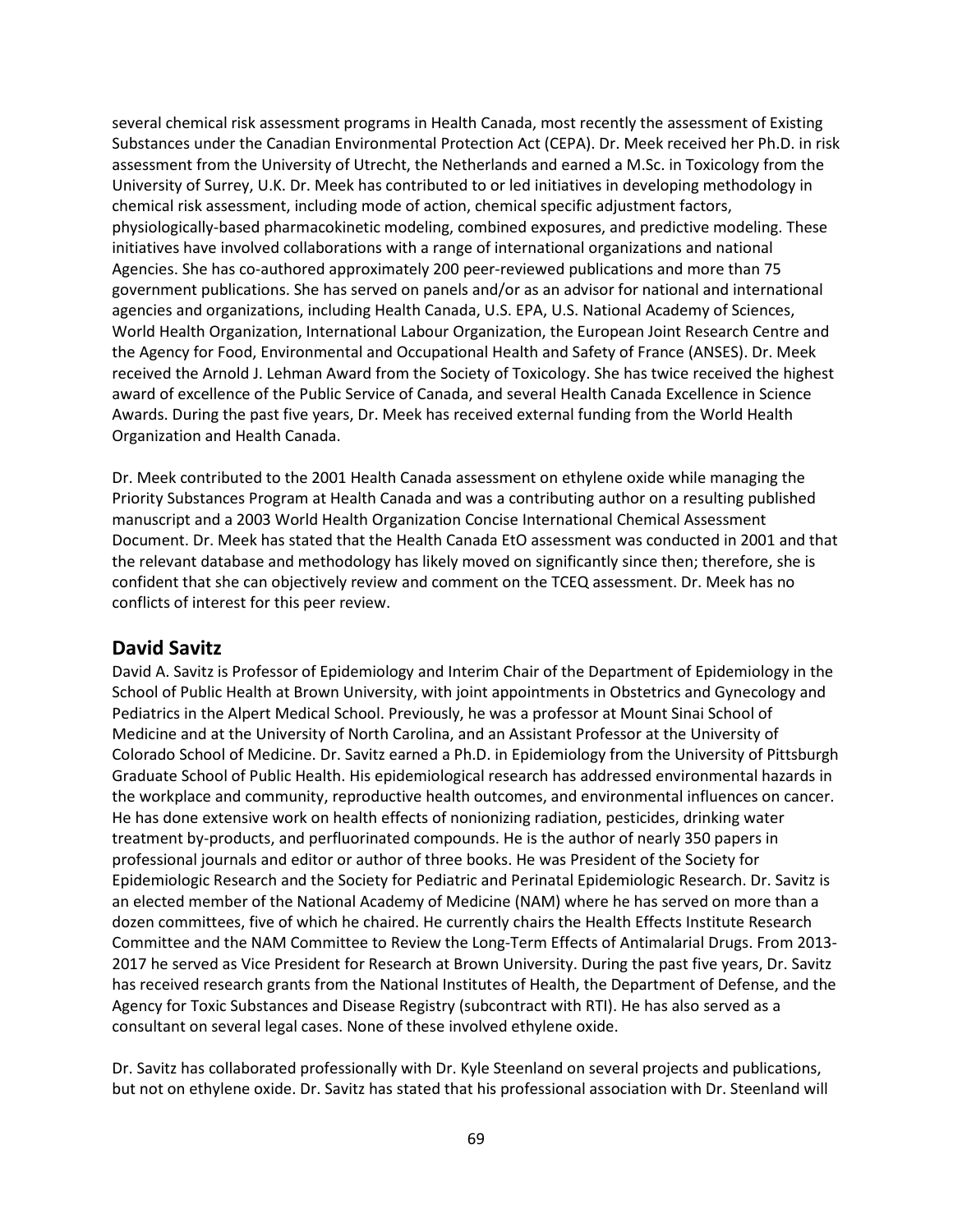not interfere with his objective evaluation of the ethylene oxide assessment. Dr. Savitz has no conflicts of interest for this peer review.

#### **Rita Schoeny**

Rita Schoeny retired from the U.S. EPA in 2015 after 30 years and is currently serving as a consultant in risk assessment and science policy. Her most recent positions at U.S. EPA were as Senior Science Advisor for the Office of Science Policy, Office of Research and Development; and as the Director of the Risk Assessment Forum in EPA's Office of the Science Advisor. Dr. Schoeny received her Ph.D. in microbiology from the University of Cincinnati. She regularly lectures at colleges and universities, and has given training and lectures on risk assessment, science policy and toxicology in many areas of the world. She has been responsible for major assessments and programs in support of legislative mandates including the Safe Drinking Water Act, Clean Water Act, Clean Air Act, and Food Quality and Protection Act. Dr. Schoeny has published in the areas of toxicity of PCBs, PAHs, mercury, and drinking water contaminants (including disinfectant byproducts and microbes); assessment of complex environmental mixtures; and principles and practice of human health risk assessment. Recent work includes frameworks for human health risk assessment, interpretation of DNA adduct data for risk assessment, evaluation of episodic and less-than-lifetime exposure to carcinogens, new approaches to dose response assessment (including application of benchmark and other modeling procedures to chemicals including carcinogens), OECD guidelines for genetic toxicity testing, quantitative approaches to genetic toxicology, Adverse Outcome Pathways and Mode of Action, and approaches to cancer risk assessment. She has served on WHO committees and a National Academy of Sciences committee on risk assessment of complex mixtures. Dr. Schoeny is the recipient of numerous awards including EPA's Science Achievement Award for Health Sciences and the FDA Teamwork Award for publication of national advice on mercury-contaminated fish. She is an elected Fellow of the Society for Risk Analysis.

During the past five years, Dr. Schoeny has consulted on a paid basis with the American Chemistry Council Adverse Outcome Pathways project, Procultivos ANDI, the University of Cincinnati RSC, and Health Canada (subcontract with University of Cincinnati). She also does unpaid work for Save EPA, Environmental Protection Network, and other groups. This unpaid work has included contributing to discussions of current U.S. EPA published assessments in support of TSCA, as well as reviewing comments made by several retired U.S. EPA scientists and managers.

Dr. Schoeny worked for 30 years for the U.S. EPA, but she did not work on ethylene oxide. She has done some consulting work for the American Chemistry Council on Adverse Outcomes Pathways, but none of that work has been on ethylene oxide. None of her unpaid work has involved ethylene oxide, and Dr. Schoeny notes that her affiliation with these groups does not influence her scientific opinion on ethylene oxide or other chemicals. Dr. Schoeny has recently shared personal opinions about the U.S. EPA in a public blog. Regarding this, she notes: "A few years ago I contributed to a blog of the Union of Concerned Scientists. In this post I called into question the stated intention of the current administration to overturn or not enforce regulations promulgated by the U.S. EPA. I noted the lack of process in this endeavor by contrast to the established, iterative process for review, comment, and stakeholder involvement in issuing environmental regulations as well as the scientific evaluations in support of risk management choices. I state that as scientists we need to 'insist on the validity and thoroughness of our discipline'. I continue to uphold this opinion, and I here note that as part of this stance I have offered critiques of science based solely on the data available and my best scientific judgement. I note that my publications reflect this." Dr. Schoeny has stated that her previous employment by the U.S. EPA and consulting work with the American Chemistry Council and others will not bias her review and will not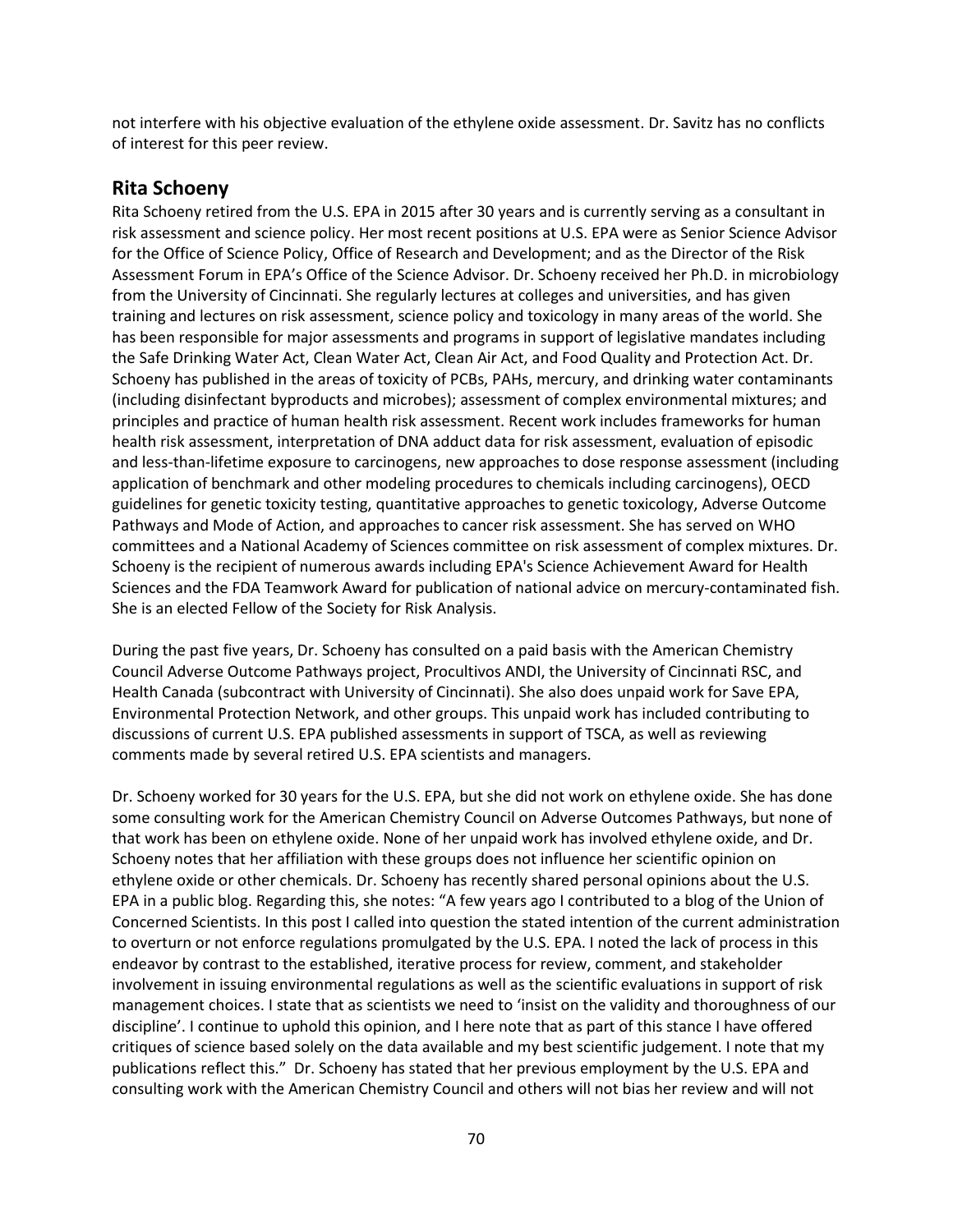interfere with her objective evaluation of the ethylene oxide assessment. Dr. Schoeny has no conflicts of interest for this peer review.

## **Risk Science Center**

The UC RSC evaluated the potential for conflict of interest for RSC as an organization and for RSC personnel. The following activities related to ethylene oxide and relationships with the interested parties were identified.

- When she was an employee of Toxicology Excellence for Risk Assessment (TERA), Dr. Lynne Haber of the RSC was the lead of a project that investigated the mode of action for ethylene oxide-induced lung tumors in male mice. The project was conducted through a Cooperative Research and Development Agreement (Grant Number: CRADA E7229.11) between the National Center for Toxicological Research (NCTR) of the U.S. Food and Drug Administration and TERA. Funding for TERA and support for NCTR under the CRADA was provided by Ethylene Oxide and Derivatives Producers' Association and Lower Olefins Sector Group of the European Chemical Industry Association (CEFIC). This funding paid for materials at NCTR and Dr. Haber and other's time to work with NCTR on study design, interpretation of results, and preparation of publications. Dr. Haber coauthored two papers with the project team.
- In a second project while with TERA, Dr. Haber worked with Environ, with funding from CEFIC, to use the modified Hill criteria to integrate all of the MOA data, including the data obtained by NCTR, for an overall MOA evaluation. The focus of this work was MOA for lung cancer in mice.

These two projects were completed by 2014 while Dr. Haber was employed by TERA, and the RSC has had no work on ethylene oxide. Because Dr. Haber's projects are completed and no other work is planned, the RSC and Dr. Haber have no financial conflict of interest with this peer review work order. The MOA of EtO-induced mouse lung tumors is not an issue or outstanding question for the current ethylene oxide assessment, and the work Dr. Haber did is not directly relevant to the human cancer dose-response assessment that is the subject of this peer review. Therefore, this prior work does not create a situation that would cause Dr. Haber (or the RSC) to have a bias regarding the ethylene oxide DSD.

- Dr. Michael Dourson previously worked for the RSC and was a member of the EPA Science Advisory Board (SAB) for several years. He may have been involved in discussions of EPA's ethylene oxide work as an SAB member. Dr. Dourson left the RSC in 2017.
- A recent publication on ethylene oxide that is cited in the TCEQ DSD was co-authored by two individuals who previously worked for the RSC (Melissa Vincent and Andy Maier). None of the work for that publication took place while they were employed by the RSC. The RSC collaborates with Ms. Vincent and Dr. Maier on other projects unrelated to ethylene oxide. The RSC does not believe that these collaborations will cause the RSC staff to be biased regarding the ethylene oxide DSD or in conducting this peer review.

The RSC worked on two peer review projects in the last five years related to ethylene glycols (which are made from ethylene oxide).

• For the American Chemistry Council Ethylene Oxide/Ethylene Glycols Panel (which provided comments on the proposed DSD), Ms. Patterson of the RSC organized a panel of experts to perform a quality assurance review of two publications that derived risk values for diethylene glycol (DEG) and ethylene glycol (EG) for inclusion on the International Toxicity Estimates for Risk (ITER) database. This review project was completed in April 2019 with loading of the summaries on the ITER database.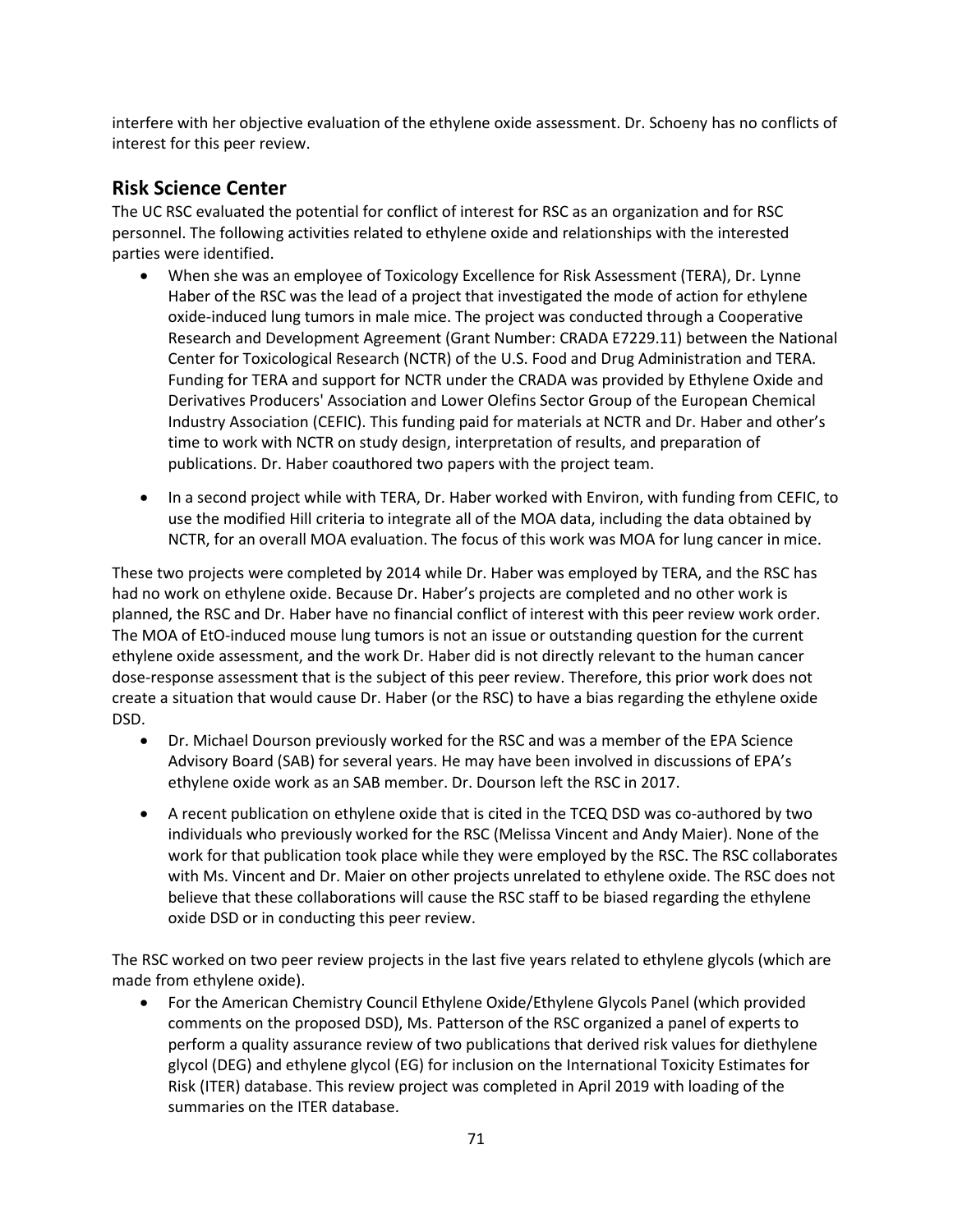• For Health Canada, the RSC (under a contract held by Toxicology Excellence for Risk Assessment) organized a letter peer review of a screening assessment on ethylene glycol ethers. The review was completed in June 2016.

These review projects did not involve ethylene oxide and involved peer review. No other work on ethylene glycols is planned.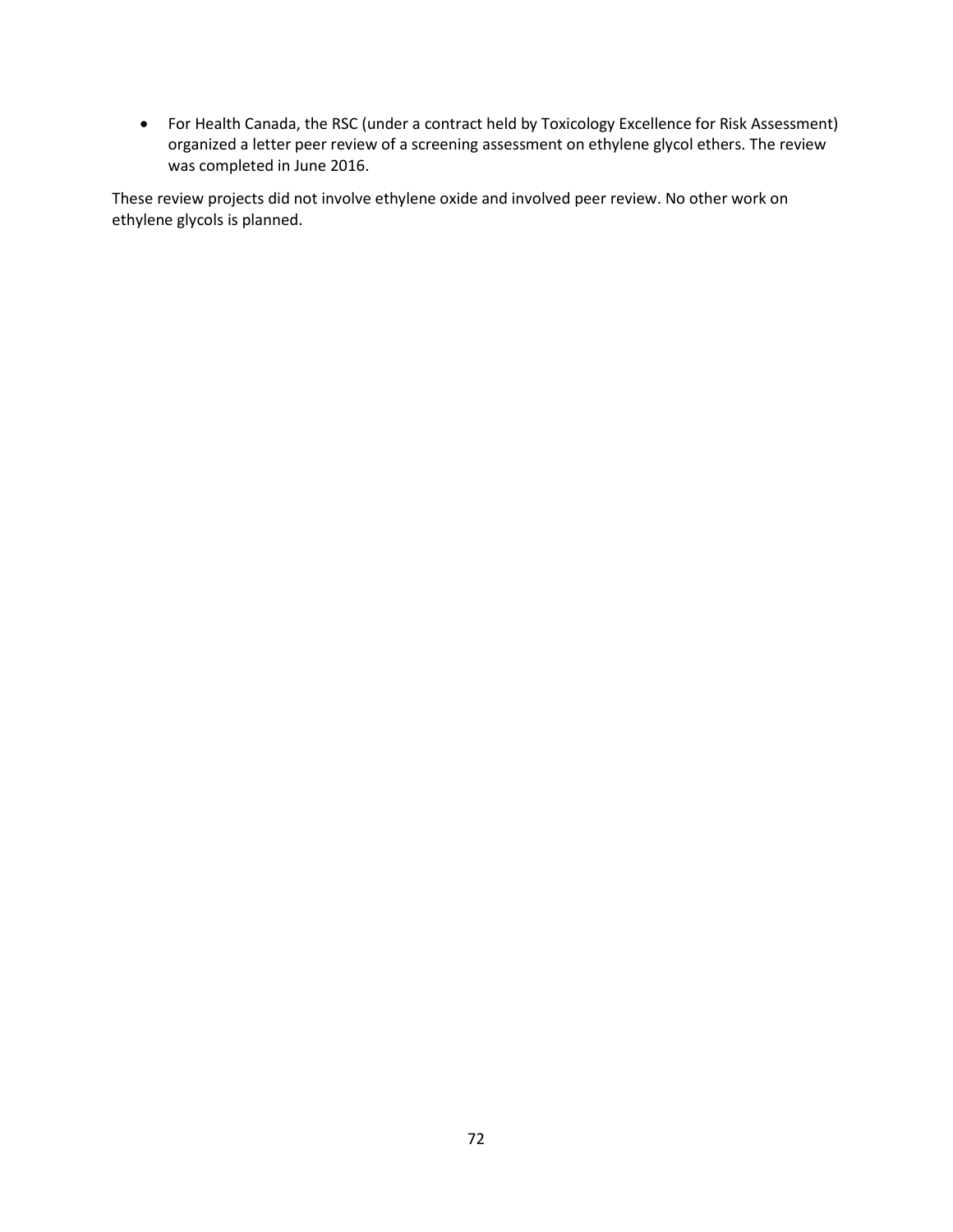## **Appendix D –References Identified by Experts**

Allen, B., Zeiger, E., Lawrence, G., Friedman, M., and Shipp, A. 2005. Dose-response modeling of in vivo genotoxicity data for use in risk assessment: some approaches illustrated by an analysis of acrylamide. Reg. Tox. Pharm. 41:6-27.

Allen, B., Vincent, M., Liska, D., and Haber, L. 2016. Meta-regression analysis of the effect of *trans* fatty acids on low-density lipoprotein cholesterol. Food and Chemical Toxicology 98(Pt B):295-307. DOI: 10.1016/j.fct.2016.10.014.

Allen, B., Shao, K., Hobbie, K., Mendez, W., Lee, J., Cote, I., Druwe, I., Gift, J., Davis, J. 2019. Bayesian Hierarchical Meta-Regression of Epidemiological Studies, Part 2: Dose-Response Modeling and Target Population Predictions. Submitted.

Banda, M., K.L. McKim, L.T. Haber, J.A. MacGregor, B.B. Gollapudi, and B.L. Parsons. 2015. Quantification of *Kras* mutant fraction in the lung DNA of mice exposed to aerosolized particulate vanadium pentoxide by inhalation. Mutat Res Genet Toxicol Environ Mutagen. 789-790:53-60.

Bisanti, L., Maggini, M., Raschetti, R., Alegiani, S. S., Ippolito, F. M., Caffari, B., . . . Ponti, A. 1993. Cancer mortality in ethylene oxide workers. *British Journal of Industrial Medicine, 50*(4), 317-324. doi:10.1136/oem.50.4.317

Bulka, C., Nastoupil, L. J., Koff, J. L., Bernal-Mizrachi, L., Ward, K. C., Williams, J. N., . . . Flowers, C. R. 2016. Relations between residential proximity to EPA-designated toxic release sites and diffuse large Bcell lymphoma incidence. *Southern Medical Journal, 109*(10), 606-614. doi:10.14423/SMJ.0000000000000545

Coggon, D., Harris, E. C., Poole, J., & Palmer, K. T. 2004. Mortality of workers exposed to ethylene oxide: Extended follow up of a british cohort. *Occupational and Environmental Medicine, 61*(4), 358-362. doi:10.1136/oem.2003.008268

Greenberg, H. L., Ott, M. G., & Shore, R. E. 1990. Men assigned to ethylene oxide production or other ethylene oxide related chemical manufacturing: A mortality study. *British Journal of Industrial Medicine, 47*(4), 221-230. doi:10.1136/oem.47.4.221

Hagmar, L., Mikoczy, Z., & Welinder, H. 1995. Cancer incidence in Swedish sterilant workers exposed to ethylene oxide. *Occupational and Environmental Medicine, 52*(3), 154-156. doi:10.1136/oem.52.3.154

Hogstedt, C., Rohlén, O., Berndtsson, B. S., Axelson, O., & Ehrenberg, L. 1979. A cohort study of mortality and cancer incidence in ethylene oxide production workers. *British Journal of Industrial Medicine, 36*(4), 276-280. doi:10.1136/oem.36.4.276

Kardos, L., Széles, G., Gombkötő, G., Szeremi, M., Tompa, A., & Ádány, R. 2003. Cancer deaths among hospital staff potentially exposed to ethylene oxide: An epidemiological analysis: Ethylene oxide exposure and cancer deaths. *Environmental and Molecular Mutagenesis, 42*(1), 59-60. doi:10.1002/em.10167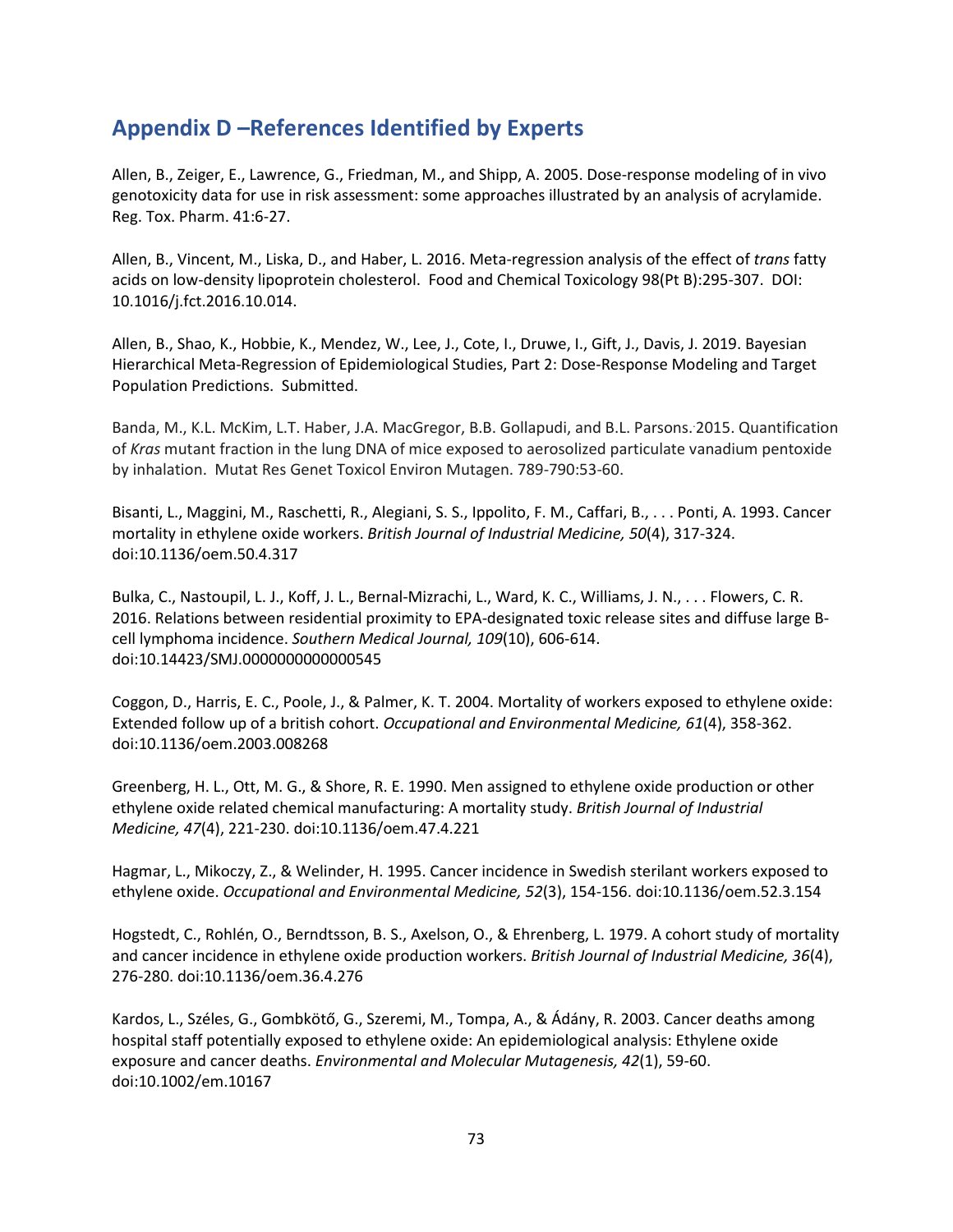Kiesselbach, N., Ulm, K., Lange, H. J., & Korallus, U. 1990. A multicentre mortality study of workers exposed to ethylene oxide. *British Journal of Industrial Medicine, 47*(3), 182-188. doi:10.1136/oem.47.3.182

Kiran, S., Cocco, P., Mannetje, A., Satta, G., D'Andrea, I., Becker, N., . . . Boffetta, P. 2010. Occupational exposure to ethylene oxide and risk of lymphoma. *Epidemiology, 21*(6), 905-910. doi:10.1097/EDE.0b013e3181f4cc0f

Manjanatha, M.G., S. D. Shelton, L.T. Haber, B. Gollapudi, J.A. MacGregor, and M.M. Moore. 2015. Evaluation of *cII* mutations in lung of male Big Blue mice exposed to vanadium pentoxide by inhalation for up to 8 weeks. Mutat Res Genet Toxicol Environ Mutagen. 789-790:46-52.

Manjanatha, M., Shelton, S., Chen, Y., Parsons, B., Myers, M., Gollapudi, B., Moore, N., Haber, L., Allen, B., and Moore, M. 2017. Dose and temporal evaluation of ethylene oxide-induced mutagenicity in the lungs of male big blue mice following inhalation exposure to carcinogenic concentrations. Environmental and Molecular Mutagenesis, 58(3), pp.122-134.

Mikoczy, Z., Tinnerberg, H., Björk, J., Albin, M., EpiHealth: Epidemiology for Health, Lund University, . . . Lunds universitet. 2011. Cancer incidence and mortality in Swedish sterilant workers exposed to ethylene oxide: Updated cohort study findings 1972-2006. *International Journal of Environmental Research and Public Health, 8*(6), 2009-2019. doi:10.3390/ijerph8062009

Moore, M., Heflich, R., Haber, L., Allen, B., Shipp, A., and Kodell, R. 2008. Analysis of in vivo mutation data can inform cancer risk assessment. Regulatory Toxicology and Pharmacology 51:151.

Norman, S. A., Norman, S. A., Berlin, J. A., Berlin, J. A., Soper, K. A., Soper, K. A., . . . Stolley, P. D. 1995. Cancer incidence in a group of workers potentially exposed to ethylene oxide. *International Journal of Epidemiology, 24*(2), 276-284. doi:10.1093/ije/24.2.276

Olsen, G. W., Lacy, S. E., Bodner, K. M., Chau, M., Arceneaux, T. G., Cartmill, J. B., . . . Boswell, J. M. 1997. Mortality from pancreatic and lymphopoietic cancer among workers in ethylene and propylene chlorohydrin production. *Occupational and Environmental Medicine, 54*(8), 592-598. doi:10.1136/oem.54.8.592

Parsons BL, Manjanatha MG, Myers MB, McKim KL, Shelton SD, Wang Y, Gollapudi BB, Moore NP, Haber LT**,** Moore MM. 2013. [Temporal](http://www.ncbi.nlm.nih.gov/pubmed/24029818) changes in K-ras mutant fraction in lung tissue of big blue B6C3F₁ mice exposed to [ethylene](http://www.ncbi.nlm.nih.gov/pubmed/24029818) oxide. Toxicol Sci. 2013 Nov; 136(1):26-38. doi: 10.1093/toxsci/kft190

Steenland, K., Stayner, L., Greife, A., Halperin, W., Hayes, R., Hornung, R., & Nowlin, S. 1991. Mortality among workers exposed to ethylene oxide. *The New England Journal of Medicine, 324*(20), 1402-1407. doi:10.1056/NEJM199105163242004

Teta, M. J., Benson, L. O., & Vitale, J. N. 1993. Mortality study of ethylene oxide workers in chemical manufacturing: A 10 year update. *British Journal of Industrial Medicine, 50*(8), 704-709. doi:10.1136/oem.50.8.704